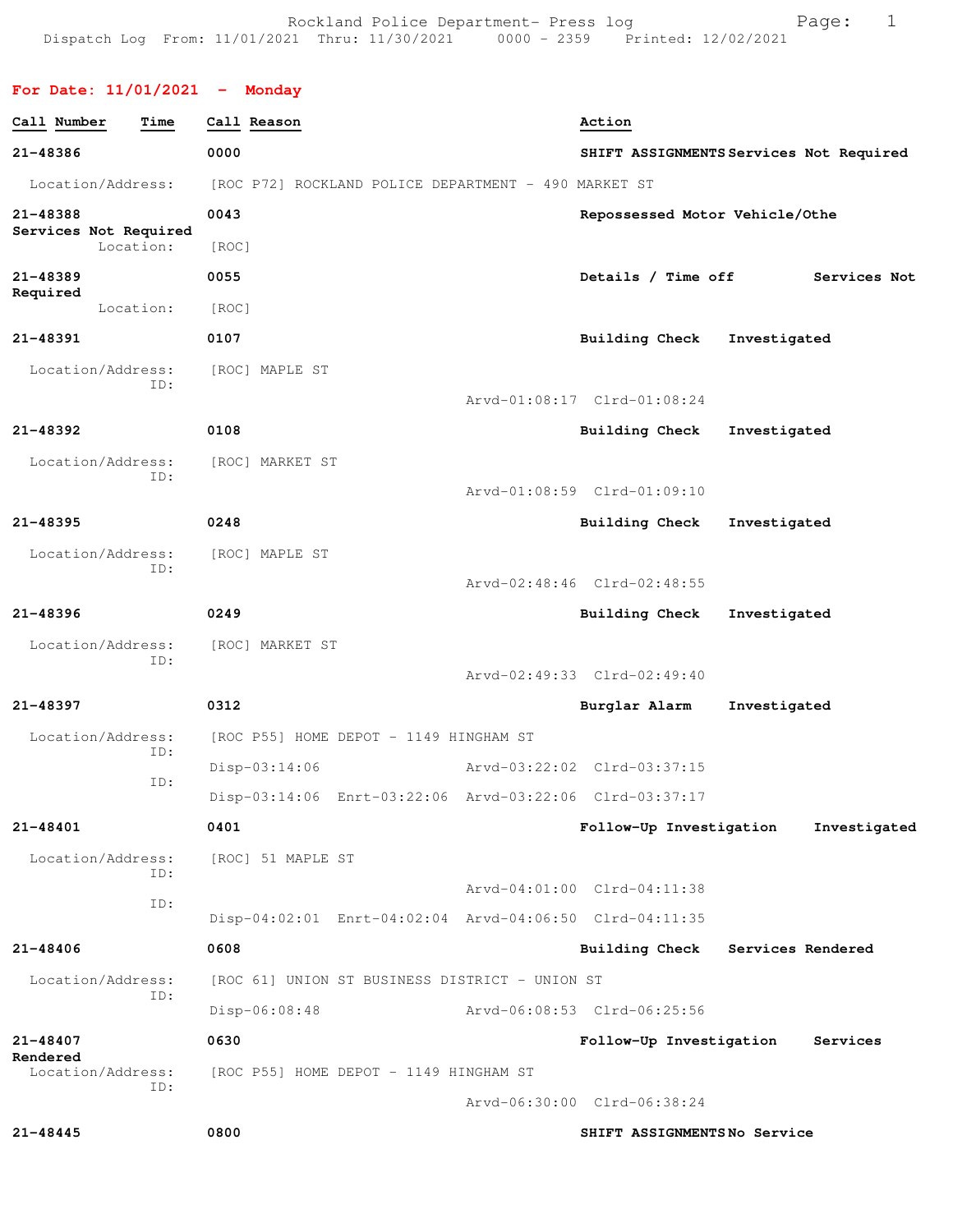|                                    | Rockland Police Department- Press log<br>Dispatch Log From: 11/01/2021 Thru: 11/30/2021 0000 - 2359 Printed: 12/02/2021 |                                         |            | 2<br>Page:        |
|------------------------------------|-------------------------------------------------------------------------------------------------------------------------|-----------------------------------------|------------|-------------------|
| Location/Address:                  | [ROC P72] ROCKLAND POLICE DEPARTMENT - 490 MARKET ST                                                                    |                                         |            |                   |
| $21 - 48419$                       | 0820                                                                                                                    | Prisioner Transport                     |            | No Action         |
| Required<br>Location/Address:      | [HIN 1] HINGHAM COURT - 28 GEORGE WASHINGTON BLVD                                                                       |                                         |            |                   |
| TD:                                | Disp-08:21:27 Enrt-08:21:34 Arvd-09:49:39 Clrd-09:49:42                                                                 |                                         |            |                   |
| $21 - 48429$                       | 0917                                                                                                                    | PERSONAL / Time off                     |            | No Service        |
| Location:                          | [ROC]                                                                                                                   |                                         |            |                   |
| 21-48430                           | 0921                                                                                                                    | MVA Property Damage Only Paper Exchange |            |                   |
| Location/Address:                  | [ROC P79] JEFF'S CARPET - 222 WEBSTER ST                                                                                |                                         |            |                   |
| ID:                                | Disp-09:23:01 Enrt-09:23:05 Arvd-09:27:50 Clrd-09:49:29                                                                 |                                         |            |                   |
| 21-48437                           | 1006                                                                                                                    | General Info                            |            | Services Rendered |
| Location/Address:                  | [ROC] EAST WATER ST                                                                                                     |                                         |            |                   |
| 21-48440                           | 1036                                                                                                                    | Motor Vehicle Complaint                 |            | Unfounded         |
| Location/Address:                  | [ROC] BEECH ST                                                                                                          |                                         |            |                   |
| ID:                                | Disp-10:38:08 Enrt-10:38:55 Arvd-10:49:23 Clrd-10:49:28                                                                 |                                         |            |                   |
| 21-48460                           | 1241                                                                                                                    | Assist Other Agency                     |            | Services          |
| Rendered<br>Location/Address:      | [ROC P86] MOBIL GAS STATION - 158 MARKET ST                                                                             |                                         |            |                   |
| ID:                                |                                                                                                                         | Arvd-12:41:00 Clrd-12:52:51             |            |                   |
| $21 - 48468$                       | 1321                                                                                                                    | Warrant                                 |            | Services Rendered |
| Location/Address:                  | [ROC 815] 20 PLAIN ST                                                                                                   |                                         |            |                   |
| ID:                                | Disp-13:22:45 Enrt-13:22:52 Arvd-13:22:55 Clrd-13:32:52                                                                 |                                         |            |                   |
| ID:                                | $Disp-13:22:45$                                                                                                         | Arvd-13:22:59 Clrd-13:25:07             |            |                   |
| 21-48471                           | 1324                                                                                                                    | Detail                                  | No Service |                   |
| Location/Address:                  | [ROC P72] ROCKLAND POLICE DEPARTMENT - 490 MARKET ST                                                                    |                                         |            |                   |
| 21-48473                           | 1341                                                                                                                    | Prisioner Transport                     |            | Services          |
| Rendered<br>Location/Address:      | [HIN 1] HINGHAM COURT - 28 GEORGE WASHINGTON BLVD                                                                       |                                         |            |                   |
| ID:                                | Disp-13:42:09 Enrt-13:58:59                                                                                             | $Clrd-14:50:51$                         |            |                   |
| $21 - 48478$                       | 1427                                                                                                                    | Follow-Up Investigation                 |            | Field             |
| Interrogation<br>Location/Address: | [ROC 206] 51 MAPLE ST Apt. #311                                                                                         |                                         |            |                   |
| ID:                                |                                                                                                                         | Arvd-14:27:00 Clrd-14:29:18             |            |                   |
| $21 - 48479$                       | 1431                                                                                                                    | Building Check Building Checked/Secured |            |                   |
| Location/Address:                  | [ROC] LINWOOD TER                                                                                                       |                                         |            |                   |
| ID:                                |                                                                                                                         | Arvd-14:35:54 Clrd-14:36:09             |            |                   |
| 21-48484                           | 1449                                                                                                                    | 911 Hang Up                             |            | Services Rendered |
| Location/Address:                  | [ROC 260] SOUTH SHORE HOSPICE - 30 RESERVOIR PARK DR                                                                    |                                         |            |                   |
| ID:                                | Disp-14:51:02 Enrt-14:51:26 Arvd-15:02:27 Clrd-15:02:30                                                                 |                                         |            |                   |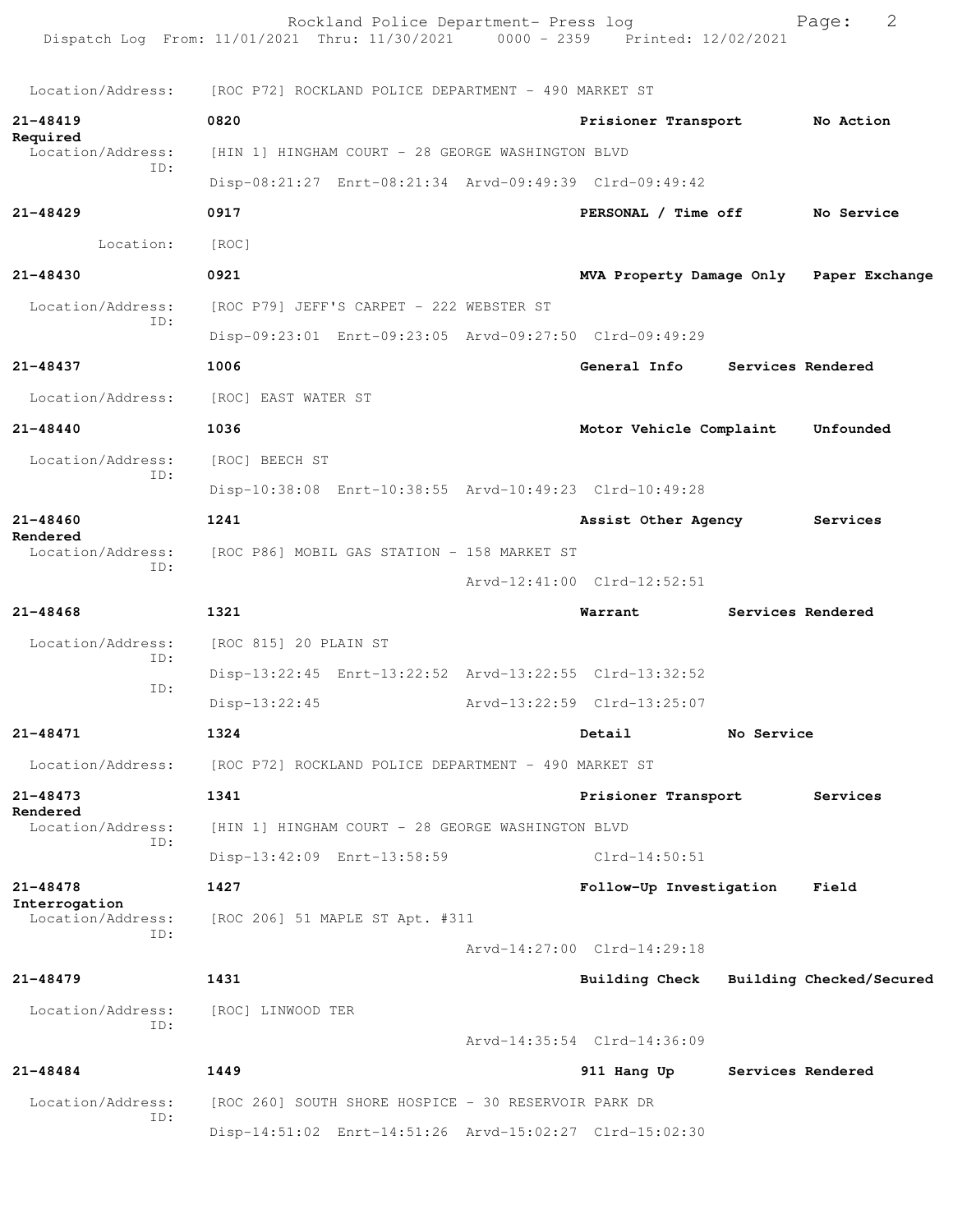Rockland Police Department- Press log entitled and Page: 3 Dispatch Log From: 11/01/2021 Thru: 11/30/2021 0000 - 2359 Printed: 12/02/2021

| 21-48486                                | 1456                                                       | Details / Time off              | No Service        |  |  |  |  |
|-----------------------------------------|------------------------------------------------------------|---------------------------------|-------------------|--|--|--|--|
| Location:                               | [ROC]                                                      |                                 |                   |  |  |  |  |
| $21 - 48493$                            | 1529                                                       | Lost/Found Property             | Services          |  |  |  |  |
| Rendered<br>Location/Address:           | [ROC] 157 UNION ST                                         |                                 |                   |  |  |  |  |
| ID:                                     | Disp-15:32:47 Enrt-15:32:51 Arvd-15:39:06 Clrd-15:55:20    |                                 |                   |  |  |  |  |
| $21 - 48495$                            | 1537                                                       | Disturbance                     | Services Rendered |  |  |  |  |
| Location/Address:                       | [ROC] 242 MARTHA DR Apt. #F                                |                                 |                   |  |  |  |  |
| ID:                                     | Disp-15:40:28 Enrt-15:41:07 Arvd-15:45:36 Clrd-15:59:33    |                                 |                   |  |  |  |  |
| 21-48502                                | 1601                                                       | General Info Services Rendered  |                   |  |  |  |  |
| Location/Address:                       | [ROC P72] ROCKLAND POLICE DEPARTMENT - 490 MARKET ST       |                                 |                   |  |  |  |  |
| ID:                                     | $Disp-16:04:30$                                            | $Clrd-16:04:35$                 |                   |  |  |  |  |
| 21-48503                                | 1605                                                       | General Info                    | Services Rendered |  |  |  |  |
| Location/Address:                       | [ROC P72] ROCKLAND POLICE DEPARTMENT - 490 MARKET ST       |                                 |                   |  |  |  |  |
| ID:                                     | Disp-16:06:52                                              | $Clrd-16:06:58$                 |                   |  |  |  |  |
| 21-48508                                | 1654                                                       | Harassment                      | Services Rendered |  |  |  |  |
| Location/Address:<br>ID:                | [ROC 23] PLEASANT STREET STORAGE - 265 PLEASANT ST Apt. #3 |                                 |                   |  |  |  |  |
|                                         | $Disp-16:59:43$                                            | $Clrd-17:05:34$                 |                   |  |  |  |  |
| $21 - 48513$<br>Rendered                | 1708                                                       | Details / Time off              | Services          |  |  |  |  |
| Location:                               | [ROC]                                                      |                                 |                   |  |  |  |  |
| 21-48515                                | 1710                                                       | Lockout                         | Services Rendered |  |  |  |  |
| Location/Address:<br>ID:                | [ROC] 239 MONCRIEF RD                                      |                                 |                   |  |  |  |  |
|                                         | Disp-17:11:37 Enrt-17:11:51 Arvd-17:11:55 Clrd-17:16:42    |                                 |                   |  |  |  |  |
| 21-48522                                | 1737                                                       | Assist Public Services Rendered |                   |  |  |  |  |
| Location/Address:<br>ID:                | [ROC 659] 30 PLAIN ST                                      |                                 |                   |  |  |  |  |
|                                         | Disp-17:37:55 Enrt-17:38:30 Arvd-17:43:32 Clrd-18:00:27    |                                 |                   |  |  |  |  |
| $21 - 48525$<br>Citation/Warning Issued | 1747                                                       | Motor Vehicle Stop              |                   |  |  |  |  |
| Location/Address:<br>TD:                | [ROC] EAST WATER ST @ CHRISTOPHER DR                       |                                 |                   |  |  |  |  |
|                                         |                                                            | Arvd-17:47:00 Clrd-17:58:03     |                   |  |  |  |  |
| 21-48527<br>Rendered                    | 1753                                                       | Details / Time off              | Services          |  |  |  |  |
| Location:                               | [ROC]                                                      |                                 |                   |  |  |  |  |
| $21 - 48529$<br>Rendered                | 1759                                                       | Details / Time off              | Services          |  |  |  |  |
| Location:                               | [ROC]                                                      |                                 |                   |  |  |  |  |
| 21-48530                                | 1806                                                       | 911 Accidental                  | Services Rendered |  |  |  |  |
| Location/Address:<br>ID:                | [ROC P107] DUNKIN DONUTS - 165 MARKET ST                   |                                 |                   |  |  |  |  |
|                                         | Disp-18:10:09 Enrt-18:11:50 Arvd-18:17:06 Clrd-18:19:20    |                                 |                   |  |  |  |  |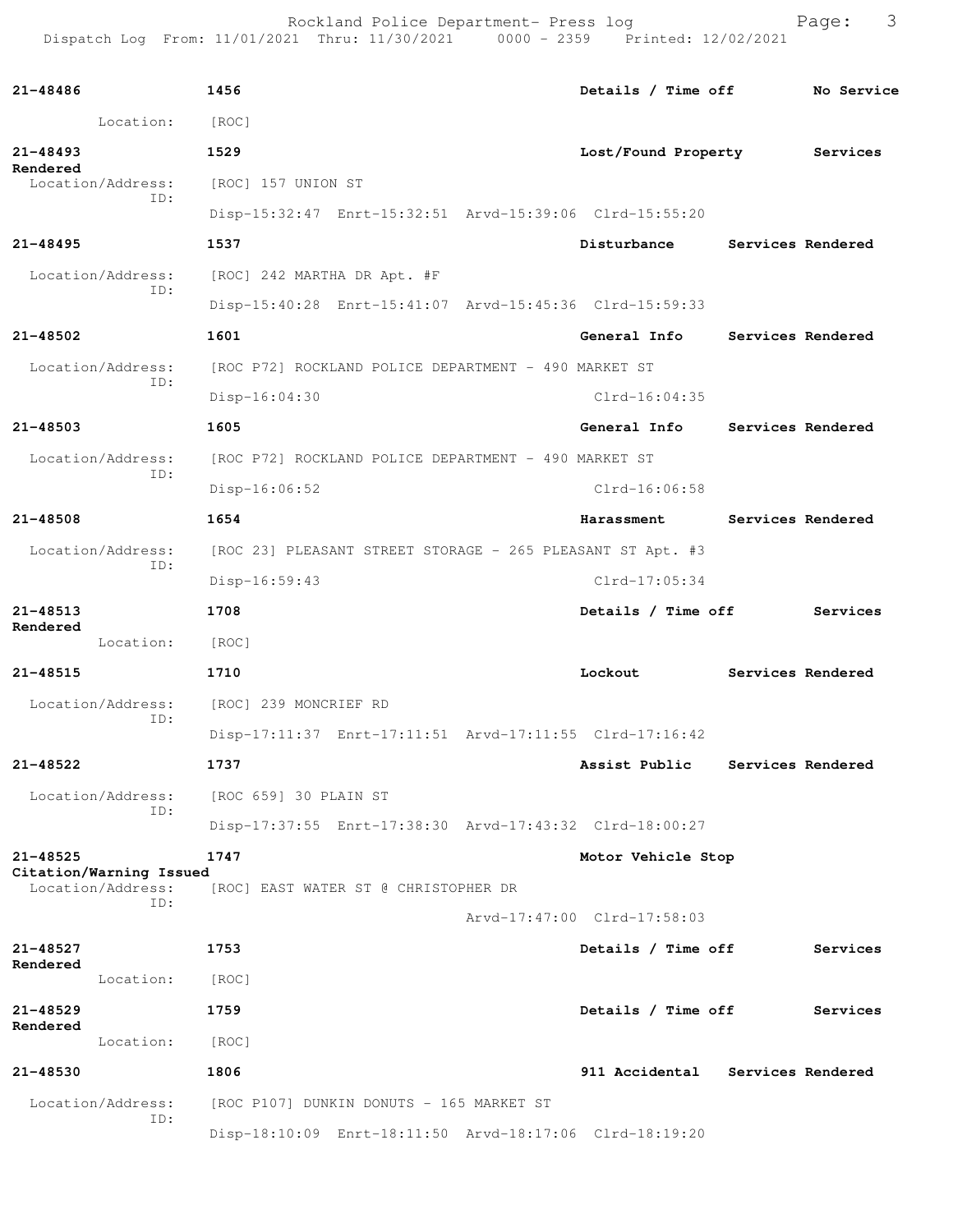Rockland Police Department- Press log entitled and Page: 4 Dispatch Log From: 11/01/2021 Thru: 11/30/2021 0000 - 2359 Printed: 12/02/2021

| 21-48531                         | 1814                                                                                                                                                                               | Details / Time off<br>Services      |
|----------------------------------|------------------------------------------------------------------------------------------------------------------------------------------------------------------------------------|-------------------------------------|
| Rendered<br>Location:            | [ROC]                                                                                                                                                                              |                                     |
| 21-48532                         | 1816                                                                                                                                                                               | Emergency Medical Investigated      |
| Location/Address:<br>EMS Unit:   | [ROC] 46 FIR RD<br>WHI248-Whitman Ambulance 248<br>Disp-18:22:23 Enrt-18:22:51 Arvd-18:33:48 Clrd-18:44:28<br>Hosp-18:54:41 ClrHosp-19:16:30 InQrtsUnavl-19:26:06 InSrvce-19:26:06 |                                     |
| ID:<br>Fire Unit:                | Disp-18:24:03 Enrt-18:24:10 Arvd-18:30:30 Clrd-18:30:33                                                                                                                            |                                     |
|                                  | ROCKEN3-Pumper-Rockland Engine 3<br>Disp-18:27:36<br>InQrtsUnavl-18:49:08 InSrvce-18:49:08                                                                                         | Arvd-18:27:39 Clrd-18:49:06         |
| $21 - 48544$                     | 1933                                                                                                                                                                               | General Incident Services Rendered  |
| Location/Address:<br>ID:         | [ROC P72] ROCKLAND POLICE DEPARTMENT - 490 MARKET ST                                                                                                                               |                                     |
|                                  | Disp-19:38:14                                                                                                                                                                      | Clrd-19:38:38                       |
| $21 - 48549$                     | 2016                                                                                                                                                                               | General Incident Services Rendered  |
| Location/Address:                | [ROC] 500 WEBSTER ST                                                                                                                                                               |                                     |
| ID:                              | Disp-20:20:44 Enrt-20:20:50 Arvd-20:20:54 Clrd-20:33:34                                                                                                                            |                                     |
| $21 - 48554$<br>Rendered         | 2031                                                                                                                                                                               | Follow-Up Investigation<br>Services |
| Location/Address:<br>ID:         | [ROC 206] 51 MAPLE ST Apt. #311                                                                                                                                                    |                                     |
|                                  |                                                                                                                                                                                    | Arvd-20:31:00 Clrd-20:41:25         |
| $21 - 48556$<br>Rendered         | 2105                                                                                                                                                                               | Details / Time off<br>Services      |
| Location:                        | [ROC]                                                                                                                                                                              |                                     |
| $21 - 48559$<br>Rendered         | 2148                                                                                                                                                                               | Suspicious Activity<br>Services     |
| Location/Address:<br>ID:         | [ROC P21] STATION LIQUORS - 21 EAST WATER ST                                                                                                                                       |                                     |
| ID:                              | $Disp-21:49:32$                                                                                                                                                                    | Arvd-21:49:39 Clrd-23:10:22         |
| ID:                              | Disp-21:49:32                                                                                                                                                                      | Arvd-21:49:43 Clrd-23:10:29         |
| ID:                              | Disp-21:49:32                                                                                                                                                                      | Arvd-21:49:46 Clrd-23:07:18         |
|                                  | Disp-21:52:45 Enrt-21:52:49 Arvd-21:52:52 Clrd-23:10:25                                                                                                                            |                                     |
| 21-48564                         | 2313                                                                                                                                                                               | General Incident Services Rendered  |
| Location/Address:<br>ID:         | [ROC P72] ROCKLAND POLICE DEPARTMENT - 490 MARKET ST                                                                                                                               |                                     |
|                                  | Disp-23:16:46                                                                                                                                                                      | $Clrd-23:17:01$                     |
| $21 - 48565$<br>Checked/Secured  | 2317                                                                                                                                                                               | Suspicious Activity<br>Building     |
| Location/Address:<br>ID:         | [ROC] 590 SUMMER ST @ 469 CONCORD ST                                                                                                                                               |                                     |
| ID:                              | Disp-23:18:52 Enrt-23:18:58 Arvd-23:22:14 Clrd-23:24:58                                                                                                                            |                                     |
|                                  | Disp-23:18:52 Enrt-23:19:01 Arvd-23:22:39 Clrd-23:25:01                                                                                                                            |                                     |
| For Date: $11/02/2021$ - Tuesday |                                                                                                                                                                                    |                                     |

**21-48567 0000 SHIFT ASSIGNMENTS Services Rendered**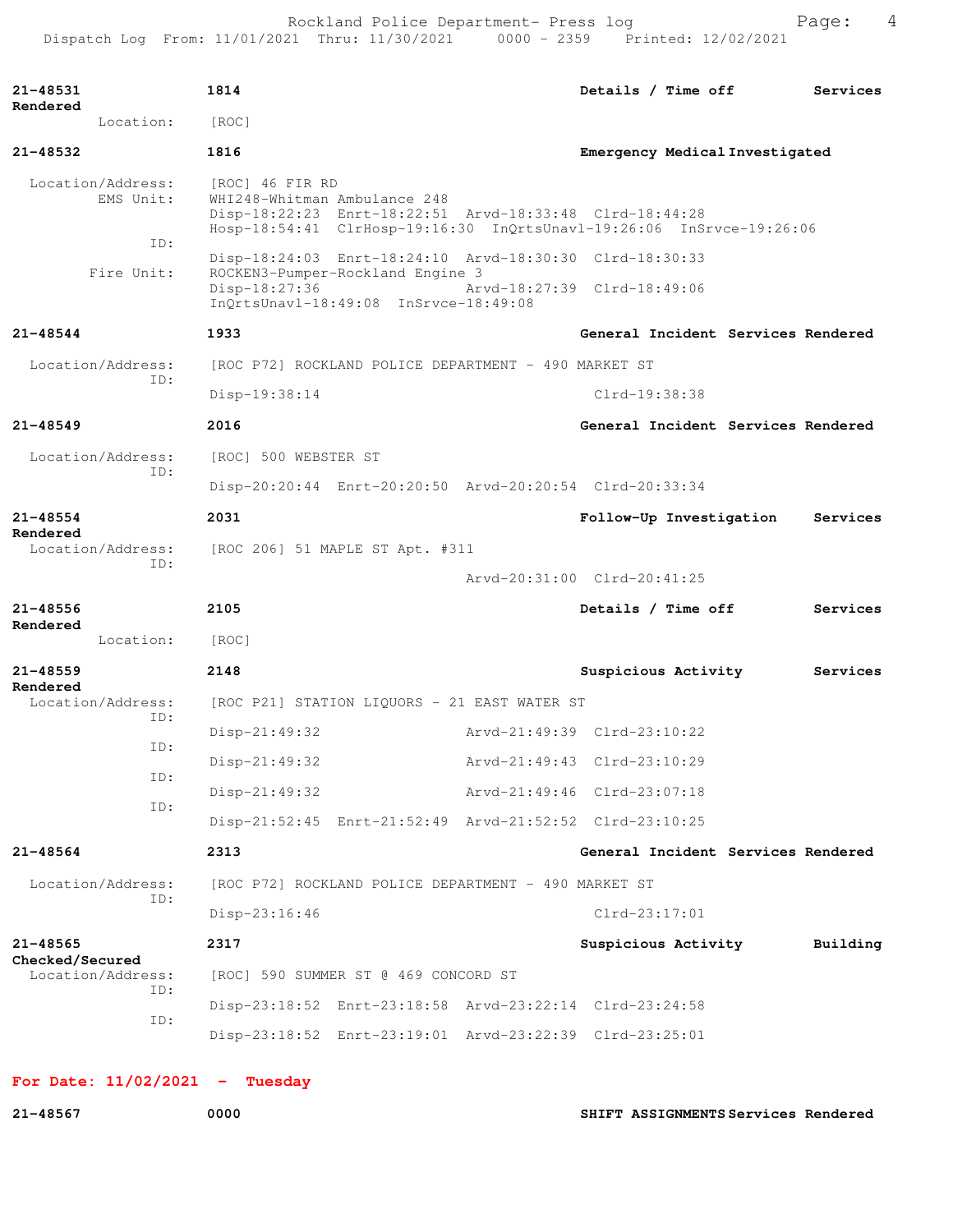| Dispatch Log From: 11/01/2021 Thru: 11/30/2021 0000 - 2359 Printed: 12/02/2021 |                             | Rockland Police Department- Press log                |                                                         |            | 5<br>Page:               |
|--------------------------------------------------------------------------------|-----------------------------|------------------------------------------------------|---------------------------------------------------------|------------|--------------------------|
| Location/Address:                                                              |                             | [ROC P72] ROCKLAND POLICE DEPARTMENT - 490 MARKET ST |                                                         |            |                          |
| 21-48568                                                                       | 0031                        |                                                      | Time off                                                |            | Services Rendered        |
| Location:                                                                      | [ROC]                       |                                                      |                                                         |            |                          |
| 21-48570<br>Citation/Warning Issued<br>Location/Address:<br>ID:                | 0045<br>[ROC] WEST WATER ST |                                                      | Motor Vehicle Stop                                      |            |                          |
|                                                                                |                             |                                                      | Arvd-00:45:00 Clrd-00:50:56                             |            |                          |
| $21 - 48575$                                                                   | 0226                        |                                                      | Time off                                                |            | Services Rendered        |
| Location:                                                                      | [ROC]                       |                                                      |                                                         |            |                          |
| 21-48579                                                                       | 0504                        |                                                      | Building Check                                          |            | Building Checked/Secured |
| Location/Address:<br>ID:                                                       | [ROC] UNION ST              |                                                      |                                                         |            |                          |
|                                                                                | $Disp-05:06:02$             |                                                      | Arvd-05:06:08 Clrd-05:09:25                             |            |                          |
| $21 - 48580$<br>Rendered                                                       | 0521                        |                                                      | Motor Vehicle Stop                                      |            | Services                 |
| Location/Address:<br>ID:                                                       |                             | [ROC] ROCKLAND EAGLES CLUB - 29 PARK ST              |                                                         |            |                          |
|                                                                                |                             |                                                      | Arvd-05:21:00 Clrd-05:23:39                             |            |                          |
| 21-48585                                                                       | 0634                        |                                                      | <b>Time off</b>                                         |            | Services Rendered        |
| Location:                                                                      | [ROC]                       |                                                      |                                                         |            |                          |
| 21-48586                                                                       | 0646                        |                                                      | <b>Time off</b>                                         |            | Services Rendered        |
| Location:                                                                      | [ROC]                       |                                                      |                                                         |            |                          |
| $21 - 48589$                                                                   | 0701                        |                                                      | Information Call No Action Required                     |            |                          |
| Location/Address:                                                              |                             | [ROC P72] ROCKLAND POLICE DEPARTMENT - 490 MARKET ST |                                                         |            |                          |
| 21-48591                                                                       | 0739                        |                                                      | Warrant                                                 | No Service |                          |
| Location/Address:<br>ID:                                                       | [ROC] 449 EAST WATER ST     |                                                      |                                                         |            |                          |
| ID:                                                                            |                             |                                                      | Disp-07:40:26 Enrt-07:40:34 Arvd-07:42:46 Clrd-07:47:32 |            |                          |
| ID:                                                                            |                             |                                                      | Disp-07:40:26 Enrt-07:40:34 Arvd-07:42:46 Clrd-07:47:32 |            |                          |
|                                                                                |                             |                                                      | Disp-07:40:26 Enrt-07:40:34 Arvd-07:42:46 Clrd-07:47:32 |            |                          |
| 21-48597                                                                       | 0759                        |                                                      | Health & Welfare Check                                  |            | Investigated             |
| Location/Address:<br>TD:                                                       | [ROC] 66 LEISUREWOODS DR    |                                                      |                                                         |            |                          |
|                                                                                |                             |                                                      | Disp-08:21:00 Enrt-08:39:07 Arvd-08:50:36 Clrd-09:01:51 |            |                          |
| $21 - 48598$                                                                   | 0814                        |                                                      | Information Call No Action Required                     |            |                          |
| Location/Address:                                                              |                             | [ROC P72] ROCKLAND POLICE DEPARTMENT - 490 MARKET ST |                                                         |            |                          |
| 21-48602<br>Agency                                                             | 0835                        |                                                      | Road Obstruction Taken/Referred to Other                |            |                          |
| Location/Address:                                                              |                             | [ROC] 147 PACIFIC ST @ 100 DIVISION ST               |                                                         |            |                          |
| 21-48603<br>Hospital                                                           | 0836                        |                                                      | Health & Welfare Check                                  |            | Transported to           |
| Location/Address:<br>ID:                                                       | [ROC] 157 TURNER RD         |                                                      |                                                         |            |                          |
| ID:                                                                            |                             |                                                      | Disp-08:40:12 Enrt-08:42:07 Arvd-08:56:09 Clrd-09:16:56 |            |                          |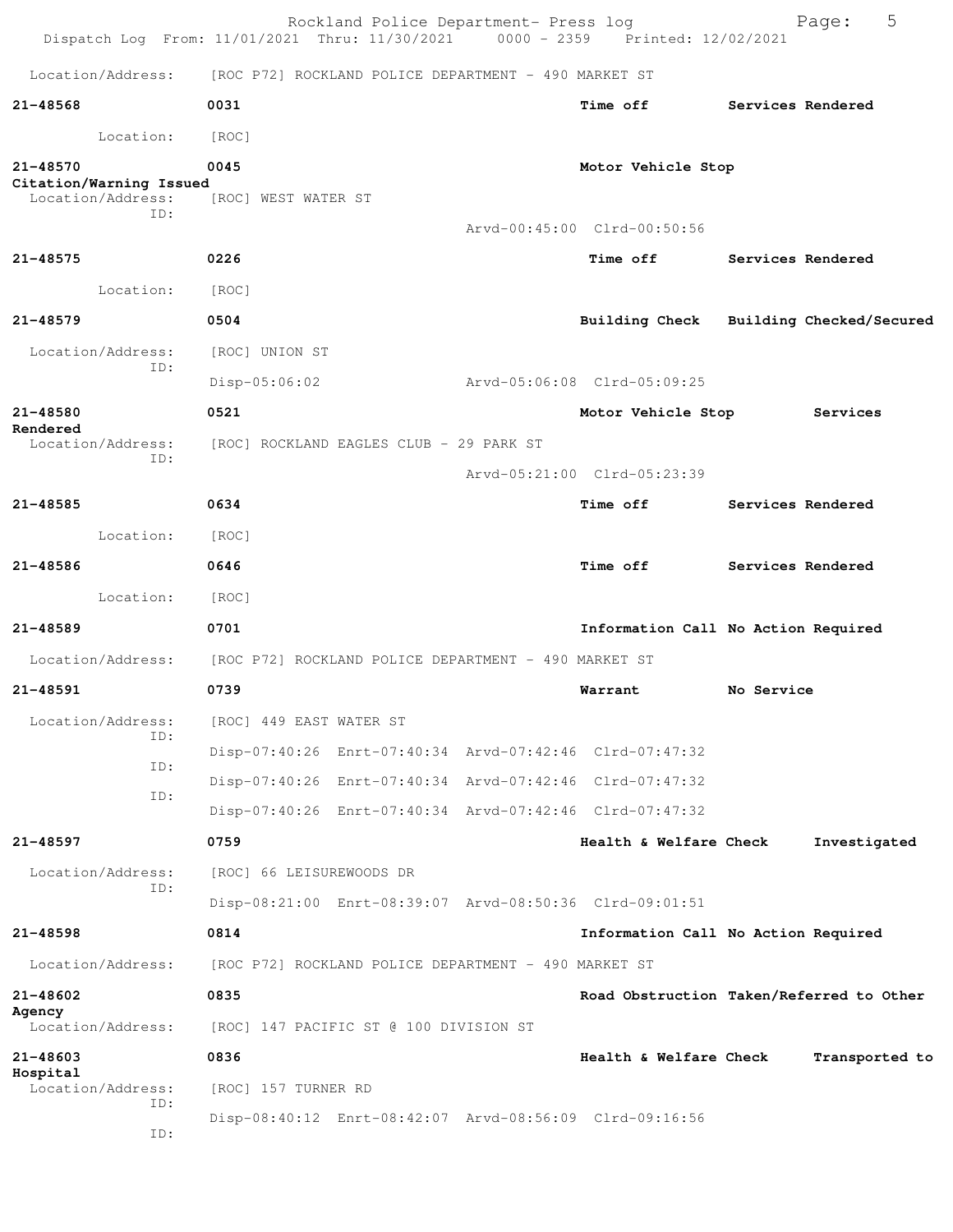| Dispatch Log From: 11/01/2021 Thru: 11/30/2021 0000 - 2359 Printed: 12/02/2021 |                          | Rockland Police Department- Press log                                     |                                                                                                                                 | Page:              | 6        |
|--------------------------------------------------------------------------------|--------------------------|---------------------------------------------------------------------------|---------------------------------------------------------------------------------------------------------------------------------|--------------------|----------|
|                                                                                |                          |                                                                           |                                                                                                                                 |                    |          |
| Fire Unit:                                                                     |                          | ROCKEN1-Pumper-Rockland Engine 1                                          | Disp-08:42:24 Enrt-08:42:27 Arvd-08:56:28 Clrd-09:16:52                                                                         |                    |          |
|                                                                                |                          | InQrtsUnavl-09:15:10 InSrvce-09:15:10                                     | Disp-09:04:47 Enrt-09:05:14 Arvd-09:10:26 Clrd-09:15:10                                                                         |                    |          |
| EMS Unit:                                                                      | ROCKAM1-Rockland A1      |                                                                           | Disp-09:05:06 Enrt-09:05:11 Arvd-09:10:22 Clrd-09:17:24<br>Hosp-09:37:01 ClrHosp-09:56:12 InQrtsUnavl-10:05:25 InSrvce-10:05:25 |                    |          |
| 21-48606                                                                       | 0903                     |                                                                           | Emergency Medical Transported to Hospital                                                                                       |                    |          |
| Location/Address:                                                              | [ROC] 157 TURNER RD      |                                                                           |                                                                                                                                 |                    |          |
| 21-48787                                                                       | 0910                     |                                                                           | Animal Complaint Services Rendered                                                                                              |                    |          |
| Location/Address:                                                              | [ROC 934] 245 SALEM ST   |                                                                           |                                                                                                                                 |                    |          |
| 21-48614                                                                       | 0943                     |                                                                           | 911 Hang Up Could Not Locate                                                                                                    |                    |          |
| Location/Address:                                                              | [ROC 395] 740 LIBERTY ST |                                                                           |                                                                                                                                 |                    |          |
| ID:                                                                            |                          | Disp-09:45:10 Enrt-09:45:55                                               | $Clrd-09:46:27$                                                                                                                 |                    |          |
| ID:                                                                            |                          |                                                                           | Disp-09:46:19 Enrt-09:46:23 Arvd-09:51:55 Clrd-09:54:35                                                                         |                    |          |
| 21-48619                                                                       | 0959                     |                                                                           | School Fire Drill Services Rendered                                                                                             |                    |          |
| Location/Address:                                                              | [ROC] 34 JAMES ST        |                                                                           |                                                                                                                                 |                    |          |
| ID:                                                                            | $Disp-10:01:41$          |                                                                           | Arvd-10:01:55 Clrd-10:24:10                                                                                                     |                    |          |
| ID:                                                                            | $Disp-10:04:27$          |                                                                           | Arvd-10:04:33 Clrd-10:25:32                                                                                                     |                    |          |
| 21-48628                                                                       | 1033                     |                                                                           | Emergency Medical Transported to Hospital                                                                                       |                    |          |
| Location/Address:<br>Fire Unit:                                                | [ROC] 481 EAST WATER ST  | ROCKEN1-Pumper-Rockland Engine 1<br>InQrtsUnavl-11:16:59 InSrvce-11:17:03 | Disp-10:34:58 Enrt-10:35:56 Arvd-10:37:55 Clrd-10:55:10                                                                         |                    |          |
| EMS Unit:                                                                      | ROCKAM2-Rockland A2      |                                                                           | Disp-10:35:14 Enrt-10:35:53 Arvd-10:37:51 Clrd-10:55:14<br>Hosp-11:03:16 ClrHosp-11:35:29 InQrtsUnavl-11:41:02 InSrvce-11:41:06 |                    |          |
| ID:                                                                            |                          | Disp-10:37:06 Enrt-10:37:26                                               | Clrd-10:38:29                                                                                                                   |                    |          |
| ID:                                                                            |                          | Disp-10:37:19 Enrt-10:37:22                                               | Clrd-10:38:14                                                                                                                   |                    |          |
| 21-48636                                                                       | 1111                     |                                                                           | Warrant                                                                                                                         | Services Rendered  |          |
| Location/Address:                                                              | [ROC] 449 EAST WATER ST  |                                                                           |                                                                                                                                 |                    |          |
| ID:                                                                            |                          |                                                                           | Arvd-11:11:00 Clrd-12:05:02                                                                                                     |                    |          |
| ID:                                                                            | $Disp-11:12:22$          |                                                                           | Arvd-11:12:26 Clrd-11:33:34                                                                                                     |                    |          |
| 21-48788                                                                       | 1120                     |                                                                           | Animal Complaint Services Rendered                                                                                              |                    |          |
| Location/Address:                                                              | [ROC] 50 WARD AVE        |                                                                           |                                                                                                                                 |                    |          |
| 21-48639                                                                       | 1126                     |                                                                           | <b>TIME OFF</b>                                                                                                                 | No Action Required |          |
| Location/Address:                                                              |                          | [ROC P72] ROCKLAND POLICE DEPARTMENT - 490 MARKET ST                      |                                                                                                                                 |                    |          |
| ID:                                                                            |                          |                                                                           | Arvd-11:26:17 Clrd-11:27:19                                                                                                     |                    |          |
| 21-48640                                                                       | 1129                     |                                                                           | Health & Welfare Check                                                                                                          |                    | Services |
| Rendered<br>Location/Address:                                                  | [ROC] 8 ALPINE ST        |                                                                           |                                                                                                                                 |                    |          |
| ID:                                                                            |                          |                                                                           | Arvd-11:29:00 Clrd-11:33:36                                                                                                     |                    |          |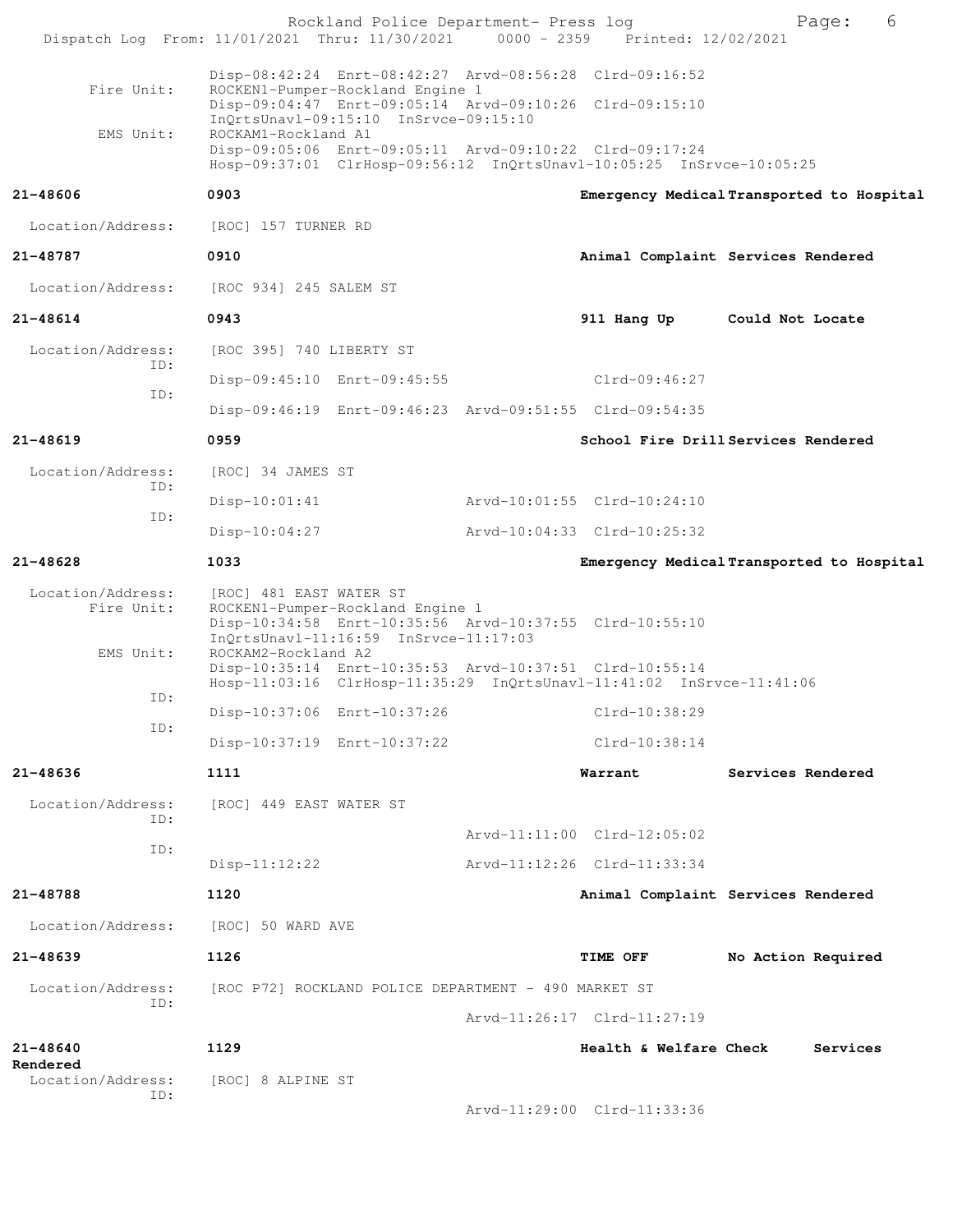| Dispatch Log From: 11/01/2021 Thru: 11/30/2021 |                                                      | Rockland Police Department- Press log                | 0000 - 2359 Printed: 12/02/2021                         | 7<br>Page:              |
|------------------------------------------------|------------------------------------------------------|------------------------------------------------------|---------------------------------------------------------|-------------------------|
| 21-48646<br>Rendered                           | 1208                                                 |                                                      | Health & Welfare Check                                  | Services                |
| Location/Address:<br>ID:                       | [ROC] 15 WILLOW POND DR                              |                                                      |                                                         |                         |
| ID:                                            |                                                      |                                                      | Disp-12:11:26 Enrt-12:11:58 Arvd-12:15:12 Clrd-12:24:56 |                         |
|                                                |                                                      | Disp-12:12:10 Enrt-12:12:13                          | $Clrd-12:15:23$                                         |                         |
| 21-48789                                       | 1245                                                 |                                                      | Animal Complaint Services Rendered                      |                         |
| Location/Address:                              | [ROC] 35 VERNON ST                                   |                                                      |                                                         |                         |
| 21-48656                                       | 1329                                                 |                                                      | Details / Time off                                      | No Action               |
| Required<br>Location:                          | [ROC]                                                |                                                      |                                                         |                         |
| 21-48666                                       | 1413                                                 |                                                      | Details / Time off                                      | No Action               |
| Required<br>Location:                          | [ROC]                                                |                                                      |                                                         |                         |
| $21 - 48674$                                   | 1450                                                 |                                                      | Complaint                                               | Services Rendered       |
| Location/Address:                              | [ROC] 18 PHILLIPS ST                                 |                                                      |                                                         |                         |
| ID:                                            |                                                      |                                                      |                                                         |                         |
| $21 - 48672$                                   | 1452                                                 |                                                      | Details / Time off                                      | Services Not            |
| Required<br>Location:                          | [ROC]                                                |                                                      |                                                         |                         |
| 21-48673                                       | 1453                                                 |                                                      | Warrant                                                 | Taken/Referred to Other |
| Agency<br>Location/Address:<br>ID:             | [ROC] 83 HANNAH WAY Apt. #D                          |                                                      |                                                         |                         |
| ID:                                            |                                                      |                                                      | Arvd-14:53:00 Clrd-15:14:45                             |                         |
| ID:                                            | Disp-14:53:50                                        |                                                      | Arvd-14:53:54 Clrd-15:03:07                             |                         |
|                                                | $Disp-15:03:16$                                      |                                                      | Arvd-15:03:20 Clrd-16:07:36                             |                         |
| 21-48675                                       | 1502                                                 |                                                      | Information Call No Action Required                     |                         |
| Location/Address:                              | [ROC P72] ROCKLAND POLICE DEPARTMENT - 490 MARKET ST |                                                      |                                                         |                         |
| $21 - 48683$<br>Required                       | 1533                                                 |                                                      | Details / Time off                                      | No Action               |
| Location:                                      | [ROC]                                                |                                                      |                                                         |                         |
| 21-48688                                       | 1600                                                 |                                                      | SHIFT ASSIGNMENTS Services Rendered                     |                         |
| Location/Address:                              |                                                      | [ROC P72] ROCKLAND POLICE DEPARTMENT - 490 MARKET ST |                                                         |                         |
| $21 - 48687$                                   | 1621                                                 |                                                      | Complaint Services Rendered                             |                         |
| Location/Address:<br>ID:                       | [ROC] 18 PHILLIPS ST                                 |                                                      |                                                         |                         |
|                                                | $Disp-16:26:28$                                      |                                                      | Arvd-16:26:34 Clrd-16:39:58                             |                         |
| 21-48728                                       | 2111                                                 |                                                      | Follow-Up Investigation                                 | Services                |
| Rendered<br>Location/Address:                  |                                                      | [ROC 94] 23 NORTH AVE Apt. #21                       |                                                         |                         |
| ID:                                            | $Disp-21:12:57$                                      |                                                      | Arvd-21:15:29 Clrd-21:18:40                             |                         |
| For Date: $11/03/2021$ - Wednesday             |                                                      |                                                      |                                                         |                         |

**21-48740 0000 SHIFT ASSIGNMENTS No Service** Location/Address: [ROC P72] ROCKLAND POLICE DEPARTMENT - 490 MARKET ST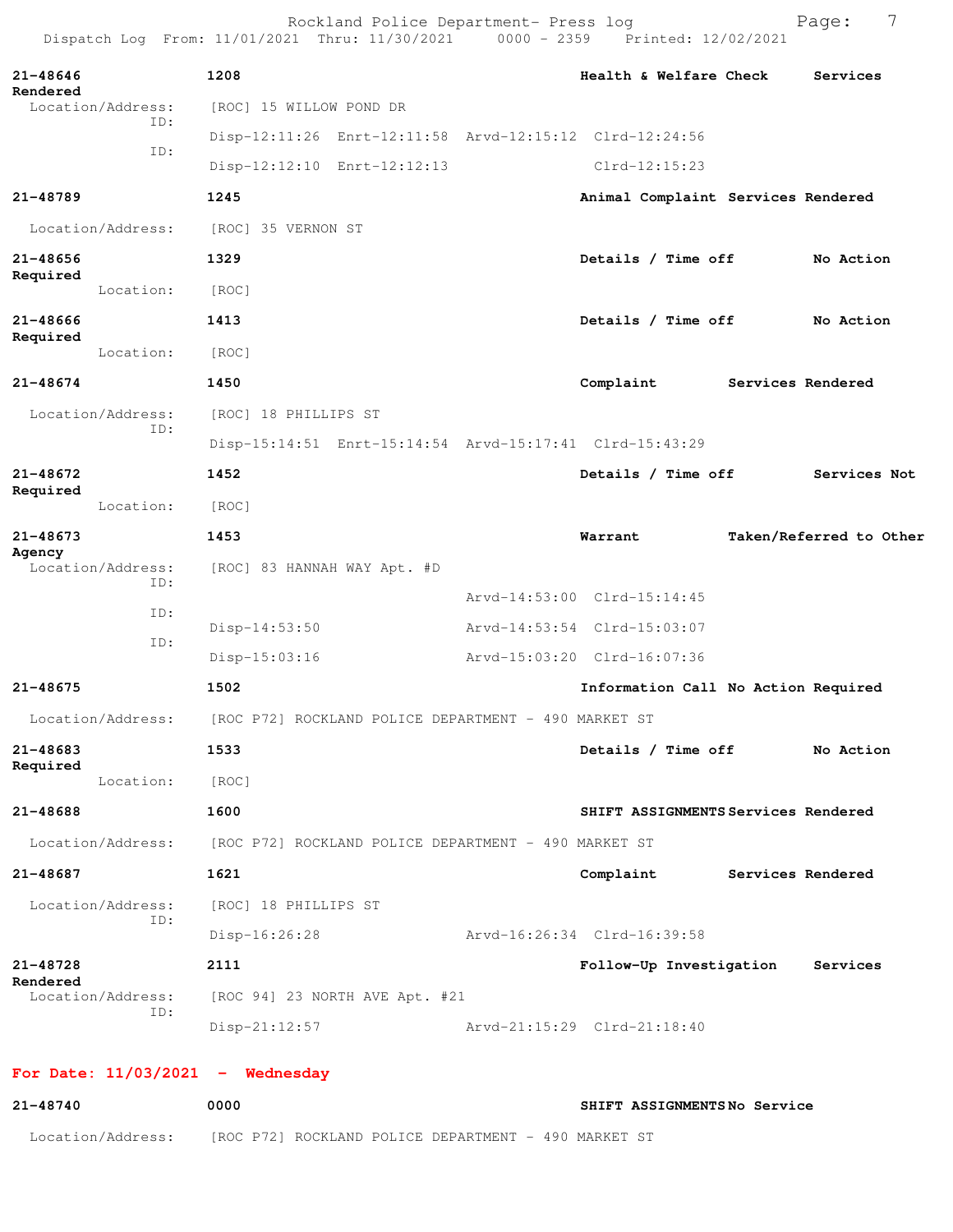Rockland Police Department- Press log Fage: 8 Dispatch Log From: 11/01/2021 Thru: 11/30/2021 0000 - 2359 Printed: 12/02/2021

 ID: Arvd-00:00:00 Clrd-00:04:20 **21-48747 0257 Motor Vehicle Complaint Gone on arrival**  [ROC] 45 ARLINGTON ST ID: Disp-02:59:35 Enrt-02:59:49 Arvd-03:01:03 Clrd-03:09:21 ID: Disp-02:59:42 Enrt-02:59:52 Arvd-03:01:28 Clrd-03:09:21 **21-48750 0436 Burglar Alarm Building Checked/Secured** Location/Address: [ROC P68] AL PRIME - 104 MARKET ST ID: Disp-04:37:36 Enrt-04:38:25 Arvd-04:41:18 Clrd-04:42:38 **21-48752 0612 Building Check Services Rendered** Location/Address: [ROC] UNION ST ID: Arvd-06:12:22 Clrd-06:35:58 **21-48756 0638 Details / Time off No Service** Location: [ROC] **21-48757 0643 Traffic Enforcement No Action Required**  Location/Address: [ROC] POND ST ID: Arvd-06:44:47 Clrd-07:04:12 **21-48760 0727 Vehicle Maintenance Services Not Required**  Location/Address: [ROC P72] ROCKLAND POLICE DEPARTMENT - 490 MARKET ST ID: Arvd-07:30:17 Clrd-07:30:41 **21-48764 0759 Unwanted Party Services Rendered** Location/Address: [ROC] 57 CHURCH ST Apt. #3 ID: Disp-08:02:07 Enrt-08:02:09 Arvd-08:05:45 Clrd-08:14:49 ID: Disp-08:03:25 Enrt-08:03:27 Arvd-08:05:43 Clrd-08:14:08 ID: Disp-08:05:51 Arvd-08:06:01 Clrd-08:14:02 **21-48768 0800 General Info Services Rendered** Location/Address: [ROC P72] ROCKLAND POLICE DEPARTMENT - 490 MARKET ST **21-48773 0837 Maintenance Services Rendered** Location/Address: [ROC P72] ROCKLAND POLICE DEPARTMENT - 490 MARKET ST **21-48772 0838 Motor Vehicle Stop Citation/Warning Issued**  Location/Address: [ROC] BILL DELAHUNT PKWY ID: Disp-08:39:03 Arvd-08:39:46 Clrd-08:52:59 ID: Disp-08:39:20 Arvd-08:43:53 Clrd-08:52:16 **21-48776 0847 Assist Public Services Rendered** Location/Address: [ROC] 46 CLIFF ST **21-48793 0956 Assist Other Agency Services**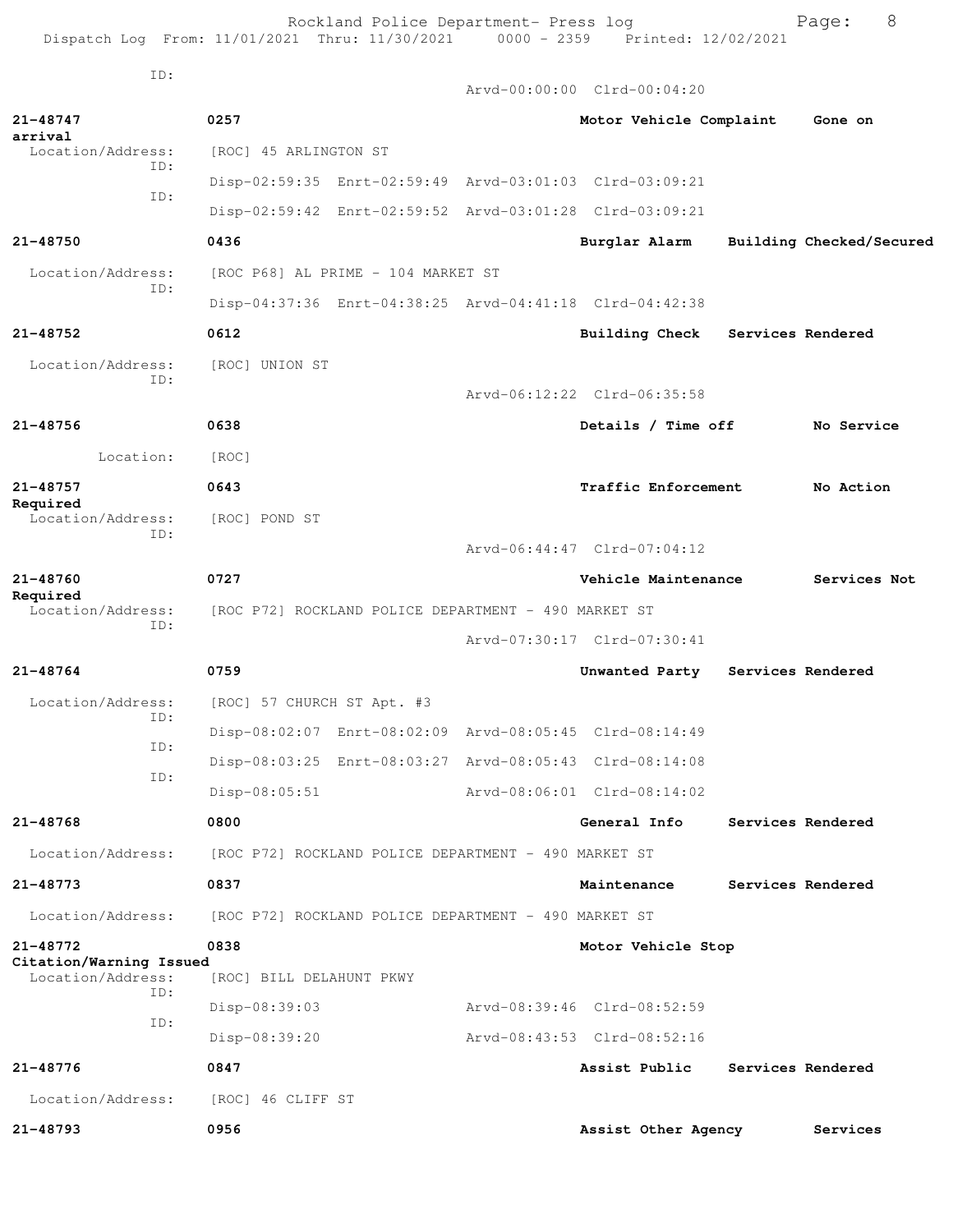|                                                               | Rockland Police Department- Press log<br>Dispatch Log From: 11/01/2021 Thru: 11/30/2021 0000 - 2359 Printed: 12/02/2021  |                                    |              | Page:          | 9 |
|---------------------------------------------------------------|--------------------------------------------------------------------------------------------------------------------------|------------------------------------|--------------|----------------|---|
| Rendered<br>Location/Address:<br>ID:                          | [ROC] 525 WEBSTER ST                                                                                                     |                                    |              |                |   |
|                                                               | Disp-09:59:21                                                                                                            | Arvd-09:59:31 Clrd-10:23:53        |              |                |   |
| 21-48795                                                      | 1007                                                                                                                     | 911 Hang Up                        | Unfounded    |                |   |
| Location/Address:                                             | [ROC] 10 SUMMER ST @ 1 CARRIAGE HILL DR                                                                                  |                                    |              |                |   |
| ID:                                                           | Disp-10:12:29 Enrt-10:13:37 Arvd-10:17:27 Clrd-10:22:27                                                                  |                                    |              |                |   |
| 21-48797                                                      | 1023                                                                                                                     | Details / Time off                 |              | Services       |   |
| Rendered<br>Location:                                         | [ROC]                                                                                                                    |                                    |              |                |   |
| 21-48800                                                      | 1028                                                                                                                     | Details / Time off                 |              | Services       |   |
| Rendered<br>Location:                                         | [ROC]                                                                                                                    |                                    |              |                |   |
| 21-48806                                                      | 1051                                                                                                                     | Details / Time off                 |              | Services       |   |
| Rendered<br>Location:                                         | [ROC]                                                                                                                    |                                    |              |                |   |
| 21-48807                                                      | 1103                                                                                                                     | Motor Vehicle Complaint            |              | Services       |   |
| Rendered<br>Location/Address:<br>ID:                          | [ROC] STEVES GAS - LIBERTY ST                                                                                            |                                    |              |                |   |
| ID:                                                           | $Disp-11:03:58$                                                                                                          | Arvd-11:10:13 Clrd-11:26:39        |              |                |   |
| ID:                                                           | $Disp-11:04:07$                                                                                                          | Arvd-11:05:31 Clrd-11:37:41        |              |                |   |
| ID:                                                           | $Disp-11:06:16$                                                                                                          | Arvd-11:07:09 Clrd-11:25:12        |              |                |   |
| Refer To Summons:<br>Summons:<br>Address:<br>Age:<br>Charges: | $Disp-11:28:20$<br>21ROC-48807-AR<br>DEALMEIDA, HERLY<br>206 LIBERTY ST ROCKLAND, MA<br>54<br>UNLICENSED OPERATION OF MV | Arvd-11:28:25 Clrd-11:37:51        |              |                |   |
| $21 - 50993$                                                  | 1115                                                                                                                     | Animal Complaint Services Rendered |              |                |   |
| Location/Address:                                             | [ROC] 144 WEBSTER ST                                                                                                     |                                    |              |                |   |
| 21-48810                                                      | 1123                                                                                                                     | 911 Accidental                     | Investigated |                |   |
| Location/Address:<br>ID:                                      | [ROC] 4 LINDEN ST                                                                                                        |                                    |              |                |   |
|                                                               | Disp-11:25:28                                                                                                            | Arvd-11:27:23 Clrd-11:31:09        |              |                |   |
| 21-48815                                                      | 1155                                                                                                                     | Motor Vehicle Stop                 |              | Verbal Warning |   |
| Location/Address:                                             | [ROC] 484 POND ST                                                                                                        |                                    |              |                |   |
| ID:                                                           | $Disp-11:56:18$                                                                                                          | Arvd-11:56:31 Clrd-12:04:25        |              |                |   |
| 21-48816                                                      | 1204                                                                                                                     | Motor Vehicle Stop                 |              | Verbal Warning |   |
| Location/Address:                                             | [ROC] 411 POND ST                                                                                                        |                                    |              |                |   |
| ID:                                                           | Disp-12:06:05                                                                                                            | Arvd-12:07:49 Clrd-12:08:39        |              |                |   |
| 21-48817                                                      | 1222                                                                                                                     | Unwanted Party Gone on arrival     |              |                |   |
| Location/Address:                                             | [ROC] 18 PHILLIPS ST                                                                                                     |                                    |              |                |   |
| ID:                                                           | Disp-12:23:33                                                                                                            | Arvd-12:26:39 Clrd-12:37:26        |              |                |   |
| ID:<br>ID:                                                    | $Disp-12:24:25$                                                                                                          | Arvd-12:26:25 Clrd-12:40:07        |              |                |   |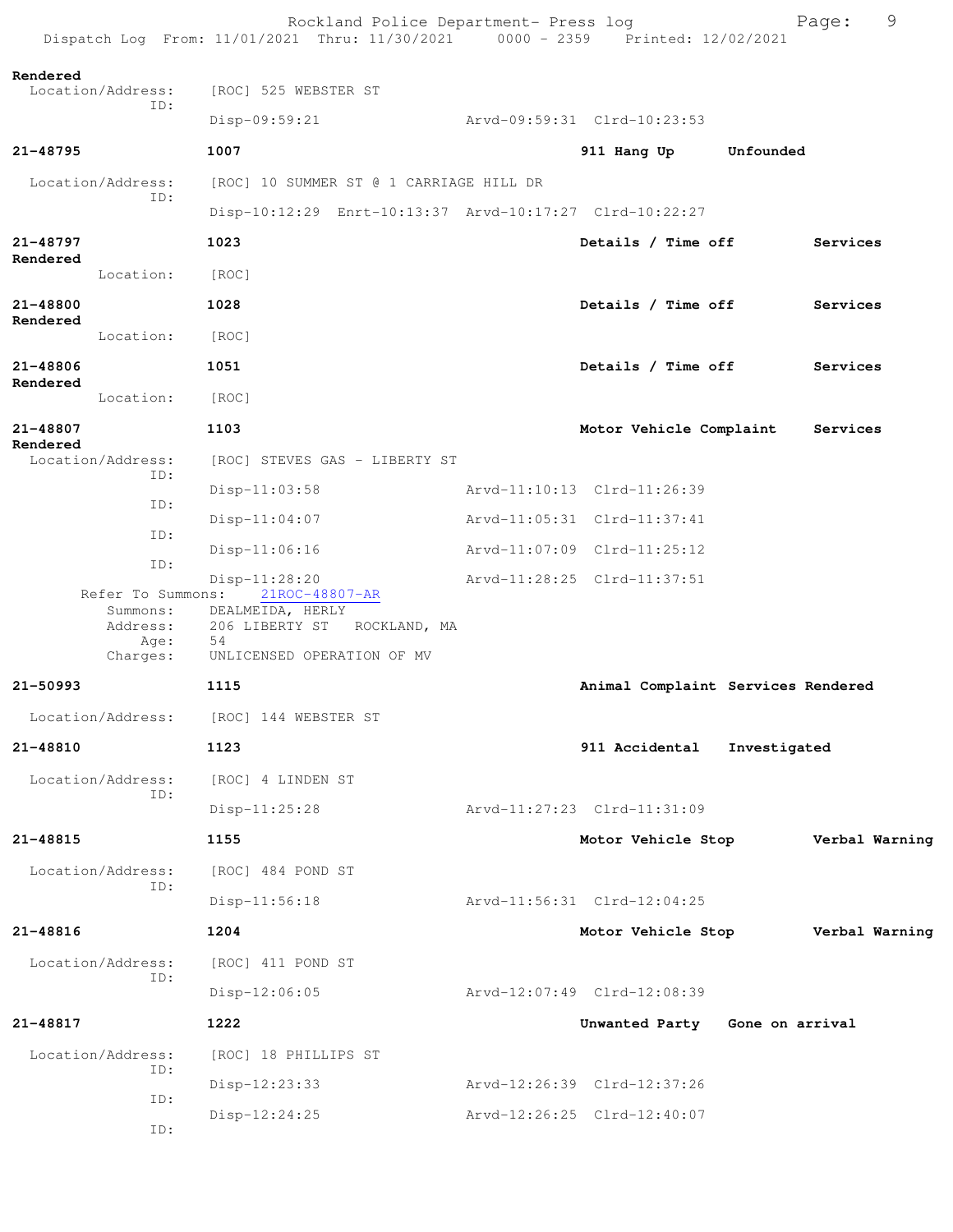| Dispatch Log From: 11/01/2021 Thru: 11/30/2021 0000 - 2359 Printed: 12/02/2021 |                                      | Rockland Police Department- Press log                |                                                                                                                                                                                            |              | 10<br>Page:       |
|--------------------------------------------------------------------------------|--------------------------------------|------------------------------------------------------|--------------------------------------------------------------------------------------------------------------------------------------------------------------------------------------------|--------------|-------------------|
|                                                                                |                                      |                                                      | Disp-12:26:15 Arvd-12:26:21 Clrd-12:37:30                                                                                                                                                  |              |                   |
| 21-48818                                                                       | 1242                                 |                                                      | Maintenance                                                                                                                                                                                |              | Services Rendered |
| Location/Address:                                                              |                                      | [ROC P72] ROCKLAND POLICE DEPARTMENT - 490 MARKET ST |                                                                                                                                                                                            |              |                   |
| 21-50992                                                                       | 1300                                 |                                                      | Animal Complaint Services Rendered                                                                                                                                                         |              |                   |
| Location/Address:                                                              | [ROC] 1079 UNION ST                  |                                                      |                                                                                                                                                                                            |              |                   |
| 21-48824                                                                       | 1314                                 |                                                      | Details / Time off                                                                                                                                                                         |              | Services          |
| Rendered<br>Location:                                                          | [ROC]                                |                                                      |                                                                                                                                                                                            |              |                   |
| 21-48825                                                                       | 1321                                 |                                                      | Health & Welfare Check                                                                                                                                                                     |              | Taken/Referred    |
| to Other Agency<br>Location/Address:                                           | [ROC] 210 MARTHA DR Apt. #F          |                                                      |                                                                                                                                                                                            |              |                   |
| ID:                                                                            |                                      |                                                      | Disp-13:24:33 Enrt-13:24:46 Arvd-13:29:26 Clrd-13:48:26                                                                                                                                    |              |                   |
| ID:                                                                            |                                      |                                                      | Disp-13:24:33 Enrt-13:24:41 Arvd-13:29:22 Clrd-13:51:11                                                                                                                                    |              |                   |
| 21-48831                                                                       | 1354                                 |                                                      | 911 Accidental                                                                                                                                                                             | Investigated |                   |
| Location/Address:                                                              | [ROC] 11 MAGNOLIA DR                 |                                                      |                                                                                                                                                                                            |              |                   |
| ID:                                                                            |                                      |                                                      | Disp-13:56:29 Enrt-13:56:42 Arvd-13:58:45 Clrd-14:04:27                                                                                                                                    |              |                   |
| 21-48832                                                                       | 1400                                 |                                                      | Vehicle Maintenance                                                                                                                                                                        |              | Services          |
| Rendered<br>Location/Address:                                                  |                                      | [ROC P72] ROCKLAND POLICE DEPARTMENT - 490 MARKET ST |                                                                                                                                                                                            |              |                   |
| 21-48840                                                                       | 1504                                 |                                                      | Disturbance Peace Restored                                                                                                                                                                 |              |                   |
| Location/Address:<br>ID:                                                       |                                      |                                                      | [ROC 69] SOUTH SHORE REHAB & NURSING - 115 NORTH AVE Apt. #14B                                                                                                                             |              |                   |
| ID:                                                                            |                                      | Disp-15:06:46 Enrt-15:07:07                          | $Clrd-15:09:48$                                                                                                                                                                            |              |                   |
| ID:                                                                            |                                      | Disp-15:06:55 Enrt-15:07:02                          | Clrd-15:10:23                                                                                                                                                                              |              |                   |
| ID:                                                                            |                                      |                                                      | Disp-15:08:14 Enrt-15:08:22 Arvd-15:09:27 Clrd-15:36:58                                                                                                                                    |              |                   |
|                                                                                | $Disp-15:09:37$                      |                                                      | Arvd-15:09:42 Clrd-15:44:17                                                                                                                                                                |              |                   |
| 21-48843                                                                       | 1517                                 |                                                      | Maintenance                                                                                                                                                                                |              | Services Rendered |
| Location/Address:                                                              |                                      | [ROC P72] ROCKLAND POLICE DEPARTMENT - 490 MARKET ST |                                                                                                                                                                                            |              |                   |
| 21-48846                                                                       | 1529                                 |                                                      | Details / Time off                                                                                                                                                                         |              | No Service        |
| Location:                                                                      | [ROC]                                |                                                      |                                                                                                                                                                                            |              |                   |
| 21-48851                                                                       | 1609                                 |                                                      | SHIFT ASSIGNMENTS Services Rendered                                                                                                                                                        |              |                   |
| Location/Address:                                                              |                                      | [ROC P72] ROCKLAND POLICE DEPARTMENT - 490 MARKET ST |                                                                                                                                                                                            |              |                   |
| 21-48853                                                                       | 1621                                 |                                                      | Details / Time off                                                                                                                                                                         |              | Services          |
| Rendered<br>Location:                                                          | [ROC]                                |                                                      |                                                                                                                                                                                            |              |                   |
| 21-48855                                                                       | 1627                                 |                                                      | Emergency Medical Transported to Hospital                                                                                                                                                  |              |                   |
| Location/Address:                                                              |                                      | [ROC 69] SOUTH SHORE REHAB & NURSING - 115 NORTH AVE |                                                                                                                                                                                            |              |                   |
| ID:<br>EMS Unit:                                                               | Disp-16:30:31<br>ROCKAM2-Rockland A2 |                                                      | $Clrd-16:30:45$                                                                                                                                                                            |              |                   |
| Fire Unit:                                                                     |                                      | ROCKEN1-Pumper-Rockland Engine 1                     | Disp-16:30:53 Enrt-16:31:54 Arvd-16:34:09 Clrd-16:41:39<br>Hosp-16:59:46 ClrHosp-17:49:43 InQrtsUnavl-18:00:34 InSrvce-18:00:34<br>Disp-16:31:08 Enrt-16:31:57 Arvd-16:35:46 Clrd-16:41:43 |              |                   |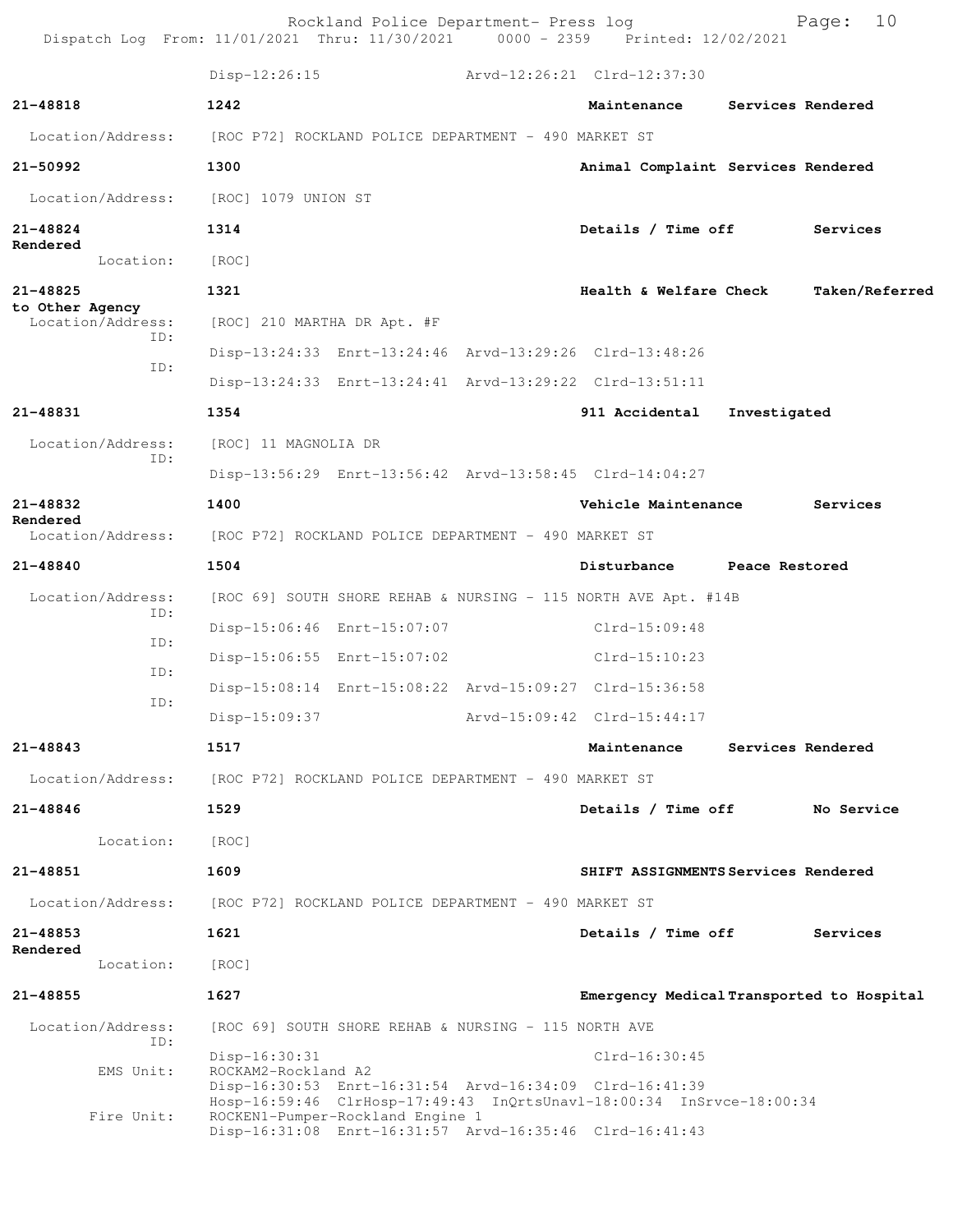|                                         | Rockland Police Department- Press log<br>Dispatch Log From: 11/01/2021 Thru: 11/30/2021 0000 - 2359 Printed: 12/02/2021 |                                     | 11<br>Page: |
|-----------------------------------------|-------------------------------------------------------------------------------------------------------------------------|-------------------------------------|-------------|
|                                         | InQrtsUnavl-16:44:13 InSrvce-16:44:16                                                                                   |                                     |             |
| $21 - 48859$                            | 1652                                                                                                                    | SICK OFFICER No Service             |             |
| Location: [ROC]                         |                                                                                                                         |                                     |             |
| 21-48872                                | 1838                                                                                                                    | 911 Accidental No Action Required   |             |
|                                         | Location/Address: [ROC 69] SOUTH SHORE REHAB & NURSING - 115 NORTH AVE Apt. #40                                         |                                     |             |
| 21-48881                                | 1946                                                                                                                    | Disturbance Services Rendered       |             |
| Location/Address: [ROC] MARKET ST       |                                                                                                                         |                                     |             |
| ID:                                     | Disp-19:48:54                                                                                                           | $Clrd-19:49:35$                     |             |
| 21-48886                                | 2020                                                                                                                    | Lost/Found Property                 | Services    |
| Rendered<br>Location/Address:           | [ROC] BEAL ST                                                                                                           |                                     |             |
| ID:                                     | Disp-20:21:35 Enrt-20:21:42                                                                                             | Clrd-20:29:20                       |             |
| For Date: $11/04/2021$ - Thursday       |                                                                                                                         |                                     |             |
| 21-48897                                | 0000                                                                                                                    | SHIFT ASSIGNMENTSNo Service         |             |
| Location/Address:                       | [ROC P72] ROCKLAND POLICE DEPARTMENT - 490 MARKET ST                                                                    |                                     |             |
| ID:                                     |                                                                                                                         | Arvd-00:00:00 Clrd-00:04:04         |             |
| 21-48901                                | 0201                                                                                                                    | Details / Time off                  | No Service  |
| Location: [ROC]                         |                                                                                                                         |                                     |             |
| 21-48907                                | 0612                                                                                                                    | Building Check Appears Secure       |             |
| Location/Address: [ROC] UNION ST<br>ID: |                                                                                                                         |                                     |             |
|                                         |                                                                                                                         | Arvd-06:13:31 Clrd-06:13:48         |             |
| 21-48914                                | 0700                                                                                                                    | Traffic Enforcement                 | No Action   |
| Required<br>Location/Address:<br>ID:    | [ROC] POND ST                                                                                                           |                                     |             |
|                                         |                                                                                                                         | Arvd-07:04:03 Clrd-07:22:13         |             |
| 21-48915                                | 0739                                                                                                                    | Burglar Alarm False Alarm           |             |
| Location/Address:<br>ID:                | [ROC P1] 99 RESTAURANT - 29 ACCORD PARK DR                                                                              |                                     |             |
|                                         | Disp-07:40:36 Enrt-07:40:39 Arvd-07:45:45 Clrd-07:50:13                                                                 |                                     |             |
| 21-48916<br>Rendered                    | 0759                                                                                                                    | Disabled Motor Vehicle              | Services    |
| Location/Address:<br>ID:                | [ROC] 31 LIBERTY ST @ 458 MARKET ST                                                                                     |                                     |             |
|                                         | Disp-07:59:50 Enrt-07:59:52 Arvd-07:59:54 Clrd-07:59:56                                                                 |                                     |             |
| 21-48917                                | 0759                                                                                                                    | SHIFT ASSIGNMENTS Services Rendered |             |
| Location/Address:                       | [ROC P72] ROCKLAND POLICE DEPARTMENT - 490 MARKET ST                                                                    |                                     |             |
| 21-48921                                | 0834                                                                                                                    | MVA Property Damage Only            | Services    |
| Rendered<br>Location/Address:<br>ID:    | [ROC] LIBERTY ST                                                                                                        |                                     |             |
|                                         | Disp-08:37:27 Enrt-08:37:41 Arvd-08:37:44 Clrd-08:56:29                                                                 |                                     |             |
| 21-48923                                | 0930                                                                                                                    | Animal Complaint Services Rendered  |             |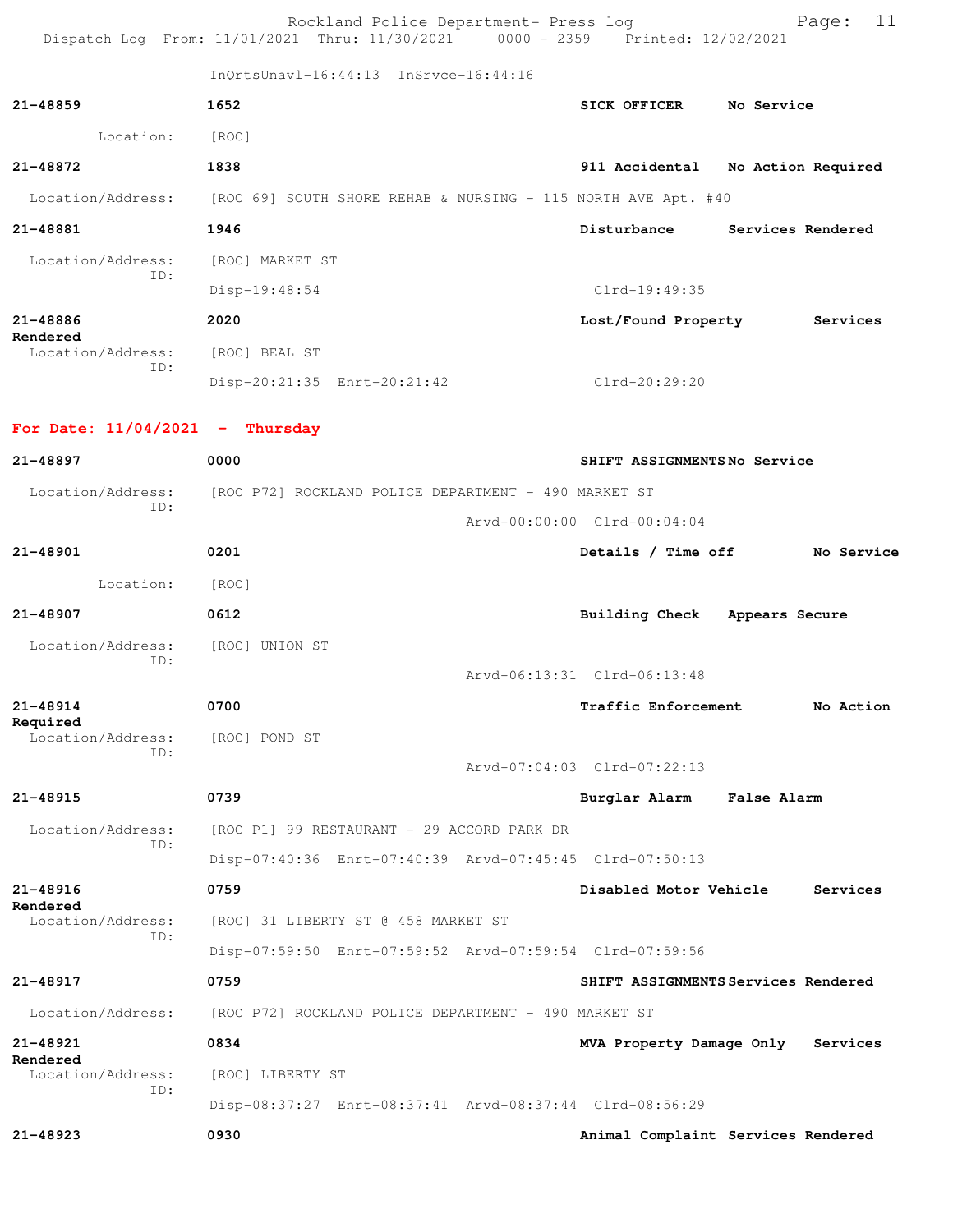|                                     | Rockland Police Department- Press log<br>Dispatch Log From: 11/01/2021 Thru: 11/30/2021 0000 - 2359 Printed: 12/02/2021         |                              | 12<br>Page:                               |
|-------------------------------------|---------------------------------------------------------------------------------------------------------------------------------|------------------------------|-------------------------------------------|
|                                     |                                                                                                                                 |                              |                                           |
| Location:<br>TD:                    | [ROC] EASTON                                                                                                                    |                              |                                           |
|                                     |                                                                                                                                 | Arvd-09:30:00 Clrd-10:57:14  |                                           |
| 21-48931<br>Rendered                | 1027                                                                                                                            | CRUISER MAINTENENCE          | Services                                  |
| Location/Address:                   | [ROC] LARRY'S AUTO - UNION ST                                                                                                   |                              |                                           |
| 21-48935<br>Citation/Warning Issued | 1058                                                                                                                            | Motor Vehicle Complaint      |                                           |
| Location/Address:<br>TD:            | [ROC] 153 EXCHANGE ST                                                                                                           |                              |                                           |
|                                     | Disp-11:00:11 Enrt-11:00:13 Arvd-11:09:56 Clrd-11:19:30                                                                         |                              |                                           |
| 21-48947                            | 1218                                                                                                                            | <b>Time off</b>              | Services Rendered                         |
| Location:                           | [ROC]                                                                                                                           |                              |                                           |
| $21 - 48948$                        | 1248                                                                                                                            |                              | Emergency Medical Transported to Hospital |
| Location/Address:<br>TD:            | [ROC] BALL FIELD - SPRING ST                                                                                                    |                              |                                           |
| ID:                                 |                                                                                                                                 | Arvd-12:48:00 Clrd-13:18:12  |                                           |
| Fire Unit:                          | Disp-12:50:50 Enrt-12:51:02 Arvd-12:51:05 Clrd-13:13:56<br>ROCKEN1-Pumper-Rockland Engine 1                                     |                              |                                           |
|                                     | Disp-12:51:25 Enrt-12:52:49 Arvd-12:55:56 Clrd-13:14:45                                                                         |                              |                                           |
| EMS Unit:                           | ROCKAM1-Rockland A1<br>Disp-12:51:34 Enrt-12:52:46 Arvd-12:55:54 Clrd-13:14:42                                                  |                              |                                           |
| ID:                                 | Hosp-13:26:41 ClrHosp-14:04:05 InQrtsUnavl-14:04:05 InSrvce-14:04:05<br>Disp-12:56:31 Enrt-12:56:35 Arvd-13:01:05 Clrd-13:18:00 |                              |                                           |
| ID:                                 | Disp-13:00:42 Enrt-13:00:50 Arvd-13:00:54 Clrd-13:13:52                                                                         |                              |                                           |
| ID:                                 | Disp-13:08:02 Enrt-13:08:07 Arvd-13:08:13 Clrd-13:18:03                                                                         |                              |                                           |
| 21-48950                            | 1311                                                                                                                            |                              | Emergency Medical Transported to Hospital |
| Location/Address:                   | [ROC 69] SOUTH SHORE REHAB & NURSING - 115 NORTH AVE                                                                            |                              |                                           |
| EMS Unit:                           | ROCKAM2-Rockland A2<br>Disp-13:13:57 Enrt-13:18:06 Arvd-13:19:48 Clrd-13:25:05                                                  |                              |                                           |
| ID:                                 | Hosp-13:43:26 ClrHosp-14:38:05 InQrtsUnavl-14:46:43 InSrvce-14:46:46                                                            |                              |                                           |
| ID:                                 | Disp-13:14:02 Enrt-13:14:16 Arvd-13:17:01 Clrd-13:25:02                                                                         |                              |                                           |
| Fire Unit:                          | Disp-13:14:10 Enrt-13:14:16 Arvd-13:17:01 Clrd-13:25:05<br>ROCKEN1-Pumper-Rockland Engine 1                                     |                              |                                           |
|                                     | Disp-13:14:51 Enrt-13:14:55 Arvd-13:19:39 Clrd-13:25:07<br>InOrtsUnavl-13:27:31 InSrvce-13:27:40                                |                              |                                           |
| 21-48953                            | 1323                                                                                                                            |                              | Animal Complaint Services Rendered        |
| Location:                           | [ROC] SCITUATE                                                                                                                  |                              |                                           |
| ID:                                 |                                                                                                                                 | Arvd-13:23:00 Clrd-14:13:54  |                                           |
| $21 - 48955$                        | 1347                                                                                                                            | TIME OFF                     | No Action Required                        |
| Location/Address:                   | [ROC P72] ROCKLAND POLICE DEPARTMENT - 490 MARKET ST                                                                            |                              |                                           |
| TD:                                 |                                                                                                                                 | Arvd-13:47:28 Clrd-13:50:24  |                                           |
| 21-48958<br>Report Follows          | 1353                                                                                                                            | Motor Vehicle Collision W/PI |                                           |
| Location/Address:<br>TD:            | [ROC P56] BURGER KING - 1333 HINGHAM ST                                                                                         |                              |                                           |
| Fire Unit:                          | Disp-13:55:10 Enrt-13:55:13 Arvd-13:57:22 Clrd-14:31:18<br>ROCKEN1-Pumper-Rockland Engine 1                                     |                              |                                           |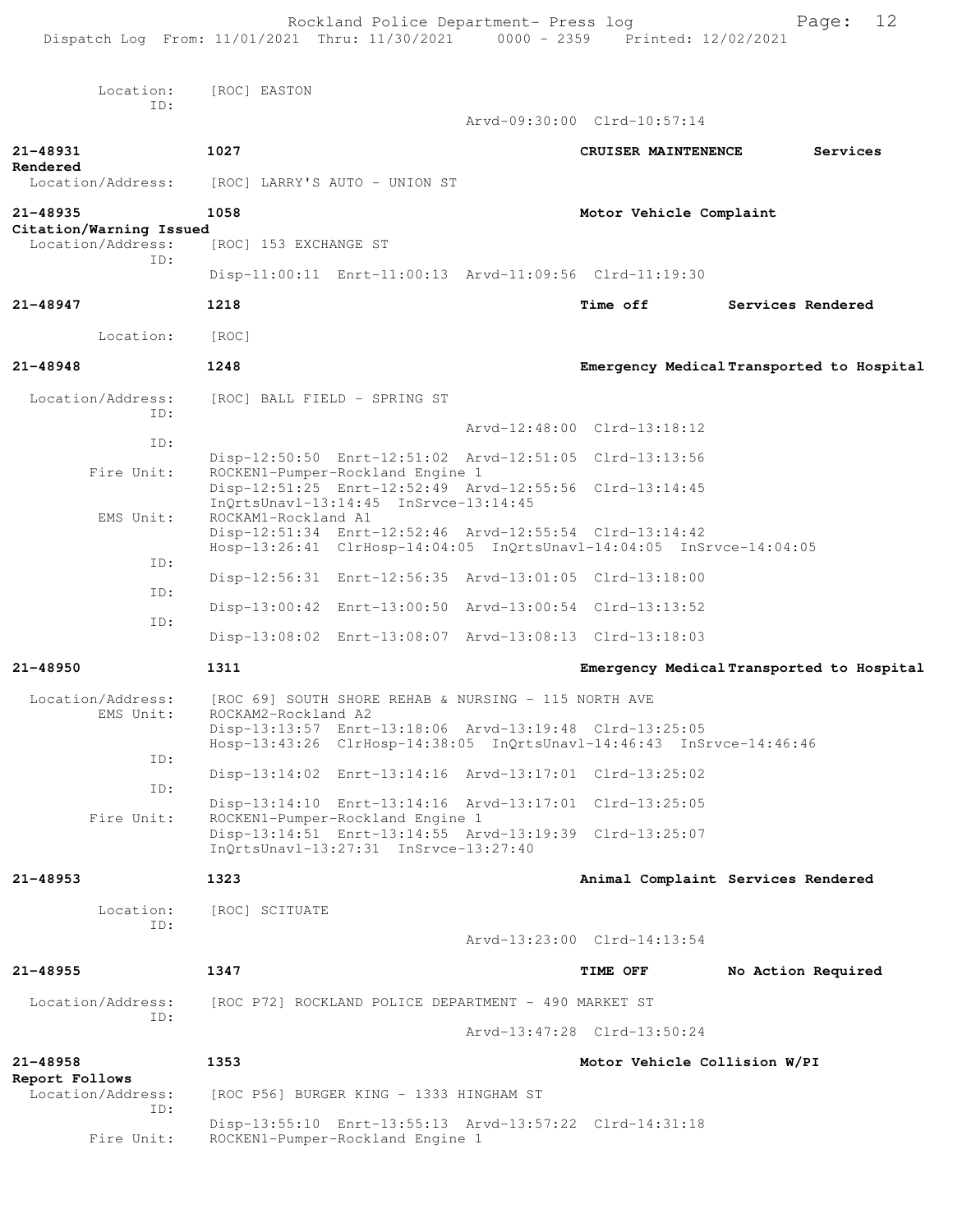Rockland Police Department- Press log Fage: 13 Dispatch Log From: 11/01/2021 Thru: 11/30/2021 0000 - 2359 Printed: 12/02/2021 Disp-13:56:27 Enrt-13:58:20 Clrd-14:01:42 InQrtsUnavl-14:04:25 InSrvce-14:04:25 ID: Disp-14:03:22 Arvd-14:03:25 Clrd-14:27:06 **21-48960 1406 Motor Vehicle Complaint Gone on arrival**  Location/Address: [ROC] PLAIN ST ID: Disp-14:07:50 Enrt-14:07:51 Arvd-14:07:54 Clrd-14:07:57 **21-48962 1409 Motor Vehicle Collision W/PI Report Follows**  Location/Address: [ROC] 197 VFW DR @ 244 PLEASANT ST ID: Disp-14:10:25 Enrt-14:10:29 Arvd-14:13:22 Clrd-14:31:47<br>EMS Unit: ABIA2-Abington Ambulance 2 ABIA2-Abington Ambulance 2 Disp-14:11:22 Enrt-14:13:32 Clrd-14:18:43 InQrtsUnavl-14:30:06 InSrvce-14:30:06 Fire Unit: ROCKC1-Staff-Rockland Fire Chief Disp-14:11:33 Enrt-14:11:36 Arvd-14:12:44 Clrd-14:21:00 InQrtsUnavl-14:32:17 InSrvce-14:32:17 ID: Disp-14:13:38 Enrt-14:13:42 Arvd-14:13:46 Clrd-14:31:44 **21-48966 1437 Time off Services Rendered** Location: [ROC] **21-48975 1602 SHIFT ASSIGNMENTS Services Rendered** Location/Address: [ROC P72] ROCKLAND POLICE DEPARTMENT - 490 MARKET ST ID: Disp-16:04:42 Clrd-16:04:52 **21-48976 1605 Warrant RECALL Services Rendered** Location/Address: [ROC P72] ROCKLAND POLICE DEPARTMENT - 490 MARKET ST ID: Disp-16:07:25 Clrd-16:07:32 **21-48983 1655 Suspicious Activity Services Rendered**  Location/Address: [ROC] 303 MARKET ST ID: Disp-16:56:35 Enrt-16:56:50 Arvd-17:02:30 Clrd-17:06:20 **21-48984 1659 Burglar Alarm Investigated** Location/Address: [ROC] MASS SIGN AND DECAL - 443 WEBSTER ST ID: Disp-17:00:55 Enrt-17:01:44 Clrd-17:06:15 ID: Disp-17:06:26 Enrt-17:06:29 Arvd-17:08:41 Clrd-17:13:37 **21-48991 1730 Details / Time off Services Rendered**  Location: [ROC] **21-48996 1817 Motor Vehicle Complaint Services Rendered**  Location/Address: [ROC] 366 CONCORD ST ID: Disp-18:18:44 Enrt-18:19:13 Arvd-18:24:44 Clrd-18:28:25 **21-49007 1956 Details / Time off Services Rendered**  Location: [ROC] **21-49015 2057 Unwanted Party Services Rendered**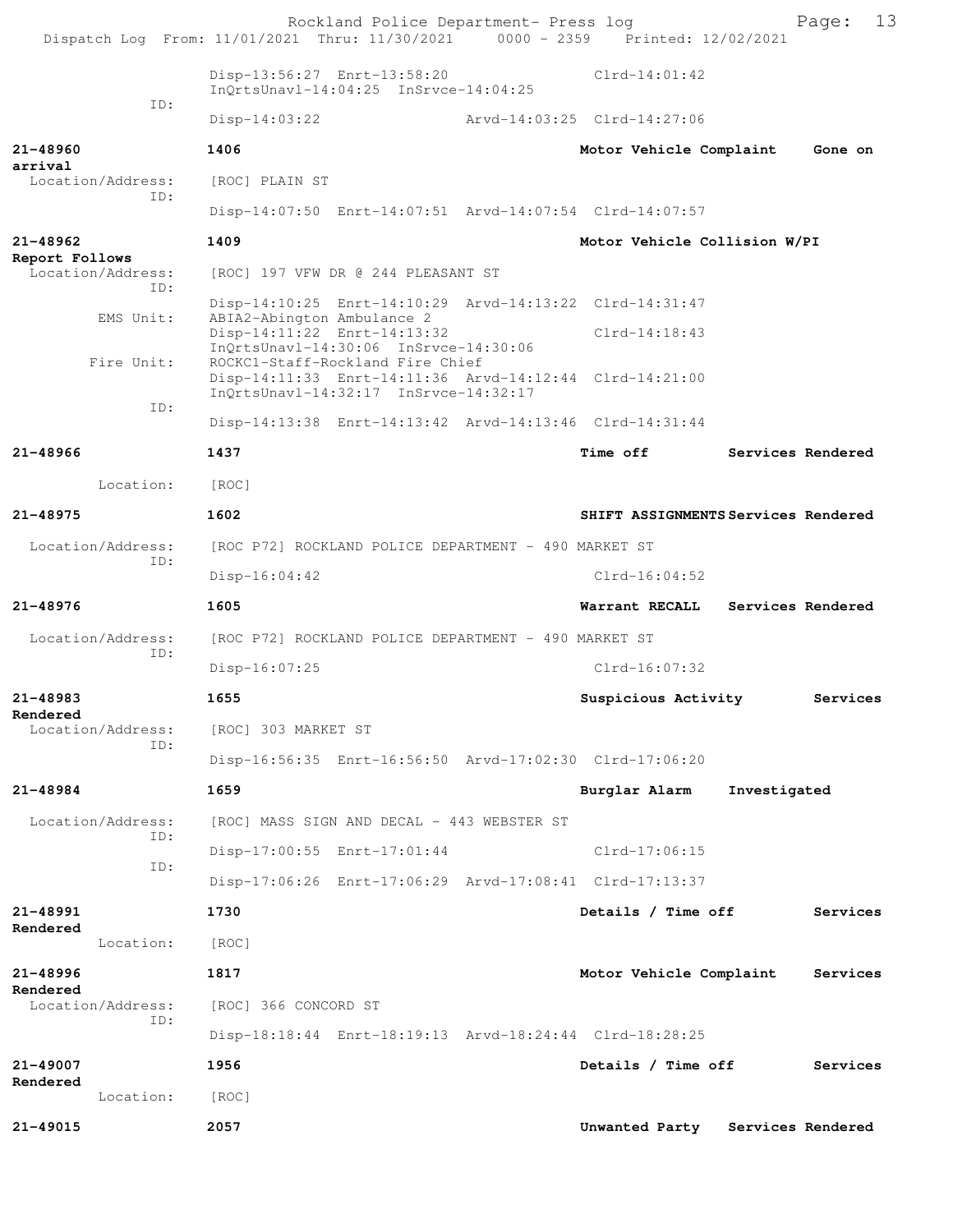| Page:<br>14<br>Rockland Police Department- Press log<br>Dispatch Log From: 11/01/2021 Thru: 11/30/2021 0000 - 2359 Printed: 12/02/2021 |                                   |                                 |  |                                                                                                                                     |          |  |
|----------------------------------------------------------------------------------------------------------------------------------------|-----------------------------------|---------------------------------|--|-------------------------------------------------------------------------------------------------------------------------------------|----------|--|
| Location/Address:<br>ID:<br>TD:                                                                                                        |                                   | [ROC 897] 110 MARTHA DR Apt. #E |  | Disp-20:58:33 Enrt-20:59:20 Arvd-21:01:40 Clrd-21:17:18<br>Disp-20:58:33 Enrt-20:59:17 Arvd-21:00:08 Clrd-21:17:18                  |          |  |
| $21 - 49021$<br>Rendered<br>Location/Address:<br>TD:                                                                                   | 2210<br>[ROC] VFW DR              |                                 |  | Suspicious Activity<br>Disp-22:10:46 Enrt-22:11:31 Arvd-22:15:31 Clrd-22:26:54                                                      | Services |  |
| ID:<br>ID:<br>$21 - 49023$                                                                                                             | Disp-22:28:05<br>2224             |                                 |  | Disp-22:25:03 Enrt-22:25:08 Arvd-22:25:11 Clrd-22:26:21<br>Arvd-22:28:07 Clrd-22:30:05<br>Motor Vehicle Complaint                   | Services |  |
| Rendered<br>Location/Address:<br>TD:<br>TD:<br>TD:                                                                                     | [ROC] HINGHAM ST<br>Disp-22:33:39 |                                 |  | Disp-22:26:21 Enrt-22:26:28 Arvd-22:29:22 Clrd-22:33:44<br>Disp-22:26:21 Enrt-22:26:32 Arvd-22:28:31 Clrd-22:33:39<br>Clrd-22:33:53 |          |  |
| $21 - 49029$<br>Rendered<br>Location:                                                                                                  | 2257<br>[ROC]                     |                                 |  | Details / Time off                                                                                                                  | Services |  |
| For Date: $11/05/2021$ - Friday<br>$21 - 49032$                                                                                        | 0000                              |                                 |  | SHIFT ASSIGNMENTS Services Rendered                                                                                                 |          |  |

|                                       | Location/Address: [ROC P72] ROCKLAND POLICE DEPARTMENT - 490 MARKET ST |                             |                                    |
|---------------------------------------|------------------------------------------------------------------------|-----------------------------|------------------------------------|
| $21 - 49047$                          | 0607                                                                   | <b>Building Check</b>       | Appears Secure                     |
| Location/Address:                     | [ROC] UNION ST                                                         |                             |                                    |
| TD:                                   |                                                                        | Arvd-06:07:57 Clrd-06:29:08 |                                    |
| $21 - 49052$                          | 0647                                                                   | Traffic Enforcement         | Services                           |
| Rendered<br>Location/Address:         | [ROC] POND ST                                                          |                             |                                    |
| ID:                                   | Disp-06:48:52                                                          | Arvd-07:08:07 Clrd-07:08:45 |                                    |
| $21 - 49064$                          | 0800                                                                   | General Info                | Services Rendered                  |
|                                       | Location/Address: [ROC P72] ROCKLAND POLICE DEPARTMENT - 490 MARKET ST |                             |                                    |
| $21 - 49067$                          | 0848                                                                   |                             | Animal Complaint Services Rendered |
| Location/Address: [ROC] 275 SPRING ST |                                                                        |                             |                                    |
| $21 - 49069$                          | 0915                                                                   | General Info                | Services Rendered                  |
| Location/Address:                     | [ROC] 88 HOWARD ST                                                     |                             |                                    |
| TD:                                   | Disp-09:16:39 Enrt-09:16:47 Arvd-09:23:12 Clrd-09:27:30                |                             |                                    |
| $21 - 49070$                          | 0917                                                                   | General Info                | Services Rendered                  |
| Location/Address:                     | [ROC 206] 51 MAPLE ST Apt. #132                                        |                             |                                    |
| TD:                                   | Disp-09:20:02 Enrt-09:20:09                                            | $Clrd-09:20:33$             |                                    |
| TD:                                   |                                                                        |                             |                                    |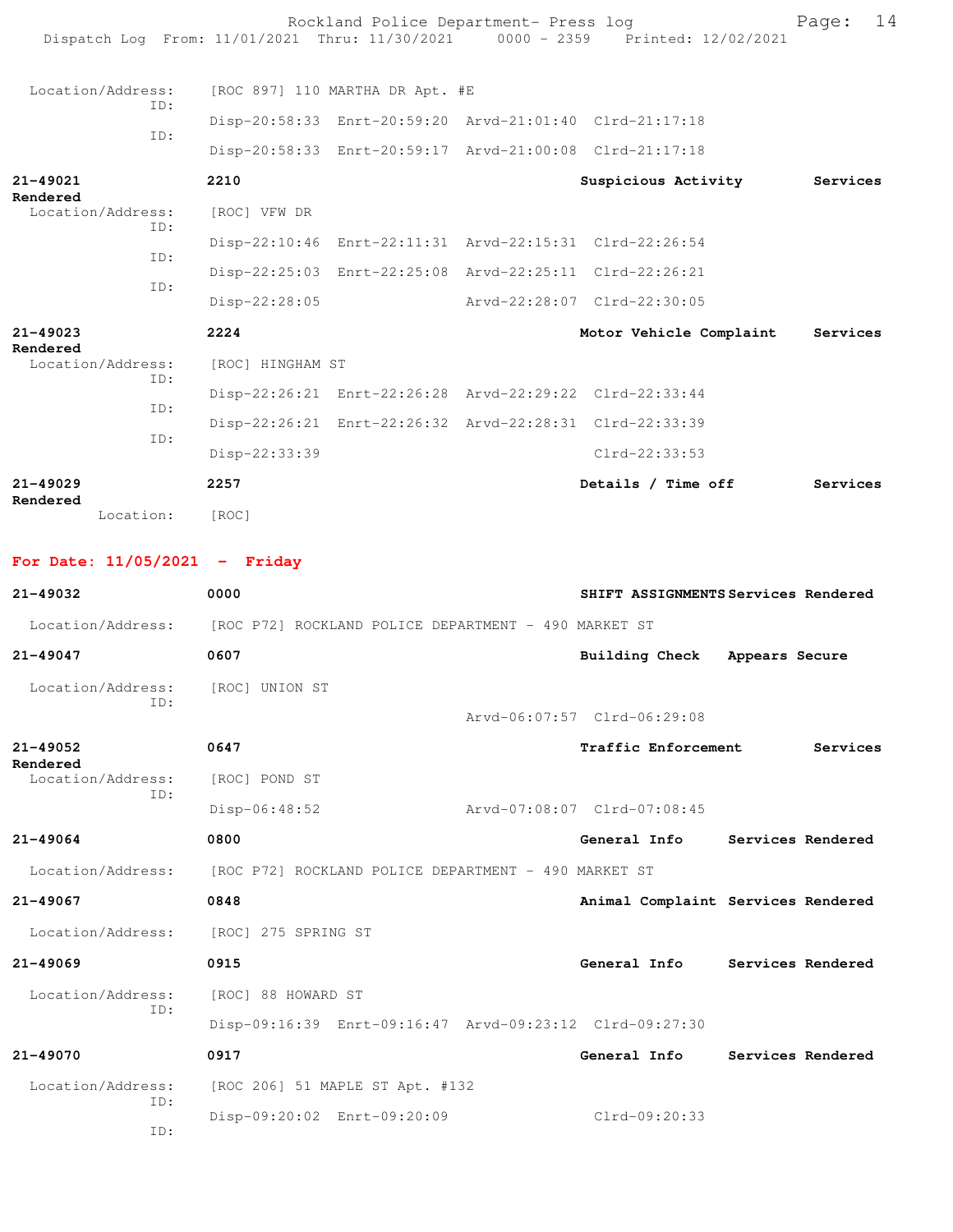Rockland Police Department- Press log Page: 15<br>21 Thru: 11/30/2021 0000 - 2359 Printed: 12/02/2021 Dispatch Log From: 11/01/2021 Thru: 11/30/2021 0000 - 2359 Printed: 12/02/2021 Disp-09:21:52 Enrt-09:29:35 Arvd-09:29:37 Clrd-09:32:18 **21-49073 0929 Suspicious Activity Cancelled Enroute**  Location/Address: [ROC] WENDYS - 1111 HINGHAM ST ID: Disp-09:29:43 Enrt-09:29:47 Clrd-09:35:19 ID: Disp-09:32:43 Enrt-09:32:46 Clrd-09:35:19 **21-49078 0948 General Info Services Rendered** Location/Address: [ROC] 5 MEREDITH WAY ID: Disp-09:55:32 Enrt-09:55:37 Arvd-10:08:33 Clrd-10:15:25 **21-49079 0958 Detail Services Rendered** Location/Address: [ROC] SPRING ST **21-49080 1001 Breaking & Entering Services Rendered**  Location/Address: [ROC] 137 MANZELLA CT ID: Disp-10:02:52 Enrt-10:03:32 Arvd-10:08:25 Clrd-10:21:46 **21-49083 1014 MVA Property Damage Only Services Rendered**  [ROC P46] DUNKIN DONUTS - 851 HINGHAM ST ID: Disp-10:16:08 Enrt-10:16:42 Arvd-10:17:35 Clrd-10:38:12 ID: Disp-10:16:20 Enrt-10:16:44 Clrd-10:18:05 **21-49084 1014 Breaking & Entering Services Rendered**  Location/Address: [ROC P1] 99 RESTAURANT - 29 ACCORD PARK DR **21-49092 1038 General Info Services Rendered** Location/Address: [ROC] MARTHA DR **21-49093 1048 Health & Welfare Check Services Rendered**  Location/Address: [ROC] 48 RICE AVE ID: Arvd-10:48:00 Clrd-10:58:54 **21-49094 1051 Assist Public Report Follows** Location/Address: [ROC] 482 WEBSTER ST ID: Disp-10:56:18 Enrt-10:56:33 Arvd-11:07:19 Clrd-11:27:27 ID: Disp-10:56:18 Enrt-10:56:33 Arvd-11:07:22 Clrd-11:22:34 ID: Disp-10:56:18 Enrt-10:56:33 Arvd-11:07:26 Clrd-11:22:34 **21-49098 1118 General Info No Action Required** Location/Address: [ROC P72] ROCKLAND POLICE DEPARTMENT - 490 MARKET ST **21-49102 1149 Detail No Action Required** Location/Address: [ROC P72] ROCKLAND POLICE DEPARTMENT - 490 MARKET ST **21-49104 1200 Follow-Up Investigation Investigated** Location/Address: [ROC] 7 CORN MILL LN ID: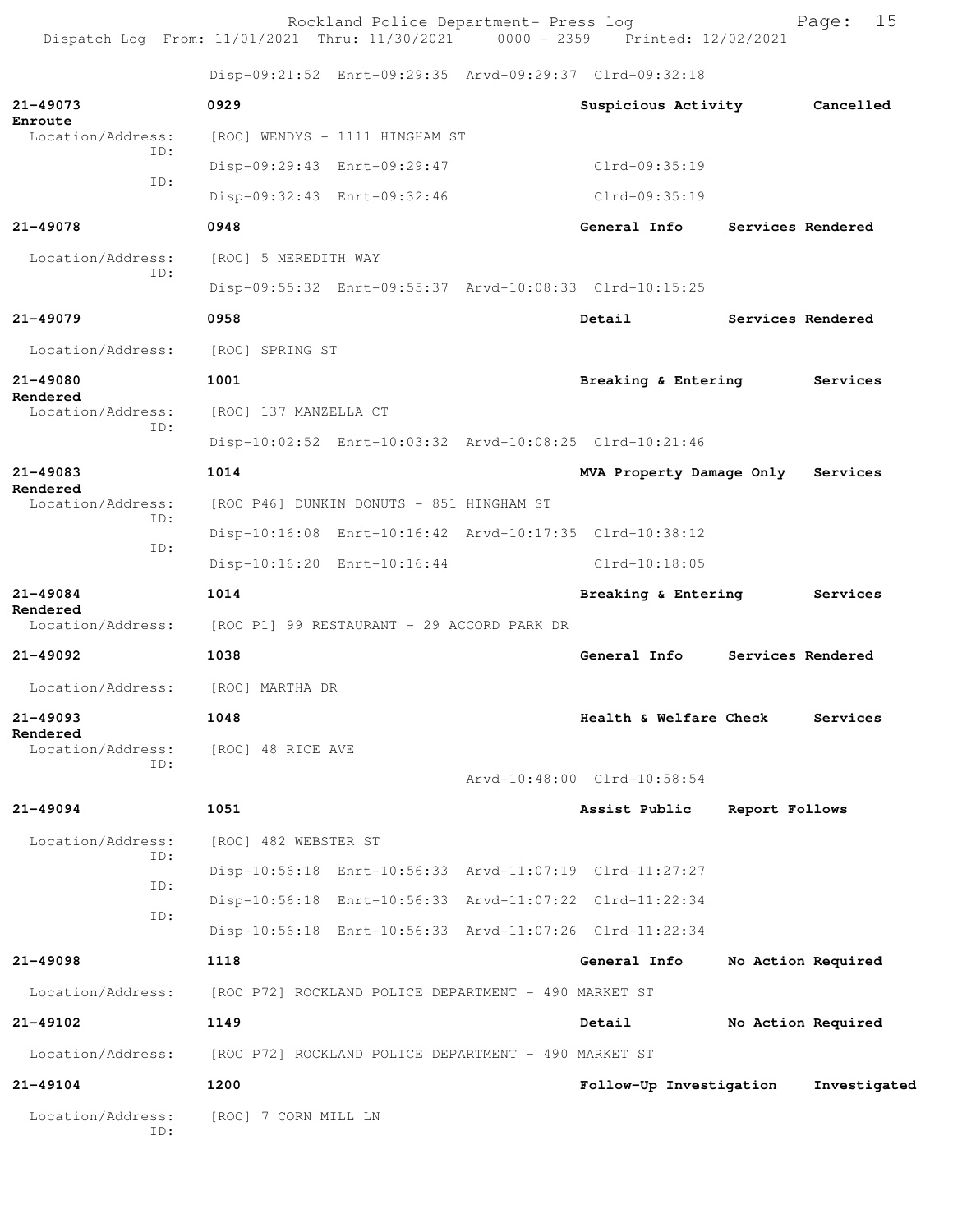|                                      | Rockland Police Department- Press log<br>Dispatch Log From: 11/01/2021 Thru: 11/30/2021 0000 - 2359 Printed: 12/02/2021  |                                     |              | 16<br>Page:        |
|--------------------------------------|--------------------------------------------------------------------------------------------------------------------------|-------------------------------------|--------------|--------------------|
|                                      | Disp-12:03:30 Enrt-12:03:34                                                                                              | $Clrd-12:20:17$                     |              |                    |
| 21-49106<br>Required                 | 1206                                                                                                                     | Details / Time off                  |              | No Action          |
| Location:                            | [ROC]                                                                                                                    |                                     |              |                    |
| 21-49110                             | 1234                                                                                                                     | Detail                              |              | No Action Required |
| Location/Address:                    | [ROC P72] ROCKLAND POLICE DEPARTMENT - 490 MARKET ST                                                                     |                                     |              |                    |
| 21-49115                             | 1309                                                                                                                     | Motor Vehicle Stop                  |              | Verbal Warning     |
| Location/Address:                    | [ROC] 325 MARKET ST                                                                                                      |                                     |              |                    |
| ID:                                  |                                                                                                                          | Arvd-13:09:00 Clrd-13:24:19         |              |                    |
| 21-49119                             | 1324                                                                                                                     | Assist Other Agency                 |              | Taken/Referred     |
| to Other Agency<br>Location/Address: | [ROC] 61 BELMONT ST                                                                                                      |                                     |              |                    |
| ID:                                  | Disp-13:28:17 Enrt-14:09:04 Arvd-14:09:08 Clrd-14:22:31                                                                  |                                     |              |                    |
| ID:                                  | Disp-13:28:17 Enrt-14:09:00 Arvd-14:09:02 Clrd-14:22:31                                                                  |                                     |              |                    |
| ID:                                  | Disp-13:28:17                                                                                                            | $Clrd-13:52:09$                     |              |                    |
| ID:                                  | Disp-13:45:46 Enrt-14:08:57 Arvd-14:08:59 Clrd-14:22:31                                                                  |                                     |              |                    |
| Fire Unit:                           | ROCKEN1-Pumper-Rockland Engine 1<br>$Disp-14:09:44$                                                                      | $Clrd-14:11:00$                     |              |                    |
| EMS Unit:                            | InQrtsUnavl-14:11:00 InSrvce-14:11:00<br>ROCKAM1-Rockland A1<br>$Disp-14:09:49$<br>InQrtsUnavl-14:10:57 InSrvce-14:10:57 | $Clrd-14:10:57$                     |              |                    |
| 21-49124                             | 1426                                                                                                                     | Assist Fire Department              |              | Services           |
| Rendered<br>Location/Address:        | [ROC 58] NORTH RIVER COLLABORATIVE SCHOOL - 525 BEECH ST                                                                 |                                     |              |                    |
| ID:                                  | Disp-14:28:53 Enrt-14:28:59 Arvd-14:29:42 Clrd-14:41:55                                                                  |                                     |              |                    |
| 21-49130                             | 1452                                                                                                                     | MVA Property Damage Only            |              | Report Follows     |
| Location/Address:                    | [ROC] 443 WEBSTER ST                                                                                                     |                                     |              |                    |
| ID:                                  | Disp-14:54:08 Enrt-14:54:11                                                                                              | Clrd-14:57:29                       |              |                    |
| ID:                                  | $Disp-14:57:38$                                                                                                          | Arvd-14:57:41 Clrd-15:35:49         |              |                    |
| 21-49139                             | 1524                                                                                                                     | 911 Accidental                      | Investigated |                    |
| Location/Address:                    | [ROC 1092] 67 J A DUNN MEM DR                                                                                            |                                     |              |                    |
| ID:                                  | Disp-15:25:47 Enrt-15:25:50 Arvd-15:26:28 Clrd-15:29:48                                                                  |                                     |              |                    |
| 21-49144                             | 1604                                                                                                                     | SHIFT ASSIGNMENTS Services Rendered |              |                    |
| Location/Address:                    | [ROC P72] ROCKLAND POLICE DEPARTMENT - 490 MARKET ST                                                                     |                                     |              |                    |
| ID:                                  | $Disp-16:07:14$                                                                                                          | Clrd-16:07:21                       |              |                    |
| 21-49145                             | 1604                                                                                                                     | Suspicious Activity                 |              | Services           |
| Rendered<br>Location/Address:        | [ROC 14] LINDEN ST                                                                                                       |                                     |              |                    |
| ID:                                  | Disp-16:07:34 Enrt-16:07:52 Arvd-16:13:59 Clrd-16:26:21                                                                  |                                     |              |                    |
| ID:                                  | Disp-16:07:40 Enrt-16:07:54 Arvd-16:15:25 Clrd-16:26:19                                                                  |                                     |              |                    |
| ID:                                  | $Disp-16:13:23$                                                                                                          | Arvd-16:13:27 Clrd-16:26:17         |              |                    |
|                                      |                                                                                                                          |                                     |              |                    |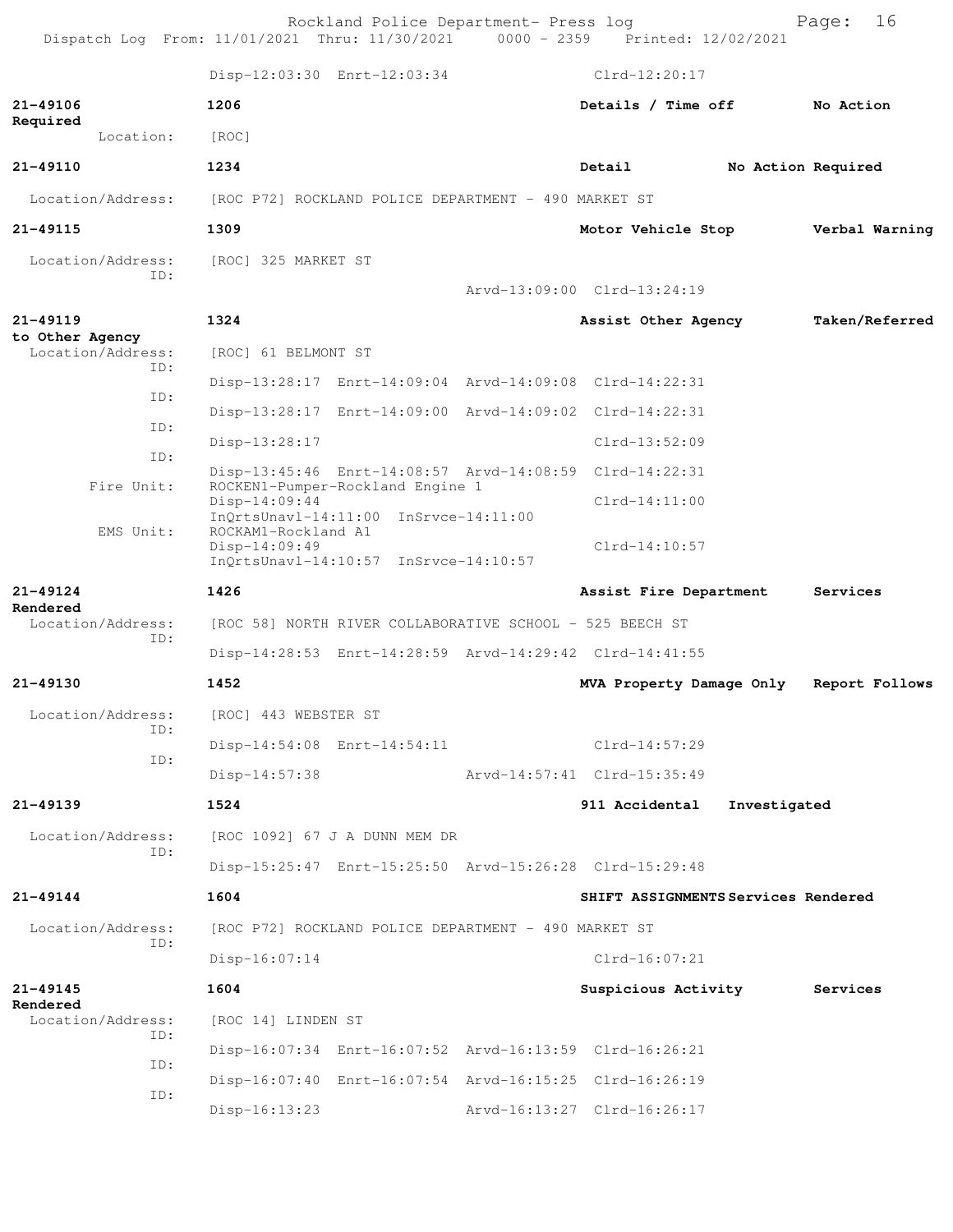Rockland Police Department- Press log Fage: 17<br>21 Thru: 11/30/2021 0000 - 2359 Printed: 12/02/2021 Dispatch Log From: 11/01/2021 Thru: 11/30/2021 **21-49147 1613 MVA Property Damage Only Paper Exchange** Location/Address: [ROC P56] BURGER KING - 1333 HINGHAM ST ID: Disp-16:15:05 Enrt-16:15:22 Arvd-16:21:16 Clrd-16:29:49 **21-49149 1631 Traffic Enforcement Services Rendered**  Location/Address: [ROC] POND ST ID: Arvd-16:31:00 Clrd-16:53:50 **21-49150 1641 911 Accidental Services Rendered** Location/Address: [ROC 62] JEFFERSON SCHOOL - 63 GEORGE ST ID: Disp-16:43:57 Enrt-16:43:59 Arvd-17:14:02 Clrd-17:14:04 **21-49153 1656 WATER LEAK Services Rendered** Location/Address: [ROC 646] 27 CHURCH ST ID: Disp-16:57:50 Enrt-16:57:56 Clrd-17:01:49 **21-49154 1705 Suspicious Activity Unfounded** Location/Address: [ROC P86] MOBIL GAS STATION - 158 MARKET ST ID: Disp-17:06:32 Enrt-17:06:39 Arvd-17:13:39 Clrd-17:13:42 **21-49159 1720 MVA Property Damage Only Services Rendered**  Location/Address: [ROC] HINGHAM ST ID: Disp-17:21:24 Enrt-17:21:49 Arvd-17:21:51 Clrd-18:39:09 ID: Disp-17:21:24 Enrt-17:23:39 Arvd-17:27:18 Clrd-18:00:29 **21-49161 1722 Health & Welfare Check Services Rendered**  Location/Address: [ROC 893] 34 HANNAH WAY Apt. #E ID: Disp-17:27:43 Enrt-17:27:51 Arvd-17:50:43 Clrd-17:59:26 **21-49181 1931 Disturbance Peace Restored** Location/Address: [ROC P47] BEST WESTERN LOBBY - 909 HINGHAM ST Apt. #134 ID: Disp-19:32:35 Enrt-19:32:48 Arvd-19:37:32 Clrd-19:43:23 ID: Disp-19:32:44 Enrt-19:32:46 Arvd-19:32:52 Clrd-19:43:21 **21-49183 1946 Suspicious Activity Summons To Court**  Location/Address: [ROC 65] ROGERS MIDDLE SCHOOL - 100 TAUNTON AVE ID: Arvd-19:46:00 Clrd-19:47:50 **21-49185 2019 Details / Time off Services Rendered**  Location: [ROC] **21-49195 2135 Health & Welfare Check Services Rendered**  Location/Address: [ROC] 95 RICE AVE ID: Disp-21:40:12 Clrd-21:40:26 ID: Disp-21:40:12 Clrd-21:40:22 ID: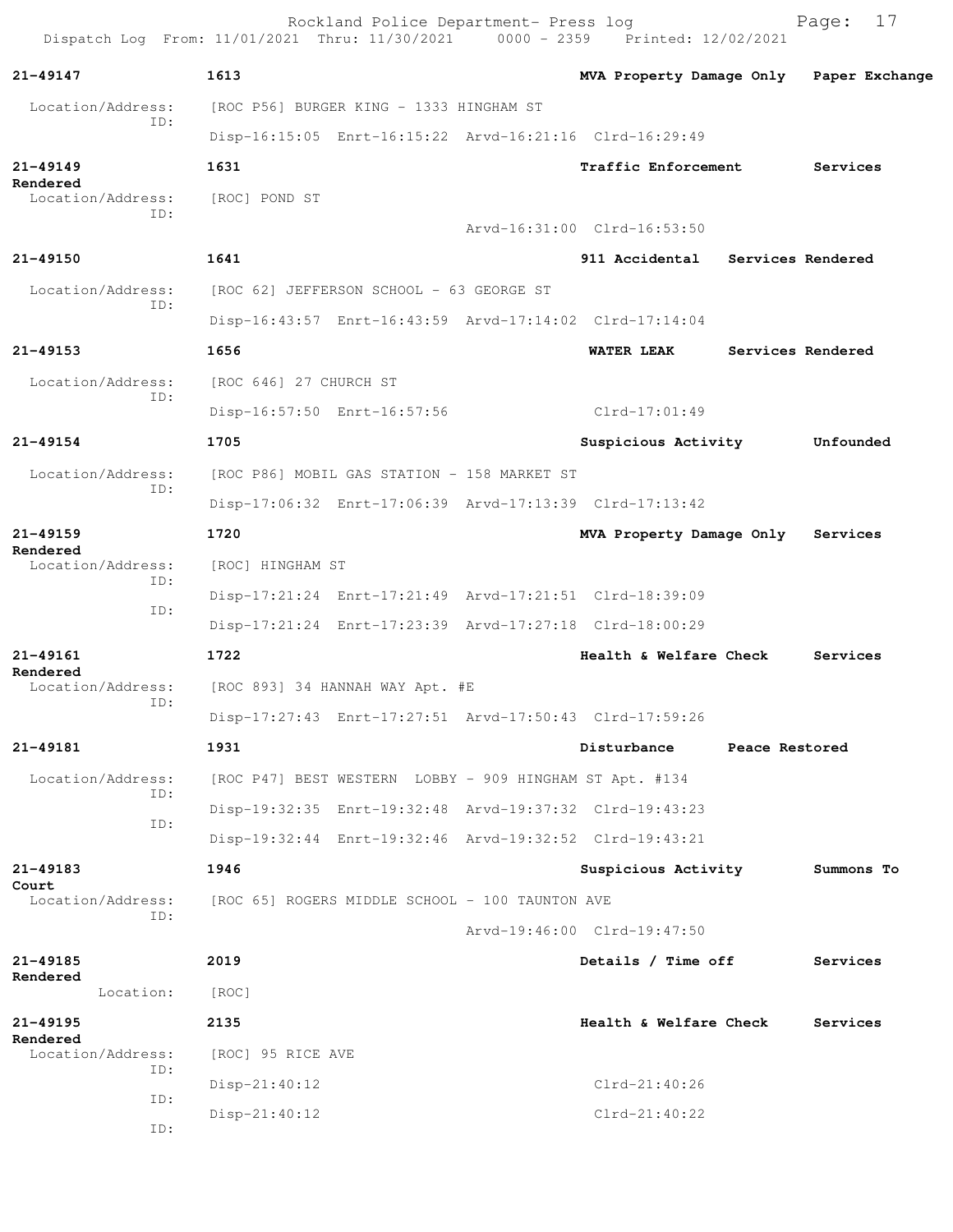Rockland Police Department- Press log Fage: 18<br>21 Thru: 11/30/2021 0000 - 2359 Printed: 12/02/2021 Dispatch Log From: 11/01/2021 Thru: 11/30/2021 0000 - 2359 Printed: 12/02/2021 Disp-21:40:12 Clrd-21:40:19 ID: Disp-21:40:12 Clrd-21:40:30 **For Date: 11/06/2021 - Saturday 21-49204 0000 SHIFT ASSIGNMENTS Services Rendered** Location/Address: [ROC P72] ROCKLAND POLICE DEPARTMENT - 490 MARKET ST **21-49206 0000 Suspicious Activity Unfounded** Location/Address: [ROC 434] 7 BLOSSOM ST ID: Disp-00:04:26 Enrt-00:04:31 Arvd-00:05:31 Clrd-00:08:15 ID: Disp-00:05:27 Enrt-00:05:28 Arvd-00:05:30 Clrd-00:08:10 **21-49217 0214 Motor Vehicle Stop Verbal Warning** Location/Address: [ROC P52] LUCCA'S RESTAURANT - 933 HINGHAM ST ID: Arvd-02:14:00 Clrd-02:18:55 ID: Disp-02:14:55 Enrt-02:15:00 Arvd-02:15:04 Clrd-02:18:50 **21-49222 0524 Building Check Appears Secure** Location/Address: [ROC] UNION ST ID: Disp-05:25:43 Clrd-05:25:47 **21-49223 0539 Traffic Enforcement Services Rendered**  Location/Address: [ROC] 88 POND ST @ 1149 HINGHAM ST ID: Disp-05:40:48 Arvd-05:40:58 Clrd-06:10:29 **21-49228 0706 Burglar Alarm Appears Secure** Location/Address: [ROC] 3 GODDARD AVE ID: Disp-07:08:38 Enrt-07:08:49 Arvd-07:11:30 Clrd-07:13:47 **21-49230 0724 General Info Services Rendered** Location/Address: [ROC P72] ROCKLAND POLICE DEPARTMENT - 490 MARKET ST **21-49235 0819 SHIFT ASSIGNMENTS Services Rendered** Location/Address: [ROC P72] ROCKLAND POLICE DEPARTMENT - 490 MARKET ST ID: Disp-08:21:05 Clrd-08:21:17 **21-49255 1136 VACATION DAY Services Rendered** Location: [ROC] **21-49257 1148 Lost/Found Property Services Rendered**  Location/Address: [ROC] BEECH ST **21-49260 1231 911 Accidental Investigated** Location/Address: [ROC] HONEY DEW - 482 MARKET ST ID: Disp-12:32:30 Enrt-12:32:37 Clrd-12:33:14 ID: Disp-12:33:10 Clrd-12:33:19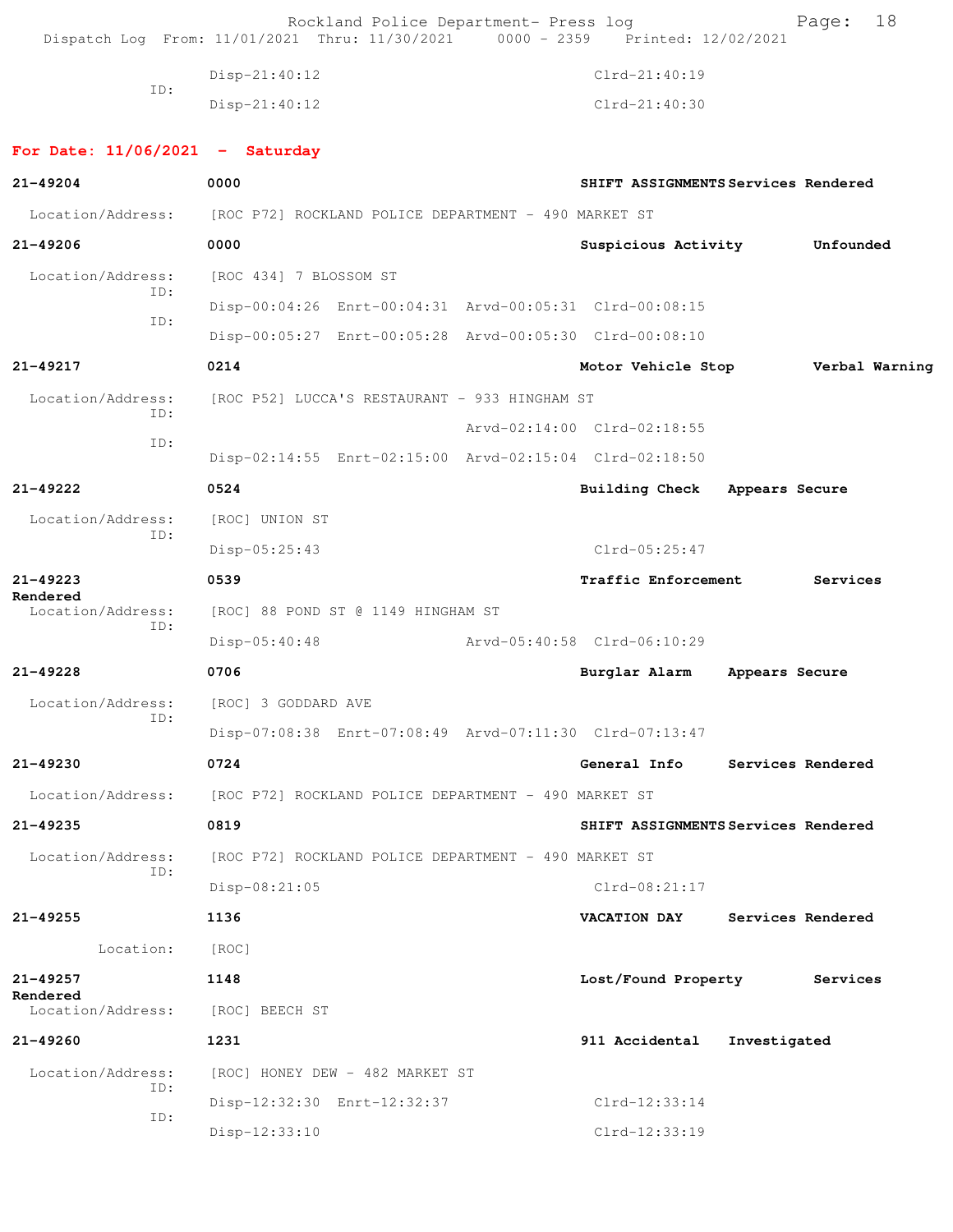|                               | Rockland Police Department- Press log<br>Dispatch Log From: 11/01/2021 Thru: 11/30/2021 0000 - 2359 Printed: 12/02/2021 |                             | 19<br>Page:                     |
|-------------------------------|-------------------------------------------------------------------------------------------------------------------------|-----------------------------|---------------------------------|
| ID:                           | Disp-12:33:32 Enrt-12:33:38 Arvd-12:36:53 Clrd-12:43:15                                                                 |                             |                                 |
| $21 - 49263$                  | 1240                                                                                                                    |                             | Burglar Alarm Services Rendered |
| Location/Address:             | [ROC] 1 COL BRIAN DUFFY WAY                                                                                             |                             |                                 |
| ID:                           | Disp-12:44:45 Enrt-12:47:41 Arvd-12:47:49 Clrd-12:52:51                                                                 |                             |                                 |
| $21 - 49266$                  | 1252                                                                                                                    | Details / Time off          | Services                        |
| Rendered<br>Location:         | [ROC]                                                                                                                   |                             |                                 |
| $21 - 49269$                  | 1338                                                                                                                    | Complaint                   | Services Rendered               |
| Location/Address:             | [ROC] 57 CHURCH ST @ 63 FRANKLIN AVE                                                                                    |                             |                                 |
| ID:                           | Disp-13:41:33 Enrt-13:42:19                                                                                             | Clrd-14:18:53               |                                 |
| 21-49271                      | 1352                                                                                                                    | 911 Accidental No Service   |                                 |
| Location/Address:             | [ROC 69] SOUTH SHORE REHAB & NURSING - 115 NORTH AVE                                                                    |                             |                                 |
| 21-49280                      | 1446                                                                                                                    | Threats                     | Services Rendered               |
| Location/Address:             | [ROC] 618 UNION ST                                                                                                      |                             |                                 |
| ID:                           | Disp-14:49:57 Enrt-14:50:07 Arvd-14:50:37 Clrd-15:24:05                                                                 |                             |                                 |
| $21 - 49281$                  | 1500                                                                                                                    |                             | Suspicious Activity Services    |
| Rendered<br>Location/Address: | [ROC] MILLBROOK DR                                                                                                      |                             |                                 |
| ID:                           | Disp-15:02:19 Enrt-15:02:28 Arvd-15:12:12 Clrd-15:27:18                                                                 |                             |                                 |
| 21-49285                      | 1542                                                                                                                    |                             | Burglar Alarm Services Rendered |
| Location/Address:             | [ROC] 260 REED ST                                                                                                       |                             |                                 |
| ID:                           | Disp-15:43:33 Enrt-15:44:22 Arvd-15:49:28 Clrd-15:52:53                                                                 |                             |                                 |
| 21-49287                      | 1545                                                                                                                    | MVA Property Damage Only    | Services                        |
| Rendered<br>Location/Address: | [ROC P55] HOME DEPOT - 1149 HINGHAM ST                                                                                  |                             |                                 |
| ID:                           | $Disp-15:50:08$                                                                                                         | $Clrd-15:50:17$             |                                 |
| 21-49291                      | 1627                                                                                                                    | SHIFT ASSIGNMENTSNo Service |                                 |
| Location/Address:             | [ROC P72] ROCKLAND POLICE DEPARTMENT - 490 MARKET ST                                                                    |                             |                                 |
| $21 - 49296$                  | 1643                                                                                                                    | General Info                | No Service                      |
| Location/Address:             | [ROC P72] ROCKLAND POLICE DEPARTMENT - 490 MARKET ST                                                                    |                             |                                 |
| 21-49304                      | 1733                                                                                                                    | Burglar Alarm               | Building Checked/Secured        |
| Location/Address:<br>ID:      | [ROC] 96 RESERVOIR PARK DR                                                                                              |                             |                                 |
|                               | Disp-17:36:42 Enrt-17:39:24 Arvd-17:39:27 Clrd-17:41:30                                                                 |                             |                                 |
| 21-49305<br>Rendered          | 1737                                                                                                                    | Health & Welfare Check      | Services                        |
| Location/Address:<br>ID:      | [ROC] 153 TURNER RD                                                                                                     |                             |                                 |
| ID:                           | Disp-17:41:49 Enrt-17:43:14 Arvd-17:46:55 Clrd-17:50:58                                                                 |                             |                                 |
|                               | Disp-17:41:49 Enrt-17:43:16 Arvd-17:46:51 Clrd-17:50:56                                                                 |                             |                                 |
| 21-49312                      | 1806                                                                                                                    | Disturbance                 | Services Rendered               |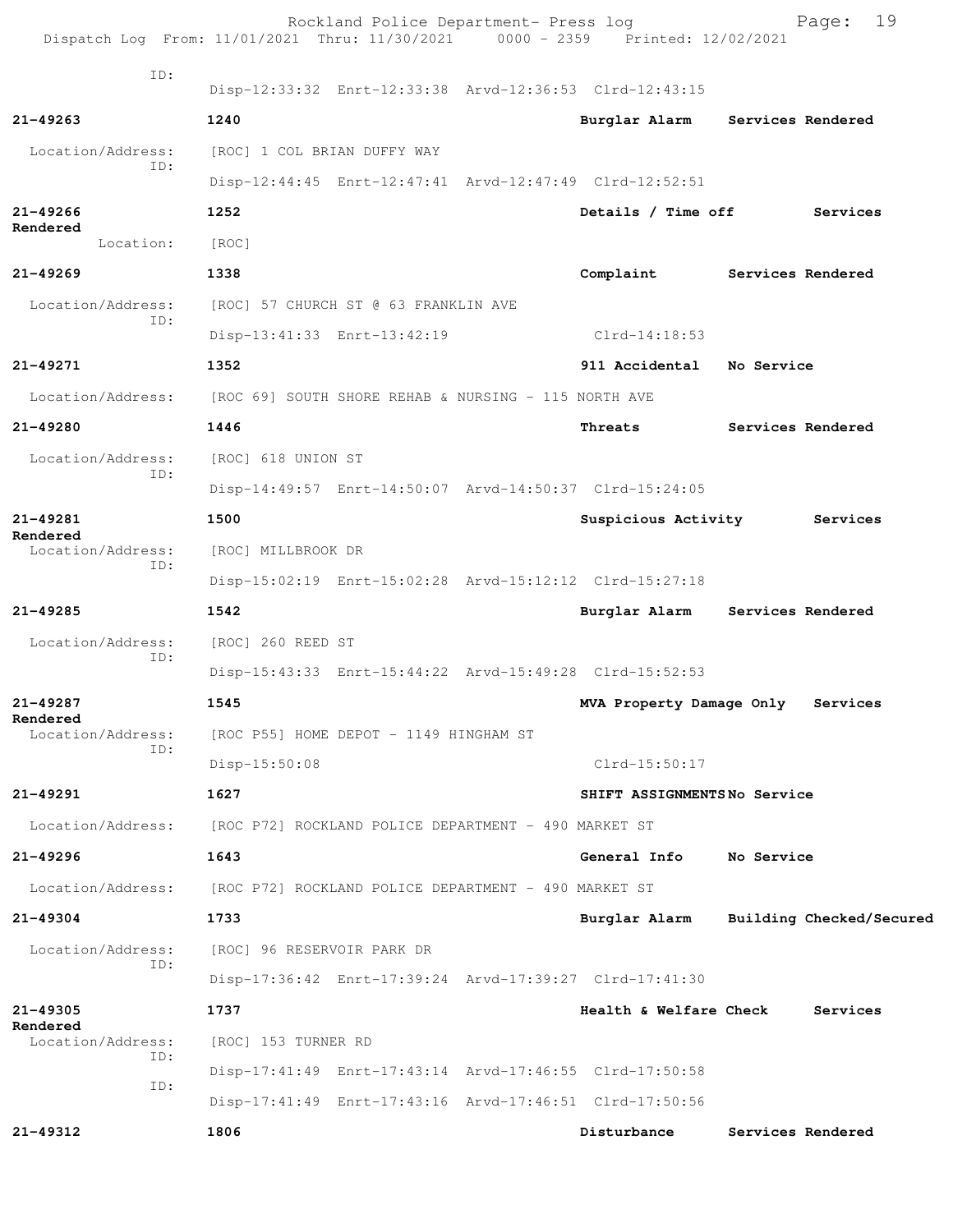| Dispatch Log From: 11/01/2021 Thru: 11/30/2021 0000 - 2359 Printed: 12/02/2021 |                                                      | Rockland Police Department- Press log |                                                         |                   | 20<br>Page:        |
|--------------------------------------------------------------------------------|------------------------------------------------------|---------------------------------------|---------------------------------------------------------|-------------------|--------------------|
| Location/Address:                                                              | [ROC] 112 EAST WATER ST                              |                                       |                                                         |                   |                    |
| ID:                                                                            |                                                      |                                       | Disp-18:10:51 Enrt-18:11:02 Arvd-18:13:23 Clrd-18:24:50 |                   |                    |
| ID:                                                                            |                                                      |                                       | Disp-18:10:58 Enrt-18:11:00 Arvd-18:13:22 Clrd-18:24:53 |                   |                    |
| 21-49313<br>Rendered                                                           | 1808                                                 |                                       | Suspicious Activity                                     |                   | Services           |
| Location/Address:<br>ID:                                                       | [ROC P99] RICHDALES (TEDESCHI'S) - 268 UNION ST      |                                       |                                                         |                   |                    |
|                                                                                | Disp-18:08:52                                        |                                       | Arvd-18:10:37 Clrd-18:10:40                             |                   |                    |
| 21-49314<br>Rendered                                                           | 1820                                                 |                                       | Details / Time off                                      |                   | Services           |
| Location:                                                                      | [ROC]                                                |                                       |                                                         |                   |                    |
| 21-49322<br>Required                                                           | 2012                                                 |                                       | Details / Time off                                      |                   | Services Not       |
| Location:                                                                      | [ROC]                                                |                                       |                                                         |                   |                    |
| 21-49328<br>Locate                                                             | 2053                                                 |                                       | Health & Welfare Check                                  |                   | Could Not          |
| Location/Address:<br>ID:                                                       | [ROC] 435 LIBERTY ST                                 |                                       |                                                         |                   |                    |
|                                                                                |                                                      |                                       | Disp-20:55:16 Enrt-20:56:22 Arvd-20:58:51 Clrd-21:08:43 |                   |                    |
| $21 - 49329$                                                                   | 2109                                                 |                                       | Motor Vehicle Complaint                                 |                   | Investigated       |
| Location/Address:<br>ID:                                                       | [ROC P47] BEST WESTERN - 909 HINGHAM ST              |                                       |                                                         |                   |                    |
| ID:                                                                            |                                                      |                                       | Disp-21:11:59 Enrt-21:12:12 Arvd-21:18:17 Clrd-21:21:36 |                   |                    |
|                                                                                |                                                      |                                       | Disp-21:12:07 Enrt-21:12:20 Arvd-21:18:15 Clrd-21:21:33 |                   |                    |
| $21 - 49336$                                                                   | 2305                                                 |                                       | Details / Time off                                      |                   | No Service         |
| Location:                                                                      | [ROC]                                                |                                       |                                                         |                   |                    |
| For Date: $11/07/2021$ - Sunday                                                |                                                      |                                       |                                                         |                   |                    |
| 21-49341                                                                       | 0000                                                 |                                       | SHIFT ASSIGNMENTS Services Not Required                 |                   |                    |
| Location/Address: [ROC P72] ROCKLAND POLICE DEPARTMENT - 490 MARKET ST         |                                                      |                                       |                                                         |                   |                    |
| 21-49349                                                                       | 0444                                                 |                                       | <b>BOLO</b>                                             |                   | No Action Required |
| Location/Address:                                                              | [ROC P72] ROCKLAND POLICE DEPARTMENT - 490 MARKET ST |                                       |                                                         |                   |                    |
| 21-49354                                                                       | 0556                                                 |                                       | Building Check Appears Secure                           |                   |                    |
| Location/Address:<br>ID:                                                       | [ROC] UNION ST                                       |                                       |                                                         |                   |                    |
|                                                                                |                                                      |                                       | Arvd-05:57:55 Clrd-06:29:57                             |                   |                    |
| 21-49358                                                                       | 0646                                                 |                                       | Detail                                                  | Services Rendered |                    |
| Location:<br>ID:                                                               | [ROC] NORWELL - DETAIL                               |                                       |                                                         |                   |                    |
|                                                                                |                                                      |                                       | Arvd-06:46:00 Clrd-11:31:41                             |                   |                    |
| 21-49362                                                                       | 0801                                                 |                                       | General Info Services Rendered                          |                   |                    |
| Location/Address:                                                              | [ROC P72] ROCKLAND POLICE DEPARTMENT - 490 MARKET ST |                                       |                                                         |                   |                    |
| 21-49363                                                                       | 0802                                                 |                                       | Details / Time off                                      |                   | No Service         |
| Location:                                                                      | [ROC]                                                |                                       |                                                         |                   |                    |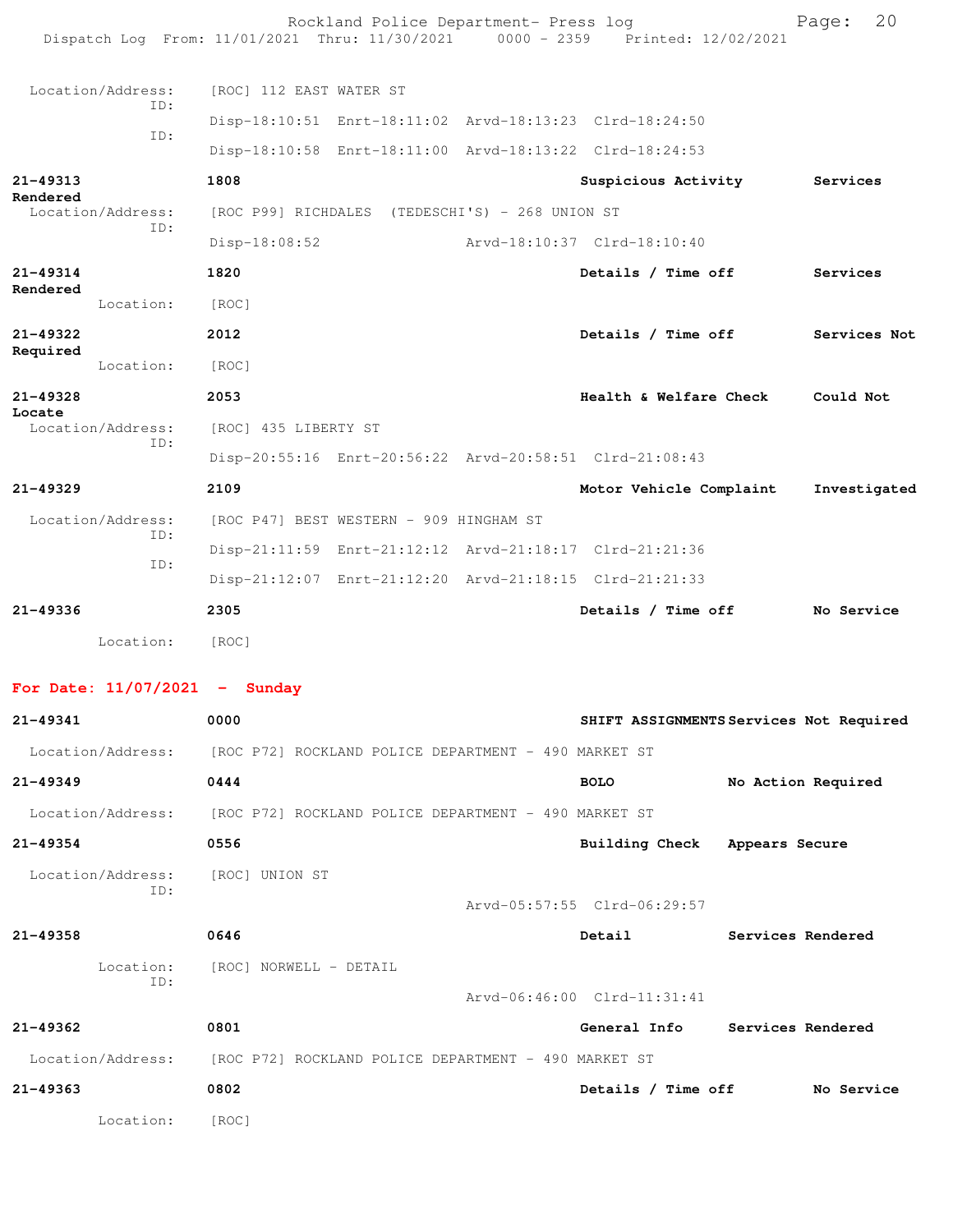Rockland Police Department- Press log entitled Page: 21 Dispatch Log From: 11/01/2021 Thru: 11/30/2021 0000 - 2359 Printed: 12/02/2021

| 21-49367             |                          | 0847                                       |                                          | Lockout                                                 | Services Rendered     |
|----------------------|--------------------------|--------------------------------------------|------------------------------------------|---------------------------------------------------------|-----------------------|
|                      | Location/Address:        | [ROC 943] 466 BEECH ST                     |                                          |                                                         |                       |
|                      | ID:                      |                                            |                                          | Disp-08:49:35 Enrt-08:50:57 Arvd-09:08:16 Clrd-09:20:42 |                       |
|                      | ID:                      |                                            |                                          | Disp-09:08:23 Enrt-09:08:28 Arvd-09:17:07 Clrd-09:20:36 |                       |
| $21 - 49369$         |                          | 0948                                       |                                          | Details / Time off                                      | Services              |
| Rendered             | Location:                | [ROC]                                      |                                          |                                                         |                       |
| $21 - 49372$         |                          | 1006                                       |                                          | Details / Time off                                      | Services              |
| Rendered             | Location:                | [ROC]                                      |                                          |                                                         |                       |
| 21-49373             |                          | 1012                                       |                                          | Time off - SICK Services Rendered                       |                       |
|                      | Location:                | [ROC]                                      |                                          |                                                         |                       |
| 21-49377<br>Rendered |                          | 1041                                       |                                          | Health & Welfare Check                                  | Services              |
|                      | Location/Address:<br>ID: | [ROC 73] ROCKLAND TOWN HALL - 242 UNION ST |                                          |                                                         |                       |
|                      |                          |                                            |                                          | Disp-10:44:21 Enrt-10:45:01 Arvd-10:48:53 Clrd-10:51:01 |                       |
| $21 - 49380$         |                          | 1057                                       |                                          | Suspicious Activity                                     | Unfounded             |
|                      | Location/Address:<br>ID: |                                            | [ROC] HOLY FAMILY CEMETARY - CENTRE AVE  |                                                         |                       |
|                      |                          |                                            |                                          | Disp-11:00:25 Enrt-11:00:31 Arvd-11:02:30 Clrd-11:09:00 |                       |
| 21-49381<br>Rendered |                          | 1107                                       |                                          | Suspicious Activity                                     | Services              |
|                      | Location/Address:<br>ID: |                                            | [ROC P89] CALVARY CHAPEL - 175 MARKET ST |                                                         |                       |
|                      | ID:                      | $Disp-11:08:46$                            |                                          | Arvd-11:09:21 Clrd-11:25:54                             |                       |
|                      |                          |                                            |                                          | Disp-11:09:27 Enrt-11:09:31 Arvd-11:23:39 Clrd-11:25:49 |                       |
| 21-49390             |                          | 1225                                       |                                          | Vandalism                                               | Services Rendered     |
|                      | Location/Address:<br>ID: | [ROC] 16 PIERCE RD                         |                                          |                                                         |                       |
|                      |                          | Disp-12:29:22                              |                                          | Clrd-12:29:28                                           |                       |
| 21-49394             |                          | 1258                                       |                                          | Vandalism                                               | Services Rendered     |
|                      | Location/Address:<br>ID: | [ROC 140] 292 MARKET ST                    |                                          |                                                         |                       |
|                      |                          | $Disp-13:00:46$                            |                                          | Clrd-13:00:49                                           |                       |
| $21 - 49398$         |                          | 1343                                       |                                          | Animal Complaint Services Rendered                      |                       |
|                      | Location/Address:<br>ID: | [ROC] 585 UNION ST                         |                                          |                                                         |                       |
|                      |                          |                                            |                                          | Disp-13:46:41 Enrt-13:46:53 Arvd-13:57:51 Clrd-14:09:30 |                       |
| 21-49403             |                          | 1435                                       |                                          | Assist Public                                           | Services Rendered     |
|                      | Location/Address:<br>ID: | [ROC] 10 OAK CT                            |                                          |                                                         |                       |
|                      |                          | $Disp-14:38:12$                            |                                          | $Clrd-14:38:18$                                         |                       |
| 21-49407             |                          | 1520                                       |                                          | <b>BOLO</b>                                             | Services Not Required |
|                      | Location:                | [ROC] EAST BRIDGEWATER                     |                                          |                                                         |                       |
| 21-49411             |                          | 1543                                       |                                          | Animal Complaint Services Rendered                      |                       |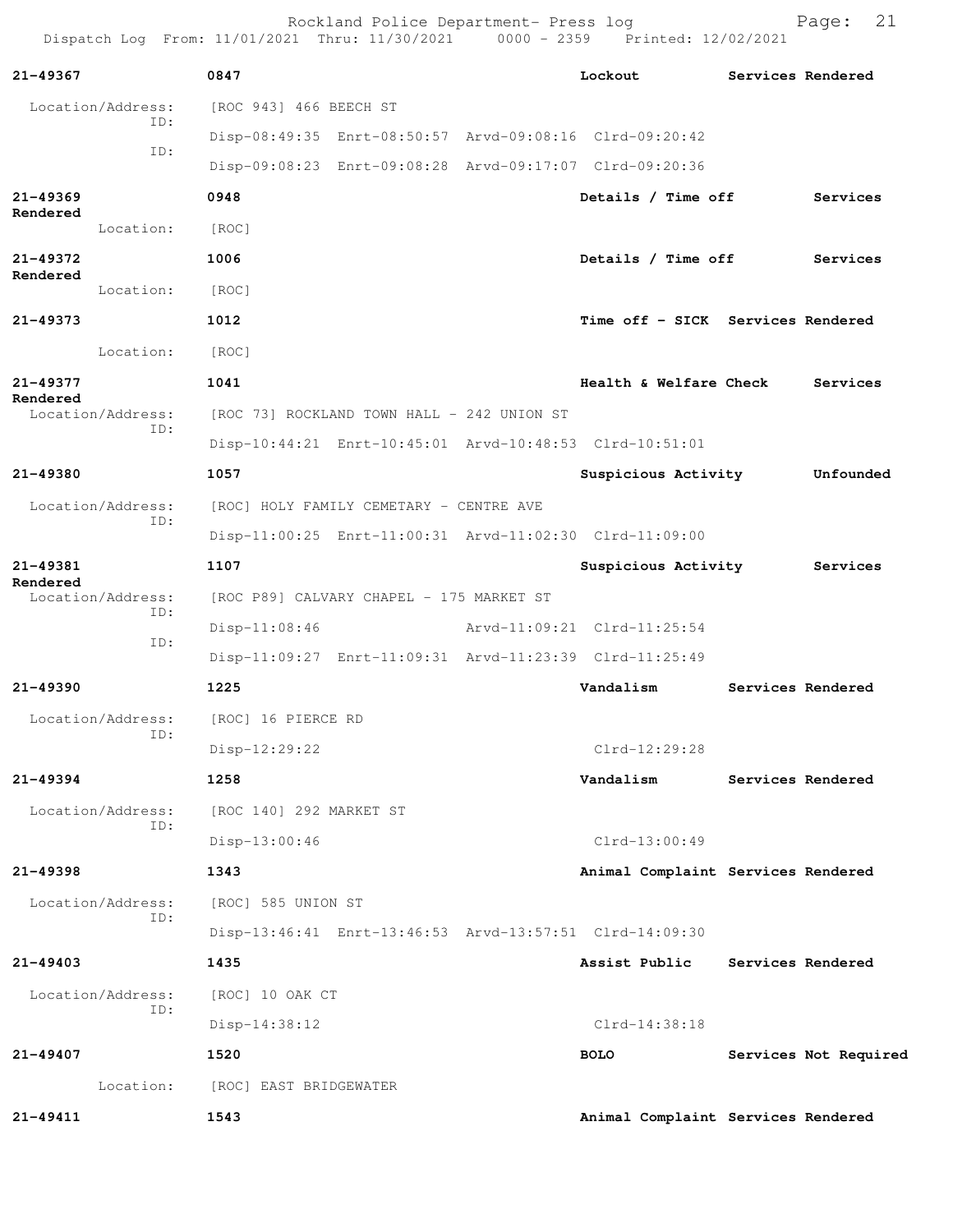| Dispatch Log From: 11/01/2021 Thru: 11/30/2021 0000 - 2359 Printed: 12/02/2021 |                                                                            | Rockland Police Department- Press log                                                                                                                      |                                                         | 22<br>Page:       |
|--------------------------------------------------------------------------------|----------------------------------------------------------------------------|------------------------------------------------------------------------------------------------------------------------------------------------------------|---------------------------------------------------------|-------------------|
| Location/Address:                                                              | [ROC] HARTSUFF ST                                                          |                                                                                                                                                            |                                                         |                   |
| TD:                                                                            | Disp-15:45:04                                                              |                                                                                                                                                            | $Clrd-15:45:08$                                         |                   |
| 21-49413                                                                       | 1605                                                                       |                                                                                                                                                            | Animal Complaint Services Rendered                      |                   |
| Location/Address:                                                              | [ROC] 67 HARTSUFF ST                                                       |                                                                                                                                                            |                                                         |                   |
| ID:                                                                            |                                                                            |                                                                                                                                                            | Disp-16:05:50 Enrt-16:06:03 Arvd-16:06:09 Clrd-16:30:41 |                   |
| $21 - 49414$                                                                   | 1639                                                                       |                                                                                                                                                            | SHIFT ASSIGNMENTS Services Rendered                     |                   |
| Location/Address:                                                              |                                                                            | [ROC P72] ROCKLAND POLICE DEPARTMENT - 490 MARKET ST                                                                                                       |                                                         |                   |
| ID:                                                                            | $Disp-16:41:05$                                                            |                                                                                                                                                            | $Clrd-16:44:08$                                         |                   |
| 21-49418                                                                       | 1644                                                                       |                                                                                                                                                            | Details / Time off                                      | Services          |
| Rendered<br>Location:                                                          | [ROC]                                                                      |                                                                                                                                                            |                                                         |                   |
| $21 - 49422$<br>Rendered                                                       | 1655                                                                       |                                                                                                                                                            | Health & Welfare Check                                  | Services          |
| Location/Address:<br>ID:                                                       | [ROC] 186 PLAIN ST                                                         |                                                                                                                                                            |                                                         |                   |
| ID:                                                                            |                                                                            |                                                                                                                                                            | Disp-16:57:13 Enrt-16:58:14 Arvd-17:02:03 Clrd-17:15:00 |                   |
|                                                                                |                                                                            |                                                                                                                                                            | Disp-16:57:13 Enrt-16:58:17 Arvd-17:02:07 Clrd-17:15:00 |                   |
| $21 - 49424$                                                                   | 1657                                                                       |                                                                                                                                                            | MVA Property Damage Only                                | Report Follows    |
| Location/Address:<br>ID:                                                       | [ROC] 211 POND ST                                                          |                                                                                                                                                            |                                                         |                   |
| ID:                                                                            |                                                                            |                                                                                                                                                            | Disp-16:58:57 Enrt-16:59:10 Arvd-17:01:03 Clrd-18:32:22 |                   |
| Fire Unit:                                                                     |                                                                            | ROCKEN1-Pumper-Rockland Engine 1                                                                                                                           | Disp-16:59:03 Enrt-16:59:07 Arvd-17:00:58 Clrd-18:32:22 |                   |
|                                                                                | Disp-16:59:20                                                              | InQrtsUnavl-16:59:36 InSrvce-16:59:36                                                                                                                      | $Clrd-16:59:32$                                         |                   |
| ID:                                                                            |                                                                            |                                                                                                                                                            | Disp-17:05:09 Enrt-17:05:18 Arvd-17:05:20 Clrd-18:32:22 |                   |
| Refer To Arrest:<br>Arrest:                                                    | 21ROC-49424-AR<br>PURTELL, DAVID M JR                                      |                                                                                                                                                            |                                                         |                   |
| Address:<br>Age:                                                               | 45                                                                         | 15 BUNKER HILL ST CHARLESTOWN, MA                                                                                                                          |                                                         |                   |
| Charges:                                                                       | MARKED LANES VIOLATION<br>DRUG, POSSESS CLASS E<br>OUI--DRUGS, 4TH OFFENSE | NEGLIGENT OPERATION OF MOTOR VEHICLE<br>LEAVE SCENE OF PROPERTY DAMAGE<br>LICENSE SUSPENDED FOR OUI, OUI WHILE<br>ALCOHOL IN MV, POSSESS OPEN CONTAINER OF |                                                         |                   |
| $21 - 49426$                                                                   | 1723                                                                       |                                                                                                                                                            | Assist Public                                           | Services Rendered |
| Location/Address:<br>ID:                                                       |                                                                            | [ROC P86] MOBIL GAS STATION - 158 MARKET ST                                                                                                                |                                                         |                   |
|                                                                                |                                                                            |                                                                                                                                                            | Disp-17:23:58 Enrt-17:24:33 Arvd-17:24:36 Clrd-17:34:45 |                   |
| 21-49432<br>Rendered                                                           | 1756                                                                       |                                                                                                                                                            | Details / Time off                                      | Services          |
| Location:                                                                      | [ROC]                                                                      |                                                                                                                                                            |                                                         |                   |
| $21 - 49443$                                                                   | 1951                                                                       |                                                                                                                                                            | Suspicious Activity                                     | Could Not         |
| Locate<br>Location/Address:<br>ID:                                             | [ROC] 298 WEBSTER ST                                                       |                                                                                                                                                            |                                                         |                   |
| ID:                                                                            | Disp-19:52:06                                                              |                                                                                                                                                            | Clrd-19:53:26                                           |                   |
| ID:                                                                            |                                                                            |                                                                                                                                                            | Disp-19:53:21 Enrt-19:53:31 Arvd-19:55:17 Clrd-20:16:51 |                   |
|                                                                                |                                                                            |                                                                                                                                                            | Disp-19:58:47 Enrt-19:58:51 Arvd-20:03:52 Clrd-20:16:10 |                   |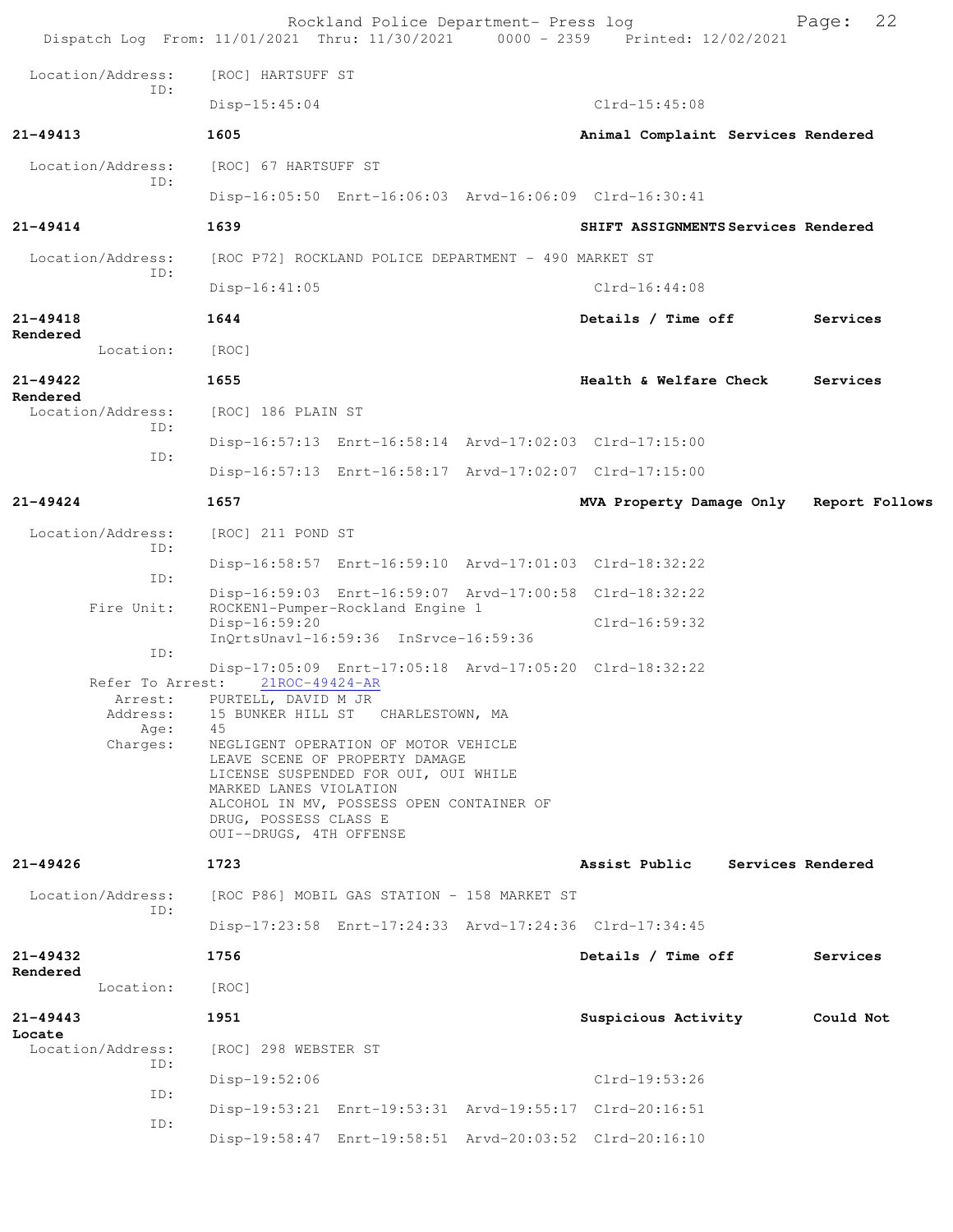|                               | Rockland Police Department- Press log<br>Dispatch Log From: 11/01/2021 Thru: 11/30/2021 0000 - 2359 Printed: 12/02/2021 |                             | 23<br>Page:                   |
|-------------------------------|-------------------------------------------------------------------------------------------------------------------------|-----------------------------|-------------------------------|
| ID:                           |                                                                                                                         |                             |                               |
| ID:                           | Disp-19:59:10 Enrt-19:59:13 Arvd-20:03:52 Clrd-20:12:34                                                                 |                             |                               |
|                               | $Disp-20:03:49$                                                                                                         | Arvd-20:03:52 Clrd-20:16:55 |                               |
| $21 - 49453$<br>Rendered      | 2111                                                                                                                    | Follow-Up Investigation     | Services                      |
| Location/Address:<br>ID:      | [ROC] 53 LIBERTY SQ                                                                                                     |                             |                               |
|                               |                                                                                                                         | Arvd-21:11:00 Clrd-21:16:42 |                               |
| $21 - 49454$                  | 2127                                                                                                                    | Burglar Alarm               | Services Rendered             |
| Location/Address:<br>ID:      | [ROC P9] NICE AND CLEAN CAR WASH - 320 CENTRE AVE                                                                       |                             |                               |
|                               | Disp-21:28:06 Enrt-21:28:09 Arvd-21:31:07 Clrd-21:36:38                                                                 |                             |                               |
| $21 - 49455$                  | 2136                                                                                                                    | Building Check              | Investigated                  |
| Location/Address:             | [ROC] MARKET ST                                                                                                         |                             |                               |
| ID:                           |                                                                                                                         | Arvd-21:36:38 Clrd-21:36:46 |                               |
| $21 - 49456$                  | 2137                                                                                                                    | <b>Building Check</b>       | Investigated                  |
| Location/Address:             | [ROC] MAPLE ST                                                                                                          |                             |                               |
| ID:                           |                                                                                                                         | Arvd-21:37:36 Clrd-21:37:45 |                               |
| $21 - 49457$                  | 2145                                                                                                                    | Details / Time off          | Services                      |
| Rendered<br>Location:         | [ROC]                                                                                                                   |                             |                               |
| $21 - 49458$                  | 2157                                                                                                                    | Suspicious Activity         | Unfounded                     |
| Location/Address:             | [ROC] 255 MONCRIEF RD                                                                                                   |                             |                               |
| ID:                           | Disp-21:59:21 Enrt-21:59:31 Arvd-22:03:54 Clrd-22:16:14                                                                 |                             |                               |
| $21 - 49459$                  | 2208                                                                                                                    | Disturbance                 | Summons To Court              |
| Location/Address:             | [ROC] 27 TAUNTON AVE                                                                                                    |                             |                               |
| ID:                           | Disp-22:09:29 Enrt-22:09:35 Arvd-22:17:19 Clrd-23:05:54                                                                 |                             |                               |
| ID:                           |                                                                                                                         |                             |                               |
| Refer To Summons:             | Disp-22:09:42 Enrt-22:09:46 Arvd-22:17:22 Clrd-22:31:01<br>21ROC-49459-A-AR                                             |                             |                               |
| Age:                          | Juvenile Arrest<br>15                                                                                                   |                             |                               |
| Charges:<br>Refer To Summons: | MOTOR VEH, MALICIOUS DAMAGE TO c266 \$28(a)<br>21ROC-49459-AR                                                           |                             |                               |
| Age:                          | Juvenile Arrest<br>16                                                                                                   |                             |                               |
| Charges:                      | AδB                                                                                                                     |                             |                               |
| $21 - 49460$                  | 2334                                                                                                                    | <b>Building Check</b>       | Investigated                  |
| Location/Address:<br>ID:      | [ROC] MARKET ST                                                                                                         |                             |                               |
|                               |                                                                                                                         | Arvd-23:35:06 Clrd-23:35:42 |                               |
| 21-49461                      | 2335                                                                                                                    | Building Check              | Investigated                  |
| Location/Address:<br>TD:      | [ROC] MAPLE ST                                                                                                          |                             |                               |
|                               |                                                                                                                         | Arvd-23:36:29 Clrd-23:36:41 |                               |
| $21 - 49463$                  | 2346                                                                                                                    |                             | Unwanted Party Peace Restored |
| Location/Address:             | [ROC 897] 110 MARTHA DR Apt. #B                                                                                         |                             |                               |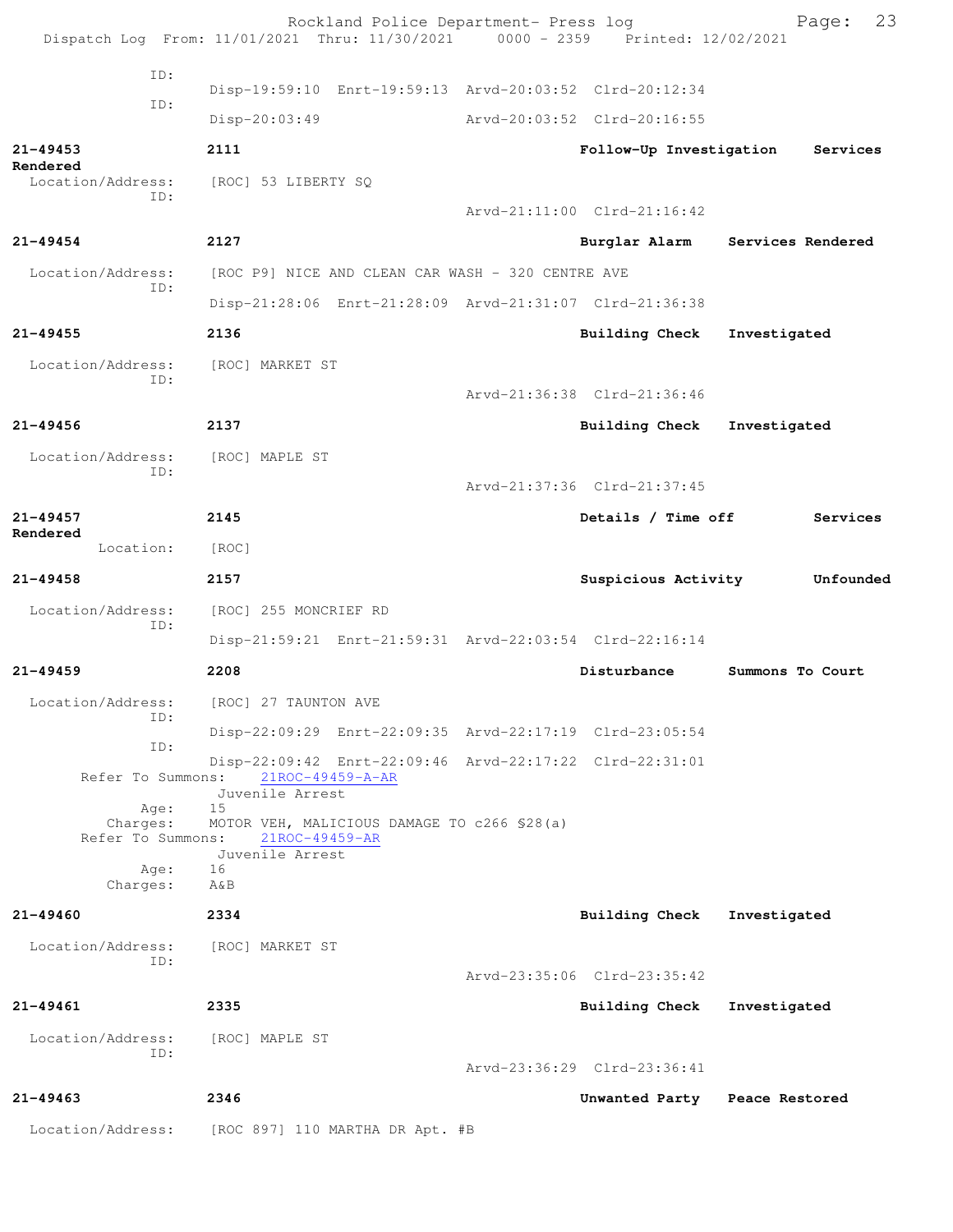Rockland Police Department- Press log Page: 24<br>21 Thru: 11/30/2021 0000 - 2359 Printed: 12/02/2021 Dispatch Log From: 11/01/2021 Thru: 11/30/2021 ID: Disp-23:47:59 Enrt-23:50:25 Arvd-23:50:27 Clrd-11/08/2021 @ 00:11:30

ID:

ID:

Disp-23:58:17 Enrt-23:58:23 Arvd-00:00:18 Clrd-11/08/2021 @ 00:11:30

**For Date: 11/08/2021 - Monday 21-49466 0000 SHIFT ASSIGNMENTS Services Rendered** Location/Address: [ROC P72] ROCKLAND POLICE DEPARTMENT - 490 MARKET ST **21-49474 0131 Time off Services Rendered** Location: [ROC] **21-49486 0509 Building Check Building Checked/Secured** Location/Address: [ROC] UNION ST ID: Disp-05:10:51 Arvd-05:11:02 Clrd-05:44:08 **21-49493 0607 Time off Services Rendered** Location: [ROC] **21-49495 0646 Assist Fire Department Vehicle Towed** Location/Address: [ROC 344] 218 WEST WATER ST ID: Disp-06:47:05 Enrt-06:50:24 Arvd-06:52:36 Clrd-07:34:50 ID: Disp-06:48:26 Enrt-06:48:29 Arvd-06:52:32 Clrd-07:34:53 ID: Disp-06:48:50 Arvd-06:49:10 Clrd-07:23:27 **21-49496 0654 Disabled Motor Vehicle Services Rendered**  Location/Address: [ROC P47] BEST WESTERN - 909 HINGHAM ST ID: Disp-06:56:07 Enrt-06:57:59 Clrd-07:34:44 **21-49498 0737 Details Services Rendered** Location: [ROC] **21-49499 0743 Details Services Rendered** Location: [ROC] **21-49500 0800 SHIFT ASSIGNMENTS No Action Required** Location/Address: [ROC P72] ROCKLAND POLICE DEPARTMENT - 490 MARKET ST **21-49501 0807 Breaking & Entering Report Follows** Location/Address: [ROC] A H BURNS - 296 A WEYMOUTH ST ID: Disp-08:17:06 Enrt-08:17:40 Arvd-08:49:15 Clrd-09:03:25 **21-49502 0817 Prisioner Transport Services Rendered**  Location/Address: [HIN 1] HINGHAM COURT - 28 GEORGE WASHINGTON BLVD ID: Arvd-08:17:00 Clrd-11:59:27 **21-49507 0836 MVA Property Damage Only No Action Required**  Location/Address: [ROC] WEST WATER ST @ PLAIN ST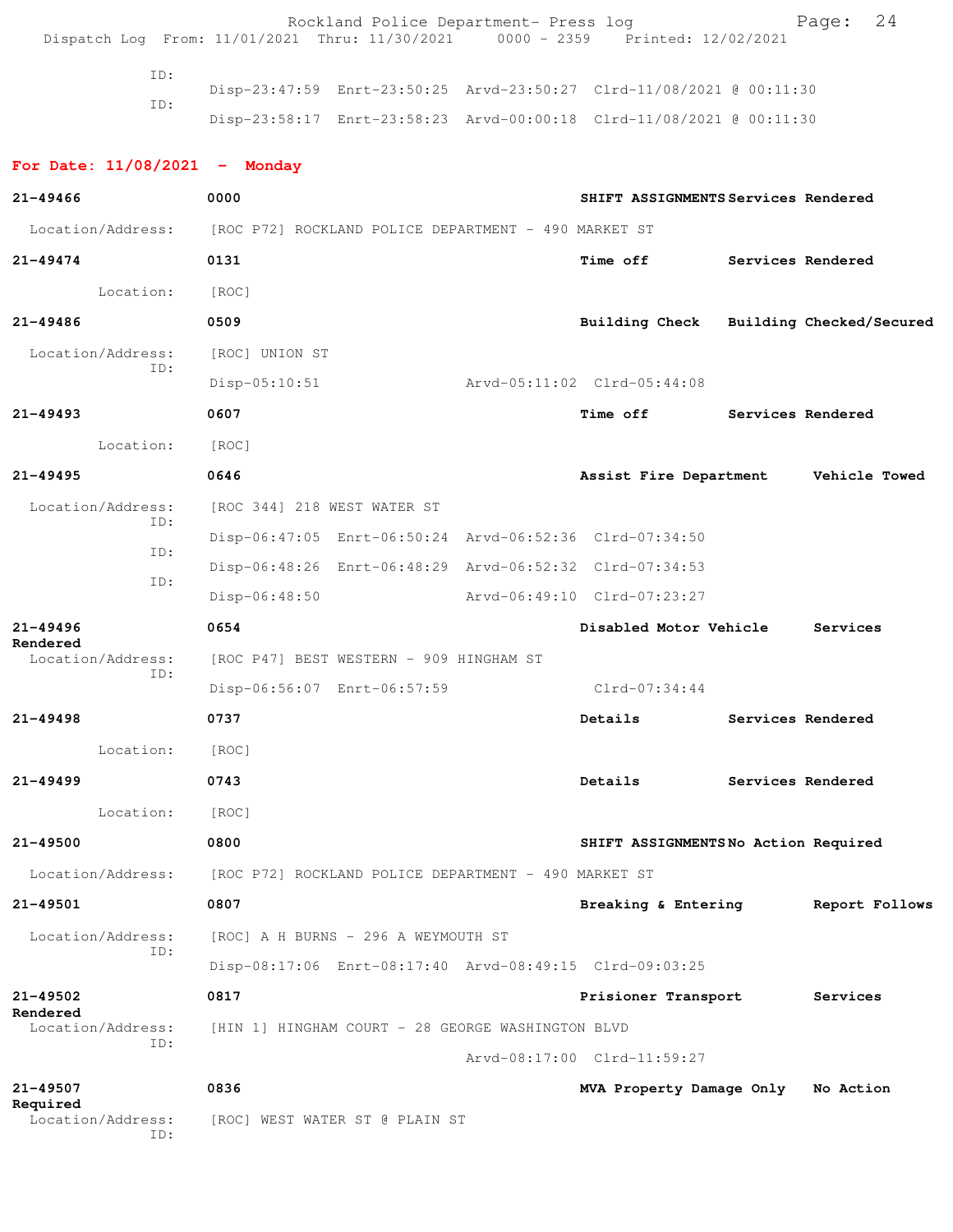Rockland Police Department- Press log entitled and Page: 25 Dispatch Log From: 11/01/2021 Thru: 11/30/2021 0000 - 2359 Printed: 12/02/2021

|                      |                          | Disp-08:48:55                                                                                                                         |  | $Clrd-08:49:06$                                         |                |           |
|----------------------|--------------------------|---------------------------------------------------------------------------------------------------------------------------------------|--|---------------------------------------------------------|----------------|-----------|
| 21-49506             |                          | 0847                                                                                                                                  |  | ADMIN DAY / Time off                                    |                | Services  |
| Rendered             | Location:                | [ROC]                                                                                                                                 |  |                                                         |                |           |
| 21-49508             |                          | 0849                                                                                                                                  |  | Details / Time off                                      |                | No Action |
| Required             | Location:                | [ROC]                                                                                                                                 |  |                                                         |                |           |
| 21-49510             |                          | 0851                                                                                                                                  |  | Details / Time off                                      |                | No Action |
| Required             | Location:                | [ROC]                                                                                                                                 |  |                                                         |                |           |
| 21-49513             |                          | 0904                                                                                                                                  |  | Disturbance Arrest (s) Made                             |                |           |
|                      | Location/Address:<br>ID: | [ROC 1065] 92 MARTHA DR Apt. #D                                                                                                       |  |                                                         |                |           |
|                      | ID:                      |                                                                                                                                       |  | Disp-09:07:08 Enrt-09:07:15 Arvd-09:08:58 Clrd-11:44:48 |                |           |
|                      |                          |                                                                                                                                       |  | Disp-09:07:11 Enrt-09:07:13 Arvd-09:08:59 Clrd-11:48:01 |                |           |
|                      | ID:                      |                                                                                                                                       |  | Disp-09:08:51 Enrt-09:08:54 Arvd-09:08:57 Clrd-09:41:25 |                |           |
|                      | ID:                      | Refer To Arrest: 21ROC-49513-AR                                                                                                       |  | Disp-09:09:28 Enrt-09:09:30 Arvd-09:09:32 Clrd-09:46:19 |                |           |
|                      | Address:                 | Arrest: MASSE, CHERISHE<br>92 MARTHA DR Apt. #D ROCKLAND, MA                                                                          |  |                                                         |                |           |
|                      | Age:<br>Charges:         | 22<br>DOMESTIC A&B                                                                                                                    |  |                                                         |                |           |
|                      |                          | DOMESTIC A&B<br>DISTURBING THE PEACE<br>DISORDERLY CONDUCT<br>Default Warrant<br>Straight Warrant<br>Default Warrant<br>RESIST ARREST |  |                                                         |                |           |
| 21-49526<br>Required |                          | 1050                                                                                                                                  |  | Details / Time off                                      |                | No Action |
|                      | Location:                | [ROC]                                                                                                                                 |  |                                                         |                |           |
| 21-49534<br>Rendered |                          | 1134                                                                                                                                  |  | Follow-Up Investigation                                 |                | Services  |
|                      | ID:                      | Location/Address: [ROC] 37 CRESCENT ST                                                                                                |  |                                                         |                |           |
|                      |                          |                                                                                                                                       |  | Arvd-11:34:00 Clrd-12:11:38                             |                |           |
| 21-49536             |                          | 1148                                                                                                                                  |  | Disturbance                                             | Report Follows |           |
|                      | Location/Address:<br>ID: | [ROC 771] 5 LEAH DR                                                                                                                   |  |                                                         |                |           |
|                      | ID:                      |                                                                                                                                       |  | Disp-11:49:11 Enrt-11:49:12 Arvd-11:54:22 Clrd-12:17:56 |                |           |
|                      |                          |                                                                                                                                       |  | Disp-12:03:11 Enrt-12:03:14 Arvd-12:11:44 Clrd-12:17:08 |                |           |
| 21-49551<br>Rendered |                          | 1159                                                                                                                                  |  | Prisioner Transport                                     |                | Services  |
|                      | Location/Address:        | [HIN 1] HINGHAM COURT - 28 GEORGE WASHINGTON BLVD                                                                                     |  |                                                         |                |           |
|                      | ID:                      |                                                                                                                                       |  | Arvd-11:59:00 Clrd-13:10:37                             |                |           |
| 21-49549             |                          | 1233                                                                                                                                  |  | Traffic Enforcement                                     |                | Services  |
| Rendered             | Location/Address:        | [ROC] POND ST                                                                                                                         |  |                                                         |                |           |
|                      | ID:                      | $Disp-12:34:06$                                                                                                                       |  | $Clrd-12:34:10$                                         |                |           |
| 21-49557             |                          | 1326                                                                                                                                  |  | Emergency Medical Cancelled Enroute                     |                |           |
|                      |                          |                                                                                                                                       |  |                                                         |                |           |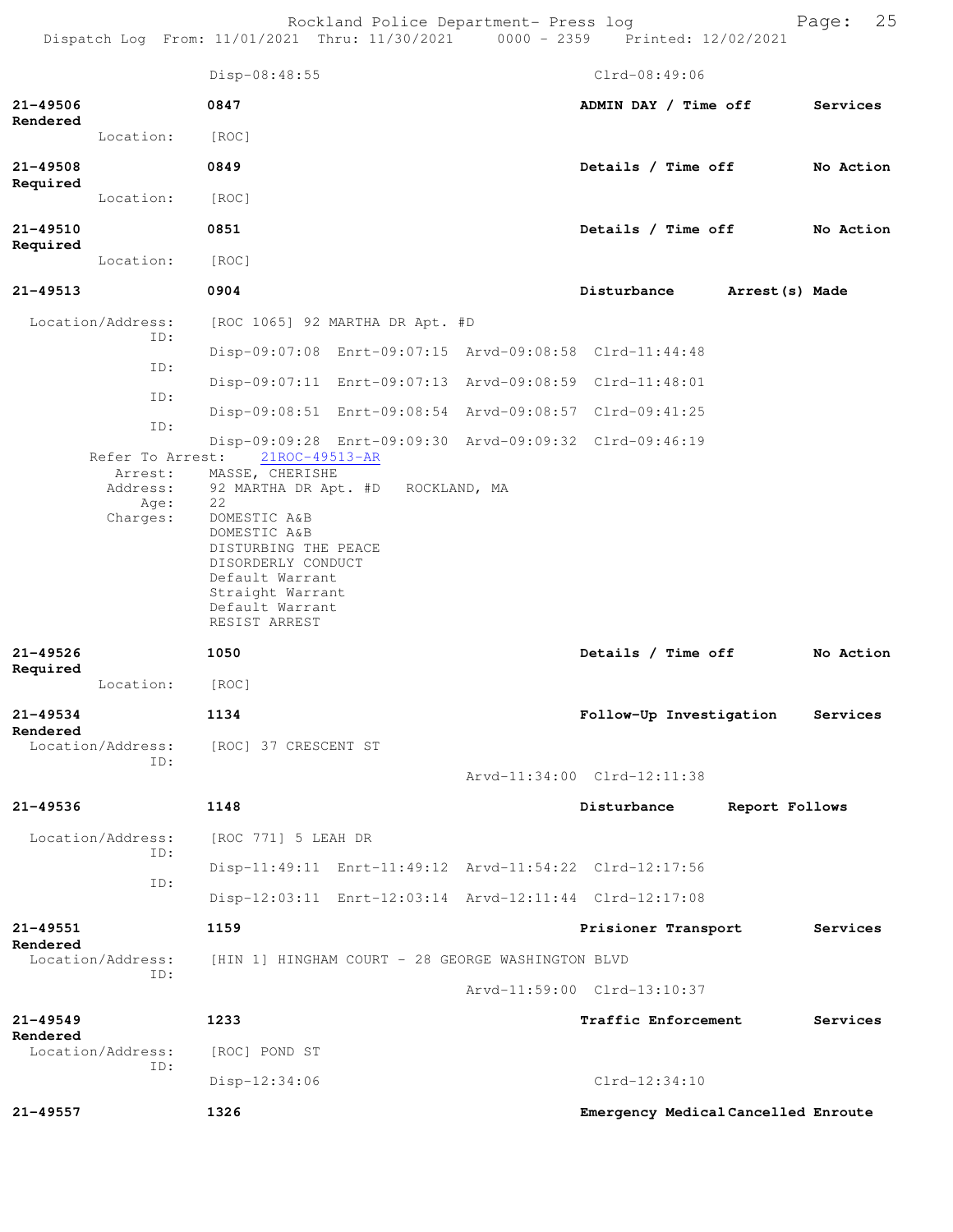| Dispatch Log From: 11/01/2021 Thru: 11/30/2021 0000 - 2359 Printed: 12/02/2021 |                                                              | Rockland Police Department- Press log |                                                         |                   | 26<br>Page:        |  |
|--------------------------------------------------------------------------------|--------------------------------------------------------------|---------------------------------------|---------------------------------------------------------|-------------------|--------------------|--|
| Location/Address:                                                              | [ROC] 27 RICE AVE                                            |                                       |                                                         |                   |                    |  |
| Fire Unit:                                                                     | ROCKEN1-Pumper-Rockland Engine 1<br>Disp-13:28:19            |                                       | $Clrd-14:30:10$                                         |                   |                    |  |
| EMS Unit:                                                                      | InQrtsUnavl-14:30:14 InSrvce-14:30:14<br>ROCKAM2-Rockland A2 |                                       |                                                         |                   |                    |  |
|                                                                                | $Disp-13:28:19$<br>InQrtsUnavl-14:31:03 InSrvce-14:31:03     |                                       | $Clrd-14:30:57$                                         |                   |                    |  |
| ID:                                                                            |                                                              |                                       | Disp-13:58:29 Enrt-13:58:32 Arvd-13:58:33 Clrd-15:03:40 |                   |                    |  |
| $21 - 49559$                                                                   | 1328                                                         |                                       | Health & Welfare Check                                  |                   | Investigated       |  |
| Location/Address:                                                              | [ROC] 27 RICE AVE                                            |                                       |                                                         |                   |                    |  |
| ID:                                                                            |                                                              |                                       | Disp-13:30:55 Enrt-13:30:57 Arvd-13:58:24 Clrd-14:31:06 |                   |                    |  |
| ID:                                                                            |                                                              |                                       | Disp-13:32:00 Enrt-13:32:06 Arvd-13:58:24 Clrd-15:03:45 |                   |                    |  |
| 21-49563<br>Required                                                           | 1425                                                         |                                       | Details / Time off                                      |                   | Services Not       |  |
| Location:                                                                      | [ROC]                                                        |                                       |                                                         |                   |                    |  |
| $21 - 49567$                                                                   | 1502                                                         |                                       | Health & Welfare Check                                  |                   | No Service         |  |
| Location/Address:                                                              | [ROC] 417 PLAIN ST                                           |                                       |                                                         |                   |                    |  |
| ID:<br>ID:                                                                     |                                                              |                                       | Disp-15:07:25 Enrt-15:13:30 Arvd-15:13:31 Clrd-15:19:43 |                   |                    |  |
|                                                                                |                                                              |                                       | Disp-15:07:25 Enrt-15:13:27 Arvd-15:13:43 Clrd-15:19:46 |                   |                    |  |
| 21-49568                                                                       | 1514                                                         |                                       | <b>TIME OFF</b>                                         |                   | No Action Required |  |
| Location/Address:<br>ID:                                                       | [ROC P72] ROCKLAND POLICE DEPARTMENT - 490 MARKET ST         |                                       |                                                         |                   |                    |  |
|                                                                                |                                                              |                                       | Arvd-15:14:00 Clrd-15:15:47                             |                   |                    |  |
| 21-49586                                                                       | 1600                                                         |                                       | SHIFT ASSIGNMENTS Services Rendered                     |                   |                    |  |
| Location/Address:                                                              | [ROC P72] ROCKLAND POLICE DEPARTMENT - 490 MARKET ST         |                                       |                                                         |                   |                    |  |
| 21-49579                                                                       | 1616                                                         |                                       | 911 Accidental                                          | Services Rendered |                    |  |
| Location/Address:<br>ID:                                                       | [ROC 94] 23 NORTH AVE                                        |                                       |                                                         |                   |                    |  |
|                                                                                | Disp-16:22:43                                                |                                       | Arvd-16:30:45 Clrd-16:33:11                             |                   |                    |  |
| 21-49588<br>Rendered                                                           | 1713                                                         |                                       | SGT OUT OF STATION                                      |                   | Services           |  |
| Location/Address:                                                              | [ROC P72] ROCKLAND POLICE DEPARTMENT - 490 MARKET ST         |                                       |                                                         |                   |                    |  |
| 21-49590                                                                       | 1721                                                         |                                       | Time off Services Rendered                              |                   |                    |  |
| Location: [ROC]                                                                |                                                              |                                       |                                                         |                   |                    |  |
| 21-49596<br>Rendered                                                           | 1813                                                         |                                       | Assist Other Agency                                     |                   | Services           |  |
| Location:<br>ID:                                                               | [ABI] ABINGTON                                               |                                       |                                                         |                   |                    |  |
|                                                                                |                                                              |                                       | Arvd-18:13:00 Clrd-18:20:00                             |                   |                    |  |
| 21-49600<br>Rendered                                                           | 1858                                                         |                                       | OFFICER OUT OF THE STATION Services                     |                   |                    |  |
| Location/Address: [ROC P72] ROCKLAND POLICE DEPARTMENT - 490 MARKET ST         |                                                              |                                       |                                                         |                   |                    |  |
| 21-49601                                                                       | 1901                                                         |                                       | Motor Vehicle Stop <b>Werbal Warning</b>                |                   |                    |  |
| Location/Address:<br>ID:                                                       | [ROC P23] SULLIVAN FUNERAL HOME - 45 EAST WATER ST           |                                       |                                                         |                   |                    |  |
|                                                                                |                                                              |                                       | Arvd-19:01:00 Clrd-19:04:28                             |                   |                    |  |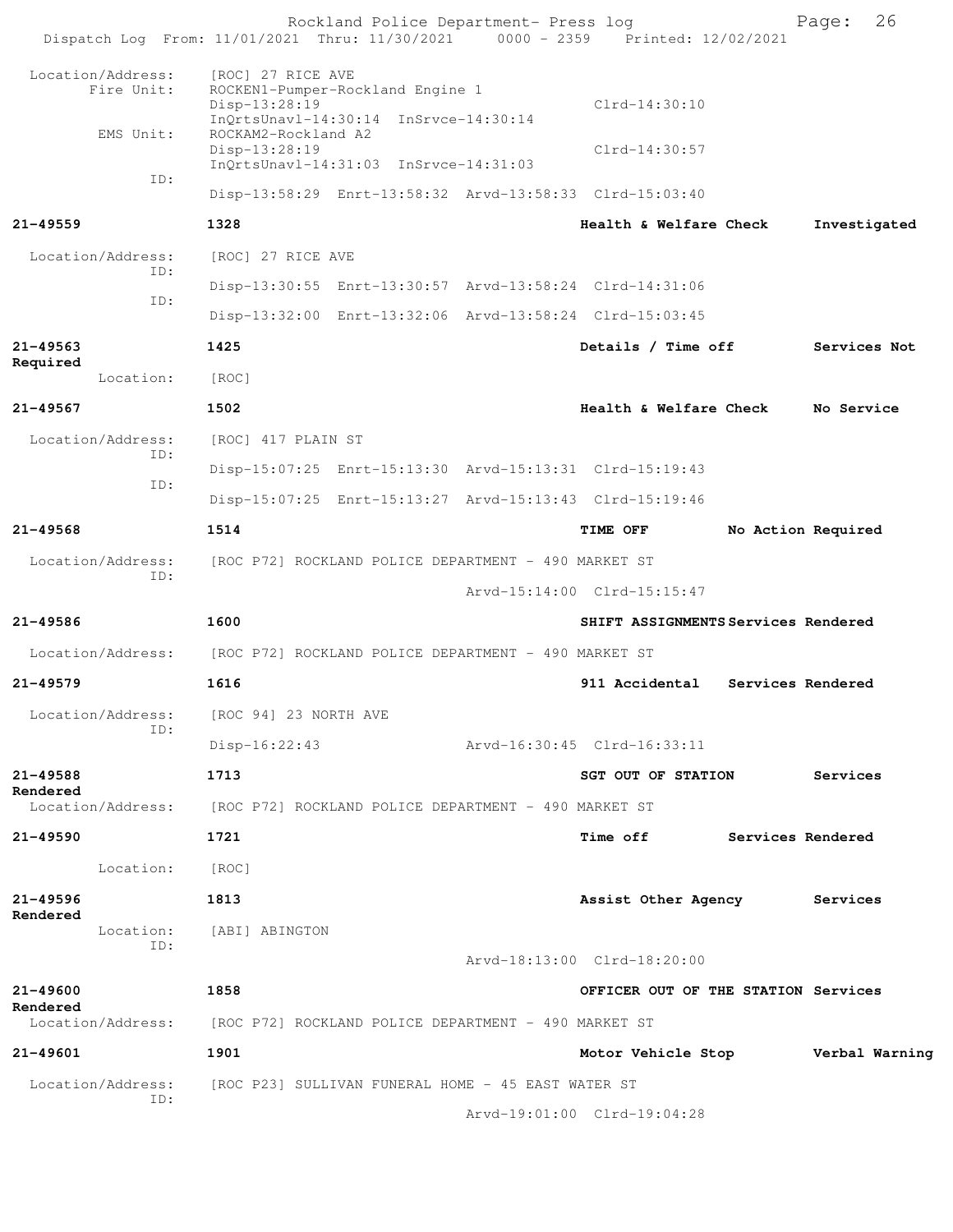|                                  | Rockland Police Department- Press log<br>Dispatch Log From: 11/01/2021 Thru: 11/30/2021 0000 - 2359 Printed: 12/02/2021                                |                                   | 27<br>Page:    |
|----------------------------------|--------------------------------------------------------------------------------------------------------------------------------------------------------|-----------------------------------|----------------|
| 21-49602<br>Rendered             | 1903                                                                                                                                                   | SUICIDAL STATMENTS                | Services       |
| Location/Address:<br>ID:         | [ROC] 42 WILSON ST                                                                                                                                     |                                   |                |
| Fire Unit:                       | Disp-19:07:26 Enrt-19:13:41 Arvd-19:18:23 Clrd-19:41:56<br>ROCKEN1-Pumper-Rockland Engine 1<br>Disp-19:19:54 Enrt-19:20:05 Arvd-19:24:12 Clrd-19:41:55 |                                   |                |
| EMS Unit:                        | InOrtsUnavl-19:41:59 InSrvce-19:41:59<br>ROCKAM1-Rockland A1                                                                                           |                                   |                |
|                                  | Disp-19:20:00 Enrt-19:20:09 Arvd-19:26:41 Clrd-19:42:10<br>Hosp-19:52:15 ClrHosp-20:21:15 InQrtsUnavl-20:27:04 InSrvce-20:27:04                        |                                   |                |
| $21 - 49603$<br>Rendered         | 1911                                                                                                                                                   | Suspicious MOTOR VEHICLE          | Services       |
| Location/Address:<br>ID:         | [ROC] GROVE ST                                                                                                                                         |                                   |                |
|                                  | Disp-19:13:21 Enrt-19:13:47 Arvd-19:17:20 Clrd-19:26:07                                                                                                |                                   |                |
| $21 - 49607$                     | 1938                                                                                                                                                   | Emergency Medical Gone on arrival |                |
| Location/Address:<br>Fire Unit:  | [ROC P100] LUKE'S LIQUORS - 167 MARKET ST<br>ROCKEN1-Pumper-Rockland Engine 1<br>Disp-19:42:07 Enrt-19:42:44<br>InQrtsUnavl-19:52:53 InSrvce-19:52:53  | $Clrd-19:52:46$                   |                |
| EMS Unit:                        | ROCKAM2-Rockland A2<br>Disp-19:42:40 Enrt-19:42:48 Arvd-19:45:47 Clrd-19:59:08<br>InOrtsUnav1-20:11:15 InSrvce-20:11:19                                |                                   |                |
| ID:                              | Disp-19:53:42 Enrt-19:53:46 Arvd-19:53:49 Clrd-20:22:44                                                                                                |                                   |                |
| $21 - 49619$                     | 2058                                                                                                                                                   | Health & Welfare Check            | Transported to |
| Hospital<br>Location/Address:    | [ROC 893] 34 HANNAH WAY                                                                                                                                |                                   |                |
| ID:                              |                                                                                                                                                        | Arvd-20:58:00 Clrd-21:18:58       |                |
| $21 - 49626$                     | 2227                                                                                                                                                   | Emergency Medical Patient Refusal |                |
| Location/Address:                | [ROC 897] 110 MARTHA DR Apt. #E                                                                                                                        |                                   |                |
| Fire Unit:                       | ROCKEN1-Pumper-Rockland Engine 1<br>Disp-22:29:22 Enrt-22:31:10 Arvd-22:34:08 Clrd-22:48:03<br>InQrtsUnavl-22:52:27 InSrvce-22:52:30                   |                                   |                |
| EMS Unit:                        | ROCKAM1-Rockland A1<br>Disp-22:29:22 Enrt-22:31:14 Arvd-22:34:12 Clrd-22:48:07<br>InQrtsUnavl-22:51:35 InSrvce-22:51:39                                |                                   |                |
| ID:                              | Disp-22:30:32 Enrt-22:30:35 Arvd-22:32:32 Clrd-22:49:02                                                                                                |                                   |                |
| For Date: $11/09/2021$ - Tuesday |                                                                                                                                                        |                                   |                |
| 21-49632                         | 0000                                                                                                                                                   | SHIFT ASSIGNMENTSNo Service       |                |
| Location/Address:<br>ID:         | [ROC P72] ROCKLAND POLICE DEPARTMENT - 490 MARKET ST                                                                                                   |                                   |                |
|                                  |                                                                                                                                                        | Arvd-00:00:00 Clrd-00:07:14       |                |
| $21 - 49633$                     | 0024                                                                                                                                                   | Threats                           | Investigated   |
| Location/Address:<br>ID:         | [ROC 897] 110 MARTHA DR                                                                                                                                |                                   |                |
|                                  |                                                                                                                                                        | Arvd-00:24:00 Clrd-00:35:23       |                |
| 21-49635                         | 0041                                                                                                                                                   | Building Check Services Rendered  |                |
| Location/Address:<br>ID:         | [ROC 206] SHOE LOFTS - 51 MAPLE ST                                                                                                                     |                                   |                |
|                                  |                                                                                                                                                        | Arvd-00:41:25 Clrd-00:41:35       |                |
| 21-49637                         | 0118                                                                                                                                                   | Details / Time off                | No Service     |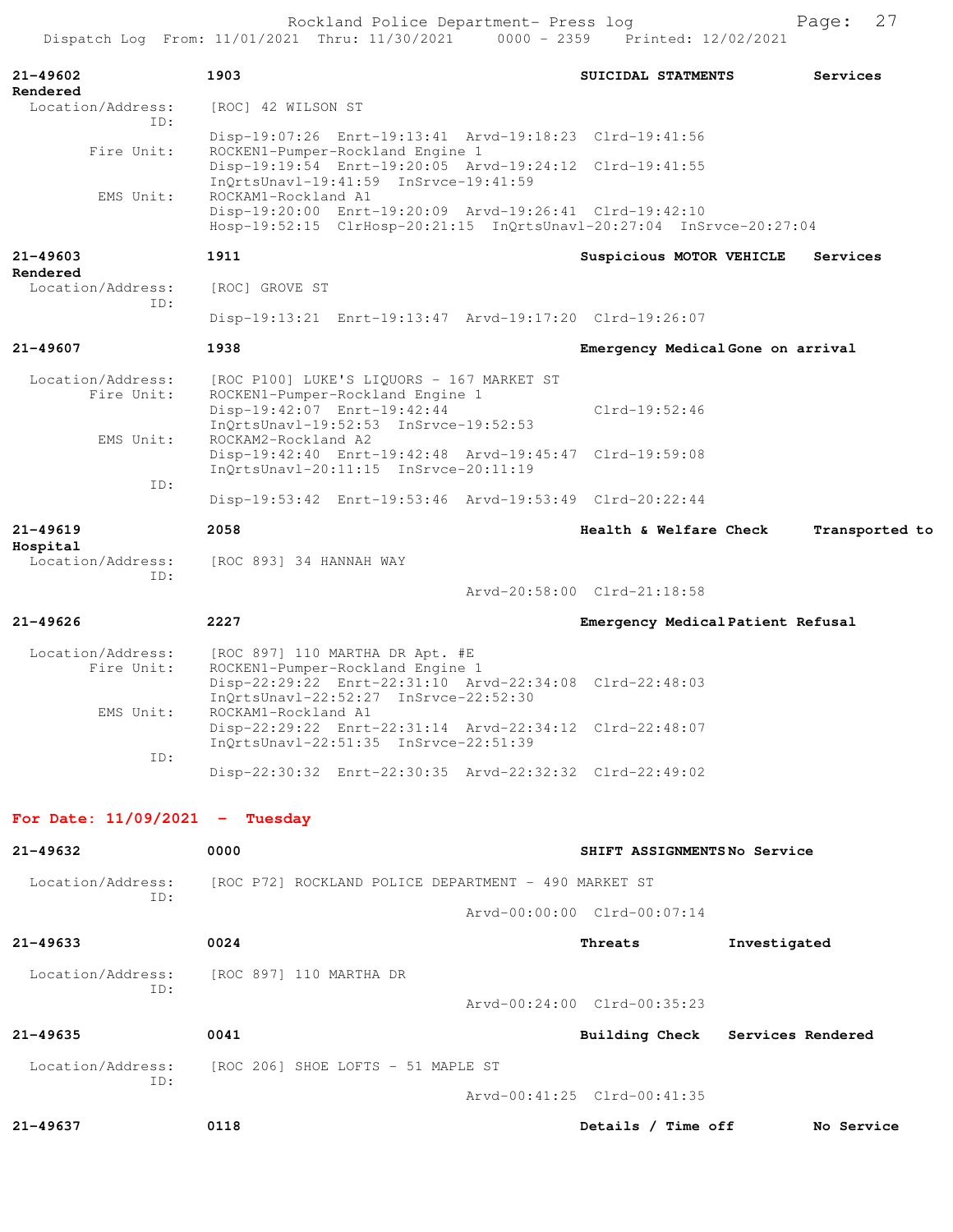Rockland Police Department- Press log Fage: 28 Dispatch Log From: 11/01/2021 Thru: 11/30/2021 0000 - 2359 Printed: 12/02/2021 Location: [ROC] **21-49638 0138 Motor Vehicle Stop Verbal Warning** Location/Address: [ROC] WEST WATER ST @ BROOKSIDE RD ID: Disp-01:39:33 Enrt-01:39:39 Arvd-01:39:43 Clrd-01:40:08 **21-49652 0526 911 Accidental No Action Required** Location/Address: [ROC] 209 DURBECK RD ID: Disp-05:27:26 Enrt-05:27:30 Arvd-05:32:06 Clrd-05:37:58 **21-49654 0612 Traffic Enforcement Services Rendered**  Location/Address: [ROC] POND ST ID: Arvd-06:13:33 Clrd-06:32:15 **21-49655 0616 Building Check Services Rendered** Location/Address: [ROC] UNION ST ID: Arvd-06:17:48 Clrd-06:37:16 **21-49656 0632 Vehicle Maintenance Vehicle Towed** Location/Address: [ROC] 341 POND ST ID: Arvd-06:40:13 Clrd-06:41:08 **21-49669 0806 General Info Services Rendered** Location/Address: [ROC P72] ROCKLAND POLICE DEPARTMENT - 490 MARKET ST **21-49673 0832 Warrant Services Rendered** Location/Address: [ROC 897] 110 MARTHA DR Apt. #E ID: Arvd-08:32:00 Clrd-08:52:21 ID: Disp-08:33:49 Enrt-08:33:54 Arvd-08:33:57 Clrd-08:41:30 **21-49682 0935 Wire down (Police) Services Rendered**  Location/Address: [ROC] OREGON AVE ID: Disp-09:35:43 Enrt-09:37:13 Arvd-09:46:56 Clrd-09:46:59 **21-49689 1026 Suspicious Activity Services Rendered**  Location/Address: [ROC] MALINE TILE - 20 RESERVOIR PARK DR ID: Disp-10:28:39 Enrt-10:38:27 Arvd-10:45:43 Clrd-11:23:16 **21-49690 1035 Assist Other Agency Services Rendered**  [ROC P104] ROCKLAND MEMORIAL LIBRARY - 20 BELMONT ST ID: Disp-10:36:27 Enrt-10:37:21 Arvd-10:40:58 Clrd-10:45:05 **21-49699 1113 Details / Time off Services Rendered**  Location: [ROC] **21-49706 1144 Suspicious Activity Services Rendered**  Location/Address: [ROC] 62 MARTHA DR Apt. #F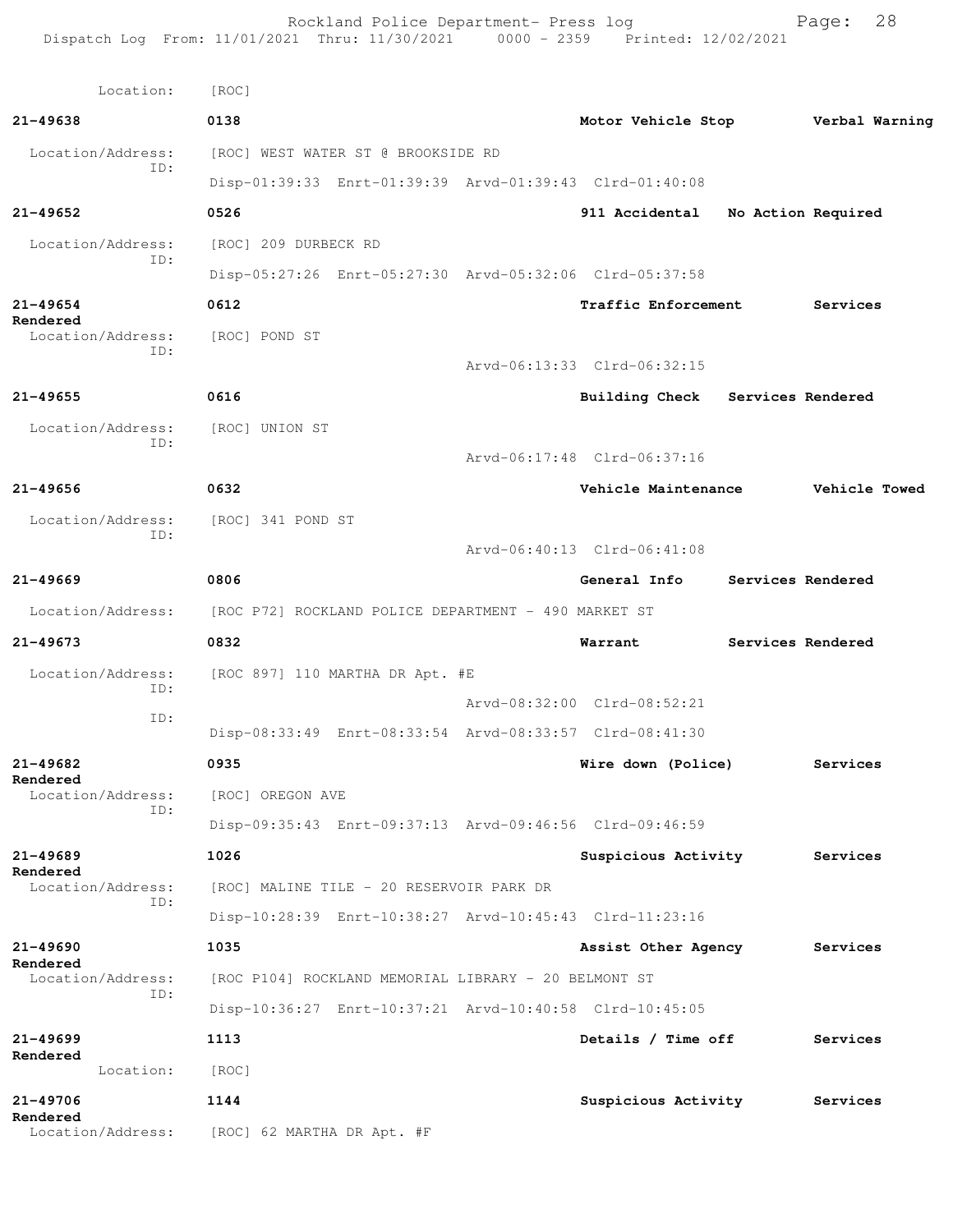|                               |                                                                        | Rockland Police Department- Press log                   | Dispatch Log From: 11/01/2021 Thru: 11/30/2021 0000 - 2359 Printed: 12/02/2021 | 29<br>Page:       |
|-------------------------------|------------------------------------------------------------------------|---------------------------------------------------------|--------------------------------------------------------------------------------|-------------------|
|                               | ID:                                                                    |                                                         |                                                                                |                   |
|                               | ID:                                                                    | Disp-11:47:23 Enrt-11:49:40 Arvd-11:49:43 Clrd-12:07:36 |                                                                                |                   |
|                               |                                                                        | Disp-11:52:08 Enrt-11:52:12 Arvd-11:52:16 Clrd-12:07:33 |                                                                                |                   |
| 21-49714<br>Rendered          | 1250                                                                   |                                                         | Details / Time off                                                             | Services          |
| Location:                     | [ROC]                                                                  |                                                         |                                                                                |                   |
| 21-49716                      | 1255                                                                   |                                                         | Motor Vehicle Stop                                                             | Verbal Warning    |
| Location/Address:             | [ROC] 10 SPRING ST @ 7 MARKET ST<br>ID:                                |                                                         |                                                                                |                   |
|                               |                                                                        |                                                         | Arvd-12:55:00 Clrd-13:02:05                                                    |                   |
| 21-49720<br>Rendered          | 1316                                                                   |                                                         | Suspicious Activity                                                            | Services          |
| Location/Address:             |                                                                        | [ROC 897] 110 MARTHA DR Apt. #E                         |                                                                                |                   |
|                               | ID:                                                                    | Disp-13:17:38 Enrt-13:17:51 Arvd-13:20:14 Clrd-13:24:49 |                                                                                |                   |
|                               | ID:                                                                    | Disp-13:17:42 Enrt-13:17:49 Arvd-13:20:14 Clrd-13:25:58 |                                                                                |                   |
|                               | ID:                                                                    | Disp-13:20:25 Enrt-13:20:28 Arvd-13:20:30 Clrd-13:26:01 |                                                                                |                   |
| 21-49731                      | 1413                                                                   |                                                         | Assist Other Agency                                                            | Services          |
| Rendered<br>Location/Address: |                                                                        | [ROC 65] ROGERS MIDDLE SCHOOL - 100 TAUNTON AVE         |                                                                                |                   |
|                               | ID:                                                                    |                                                         | Arvd-14:13:00 Clrd-14:52:19                                                    |                   |
| 21-49732                      | 1414                                                                   |                                                         | General Info                                                                   | Services Rendered |
| Location/Address:             |                                                                        | [ROC P72] ROCKLAND POLICE DEPARTMENT - 490 MARKET ST    |                                                                                |                   |
|                               | ID:                                                                    |                                                         | Arvd-14:14:00 Clrd-14:16:22                                                    |                   |
| 21-49734<br>Rendered          | 1418                                                                   |                                                         | Vehicle Maintenance                                                            | Services          |
| Location/Address:             | [ROC P72] ROCKLAND POLICE DEPARTMENT - 490 MARKET ST                   |                                                         |                                                                                |                   |
| 21-49736<br>Rendered          | 1431                                                                   |                                                         | Details / Time off                                                             | Services          |
|                               | Location: [ROC]                                                        |                                                         |                                                                                |                   |
| 21-49737                      | 1432                                                                   |                                                         | Details / Time off                                                             | Services          |
| Rendered                      | Location: [ROC]                                                        |                                                         |                                                                                |                   |
| 21-49754                      | 1603                                                                   |                                                         | SHIFT ASSIGNMENTS Services Rendered                                            |                   |
|                               | Location/Address: [ROC P72] ROCKLAND POLICE DEPARTMENT - 490 MARKET ST |                                                         |                                                                                |                   |
| 21-49756                      | 1608                                                                   |                                                         | Details / Time off                                                             | Services          |
| Rendered<br>Location:         | [ROC]                                                                  |                                                         |                                                                                |                   |
| 21-49768                      | 1710                                                                   |                                                         | MVA Property Damage Only Arrest (s) Made                                       |                   |
|                               | Vicinity of: [ROC] 187 POND ST @ 285 TURNER RD                         |                                                         |                                                                                |                   |
|                               | ID:                                                                    | Disp-17:12:26 Enrt-17:13:20 Arvd-17:17:42 Clrd-18:03:21 |                                                                                |                   |
|                               | ID:                                                                    | Disp-17:25:20 Enrt-17:25:22 Arvd-17:32:42 Clrd-18:00:43 |                                                                                |                   |
|                               | Refer To Summons: 21ROC-49768-AR<br>Summons: MELANSON, JOHN A          |                                                         |                                                                                |                   |
| Address:                      | 56<br>Age:                                                             | 290 TURNER RD ROCKLAND, MA                              |                                                                                |                   |
| Charges:                      | LEAVE SCENE OF PROPERTY DAMAGE                                         |                                                         |                                                                                |                   |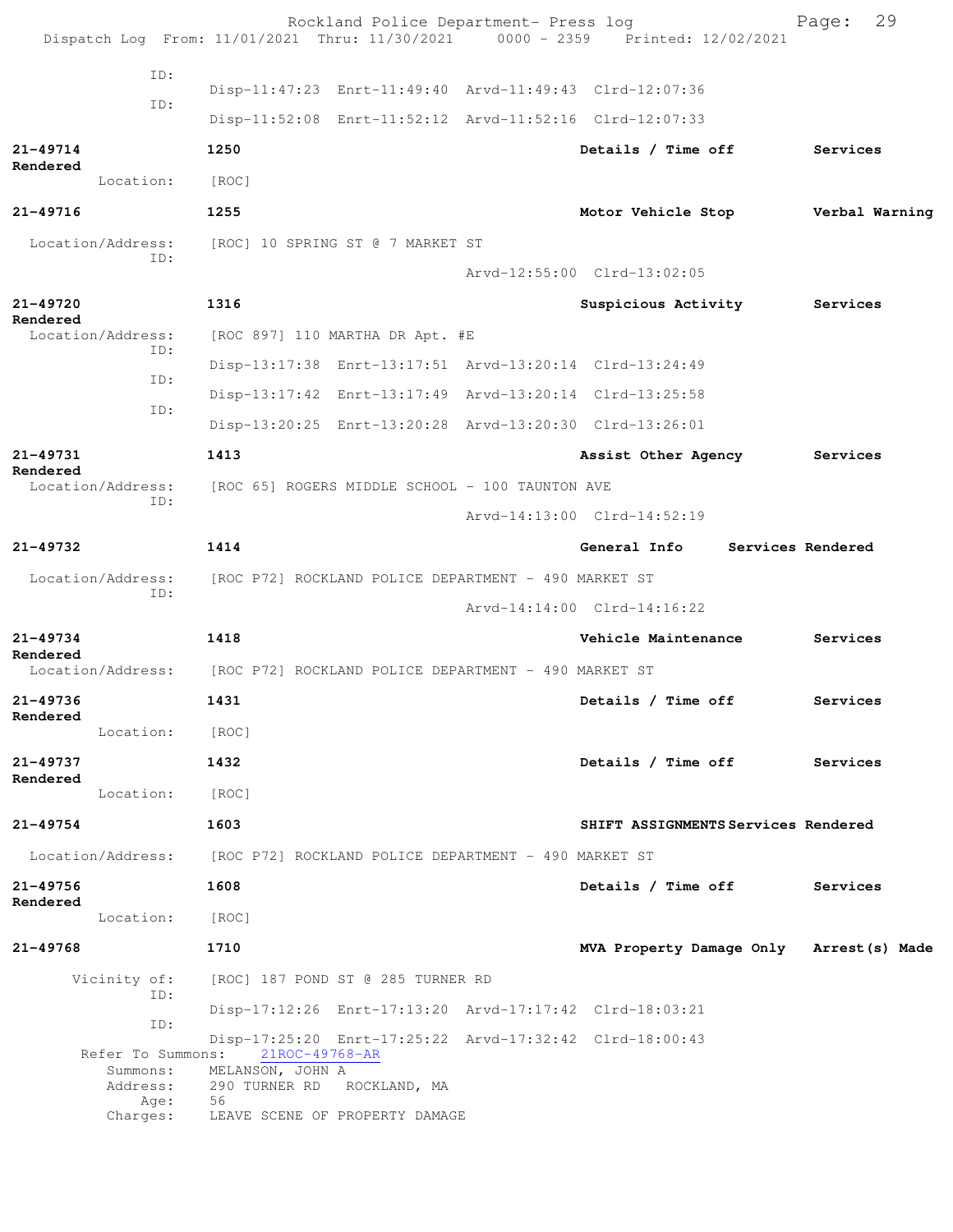Rockland Police Department- Press log Page: 30 Dispatch Log From: 11/01/2021 Thru: 11/30/2021 0000 - 2359 Printed: 12/02/2021 **21-49773 1733 Prisoner Information Services Rendered**  Location/Address: [ROC P72] ROCKLAND POLICE DEPARTMENT - 490 MARKET ST ID: Disp-17:36:19 Clrd-17:36:36 **21-49780 1753 Prisoner Information Services Rendered**  Location/Address: [ROC P72] ROCKLAND POLICE DEPARTMENT - 490 MARKET ST ID: Disp-17:54:51 Clrd-17:55:07 **21-49781 1756 911 Accidental Gone on arrival** Location/Address: [ROC 80] 900 HINGHAM ST ID: Disp-17:59:44 Enrt-17:59:47 Clrd-18:00:58 ID: Disp-18:00:50 Enrt-18:00:53 Arvd-18:06:00 Clrd-18:08:12 **21-49790 1942 Prisoner Information Services Rendered**  Location/Address: [ROC P72] ROCKLAND POLICE DEPARTMENT - 490 MARKET ST ID: Disp-19:43:46 Enrt-19:44:07 Arvd-19:44:11 Clrd-19:44:15 **21-49800 2330 911 Wireless call (Transfered)**

**911 Wireless call (Transfered)**  Location: [ROC]

**For Date: 11/10/2021 - Wednesday**

| $21 - 49801$                                                        | 0000                                                 | SHIFT ASSIGNMENTSNo Service          |
|---------------------------------------------------------------------|------------------------------------------------------|--------------------------------------|
| Location/Address:<br>TD:                                            | [ROC P72] ROCKLAND POLICE DEPARTMENT - 490 MARKET ST |                                      |
|                                                                     |                                                      | Arvd-00:00:00 Clrd-00:01:34          |
| $21 - 49806$                                                        | 0020                                                 | Motor Vehicle Stop<br>Verbal Warning |
| Location/Address:<br>TD:                                            | [ROC] WEST WATER ST @ ARLINGTON ST                   |                                      |
|                                                                     |                                                      | Arvd-00:20:00 Clrd-00:22:40          |
| $21 - 49808$                                                        | 0034                                                 | Details / Time off<br>No Service     |
| Location:                                                           | [ROC]                                                |                                      |
| $21 - 49810$<br>Citation/Warning Issued<br>Location/Address:<br>TD: | 0053<br>[ROC] EAST WATER ST @ BEAL ST                | Motor Vehicle Stop                   |
|                                                                     |                                                      | Arvd-00:53:00 Clrd-01:03:51          |
| $21 - 49812$<br>Rendered                                            | 0059                                                 | Suspicious Activity<br>Services      |
| Location/Address:<br>TD:                                            | [ROC 764] 32 EAST WATER ST                           |                                      |
|                                                                     |                                                      | Arvd-00:59:00 Clrd-01:00:09          |
| $21 - 49822$                                                        | 0601                                                 | Building Check<br>Services Rendered  |
| Location/Address:<br>TD:                                            | [ROC] UNION ST                                       |                                      |
|                                                                     |                                                      | Arvd-06:01:10 Clrd-06:27:44          |
| $21 - 49824$<br>Rendered                                            | 0631                                                 | Traffic Enforcement<br>Services      |
| Location/Address:                                                   | [ROC] POND ST                                        |                                      |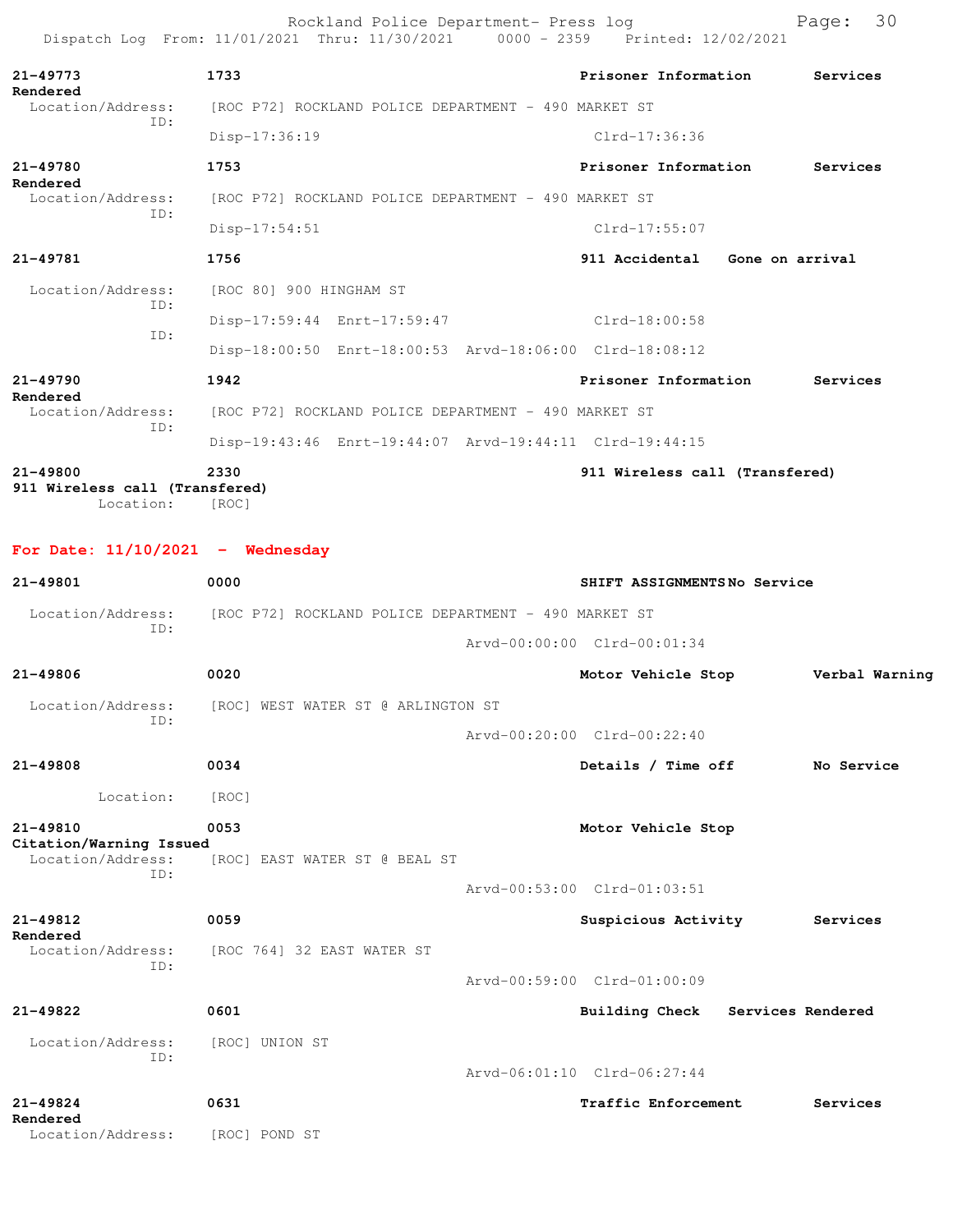Rockland Police Department- Press log entitled and Page: 31 Dispatch Log From: 11/01/2021 Thru: 11/30/2021 0000 - 2359 Printed: 12/02/2021

| ID:                                             |                                                                                  |                                       |  | Arvd-06:33:59 Clrd-06:55:40                             |                     |                |  |
|-------------------------------------------------|----------------------------------------------------------------------------------|---------------------------------------|--|---------------------------------------------------------|---------------------|----------------|--|
| 21-49829                                        | 0739                                                                             |                                       |  | Disturbance                                             | Sent On Way         |                |  |
| Location/Address:                               | [ROC 264] 14 HOWARD STREET - 14 HOWARD ST                                        |                                       |  |                                                         |                     |                |  |
| ID:                                             |                                                                                  |                                       |  | Disp-07:40:47 Enrt-07:40:54 Arvd-07:40:59 Clrd-07:56:11 |                     |                |  |
| ID:                                             |                                                                                  |                                       |  | Disp-07:41:04 Enrt-07:41:06 Arvd-07:41:15 Clrd-07:56:11 |                     |                |  |
| 21-49833                                        | 0829                                                                             |                                       |  | Lockout                                                 | Provided Assistance |                |  |
| Location/Address:                               | [ROC 260] SOUTH SHORE HOSPICE - 30 RESERVOIR PARK DR                             |                                       |  |                                                         |                     |                |  |
| ID:                                             |                                                                                  |                                       |  | Disp-08:32:23 Enrt-08:32:26 Arvd-08:49:09 Clrd-08:52:38 |                     |                |  |
| 21-49850                                        | 1022                                                                             |                                       |  | Motor Vehicle Stop                                      |                     |                |  |
| Citation/Warning Issued<br>Location/Address:    |                                                                                  | [ROC] 399 WEBSTER ST @ 485 E WATER ST |  |                                                         |                     |                |  |
| ID:                                             |                                                                                  |                                       |  | Arvd-10:22:00 Clrd-10:29:46                             |                     |                |  |
| 21-49853                                        | 1030                                                                             |                                       |  | Details / Time off                                      |                     | Services       |  |
| Rendered<br>Location:                           | [ROC]                                                                            |                                       |  |                                                         |                     |                |  |
| 21-49857                                        | 1049                                                                             |                                       |  | Motor Vehicle Stop                                      |                     | Verbal Warning |  |
| Location/Address:<br>ID:                        | [ROC] 194 PLAIN ST @ 3 EMERSON ST                                                |                                       |  |                                                         |                     |                |  |
|                                                 |                                                                                  |                                       |  | Arvd-10:49:00 Clrd-10:58:46                             |                     |                |  |
| 21-49860                                        | 1117                                                                             |                                       |  | Motor Vehicle Stop                                      |                     | Arrest(s) Made |  |
| Location/Address:                               | [ROC] 298 SUMMER ST                                                              |                                       |  |                                                         |                     |                |  |
| ID:                                             |                                                                                  |                                       |  | Arvd-11:17:00 Clrd-11:53:42                             |                     |                |  |
| ID:                                             |                                                                                  |                                       |  | Disp-11:17:45 Enrt-11:17:47 Arvd-11:17:51 Clrd-11:44:58 |                     |                |  |
| Refer To Arrest:<br>Arrest:<br>Address:<br>Age: | 21ROC-49860-AR<br>FERREIRA, ELISMAR A<br>65 WEBSTER Apt. #203 WEYMOUTH, MA<br>36 |                                       |  |                                                         |                     |                |  |
| Charges:                                        | LICENSE SUSPENDED, OP MV WITH<br>STOP/YIELD, FAIL TO<br>Straight Warrant         |                                       |  |                                                         |                     |                |  |
| 21-49864                                        | 1158                                                                             |                                       |  | Warrant                                                 | No Service          |                |  |
| Location/Address:                               | [ROC] 13 TOPPING AVE                                                             |                                       |  |                                                         |                     |                |  |
| ID:                                             |                                                                                  |                                       |  | Arvd-11:58:00 Clrd-12:03:31                             |                     |                |  |
| ID:                                             |                                                                                  |                                       |  | Arvd-11:59:18 Clrd-12:03:25                             |                     |                |  |
| 21-49870                                        | 1237                                                                             |                                       |  | Warrant                                                 | Arrest (s) Made     |                |  |
| Location/Address:                               | [ROC] 13 TOPPING AVE                                                             |                                       |  |                                                         |                     |                |  |
| ID:                                             |                                                                                  |                                       |  | Arvd-12:37:00 Clrd-12:43:51                             |                     |                |  |
| ID:                                             |                                                                                  |                                       |  | Arvd-12:38:13 Clrd-12:42:43                             |                     |                |  |
| 21-49878                                        | 1337                                                                             |                                       |  | Prisioner Transport                                     |                     | Services       |  |
| Rendered<br>Location/Address:                   | [HIN 1] HINGHAM COURT - 28 GEORGE WASHINGTON BLVD                                |                                       |  |                                                         |                     |                |  |
| ID:                                             | Disp-13:39:57 Enrt-13:40:06                                                      |                                       |  | $Clrd-15:57:21$                                         |                     |                |  |
|                                                 |                                                                                  |                                       |  |                                                         |                     |                |  |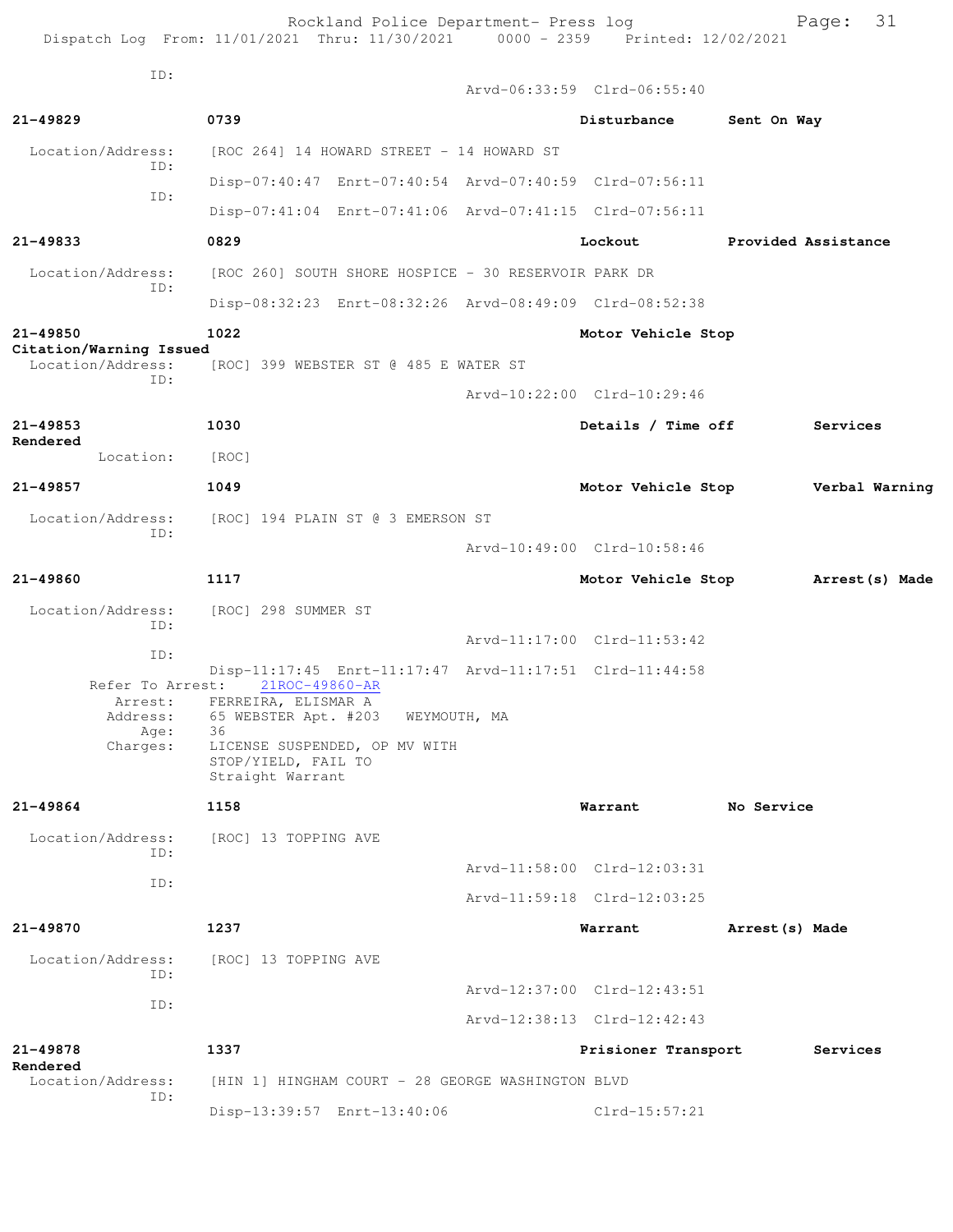Rockland Police Department- Press log Fage: 32 Dispatch Log From: 11/01/2021 Thru: 11/30/2021 0000 - 2359 Printed: 12/02/2021

**21-49893 1438 Time off Services Rendered** Location: [ROC] **21-49892 1442 MVA Property Damage Only Gone on arrival**  Location/Address: [ROC 420] 485 WEST WATER ST ID: Disp-14:43:15 Enrt-14:43:33 Arvd-14:47:09 Clrd-14:49:09 ID: Disp-14:43:25 Enrt-14:43:30 Arvd-14:47:13 Clrd-14:47:56 **21-49894 1505 Summons No Service** Location/Address: [ROC] 6 TANZI LN ID: Arvd-15:05:00 Clrd-15:08:12 **21-49903 1600 DIRECTED PATROL Services Rendered** Location/Address: [ROC P72] ROCKLAND POLICE DEPARTMENT - 490 MARKET ST ID: Disp-16:02:15 Clrd-16:02:21 **21-49906 1622 Motor Vehicle Complaint Gone on arrival**  Location/Address: [ROC P55] HOME DEPOT - 1149 HINGHAM ST ID: Disp-16:24:20 Enrt-16:24:26 Arvd-16:37:46 Clrd-16:37:51 **21-49911 1656 Suspicious Activity Investigated** Location/Address: [ROC] FOREST ST ID: Disp-16:58:42 Enrt-16:58:50 Arvd-17:05:14 Clrd-17:11:40 **21-49914 1707 Lost/Found Property Services Rendered**  Location/Address: [ROC P72] ROCKLAND POLICE DEPARTMENT - 490 MARKET ST ID: Disp-17:11:43 Clrd-17:11:51 **21-49923 1741 Health & Welfare Check Peace Restored** Location/Address: [ROC] 56 FRANKLIN AVE ID: Disp-17:46:22 Enrt-17:50:08 Arvd-17:50:11 Clrd-18:22:13 ID: Disp-17:50:00 Enrt-17:50:03 Arvd-17:50:06 Clrd-18:22:14 **21-49927 1912 MVA Property Damage Only Services Rendered**  Location/Address: [ROC] WEST WATER ST ID: Disp-19:13:58 Enrt-19:18:03 Arvd-19:20:43 Clrd-19:30:43 **21-49934 1946 Threats Arrest(s) Made** Location/Address: [ROC 991] 211 CONCORD ST ID: Disp-19:50:24 Enrt-19:55:05 Arvd-20:03:22 Clrd-20:20:15<br>Refer To Summons: 21ROC-49934-A-AR Refer To Summons: 21ROC-49934-A-AR Summons: JANERICO, KELLY Address: 81 OAK ST Apt. #1 EAST BRIDGEWATER, MA Age: 45 Charges: THREAT TO COMMIT CRIME Refer To Summons: 21ROC-49934-AR Summons: DOWD, ROBERT S Address: 81 OAK ST Apt. #1 EAST BRIDGEWATER, MA

Age: 45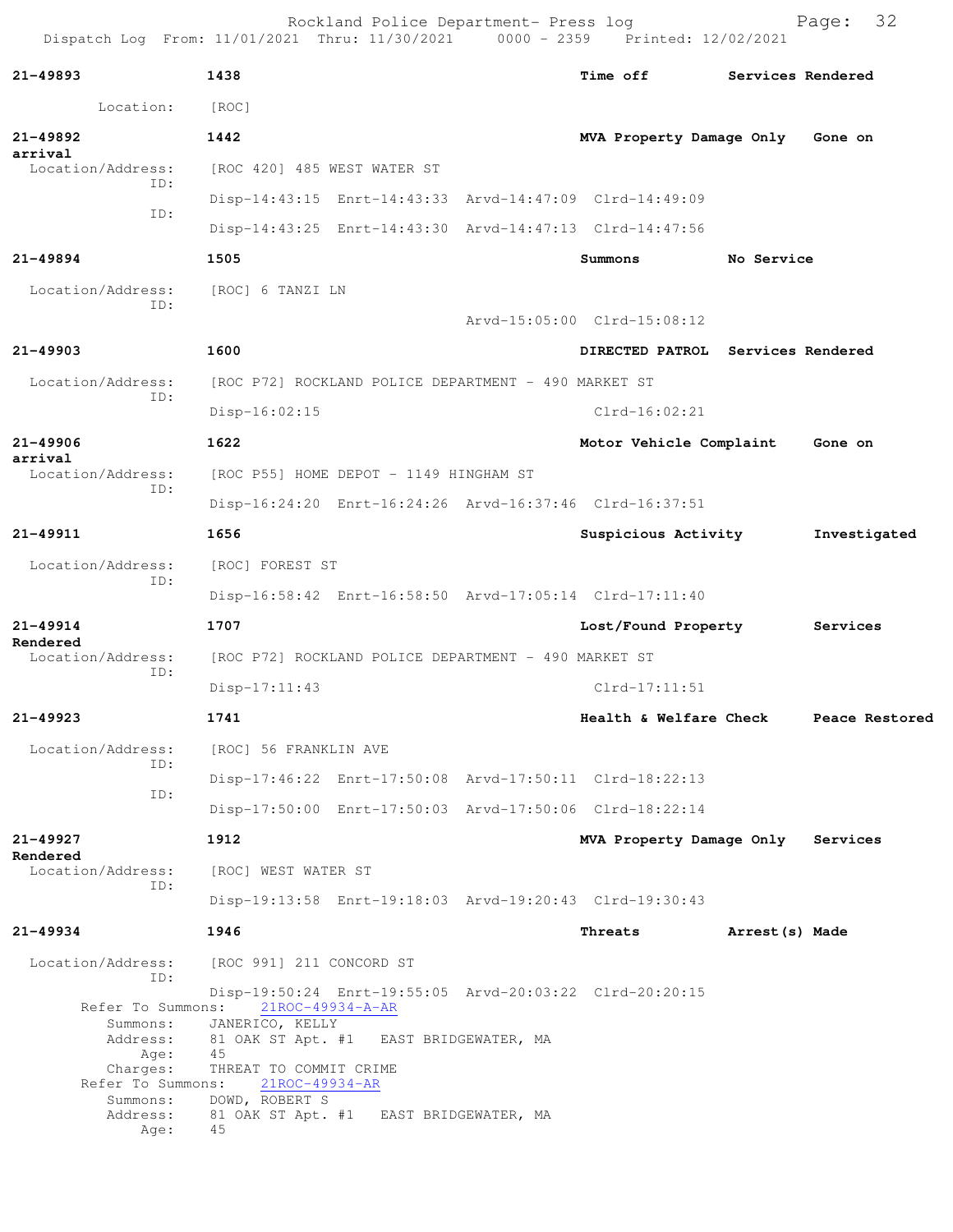Rockland Police Department- Press log Fage: 33 Dispatch Log From: 11/01/2021 Thru: 11/30/2021 0000 - 2359 Printed: 12/02/2021 Charges: THREAT TO COMMIT CRIME **21-49942 2028 Warrant Arrest(s) Made** Location/Address: [ROC 491] 31 DELPRETE AVE ID: Disp-20:30:51 Enrt-20:30:57 Arvd-20:45:20 Clrd-20:45:23 **21-49947 2243 Follow-Up Investigation Services Rendered**  Location/Address: [ROC 789] 415 NORTH AVE ID: Arvd-22:43:00 Clrd-22:47:10 ID: Disp-22:45:07 Enrt-22:45:10 Clrd-22:47:13 **For Date: 11/11/2021 - Thursday 21-49949 0000 SHIFT ASSIGNMENTS Services Rendered** Location/Address: [ROC P72] ROCKLAND POLICE DEPARTMENT - 490 MARKET ST **21-49954 0112 Motor Vehicle Stop Verbal Warning** Location/Address: [ROC] WEST WATER ST @ CLARK RD ID: Arvd-01:12:00 Clrd-01:12:52 **21-49966 0434 Motor Vehicle Complaint Services Rendered**  [ROC 302] 115 J A DUNN MEM DR ID: Disp-04:35:53 Arvd-04:38:58 Clrd-04:44:56 ID: Disp-04:39:11 Arvd-04:39:16 Clrd-04:44:52 **21-49967 0502 Building Check Appears Secure** Location/Address: [ROC] UNION ST ID: Disp-05:02:54 Clrd-05:26:58 **21-49968 0505 Burglar Alarm Building Checked/Secured** Location/Address: [ROC] 96 RESERVOIR PARK DR ID: Disp-05:06:15 Enrt-05:11:59 Arvd-05:12:02 Clrd-05:15:31 ID: Disp-05:14:11 Arvd-05:14:14 Clrd-05:15:28 **21-49969 0508 Details / Time off Services Rendered**  Location: [ROC] **21-49970 0516 Traffic Enforcement Appears Secure** Location/Address: [ROC] POND ST ID: Disp-05:17:27 Clrd-05:44:32 **21-49979 0741 Details / Time off Services Rendered**  Location: [ROC] **21-49980 0800 SHIFT ASSIGNMENTS Services Rendered** Location/Address: [ROC P72] ROCKLAND POLICE DEPARTMENT - 490 MARKET ST **21-49983 0950 Disturbance Services Rendered**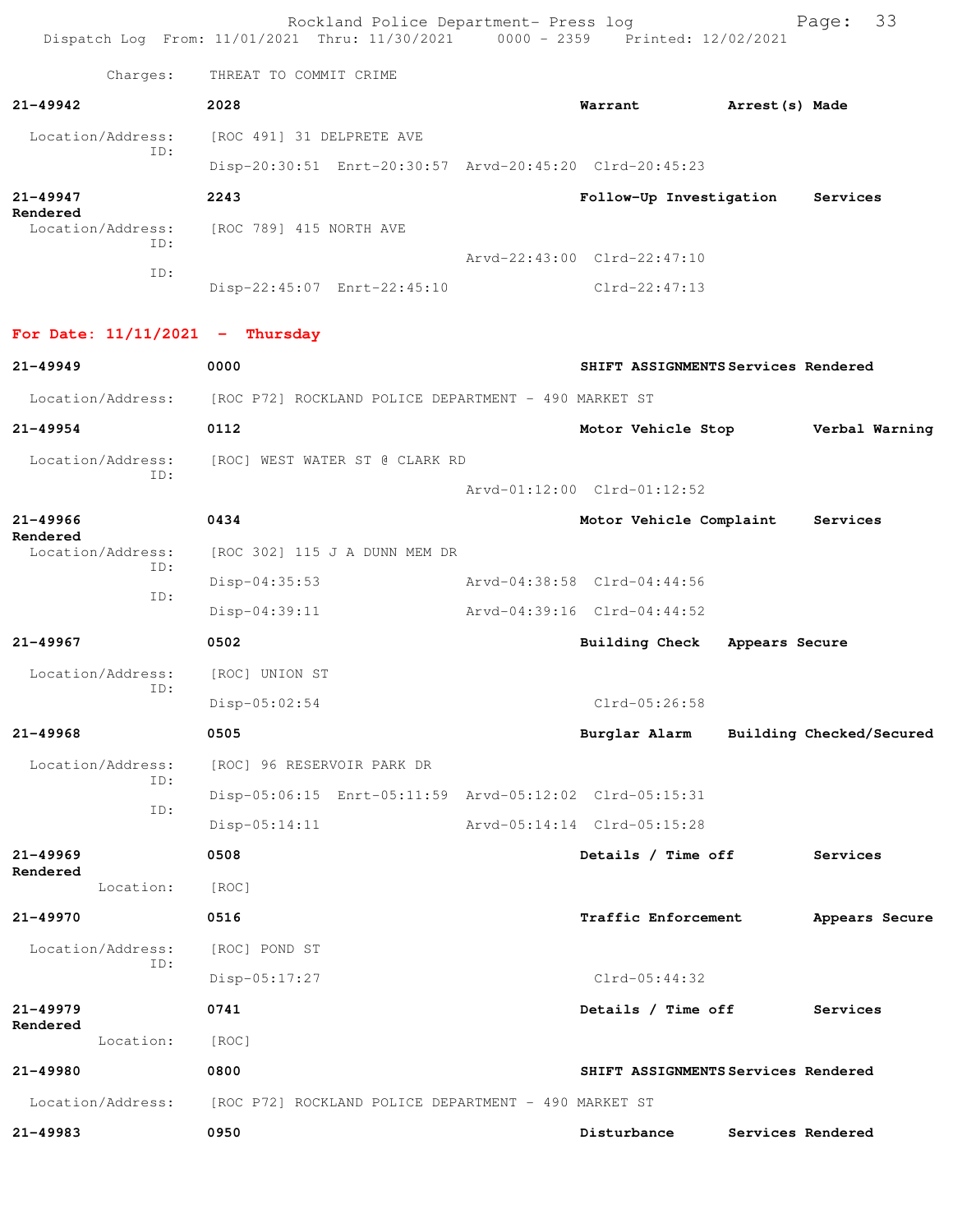| Dispatch Log From: 11/01/2021 Thru: 11/30/2021 0000 - 2359 Printed: 12/02/2021 |                                                      | Rockland Police Department- Press log                   |  |                                                         |  | 34<br>Page:       |
|--------------------------------------------------------------------------------|------------------------------------------------------|---------------------------------------------------------|--|---------------------------------------------------------|--|-------------------|
| Location/Address:                                                              | [ROC] 81 HANNAH WAY Apt. #C                          |                                                         |  |                                                         |  |                   |
| TD:                                                                            |                                                      |                                                         |  | Disp-09:52:51 Enrt-09:52:56 Arvd-10:03:11 Clrd-10:16:41 |  |                   |
| ID:                                                                            |                                                      | Disp-10:03:21 Enrt-10:03:25 Arvd-10:03:28 Clrd-10:16:37 |  |                                                         |  |                   |
| 21-49987                                                                       | 1016                                                 |                                                         |  | 911 Hang Up                                             |  | Services Rendered |
| Location/Address:                                                              | [ROC] 69 WEBSTER ST                                  |                                                         |  |                                                         |  |                   |
| ID:                                                                            |                                                      | Disp-10:17:55 Enrt-10:18:02 Arvd-10:26:19 Clrd-10:29:39 |  |                                                         |  |                   |
| ID:                                                                            |                                                      | Disp-10:24:35 Enrt-10:25:15 Arvd-10:26:16 Clrd-10:29:34 |  |                                                         |  |                   |
| 21-49990                                                                       | 1020                                                 |                                                         |  | Motor Vehicle Complaint                                 |  | Services          |
| Rendered<br>Location/Address:                                                  |                                                      | [ROC P100] LUKE'S LIQUORS - 167 MARKET ST               |  |                                                         |  |                   |
| ID:                                                                            |                                                      | Disp-10:32:05 Enrt-10:32:09 Arvd-10:33:50 Clrd-10:37:02 |  |                                                         |  |                   |
| $21 - 49989$                                                                   | 1021                                                 |                                                         |  | 911 Accidental Services Rendered                        |  |                   |
| Location/Address:                                                              | [ROC] 337 UNION ST                                   |                                                         |  |                                                         |  |                   |
| ID:                                                                            | $Disp-10:22:48$                                      |                                                         |  | $Clrd-10:22:55$                                         |  |                   |
| ID:                                                                            |                                                      | Disp-10:25:59 Enrt-10:26:03 Arvd-10:26:11 Clrd-10:31:17 |  |                                                         |  |                   |
| $21 - 49995$                                                                   | 1046                                                 |                                                         |  | Burglar Alarm                                           |  | Cancelled Enroute |
| Location/Address:                                                              | [ROC] 92 EVERETT ST                                  |                                                         |  |                                                         |  |                   |
| ID:                                                                            |                                                      | Disp-10:47:15 Enrt-10:47:22                             |  | Clrd-10:47:55                                           |  |                   |
| 21-50005                                                                       | 1212                                                 |                                                         |  | <b>Time off</b>                                         |  | Services Rendered |
| Location:                                                                      | [ROC]                                                |                                                         |  |                                                         |  |                   |
| $21 - 50029$                                                                   | 1521                                                 |                                                         |  | <b>Time off</b>                                         |  | Services Rendered |
| Location: [ROC]                                                                |                                                      |                                                         |  |                                                         |  |                   |
| 21-50030                                                                       | 1529                                                 |                                                         |  | <b>Time off</b>                                         |  | Services Rendered |
| Location:                                                                      | [ROC]                                                |                                                         |  |                                                         |  |                   |
| 21-50031                                                                       | 1531                                                 |                                                         |  | DetailS                                                 |  | Services Rendered |
| Location:                                                                      | [ROC]                                                |                                                         |  |                                                         |  |                   |
| 21-50034                                                                       | 1601                                                 |                                                         |  | SHIFT ASSIGNMENTS Services Rendered                     |  |                   |
| Location/Address:                                                              |                                                      | [ROC P72] ROCKLAND POLICE DEPARTMENT - 490 MARKET ST    |  |                                                         |  |                   |
| ID:                                                                            | $Disp-16:02:28$                                      |                                                         |  | $Clrd-16:02:55$                                         |  |                   |
| 21-50040                                                                       | 1644                                                 |                                                         |  | Larceny / Forgery/ Fraud                                |  | Services          |
| Rendered<br>Location/Address:                                                  | [ROC P72] ROCKLAND POLICE DEPARTMENT - 490 MARKET ST |                                                         |  |                                                         |  |                   |
| ID:                                                                            | $Disp-16:47:02$                                      |                                                         |  | Arvd-16:51:30 Clrd-16:56:47                             |  |                   |
| ID:                                                                            | Disp-16:57:05                                        |                                                         |  | Arvd-16:57:09 Clrd-16:59:51                             |  |                   |
| 21-50046                                                                       | 1736                                                 |                                                         |  | Details / Time off                                      |  | Services          |
| Rendered<br>Location:                                                          | [ROC]                                                |                                                         |  |                                                         |  |                   |
| 21-50055                                                                       | 1857                                                 |                                                         |  | Details / Time off                                      |  | Services          |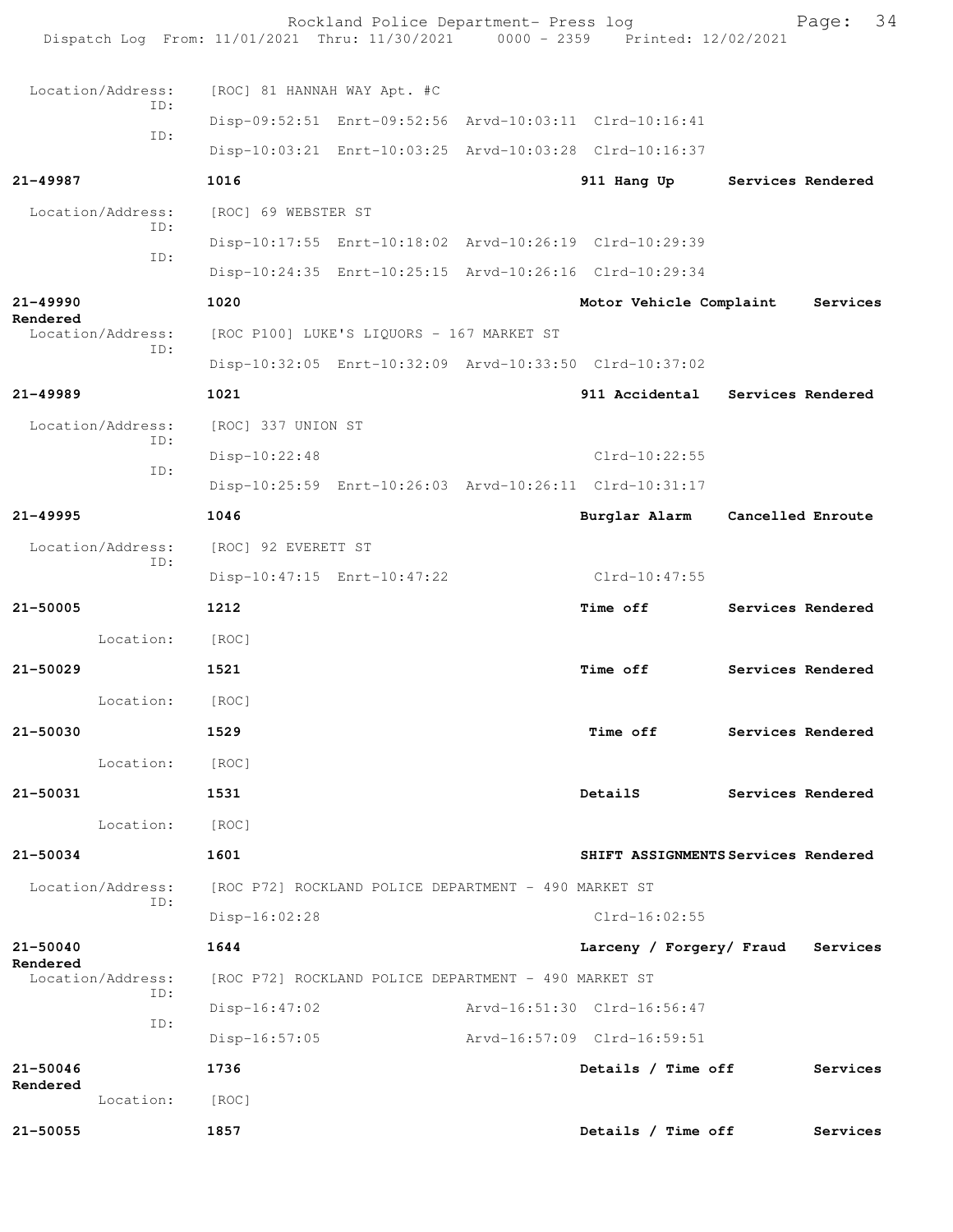|                                             |           | Dispatch Log From: 11/01/2021 Thru: 11/30/2021 0000 - 2359 |                                                         |  | Printed: 12/02/2021         |            |  |  |
|---------------------------------------------|-----------|------------------------------------------------------------|---------------------------------------------------------|--|-----------------------------|------------|--|--|
| Rendered                                    | Location: | [ROC]                                                      |                                                         |  |                             |            |  |  |
| 21-50057                                    |           | 2003                                                       |                                                         |  | Suspicious Activity         | Services   |  |  |
| Rendered<br>Location/Address:<br>TD:<br>ID: |           | [ROC P69] MCDONALD'S - 117 MARKET ST                       |                                                         |  |                             |            |  |  |
|                                             |           |                                                            | Disp-20:04:48 Enrt-20:05:09 Arvd-20:05:32 Clrd-20:15:08 |  |                             |            |  |  |
|                                             |           |                                                            | Disp-20:04:48 Enrt-20:05:12 Arvd-20:07:12 Clrd-20:15:05 |  |                             |            |  |  |
| 21-50060                                    |           | 2016                                                       |                                                         |  | 911 Hang Up                 | No Service |  |  |
| Location/Address:                           | TD:       | [ROC] 740 MARKET ST                                        |                                                         |  |                             |            |  |  |
|                                             |           |                                                            | Disp-20:17:44 Enrt-20:18:02 Arvd-20:23:57 Clrd-20:29:29 |  |                             |            |  |  |
| 21-50064                                    |           | 2115                                                       |                                                         |  | Disabled Motor Vehicle      | Services   |  |  |
| Rendered<br>Location/Address:               | TD:       | [ROC] WEST WATER ST                                        |                                                         |  |                             |            |  |  |
|                                             |           | Disp-21:23:59                                              |                                                         |  | $Clrd-21:24:47$             |            |  |  |
| 21-50070<br>Rendered                        |           | 2310                                                       |                                                         |  | Assist Other Agency         | Services   |  |  |
| Location/Address:                           | ID:       |                                                            | [ROC 340] 92 WEST WATER ST Apt. #A                      |  |                             |            |  |  |
|                                             | ID:       | Disp-23:15:19                                              |                                                         |  | Arvd-23:16:26 Clrd-23:23:57 |            |  |  |
|                                             | ID:       | Disp-23:24:21                                              |                                                         |  | Arvd-23:24:29 Clrd-23:25:04 |            |  |  |
|                                             |           | Disp-23:25:22                                              |                                                         |  | Arvd-23:25:51 Clrd-23:26:26 |            |  |  |
| 21-50073<br>Rendered                        |           | 2328                                                       |                                                         |  | Breaking & Entering         | Services   |  |  |
| Location/Address:                           | TD:       | [ROC] 349 WEST PLEASANT ST                                 |                                                         |  |                             |            |  |  |
|                                             | ID:       |                                                            | Disp-23:29:45 Enrt-23:31:25 Arvd-23:33:54 Clrd-23:45:02 |  |                             |            |  |  |
| ID:                                         |           |                                                            | Disp-23:30:11 Enrt-23:31:25 Arvd-23:33:31 Clrd-23:45:02 |  |                             |            |  |  |
|                                             |           |                                                            | Disp-23:30:21 Enrt-23:31:25 Arvd-23:34:02 Clrd-23:45:02 |  |                             |            |  |  |
|                                             |           |                                                            |                                                         |  |                             |            |  |  |

Rockland Police Department- Press log entitled and Page: 35

## **For Date: 11/12/2021 - Friday**

| $21 - 50074$             | 0000                                                                   | SHIFT ASSIGNMENTS Services Rendered |                |            |
|--------------------------|------------------------------------------------------------------------|-------------------------------------|----------------|------------|
|                          | Location/Address: [ROC P72] ROCKLAND POLICE DEPARTMENT - 490 MARKET ST |                                     |                |            |
| 21-50083                 | 0506                                                                   | Building Check                      | Appears Secure |            |
| Location/Address:<br>ID: | [ROC] UNION ST                                                         |                                     |                |            |
|                          | $Disp-05:06:52$                                                        | Arvd-05:06:53 Clrd-05:29:32         |                |            |
| 21-50085<br>Court        | 0525                                                                   | MVA Property Damage Only            |                | Summons To |
| Vicinity of:<br>ID:      | [ROC] 10 HINGHAM ST @ 440 WEBSTER ST                                   |                                     |                |            |
| ID:                      | $Disp-05:26:53$                                                        | Arvd-05:28:07 Clrd-06:38:13         |                |            |
| ID:                      | $Disp-05:26:53$                                                        | Arvd-05:28:07 Clrd-06:42:41         |                |            |
| Refer To Summons:        | $Disp-05:26:53$<br>21ROC-50085-AR                                      | Arvd-05:28:07 Clrd-06:38:06         |                |            |
| Summons:                 | SMALLS, VICTORIA                                                       |                                     |                |            |
| Address:<br>Aqe:         | 23 CHRISTINE AVE<br>ROCKLAND, MA<br>2.7                                |                                     |                |            |
| Charges:                 | NEGLIGENT OPERATION OF MOTOR VEHICLE                                   |                                     |                |            |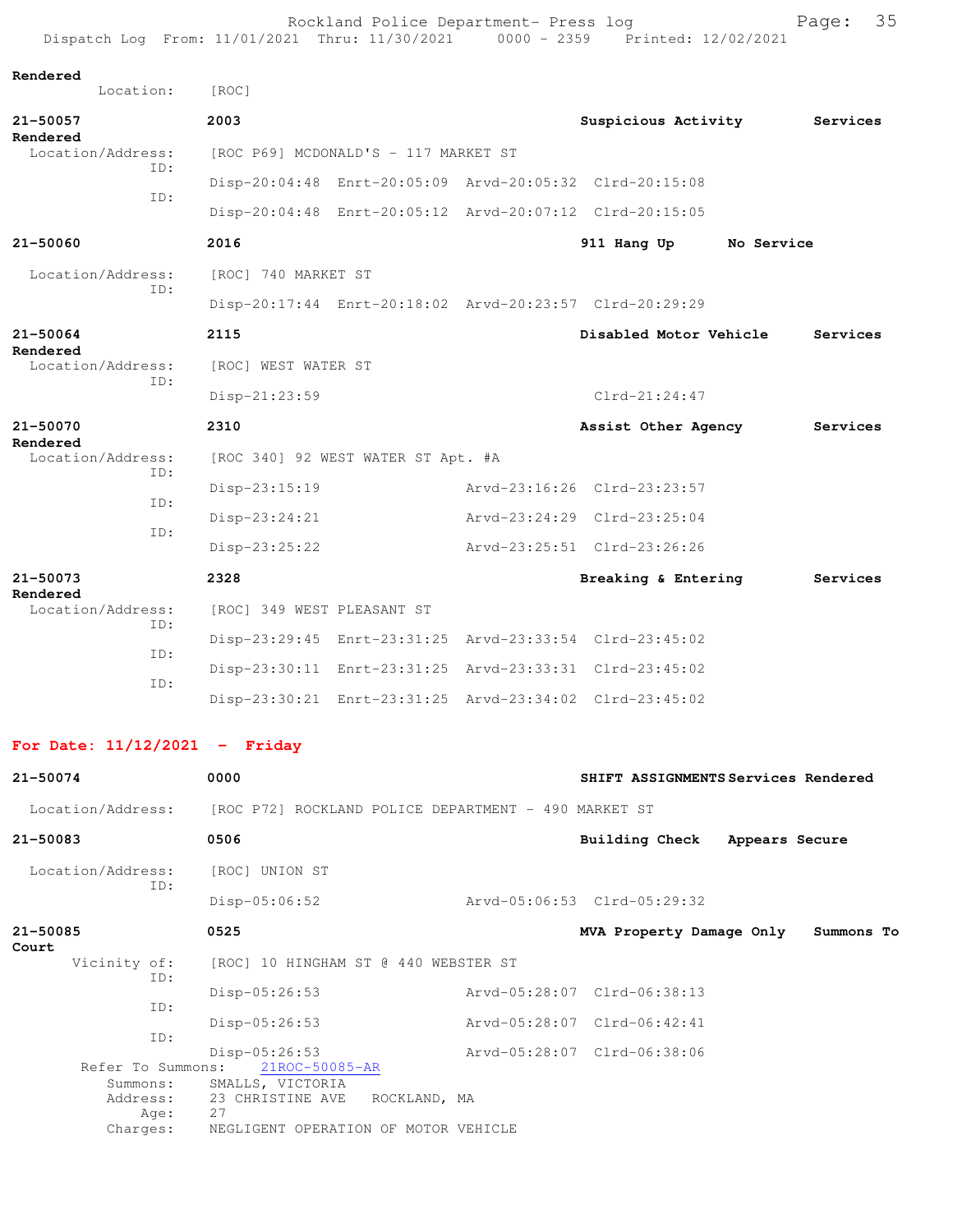| Dispatch Log From: 11/01/2021 Thru: 11/30/2021 0000 - 2359 Printed: 12/02/2021 |                                                                                                     | Rockland Police Department- Press log                |  |                                                         |  | 36<br>Page:       |  |  |  |
|--------------------------------------------------------------------------------|-----------------------------------------------------------------------------------------------------|------------------------------------------------------|--|---------------------------------------------------------|--|-------------------|--|--|--|
|                                                                                | 0UI-LIQUOR OR .08%                                                                                  |                                                      |  |                                                         |  |                   |  |  |  |
| 21-50087                                                                       | 0552                                                                                                |                                                      |  | Details                                                 |  | Services Rendered |  |  |  |
| Location:                                                                      | [ROC]                                                                                               |                                                      |  |                                                         |  |                   |  |  |  |
| 21-50088                                                                       | 0626                                                                                                |                                                      |  | Time off Services Rendered                              |  |                   |  |  |  |
| Location:                                                                      | [ROC]                                                                                               |                                                      |  |                                                         |  |                   |  |  |  |
| 21-50089                                                                       | 0651                                                                                                |                                                      |  | General Info Services Rendered                          |  |                   |  |  |  |
| Location/Address:                                                              | [ROC P72] ROCKLAND POLICE DEPARTMENT - 490 MARKET ST                                                |                                                      |  |                                                         |  |                   |  |  |  |
| 21-50093                                                                       | 0717                                                                                                |                                                      |  | <b>Traffic Enforcement</b>                              |  | Services          |  |  |  |
| Rendered<br>Location/Address:                                                  | [ROC] POND ST                                                                                       |                                                      |  |                                                         |  |                   |  |  |  |
| ID:                                                                            | Disp-07:19:23                                                                                       |                                                      |  | Clrd-07:30:28                                           |  |                   |  |  |  |
| 21-50099                                                                       | 0800                                                                                                |                                                      |  | General Info                                            |  | Services Rendered |  |  |  |
| Location/Address:                                                              |                                                                                                     | [ROC P72] ROCKLAND POLICE DEPARTMENT - 490 MARKET ST |  |                                                         |  |                   |  |  |  |
| 21-50098                                                                       | 0807                                                                                                |                                                      |  | MVA Property Damage Only Report Follows                 |  |                   |  |  |  |
| Location/Address:<br>ID:                                                       | [ROC] 573 HINGHAM ST                                                                                |                                                      |  |                                                         |  |                   |  |  |  |
| ID:                                                                            |                                                                                                     |                                                      |  | Disp-08:07:56 Enrt-08:08:01 Arvd-08:11:52 Clrd-08:37:28 |  |                   |  |  |  |
| ID:                                                                            |                                                                                                     |                                                      |  | Disp-08:09:25 Enrt-08:09:29 Arvd-08:11:52 Clrd-08:37:28 |  |                   |  |  |  |
| Refer To Summons:<br>Summons:<br>Address:<br>Age:<br>Charges:                  | 21ROC-50098-AR<br>CORDERO, JAMES WILLIAM<br>25<br>UNINSURED MOTOR VEHICLE<br>INSPECTION/STICKER, NO | 101 CENTRAL ST ROCKLAND, MA                          |  | Disp-08:12:20 Enrt-08:12:25 Arvd-08:12:29 Clrd-08:37:28 |  |                   |  |  |  |
| 21-50109                                                                       | 0905                                                                                                |                                                      |  | Suspicious Activity                                     |  | Services          |  |  |  |
| Rendered<br>Location/Address:                                                  | [ROC] 58 SPRING ST                                                                                  |                                                      |  |                                                         |  |                   |  |  |  |
| ID:<br>ID:                                                                     |                                                                                                     |                                                      |  | Disp-09:07:32 Enrt-09:11:31 Arvd-09:14:36 Clrd-09:41:08 |  |                   |  |  |  |
|                                                                                |                                                                                                     |                                                      |  | Disp-09:11:59 Enrt-09:12:03 Arvd-09:14:36 Clrd-09:27:07 |  |                   |  |  |  |
| 21-50115                                                                       | 1011                                                                                                |                                                      |  | Maintenance                                             |  | Services Rendered |  |  |  |
| Location/Address:                                                              |                                                                                                     | [ROC P72] ROCKLAND POLICE DEPARTMENT - 490 MARKET ST |  |                                                         |  |                   |  |  |  |
| 21-50118                                                                       | 1022                                                                                                |                                                      |  | Unwanted Party Peace Restored                           |  |                   |  |  |  |
| Location/Address:<br>ID:                                                       |                                                                                                     | [ROC] WENDY'S HAMBERG - 1111 HINGHAM ST              |  |                                                         |  |                   |  |  |  |
| ID:                                                                            |                                                                                                     |                                                      |  | Disp-10:23:36 Enrt-10:23:43 Arvd-10:27:45 Clrd-10:38:59 |  |                   |  |  |  |
|                                                                                |                                                                                                     |                                                      |  | Disp-10:23:41 Enrt-10:23:44 Arvd-10:27:45 Clrd-10:38:59 |  |                   |  |  |  |
| 21-50126<br>Rendered                                                           | 1120                                                                                                |                                                      |  | Health & Welfare Check                                  |  | Services          |  |  |  |
| Location/Address:<br>ID:                                                       | [ROC 960] 190 BEECH ST                                                                              |                                                      |  |                                                         |  |                   |  |  |  |
|                                                                                |                                                                                                     |                                                      |  | Disp-11:23:58 Enrt-11:24:02 Arvd-11:24:05 Clrd-11:32:41 |  |                   |  |  |  |
| 21-50128                                                                       | 1122                                                                                                |                                                      |  | Maintenance                                             |  | Services Rendered |  |  |  |
| Location/Address:                                                              |                                                                                                     | [ROC P72] ROCKLAND POLICE DEPARTMENT - 490 MARKET ST |  |                                                         |  |                   |  |  |  |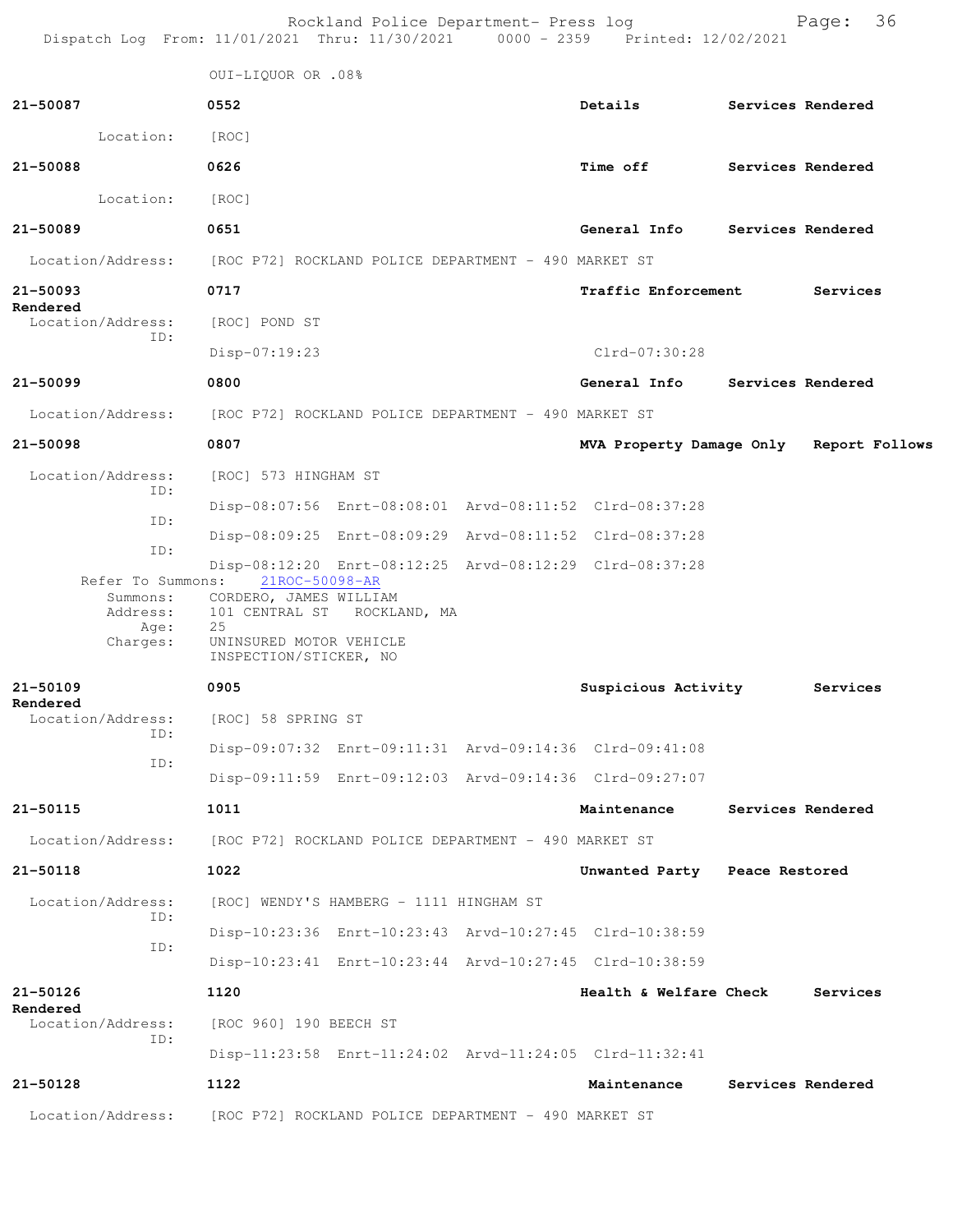|                   |                          |                                                                        | Rockland Police Department- Press log                | Dispatch Log From: 11/01/2021 Thru: 11/30/2021 0000 - 2359 Printed: 12/02/2021 | 37<br>Page:                               |
|-------------------|--------------------------|------------------------------------------------------------------------|------------------------------------------------------|--------------------------------------------------------------------------------|-------------------------------------------|
| 21-50135          |                          | 1201                                                                   |                                                      | Time off - SICK OFFICER                                                        | Services                                  |
| Rendered          | Location:                | [ROC]                                                                  |                                                      |                                                                                |                                           |
| 21-50141          |                          | 1246                                                                   |                                                      | Assist Public                                                                  | Services Rendered                         |
|                   |                          | Location/Address: [ROC] 327 MARKET ST                                  |                                                      |                                                                                |                                           |
| 21-50144          |                          | 1309                                                                   |                                                      | <b>Time off</b>                                                                | Services Rendered                         |
|                   | Location:                | [ROC]                                                                  |                                                      |                                                                                |                                           |
| 21-50154          |                          | 1405                                                                   |                                                      |                                                                                | General Info Services Rendered            |
|                   | Location/Address:        |                                                                        | [ROC P72] ROCKLAND POLICE DEPARTMENT - 490 MARKET ST |                                                                                |                                           |
|                   | ID:                      | Disp-14:06:58                                                          |                                                      | $Clrd-14:07:01$                                                                |                                           |
| 21-50160          |                          | 1418                                                                   |                                                      |                                                                                | Details / Time off Services               |
| Rendered          | Location:                | [ROC]                                                                  |                                                      |                                                                                |                                           |
| 21-50170          |                          | 1509                                                                   |                                                      |                                                                                | Assist Public Advised to Court            |
|                   |                          | Location/Address: [ROC P72] ROCKLAND POLICE DEPARTMENT - 490 MARKET ST |                                                      |                                                                                |                                           |
| 21-50175          |                          | 1556                                                                   |                                                      | SHIFT ASSIGNMENTSNo Service                                                    |                                           |
|                   | Location/Address:        | [ROC P72] ROCKLAND POLICE DEPARTMENT - 490 MARKET ST                   |                                                      |                                                                                |                                           |
| 21-50177          |                          | 1613                                                                   |                                                      | Summons                                                                        | Services Rendered                         |
| Location/Address: | [ROC] 6 TANZI LN         |                                                                        |                                                      |                                                                                |                                           |
|                   | ID:                      | $Disp-16:25:04$                                                        |                                                      | $Clrd-16:25:23$                                                                |                                           |
| $21 - 50196$      |                          | 1906                                                                   |                                                      | Disturbance                                                                    | Gone on arrival                           |
|                   | Location/Address:<br>ID: | [ROC] WENDYS - HINGHAM ST                                              |                                                      |                                                                                |                                           |
|                   | ID:                      |                                                                        |                                                      | Disp-19:07:53 Enrt-19:07:58 Arvd-19:11:08 Clrd-19:15:14                        |                                           |
|                   |                          |                                                                        |                                                      | Disp-19:07:53 Enrt-19:08:01 Arvd-19:12:00 Clrd-19:15:11                        |                                           |
| 21-50198          |                          | 1936                                                                   |                                                      | <b>Building Check</b>                                                          | Services Not Required                     |
|                   | Location/Address:<br>ID: | [ROC] 324 POND ST                                                      |                                                      |                                                                                |                                           |
|                   |                          |                                                                        |                                                      | Arvd-19:47:17 Clrd-19:55:37                                                    |                                           |
| 21-50201          |                          | 2002                                                                   |                                                      | <b>Building Check</b>                                                          | Services Not Required                     |
|                   | Location/Address:<br>ID: |                                                                        | [ROC P89] CALVARY CHAPEL - 175 MARKET ST             |                                                                                |                                           |
|                   |                          |                                                                        |                                                      | Arvd-20:08:02 Clrd-20:16:26                                                    |                                           |
| $21 - 50204$      |                          | 2014                                                                   |                                                      |                                                                                | Suspicious Activity <b>Peace Restored</b> |
|                   | Location/Address:<br>ID: | [ROC 1041] 135 GROVE ST                                                |                                                      |                                                                                |                                           |
|                   | ID:                      |                                                                        |                                                      | Disp-20:16:05 Enrt-20:16:40 Arvd-20:19:46 Clrd-20:22:12                        |                                           |
|                   |                          |                                                                        |                                                      | Disp-20:17:48 Enrt-20:19:49 Arvd-20:19:50 Clrd-20:22:14                        |                                           |
| 21-50209          |                          | 2023                                                                   |                                                      |                                                                                | Building Check Services Not Required      |
|                   | Location/Address:<br>ID: | [ROC] 51 MAPLE ST                                                      |                                                      |                                                                                |                                           |
|                   |                          |                                                                        |                                                      | Arvd-20:38:18 Clrd-20:50:54                                                    |                                           |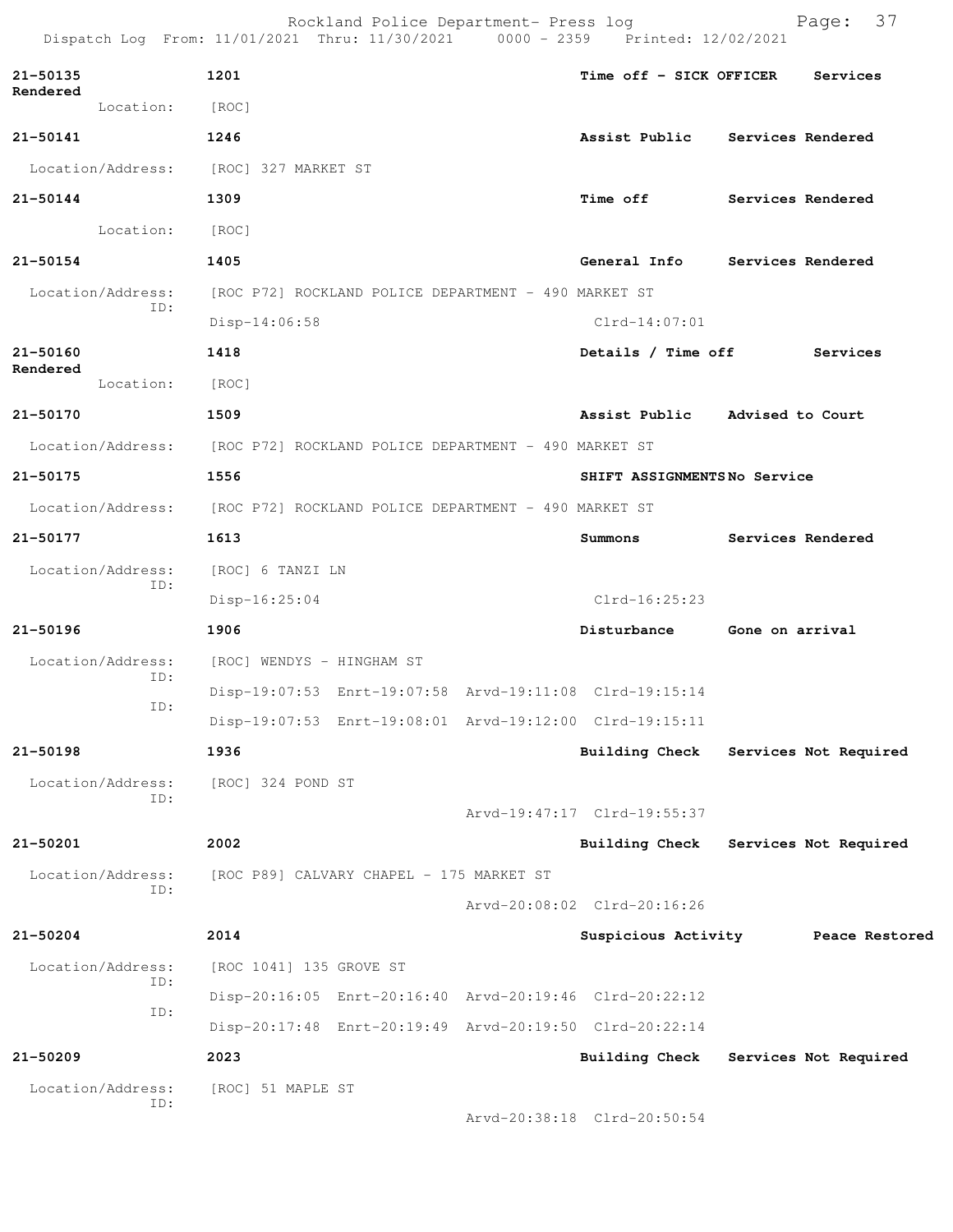Rockland Police Department- Press log Fage: 38 Dispatch Log From: 11/01/2021 Thru: 11/30/2021 0000 - 2359 Printed: 12/02/2021

**For Date: 11/13/2021 - Saturday 21-50218 0000 SHIFT ASSIGNMENTS No Action Required** Location/Address: [ROC P72] ROCKLAND POLICE DEPARTMENT - 490 MARKET ST **21-50219 0008 Details / Time off Services Rendered**  Location: [ROC] **21-50220 0011 Building Check Services Not Required** Location/Address: [ROC] 324 POND ST ID: Arvd-00:12:05 Clrd-00:21:40 **21-50221 0019 Details / Time off No Action Required**  Location: [ROC] **21-50223 0033 Building Check Services Not Required** Location/Address: [ROC] 51 MAPLE ST ID: Arvd-00:35:42 Clrd-00:40:17 **21-50224 0041 Building Check Services Not Required** Location/Address: [ROC P89] CALVARY CHAPEL - 175 MARKET ST ID: Arvd-00:44:09 Clrd-00:46:44 **21-50228 0135 Burglar Alarm Building Checked/Secured** Location/Address: [ROC] 359 WEST WATER ST ID: Disp-01:37:19 Enrt-01:39:09 Arvd-01:39:24 Clrd-01:43:26 ID: Disp-01:37:19 Enrt-01:39:09 Arvd-01:39:24 Clrd-01:43:26 **21-50234 0248 Noise Complaint Unfounded**  Location/Address: [ROC 159] 113 MARKET ST Apt. #16 ID: Disp-02:52:09 Enrt-02:52:29 Arvd-02:53:34 Clrd-02:59:38 ID: Disp-02:52:24 Enrt-02:52:29 Arvd-02:54:35 Clrd-02:59:38 **21-50240 0427 BOLO No Action Required** Location/Address: [ROC P72] ROCKLAND POLICE DEPARTMENT - 490 MARKET ST **21-50242 0434 Motor Vehicle Stop Verbal Warning** Location/Address: [ROC] VFW DR ID: Arvd-04:34:00 Clrd-04:37:14 **21-50243 0442 Building Check Services Rendered** Location/Address: [ROC 61] UNION ST BUSINESS DISTRICT - UNION ST ID: Disp-04:43:28 Arvd-04:45:10 Clrd-04:59:24 **21-50246 0600 Traffic Enforcement Services Rendered**  Location/Address: [ROC] POND ST ID:

Disp-06:00:45 Arvd-06:00:52 Clrd-06:27:46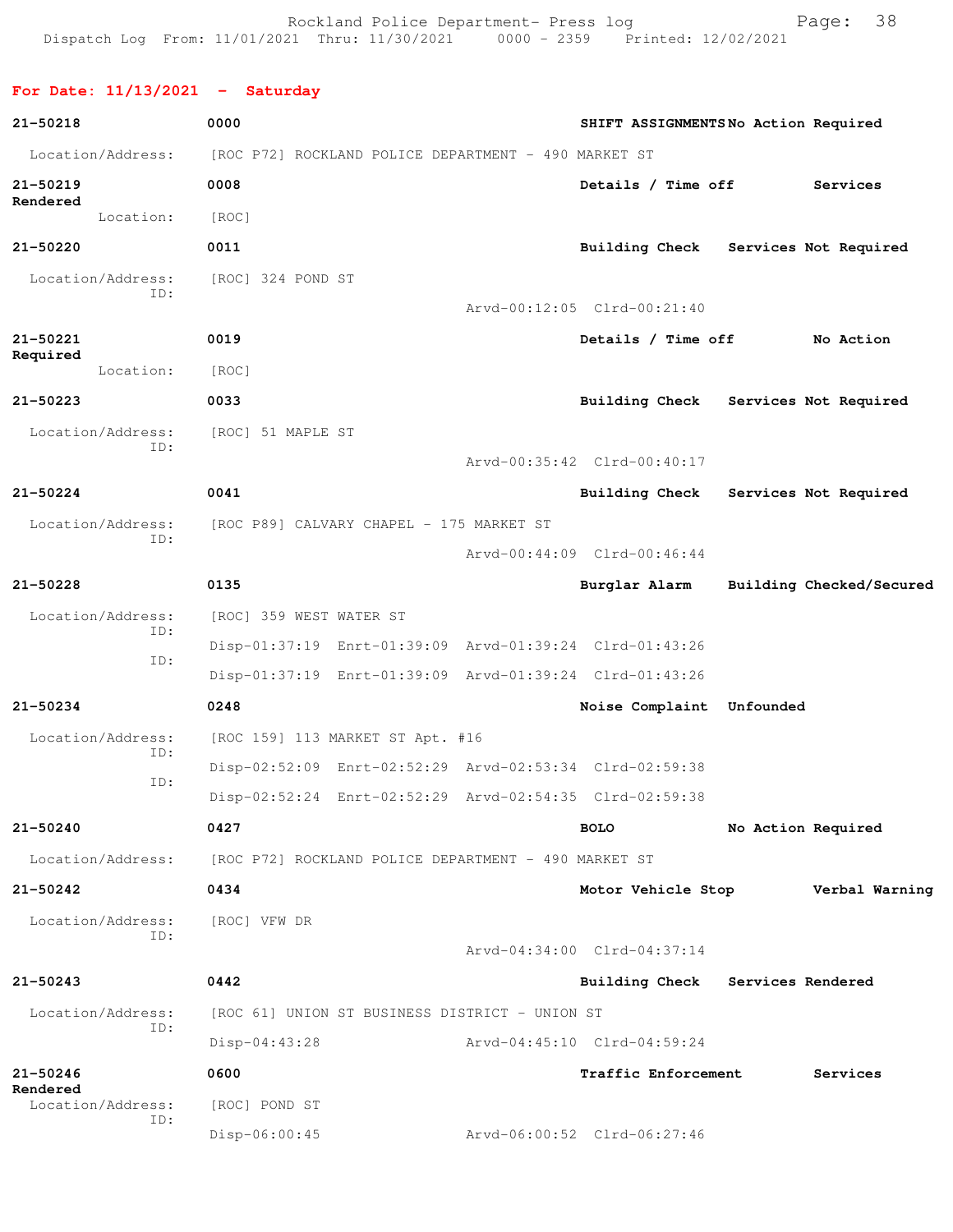Rockland Police Department- Press log Page: 39<br>21 Thru: 11/30/2021 0000 - 2359 Printed: 12/02/2021 Dispatch Log From: 11/01/2021 Thru: 11/30/2021

**21-50251 0810 SHIFT ASSIGNMENTS Services Rendered** Location/Address: [ROC P72] ROCKLAND POLICE DEPARTMENT - 490 MARKET ST ID: Disp-08:12:30 Clrd-08:12:40 **21-50254 0852 General Info Services Rendered** Location/Address: [ROC P72] ROCKLAND POLICE DEPARTMENT - 490 MARKET ST ID: Disp-08:54:35 Clrd-08:54:42 **21-50258 0926 Larceny / Forgery/ Fraud Services Rendered**  Location/Address: [ROC] 43 JOSH GRAY RD ID: Disp-09:29:45 Clrd-09:30:25 **21-50261 0953 MVA Property Damage Only Services Rendered**  Location/Address: [ROC] 440 WEBSTER ST @ 10 HINGHAM ST ID: Disp-09:55:32 Enrt-09:57:18 Arvd-09:59:54 Clrd-10:20:25 ID: Disp-09:57:09 Enrt-09:57:24 Arvd-09:59:59 Clrd-10:48:46 **21-50267 1031 COMP NIGHT Services Rendered** Location: [ROC] **21-50276 1127 911 Accidental Services Rendered** Location/Address: [ROC 187] 109 MARKET ST ID: Disp-11:28:33 Enrt-11:29:44 Arvd-11:33:29 Clrd-11:35:32 **21-50298 1428 Escort/Transport Services Rendered** Location/Address: [ROC P72] ROCKLAND POLICE DEPARTMENT - 490 MARKET ST ID: Disp-14:31:23 Arvd-14:31:39 Clrd-14:34:02 ID: Disp-14:31:23 Arvd-14:31:33 Clrd-14:34:06 **21-50299 1432 Threats Peace Restored** Location/Address: [ROC] 88 BOXBERRY LN ID: Disp-14:34:53 Enrt-14:35:31 Arvd-14:41:35 Clrd-15:12:33 **21-50302 1442 Escort/Transport Services Rendered** Location/Address: [ROC] 53 TAUNTON AVE ID: Disp-14:45:50 Enrt-14:47:22 Arvd-14:48:11 Clrd-14:55:17 **21-50310 1606 SHIFT ASSIGNMENTS Services Rendered** Location/Address: [ROC P72] ROCKLAND POLICE DEPARTMENT - 490 MARKET ST ID: Disp-16:08:42 Clrd-16:08:48 **21-50317 1651 General Info Services Rendered** Location/Address: [ROC P72] ROCKLAND POLICE DEPARTMENT - 490 MARKET ST ID: Disp-16:56:40 Clrd-16:56:47 **21-50342 2019 Motor Vehicle Stop Verbal Warning**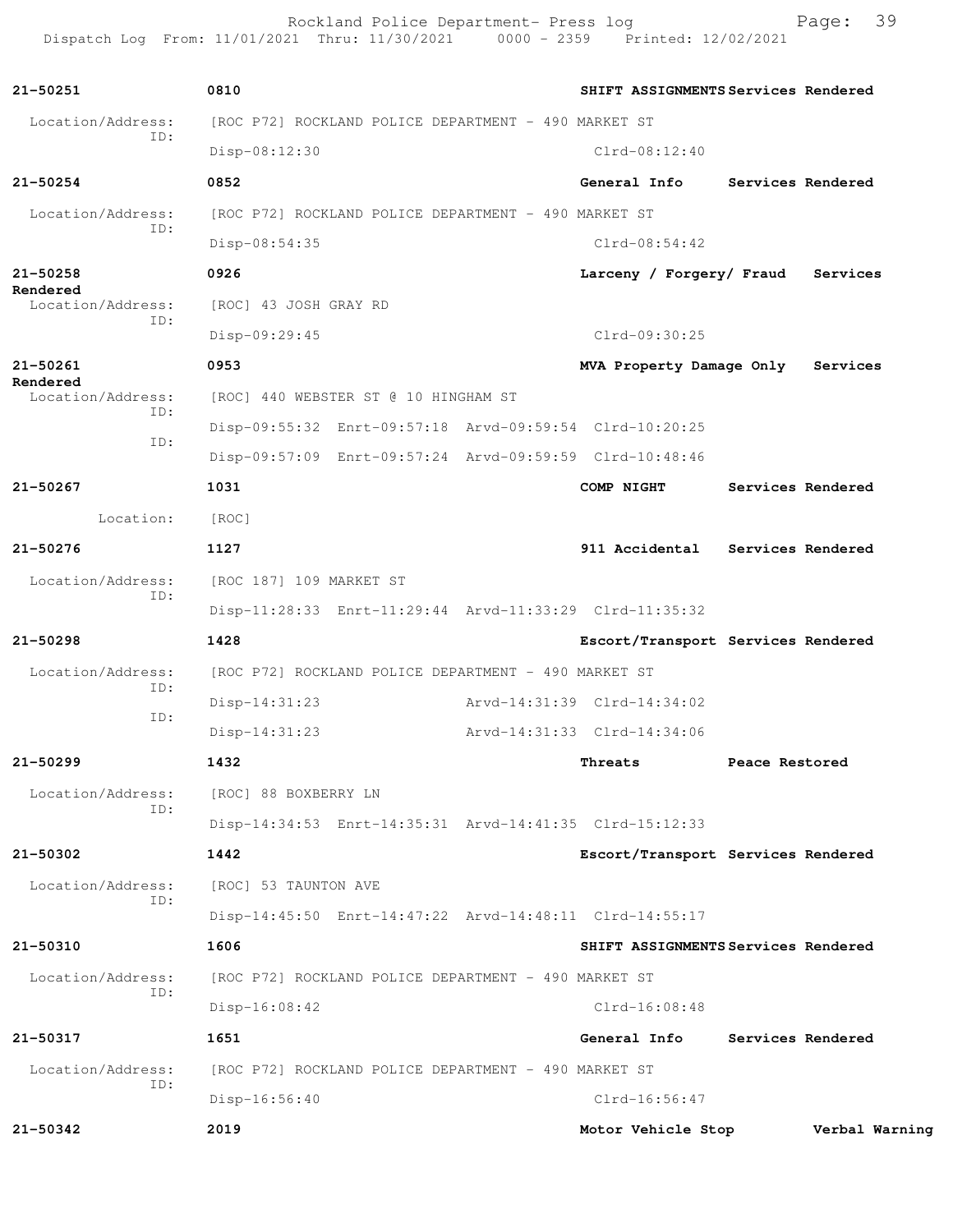Rockland Police Department- Press log Page: 40 Dispatch Log From: 11/01/2021 Thru: 11/30/2021 0000 - 2359 Printed: 12/02/2021 Location/Address: [ROC] WEST WATER ST @ PLAIN ST ID: Disp-20:21:38 Arvd-20:21:49 Clrd-20:24:51 **21-50350 2212 Details / Time off Services Rendered**  Location: [ROC] **21-50351 2215 Details / Time off Services Rendered**  Location: [ROC] **21-50353 2243 Disturbance Gone on arrival** Location/Address: [ROC P51] DOUBLE TREE - 929 HINGHAM ST ID: Disp-22:45:48 Enrt-22:46:35 Arvd-22:48:39 Clrd-22:50:46 ID: Disp-22:45:48 Enrt-22:46:38 Arvd-22:48:41 Clrd-22:50:51 ID:

Arvd-22:50:39 Clrd-22:50:49

## **For Date: 11/14/2021 - Sunday**

| 21-50370                             | 0000                             |                                                         | SHIFT ASSIGNMENTS Services Rendered |                                         |
|--------------------------------------|----------------------------------|---------------------------------------------------------|-------------------------------------|-----------------------------------------|
| Location/Address:                    |                                  | [ROC P72] ROCKLAND POLICE DEPARTMENT - 490 MARKET ST    |                                     |                                         |
| 21-50361                             | 0011                             |                                                         | Assist Public                       | Gone on arrival                         |
| Location/Address:<br>TD:             | [ROC 216] 62 CONCORD ST Apt. #1R |                                                         |                                     |                                         |
| ID:                                  |                                  | Disp-00:12:45 Enrt-00:13:19 Arvd-00:14:52 Clrd-00:36:16 |                                     |                                         |
|                                      |                                  | Disp-00:12:45 Enrt-00:13:24 Arvd-00:14:55 Clrd-00:36:12 |                                     |                                         |
| 21-50365<br>Rendered                 | 0043                             |                                                         | Follow-Up Investigation             | Services                                |
| Location/Address:<br>TD:             |                                  | [ROC P95] HOLY FAMILY CHURCH - 403 UNION ST             |                                     |                                         |
| ID:                                  |                                  | Disp-00:45:40 Enrt-00:45:48 Arvd-00:45:56 Clrd-00:53:43 |                                     |                                         |
| TD:                                  |                                  | Disp-00:45:40 Enrt-00:45:48 Arvd-00:45:56 Clrd-00:53:47 |                                     |                                         |
|                                      |                                  | Disp-00:45:40 Enrt-00:45:48 Arvd-00:45:56 Clrd-00:53:39 |                                     |                                         |
| 21-50379                             | 0559                             |                                                         |                                     | Building Check Building Checked/Secured |
| Location/Address:                    |                                  | [ROC 61] UNION ST BUSINESS DISTRICT - UNION ST          |                                     |                                         |
| TD:                                  |                                  |                                                         | Arvd-06:03:25 Clrd-06:22:53         |                                         |
| 21-50384                             | 0758                             |                                                         | SHIFT ASSIGNMENTSNo Service         |                                         |
| Location/Address:                    |                                  | [ROC P72] ROCKLAND POLICE DEPARTMENT - 490 MARKET ST    |                                     |                                         |
| $21 - 50399$                         | 0948                             |                                                         |                                     | MVA Property Damage Only Report Follows |
| Location/Address:                    |                                  | [ROC P56] BURGER KING - 1333 HINGHAM ST                 |                                     |                                         |
| TD:                                  | Disp-09:52:00                    |                                                         | Arvd-09:52:08 Clrd-10:28:53         |                                         |
| ID:                                  | Disp-09:52:00                    |                                                         | Arvd-09:52:11 Clrd-10:28:47         |                                         |
| $21 - 50404$                         | 1031                             |                                                         | Motor Vehicle Complaint             | Services                                |
| Rendered<br>Location/Address:<br>TD: | [ROC] WEYMOUTH ST                |                                                         |                                     |                                         |
|                                      |                                  |                                                         |                                     |                                         |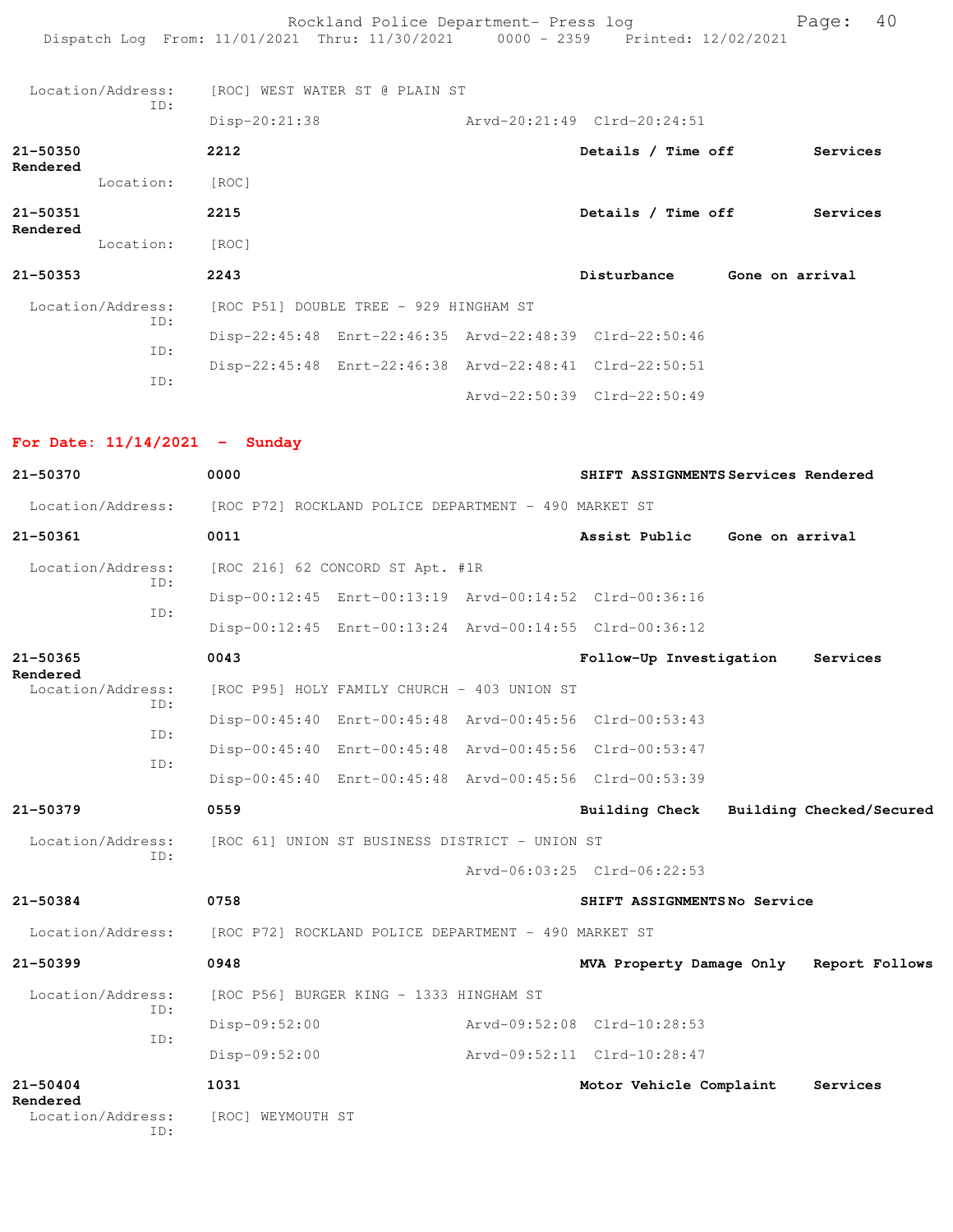Rockland Police Department- Press log entitled and Page: 41 Dispatch Log From: 11/01/2021 Thru: 11/30/2021 0000 - 2359 Printed: 12/02/2021

Disp-10:34:28 Enrt-10:34:33 Arvd-10:39:26 Clrd-10:43:47

|                                      |                    |                                                      | Disp-10:34:28 Enrt-10:34:33 Arvd-10:39:26 Clrd-10:43:47 |                   |
|--------------------------------------|--------------------|------------------------------------------------------|---------------------------------------------------------|-------------------|
| $21 - 50408$                         | 1112               |                                                      | Vandalism                                               | Services Rendered |
| Location/Address:<br>ID:             |                    | [ROC 302] 115 J A DUNN MEM DR                        |                                                         |                   |
|                                      |                    | Disp-11:14:00 Enrt-11:14:05                          | $Clrd-11:27:23$                                         |                   |
| $21 - 50412$<br>Rendered             | 1125               |                                                      | Suspicious Activity                                     | Services          |
| Location/Address:<br>ID:             |                    | [ROC] 141 MARTHA DR Apt. #A                          |                                                         |                   |
| ID:                                  |                    | Disp-11:27:34 Enrt-11:27:40                          | $Clrd-11:40:34$                                         |                   |
|                                      |                    | Disp-11:29:33 Enrt-11:29:37                          | $Clrd-11:40:37$                                         |                   |
| $21 - 50418$                         | 1146               |                                                      | Motor Vehicle Complaint                                 | Services          |
| Rendered<br>Location/Address:        | [ROC] UNION ST     |                                                      |                                                         |                   |
| ID:                                  |                    | Disp-11:48:41 Enrt-11:48:48                          | $Clrd-11:50:13$                                         |                   |
| $21 - 50423$                         | 1257               |                                                      | MVA Property Damage Only                                | Services          |
| Rendered<br>Location/Address:        | [ROC] 197 UNION ST |                                                      |                                                         |                   |
| ID:                                  |                    |                                                      | Disp-12:59:28 Enrt-12:59:36 Arvd-13:03:00 Clrd-13:25:59 |                   |
| ID:                                  |                    |                                                      | Disp-12:59:28 Enrt-12:59:36 Arvd-13:03:00 Clrd-13:03:51 |                   |
| $21 - 50425$                         | 1303               |                                                      | MVA Property Damage Only                                | Services          |
| Rendered<br>Location/Address:<br>ID: | [ROC] 305 UNION ST |                                                      |                                                         |                   |
|                                      |                    |                                                      | Disp-13:05:05 Enrt-13:05:32 Arvd-13:08:00 Clrd-13:21:40 |                   |
| ID:                                  |                    |                                                      | Disp-13:05:05 Enrt-13:05:29 Arvd-13:08:03 Clrd-13:38:31 |                   |
| $21 - 50441$                         | 1611               |                                                      | MVA Property Damage Only                                | Report Follows    |
| Vicinity of:                         |                    | [ROC] 136 PLAIN ST @ 152 W WATER ST                  |                                                         |                   |
| ID:                                  |                    |                                                      | Disp-16:12:13 Enrt-16:12:43 Arvd-16:13:50 Clrd-16:51:53 |                   |
| ID:                                  | $Disp-16:14:56$    |                                                      | Arvd-16:15:00 Clrd-16:51:17                             |                   |
| ID:                                  | Disp-16:25:20      |                                                      | Arvd-16:25:24 Clrd-16:51:13                             |                   |
| 21-50442                             | 1612               |                                                      | SHIFT ASSIGNMENTSNo Service                             |                   |
| Location/Address:                    |                    | [ROC P72] ROCKLAND POLICE DEPARTMENT - 490 MARKET ST |                                                         |                   |
| $21 - 50445$                         | 1653               |                                                      | Prisoner Information                                    | Services          |
| Rendered<br>Location/Address:        |                    | [ROC P72] ROCKLAND POLICE DEPARTMENT - 490 MARKET ST |                                                         |                   |
| ID:                                  | $Disp-16:55:41$    |                                                      | $Clrd-16:55:47$                                         |                   |
| $21 - 50446$                         | 1713               |                                                      | Prisoner Information                                    | No Service        |
| Location/Address:                    |                    | [ROC P72] ROCKLAND POLICE DEPARTMENT - 490 MARKET ST |                                                         |                   |
| ID:                                  | $Disp-17:14:34$    |                                                      | $Clrd-17:28:42$                                         |                   |
| $21 - 50450$                         | 1752               |                                                      | Motor Vehicle Complaint                                 | Services          |
| Rendered<br>Location/Address:        | [ROC] BOWEN RD     |                                                      |                                                         |                   |
| ID:                                  |                    |                                                      | Disp-17:57:22 Enrt-17:57:29 Arvd-18:02:21 Clrd-18:05:01 |                   |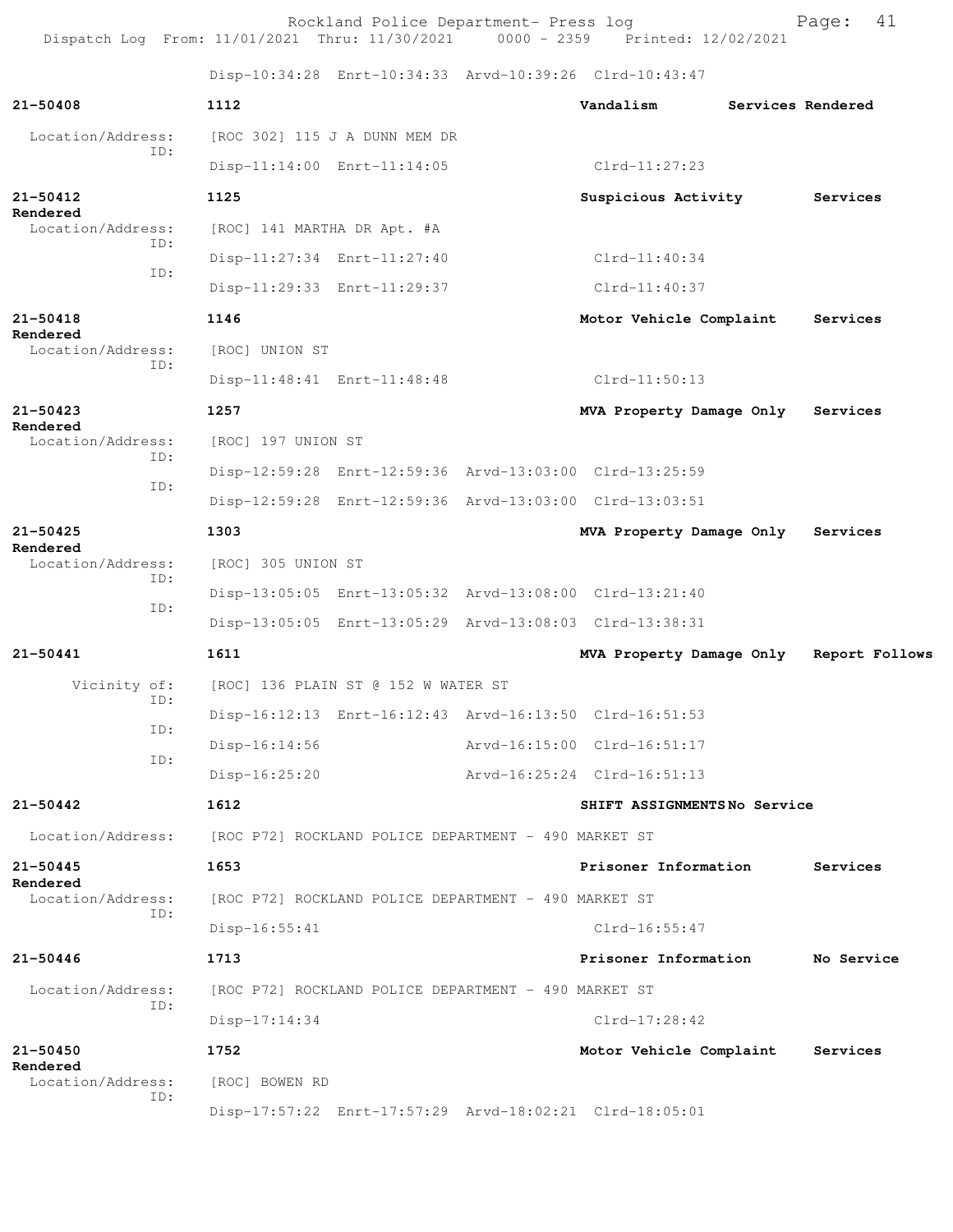Rockland Police Department- Press log Fage: 42<br>21 Thru: 11/30/2021 0000 - 2359 Printed: 12/02/2021 Dispatch Log From: 11/01/2021 Thru: 11/30/2021 0000 - 2359 Printed: 12/02/2021

| $21 - 50464$      | 1901                  | Details / Time off          | No Service               |
|-------------------|-----------------------|-----------------------------|--------------------------|
| Location:         | [ROC]                 |                             |                          |
| 21-50478          | 2139                  | Details / Time off          | No Service               |
| Location:         | [ROC]                 |                             |                          |
| 21-50480          | 2214                  | <b>Building Check</b>       | No Service               |
| Location/Address: | [ROC] MARKET ST       |                             |                          |
| ID:               |                       | Arvd-22:15:55 Clrd-22:16:27 |                          |
| 21-50482          | 2218                  | Building Check              | Building Checked/Secured |
| Location/Address: | [ROC 206] 51 MAPLE ST |                             |                          |
| ID:               |                       | Arvd-22:24:41 Clrd-22:24:56 |                          |

**For Date: 11/15/2021 - Monday 21-50485 0000 SHIFT ASSIGNMENTS Services Rendered** Location/Address: [ROC P72] ROCKLAND POLICE DEPARTMENT - 490 MARKET ST **21-50491 0231 Building Check Investigated** Location/Address: [ROC] MARKET ST ID: Arvd-02:31:57 Clrd-02:32:04 **21-50492 0232 Building Check Investigated** Location/Address: [ROC] MAPLE ST ID: Arvd-02:32:44 Clrd-02:32:51 **21-50502 0626 Building Check Building Checked/Secured** Location/Address: [ROC] UNION ST ID: Disp-06:27:06 Clrd-06:45:29 **21-50504 0648 Building Check Building Checked/Secured** Location/Address: [ROC 5] COMMUNITY CENTER - 394 UNION ST ID: Disp-06:50:21 Enrt-06:50:25 Arvd-06:50:31 Clrd-06:50:35 **21-50506 0659 MVA Property Damage Only Paper Exchange** Location/Address: [ROC P86] MOBIL GAS STATION - 158 MARKET ST ID: Disp-07:02:13 Clrd-07:02:23 ID: Disp-07:02:17 Arvd-07:02:21 Clrd-07:06:22 **21-50510 0804 General Info Services Rendered** Location/Address: [ROC P72] ROCKLAND POLICE DEPARTMENT - 490 MARKET ST **21-50512 0812 Maintenance Services Rendered** Location/Address: [ROC P72] ROCKLAND POLICE DEPARTMENT - 490 MARKET ST **21-50514 0816 Prisioner Transport Services Rendered**  Location/Address: [HIN 1] HINGHAM COURT - 28 GEORGE WASHINGTON BLVD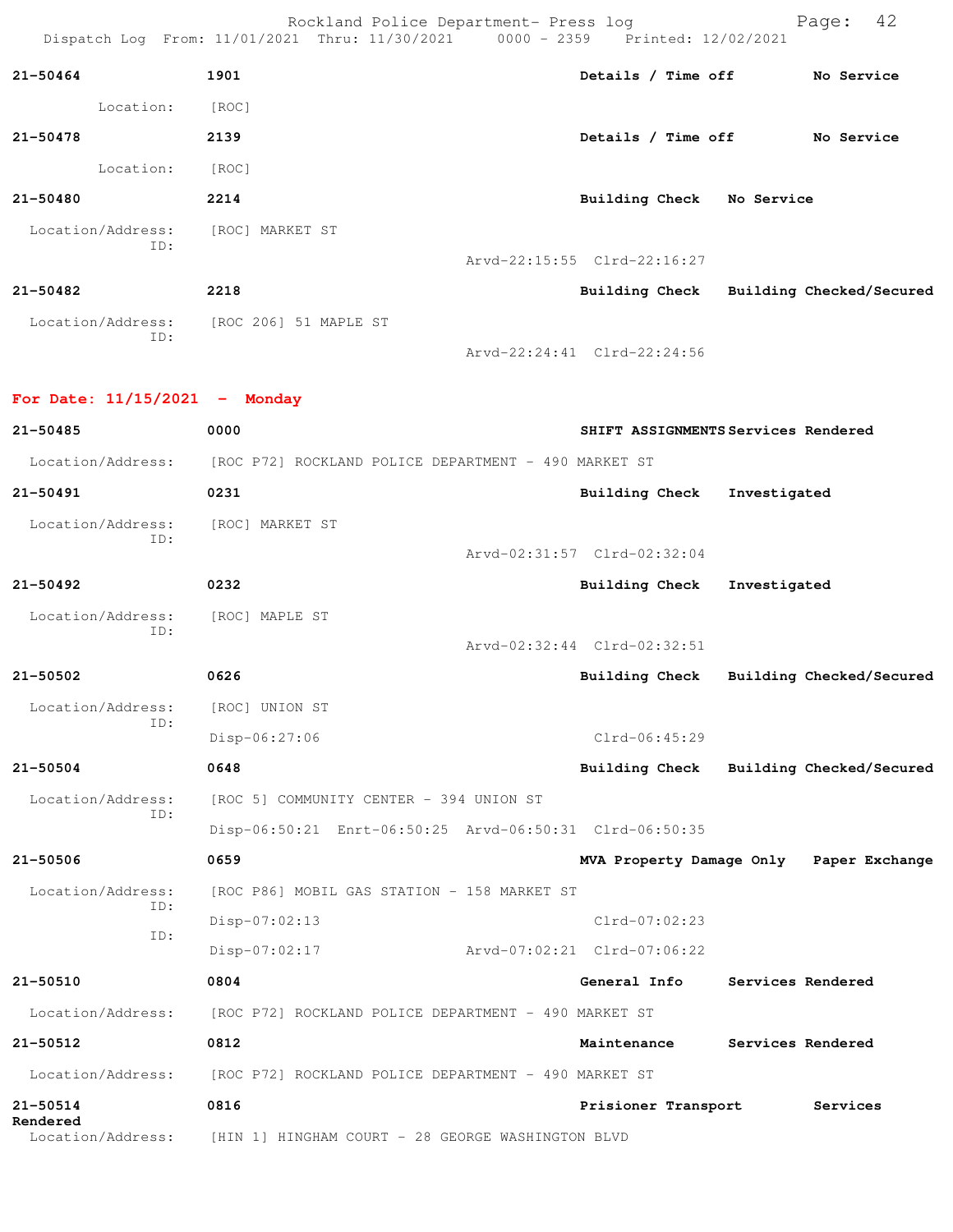| ID:                                 |                                                                                                                                                        | Arvd-08:16:00 Clrd-11:49:33        |
|-------------------------------------|--------------------------------------------------------------------------------------------------------------------------------------------------------|------------------------------------|
| 21-50515                            | 0830                                                                                                                                                   | Services<br>Vehicle Maintenance    |
| Rendered<br>Location/Address:       | [ROC P72] ROCKLAND POLICE DEPARTMENT - 490 MARKET ST                                                                                                   |                                    |
| $21 - 50521$                        | 0906                                                                                                                                                   | Emergency MedicalNo EMS            |
| Location/Address:<br>Fire Unit:     | [ABI 3430] 691 LINWOOD ST - 691 LINWOOD ST<br>ABIENG4-Aerial-Abington Engine 4<br>Disp-09:08:29 Enrt-09:09:10<br>InQrtsUnavl-09:13:45 InSrvce-09:13:45 | $Clrd-09:13:45$                    |
| EMS Unit:                           | ABIA2-Abington Ambulance 2<br>Disp-09:08:29 Enrt-09:09:13 Arvd-09:12:09 Clrd-09:15:34<br>InQrtsUnavl-09:17:39 InSrvce-09:17:39                         |                                    |
| ID:                                 | $Disp-09:09:53$                                                                                                                                        | Arvd-09:10:02 Clrd-09:11:40        |
| 21-50537                            | 1051                                                                                                                                                   | Suspicious Activity<br>Services    |
| Rendered<br>Location/Address:       | [ROC] 821 UNION ST                                                                                                                                     |                                    |
| TD:                                 | Disp-10:55:23 Enrt-10:57:56 Arvd-11:02:54 Clrd-11:13:39                                                                                                |                                    |
| ID:                                 | Disp-10:55:23 Enrt-10:57:56 Arvd-11:02:34 Clrd-11:13:39                                                                                                |                                    |
| 21-50538                            | 1055                                                                                                                                                   | Motor Vehicle Complaint<br>Gone on |
| arrival<br>Location/Address:<br>TD: | [ROC] LIBERTY ST                                                                                                                                       |                                    |
|                                     | $Disp-10:56:34$                                                                                                                                        | Arvd-10:56:38 Clrd-10:58:44        |
| $21 - 50540$                        | 1102                                                                                                                                                   | TIME OFF<br>No Action Required     |
| Location/Address:<br>ID:            | [ROC P72] ROCKLAND POLICE DEPARTMENT - 490 MARKET ST                                                                                                   |                                    |
|                                     |                                                                                                                                                        | Arvd-11:02:14 Clrd-11:03:45        |
| 21-50542<br>Rendered                | 1120                                                                                                                                                   | Details / Time off<br>Services     |
| Location:                           | [ROC]                                                                                                                                                  |                                    |
| $21 - 50554$                        | 1130                                                                                                                                                   | Animal Complaint Services Rendered |
|                                     | Location/Address: [ROC] 240 LIBERTY ST                                                                                                                 |                                    |
| 21-50549                            | 1201                                                                                                                                                   | Burglar Alarm Services Rendered    |
| Location/Address:<br>ID:            | [ROC P84] PLAYERS SPORTS BAR - 86 VFW DR                                                                                                               |                                    |
|                                     | Disp-12:02:46 Enrt-12:03:04 Arvd-12:07:03 Clrd-12:09:20                                                                                                |                                    |
| 21-50556                            | 1247                                                                                                                                                   | Traffic Enforcement<br>No Service  |
| Location/Address:<br>ID:            | [ROC] POND ST                                                                                                                                          | Arvd-12:47:00 Clrd-13:16:24        |
| $21 - 50559$                        | 1254                                                                                                                                                   | No Service<br>Detail               |
| Location/Address:                   | [ROC P72] ROCKLAND POLICE DEPARTMENT - 490 MARKET ST                                                                                                   |                                    |
| 21-50560                            | 1303                                                                                                                                                   | Assist Public<br>Services Rendered |
|                                     |                                                                                                                                                        |                                    |
| Location/Address:                   | [ROC] 381 EAST WATER ST                                                                                                                                |                                    |
| 21-50561                            | 1319                                                                                                                                                   | Animal Complaint Services Rendered |

Location/Address: [ROC] 451 SUMMER ST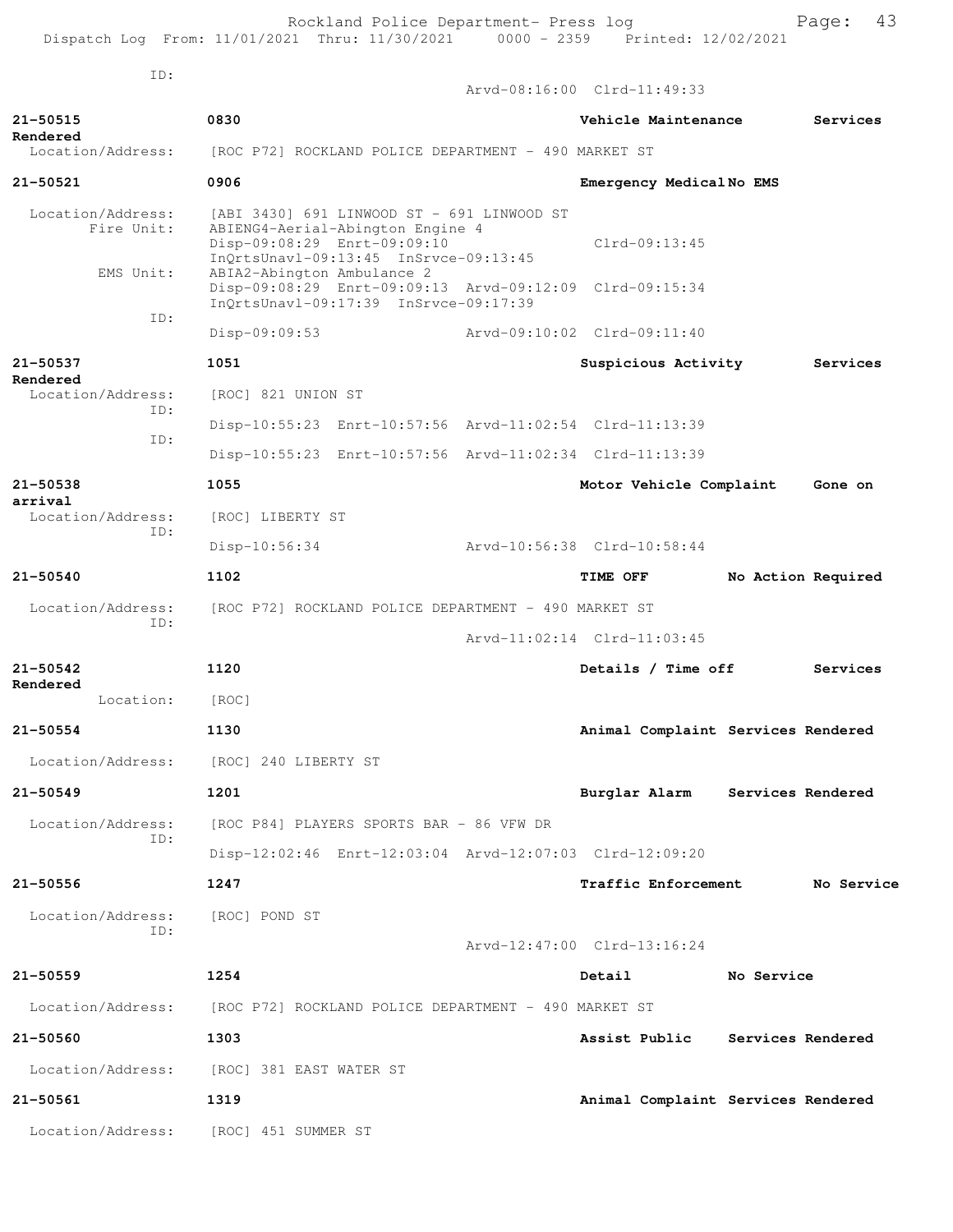Rockland Police Department- Press log entitled and Page: 44 Dispatch Log From: 11/01/2021 Thru: 11/30/2021 0000 - 2359 Printed: 12/02/2021

|              | ID:               |                                                      |                                                      | Arvd-13:19:00 Clrd-14:17:56                             |                   |                   |
|--------------|-------------------|------------------------------------------------------|------------------------------------------------------|---------------------------------------------------------|-------------------|-------------------|
| $21 - 50564$ |                   | 1329                                                 |                                                      | Details / Time off                                      |                   | Services          |
| Rendered     | Location:         | [ROC]                                                |                                                      |                                                         |                   |                   |
| $21 - 50566$ |                   | 1333                                                 |                                                      | Details / Time off                                      |                   | Services          |
| Rendered     | Location:         | [ROC]                                                |                                                      |                                                         |                   |                   |
| $21 - 50573$ |                   | 1436                                                 |                                                      | MVA Property Damage Only Paper Exchange                 |                   |                   |
|              | Vicinity of:      | [ROC] 211 WEST WATER ST                              |                                                      |                                                         |                   |                   |
|              | ID:               |                                                      |                                                      | Disp-14:37:45 Enrt-14:37:49 Arvd-14:49:11 Clrd-15:07:58 |                   |                   |
| 21-50577     |                   | 1458                                                 |                                                      | Trespassing                                             | Services Rendered |                   |
|              | Location/Address: |                                                      | [ROC 264] 14 HOWARD STREET - 14 HOWARD ST            |                                                         |                   |                   |
| 21-50578     |                   | 1519                                                 |                                                      | Motor Vehicle Complaint                                 |                   | Services          |
| Rendered     | Location/Address: | [ROC] HOWARD ST                                      |                                                      |                                                         |                   |                   |
| 21-50579     |                   | 1534                                                 |                                                      | Suspicious Activity                                     |                   | Services          |
| Rendered     | Location/Address: |                                                      | [ROC P83] ROCKLAND GOLF COURSE - 276 PLAIN ST        |                                                         |                   |                   |
|              | ID:               |                                                      |                                                      | Disp-15:35:24 Enrt-15:35:48 Arvd-15:40:50 Clrd-15:50:53 |                   |                   |
|              | ID:               |                                                      |                                                      | Disp-15:35:30 Enrt-15:35:48 Arvd-15:40:53 Clrd-15:50:51 |                   |                   |
| 21-50582     |                   | 1548                                                 |                                                      | Suspicious Activity                                     |                   | Services          |
| Rendered     | Location/Address: | [ROC] 103 REED ST                                    |                                                      |                                                         |                   |                   |
|              | TD:               |                                                      |                                                      | Disp-15:51:48 Enrt-15:51:50 Arvd-15:53:34 Clrd-15:55:50 |                   |                   |
|              | ID:               |                                                      |                                                      | Disp-15:51:54 Enrt-15:51:56 Arvd-15:53:35 Clrd-15:55:46 |                   |                   |
| 21-50584     |                   | 1604                                                 |                                                      | SHIFT ASSIGNMENTS Services Rendered                     |                   |                   |
|              | Location/Address: | [ROC P72] ROCKLAND POLICE DEPARTMENT - 490 MARKET ST |                                                      |                                                         |                   |                   |
| 21-50591     |                   | 1720                                                 |                                                      | $\verb Summons $                                        | Services Rendered |                   |
|              | Location/Address: | [ROC] 238 FOREST ST                                  |                                                      |                                                         |                   |                   |
|              | ID:               |                                                      |                                                      | $Arvd-17:20:00$ $Clrd-17:27:23$                         |                   |                   |
| $21 - 50610$ |                   | 1918                                                 |                                                      | Missing Person                                          |                   | Services Rendered |
|              | Location/Address: | [ROC] 133 LEVIN RD                                   |                                                      |                                                         |                   |                   |
|              | ID:               |                                                      |                                                      | Disp-19:20:41 Enrt-19:22:12 Arvd-19:22:20 Clrd-20:01:01 |                   |                   |
|              | ID:               |                                                      |                                                      | Disp-19:20:46 Enrt-19:22:09 Arvd-19:22:18 Clrd-19:50:41 |                   |                   |
|              | ID:               |                                                      |                                                      | Disp-19:27:44 Enrt-19:27:48 Arvd-19:29:46 Clrd-20:01:05 |                   |                   |
| $21 - 50614$ |                   | 1948                                                 |                                                      | Noise Complaint Services Rendered                       |                   |                   |
|              | Location/Address: | [ROC] 97 DURBECK RD                                  |                                                      |                                                         |                   |                   |
|              | ID:               |                                                      |                                                      | Disp-19:50:45 Enrt-19:51:00 Arvd-19:51:45 Clrd-20:00:52 |                   |                   |
| 21-50626     |                   | 2149                                                 |                                                      | Assault Offenses Services Rendered                      |                   |                   |
|              | Location/Address: |                                                      | [ROC P72] ROCKLAND POLICE DEPARTMENT - 490 MARKET ST |                                                         |                   |                   |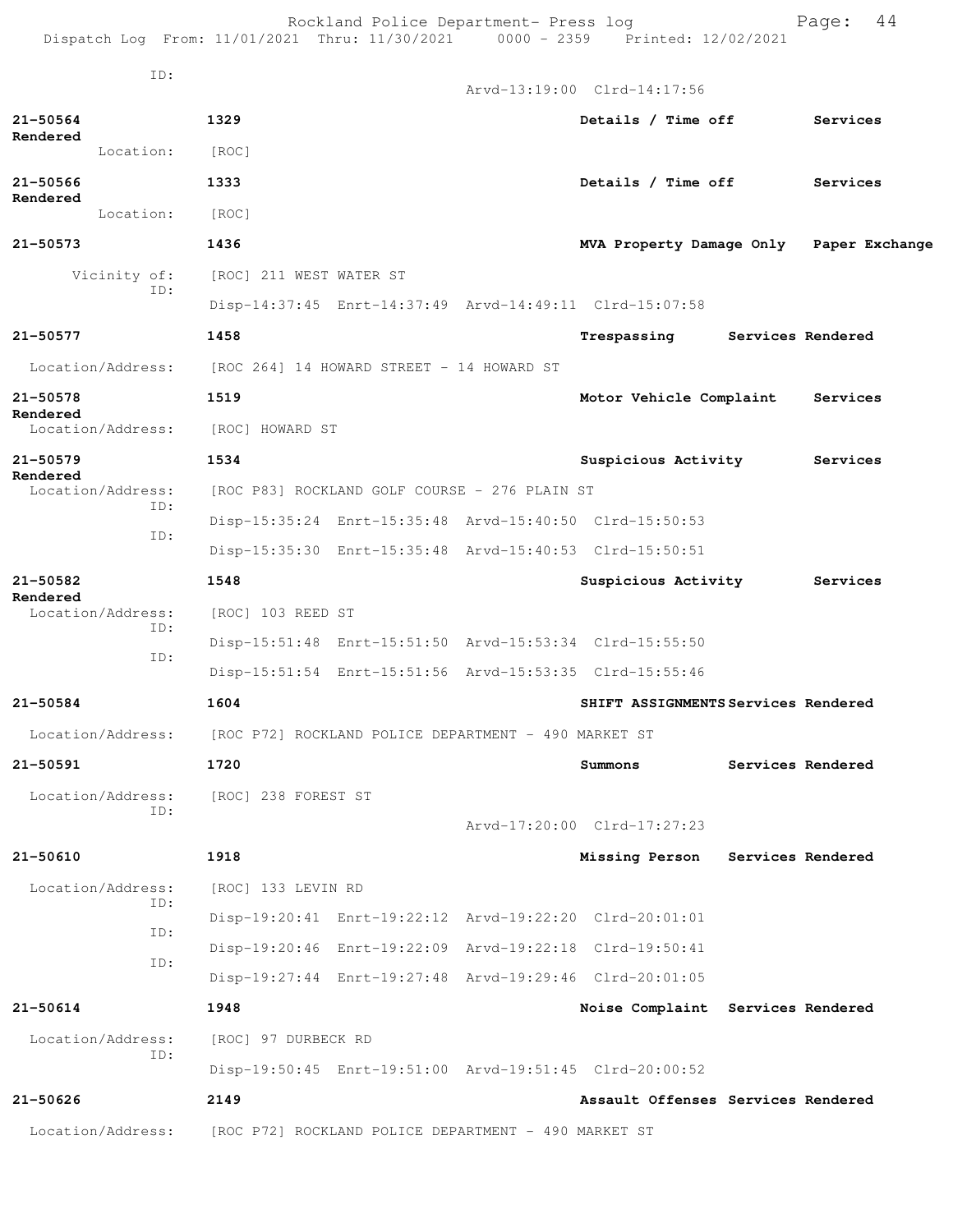| Dispatch Log From: 11/01/2021 Thru: 11/30/2021 |                    | Rockland Police Department- Press log                | 0000 - 2359 Printed: 12/02/2021                         |              | 45<br>Page:       |
|------------------------------------------------|--------------------|------------------------------------------------------|---------------------------------------------------------|--------------|-------------------|
| ID:                                            |                    |                                                      | Disp-21:51:40 Enrt-21:51:46 Arvd-21:51:47 Clrd-22:16:54 |              |                   |
| 21-50628                                       | 2241               |                                                      | Traffic Enforcement                                     |              | Appears Secure    |
| Location/Address:                              | [ROC] POND ST      |                                                      |                                                         |              |                   |
| ID:                                            |                    |                                                      | Arvd-22:41:11 Clrd-22:42:26                             |              |                   |
| 21-50632                                       | 2357               |                                                      | Details / Time off                                      |              | No Action         |
| Required<br>Location:                          | [ROC]              |                                                      |                                                         |              |                   |
| For Date: $11/16/2021$ - Tuesday               |                    |                                                      |                                                         |              |                   |
| $21 - 50633$                                   | 0000               |                                                      | SHIFT ASSIGNMENTSNo Action Required                     |              |                   |
| Location/Address:                              |                    | [ROC P72] ROCKLAND POLICE DEPARTMENT - 490 MARKET ST |                                                         |              |                   |
| 21-50635                                       | 0028               |                                                      | Details / Time off                                      |              | No Action         |
| Required<br>Location:                          | [ROC]              |                                                      |                                                         |              |                   |
| 21-50638                                       | 0159               |                                                      | Burglar Alarm                                           | Investigated |                   |
| Location/Address:                              | [ROC] 8 AZALEA WAY |                                                      |                                                         |              |                   |
| ID:                                            |                    |                                                      | Disp-02:01:15 Enrt-02:01:32 Arvd-02:01:59 Clrd-02:03:26 |              |                   |
| 21-50650                                       | 0226               |                                                      | Police Information                                      |              | No Action         |
| Required<br>Location/Address:                  |                    | [ROC P72] ROCKLAND POLICE DEPARTMENT - 490 MARKET ST |                                                         |              |                   |
| ID:                                            | Disp-06:43:36      |                                                      | $Clrd-06:43:42$                                         |              |                   |
| 21-50641                                       | 0515               |                                                      | Suspicious Activity                                     |              | Services Not      |
| Required<br>Location/Address:                  |                    | [ROC] 165 HOWARD ST Q @ 7 CUSTER ST                  |                                                         |              |                   |
| ID:                                            |                    |                                                      | Disp-05:16:27 Enrt-05:18:26 Arvd-05:20:45 Clrd-05:25:24 |              |                   |
| ID:                                            |                    |                                                      | Disp-05:16:27 Enrt-05:18:26 Arvd-05:20:47 Clrd-05:25:24 |              |                   |
| ID:                                            |                    |                                                      | Disp-05:16:27 Enrt-05:18:26 Arvd-05:20:49 Clrd-05:25:24 |              |                   |
| $21 - 50643$                                   | 0600               |                                                      | Building Check Appears Secure                           |              |                   |
| Location/Address:                              | [ROC] UNION ST     |                                                      |                                                         |              |                   |
| ID:                                            |                    |                                                      | Arvd-06:05:18 Clrd-06:25:16                             |              |                   |
| 21-50652                                       | 0646               |                                                      | Burglar Alarm No Service                                |              |                   |
| Location/Address:                              |                    | [ROC 73] ROCKLAND TOWN HALL - 242 UNION ST           |                                                         |              |                   |
| 21-50661                                       | 0800               |                                                      | SHIFT ASSIGNMENTS Services Rendered                     |              |                   |
| Location/Address:                              |                    | [ROC P72] ROCKLAND POLICE DEPARTMENT - 490 MARKET ST |                                                         |              |                   |
| 21-50667                                       | 0846               |                                                      | Details                                                 |              | Services Rendered |
| Location:                                      | [ROC]              |                                                      |                                                         |              |                   |
| 21-50678                                       | 0928               |                                                      | Traffic Enforcement                                     |              | Verbal Warning    |
| Location/Address:                              | [ROC] POND ST      |                                                      |                                                         |              |                   |
| ID:                                            |                    |                                                      | Arvd-09:28:00 Clrd-10:02:06                             |              |                   |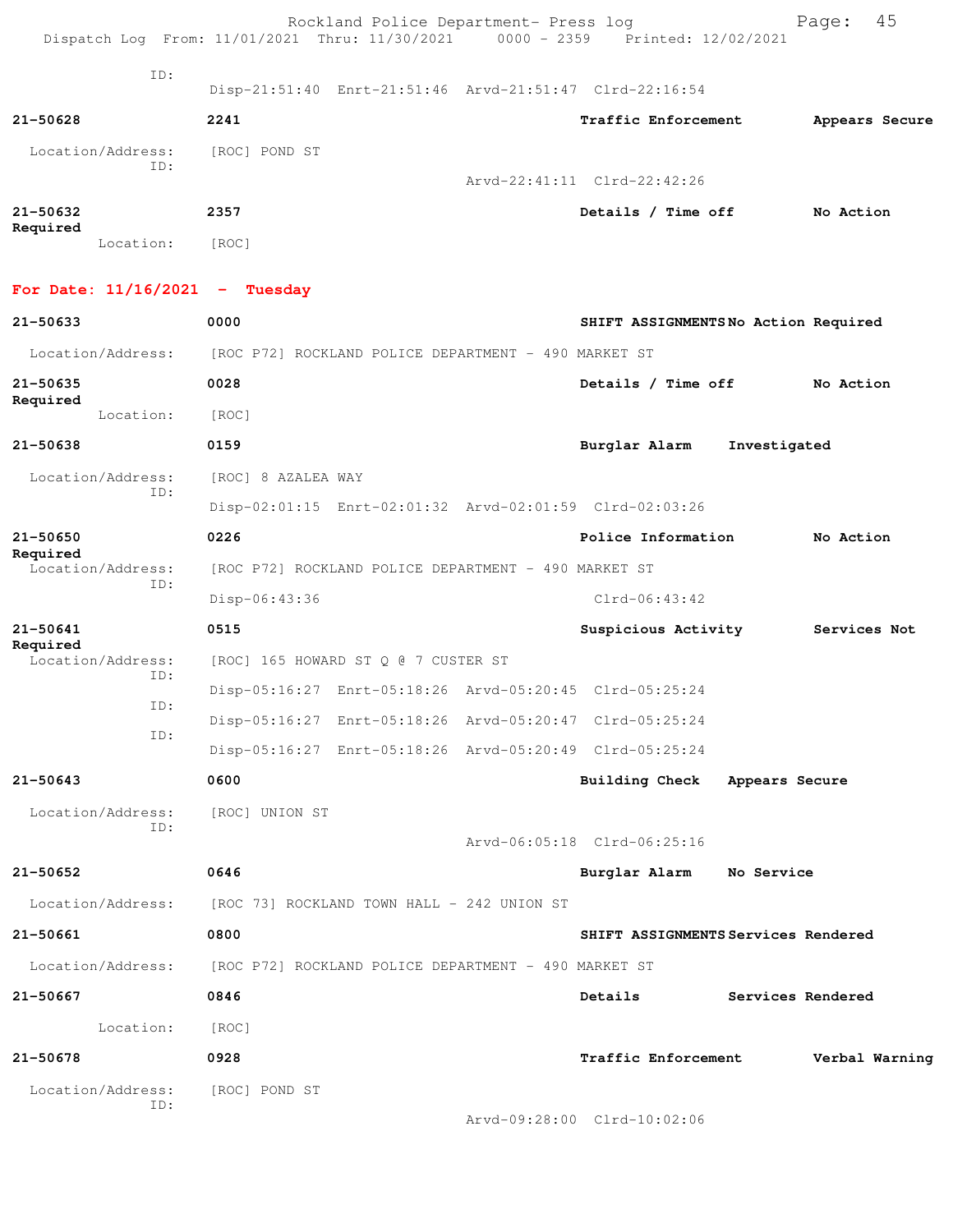Rockland Police Department- Press log entitled and Page: 46 Dispatch Log From: 11/01/2021 Thru: 11/30/2021 0000 - 2359 Printed: 12/02/2021

| $21 - 50679$                  | 0955                                                                   | <b>Time off</b>                     | Services Rendered |                    |
|-------------------------------|------------------------------------------------------------------------|-------------------------------------|-------------------|--------------------|
| Location:                     | [ROC]                                                                  |                                     |                   |                    |
| $21 - 50681$                  | 0956                                                                   | Details                             | Services Rendered |                    |
| Location:                     | [ROC]                                                                  |                                     |                   |                    |
| 21-50682                      | 1000                                                                   | 911 Hang Up                         | Services Rendered |                    |
| Location/Address:             | [ROC] 30 COMMERCE RD                                                   |                                     |                   |                    |
| ID:<br>ID:                    | Disp-10:01:35 Enrt-10:01:57                                            | Clrd-10:02:26                       |                   |                    |
|                               | Disp-10:02:20 Enrt-10:02:23 Arvd-10:03:07 Clrd-10:08:37                |                                     |                   |                    |
| 21-50684                      | 1022                                                                   | PROPERTY RETURNED Services Rendered |                   |                    |
|                               | Location/Address: [ROC P72] ROCKLAND POLICE DEPARTMENT - 490 MARKET ST |                                     |                   |                    |
| 21-50691                      | 1109                                                                   | CRUISER MAINTENENCE                 |                   | Services           |
| Rendered                      | Location/Address: [ROC P72] ROCKLAND POLICE DEPARTMENT - 490 MARKET ST |                                     |                   |                    |
| 21-50698                      | 1224                                                                   | <b>FOLLOW UP</b>                    |                   | Services Rendered  |
|                               | Location/Address: [ROC P72] ROCKLAND POLICE DEPARTMENT - 490 MARKET ST |                                     |                   |                    |
| 21-50708                      | 1316                                                                   | FOOD DROP OFF                       | Services Rendered |                    |
|                               | Location/Address: [ROC P72] ROCKLAND POLICE DEPARTMENT - 490 MARKET ST |                                     |                   |                    |
| 21-50713                      | 1319                                                                   | <b>TIME OFF</b>                     |                   | No Action Required |
|                               | Location/Address: [ROC P72] ROCKLAND POLICE DEPARTMENT - 490 MARKET ST |                                     |                   |                    |
| ID:                           |                                                                        | Arvd-13:19:57 Clrd-13:23:47         |                   |                    |
| 21-50714                      | 1325                                                                   | <b>Traffic Enforcement</b>          |                   | Services           |
| Rendered                      | Location/Address: [ROC] POST OFFICE - WEBSTER ST                       |                                     |                   |                    |
| ID:                           |                                                                        | Arvd-13:25:00 Clrd-13:49:57         |                   |                    |
| 21-50716                      | 1346                                                                   | Animal Complaint Services Rendered  |                   |                    |
|                               | Location/Address: [ROC] 88 BOXBERRY LN                                 |                                     |                   |                    |
| ID:                           |                                                                        | Arvd-13:46:00 Clrd-13:46:46         |                   |                    |
| 21-50724                      | 1418                                                                   | Time off                            | Services Rendered |                    |
| Location: [ROC]               |                                                                        |                                     |                   |                    |
| 21-50727                      | 1422                                                                   | Harassment                          | Services Rendered |                    |
| Location/Address:             | [ROC] 62 STUDLEY CT                                                    |                                     |                   |                    |
| ID:                           | Disp-14:23:35 Enrt-14:23:39 Arvd-14:29:41 Clrd-14:37:56                |                                     |                   |                    |
| 21-50736                      | 1526                                                                   | Motor Vehicle Complaint             |                   | Services           |
| Rendered<br>Location/Address: | [ROC] 31 LIBERTY ST @ 458 MARKET ST                                    |                                     |                   |                    |
| ID:<br>ID:                    |                                                                        | Arvd-15:26:00 Clrd-15:42:06         |                   |                    |
|                               | Disp-15:27:07 Enrt-15:27:11 Arvd-15:28:38 Clrd-15:42:03                |                                     |                   |                    |
| 21-50740                      | 1602                                                                   | SHIFT ASSIGNMENTS Services Rendered |                   |                    |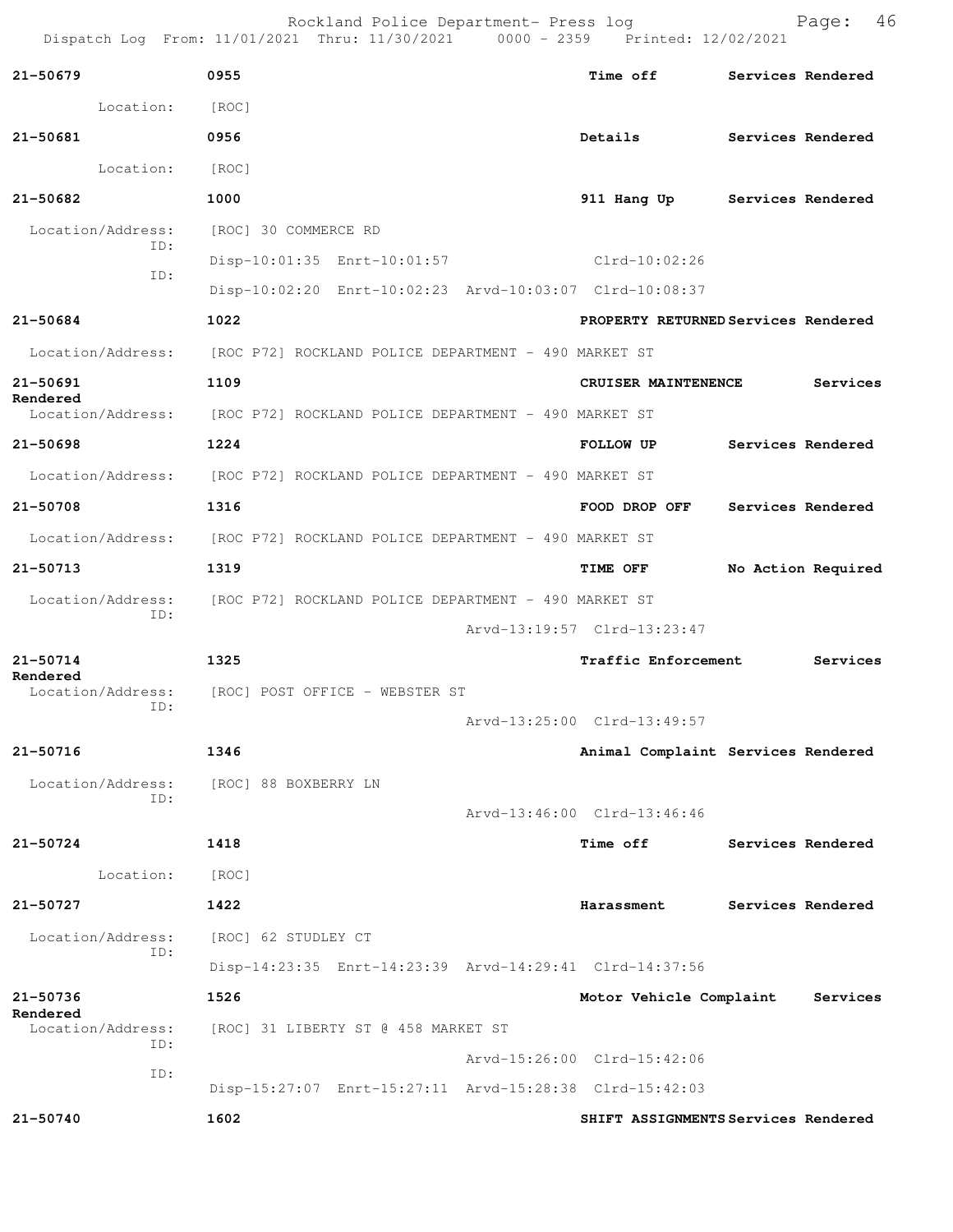|          |                                 |                                    | Rockland Police Department- Press log                                                                                                | Dispatch Log From: 11/01/2021 Thru: 11/30/2021 0000 - 2359 Printed: 12/02/2021 | Page:    | 47 |
|----------|---------------------------------|------------------------------------|--------------------------------------------------------------------------------------------------------------------------------------|--------------------------------------------------------------------------------|----------|----|
|          | Location/Address:               |                                    | [ROC P72] ROCKLAND POLICE DEPARTMENT - 490 MARKET ST                                                                                 |                                                                                |          |    |
|          | ID:                             | Disp-16:04:37                      |                                                                                                                                      | $C1rd-16:04:43$                                                                |          |    |
| 21-50743 |                                 | 1616                               |                                                                                                                                      | Details / Time off                                                             | Services |    |
| Rendered | Location:                       | [ROC]                              |                                                                                                                                      |                                                                                |          |    |
| 21-50747 |                                 | 1705                               |                                                                                                                                      | MVA Property Damage Only                                                       | Services |    |
| Rendered | Location/Address:               | [ROC] 162 SUMMER ST                |                                                                                                                                      |                                                                                |          |    |
|          | ID:                             |                                    | Disp-17:07:00 Enrt-17:08:22 Arvd-17:14:38 Clrd-17:42:39                                                                              |                                                                                |          |    |
|          | ID:                             |                                    |                                                                                                                                      | Disp-17:08:40 Enrt-17:08:44 Arvd-17:42:03 Clrd-17:42:07                        |          |    |
| 21-50753 |                                 | 1754                               |                                                                                                                                      | Assist Other Agency                                                            | Services |    |
| Rendered | Location/Address:               |                                    | [ROC P93] THE BANNER - 167 UNION ST                                                                                                  |                                                                                |          |    |
|          | ID:                             |                                    | Disp-18:01:35 Enrt-18:02:23 Arvd-18:05:30 Clrd-18:14:16                                                                              |                                                                                |          |    |
|          | ID:                             |                                    | Disp-18:01:35 Enrt-18:02:26 Arvd-18:06:45 Clrd-18:14:20                                                                              |                                                                                |          |    |
| 21-50758 |                                 | 1917                               |                                                                                                                                      | Emergency Medical Transported to Hospital                                      |          |    |
|          | Location/Address:<br>Fire Unit: | [ROC 503] 52 CONDON CIR            | ROCKEN1-Pumper-Rockland Engine 1<br>Disp-19:19:33 Enrt-19:20:35 Arvd-19:24:44 Clrd-19:39:56<br>InQrtsUnavl-19:45:10 InSrvce-19:45:14 |                                                                                |          |    |
|          | EMS Unit:                       | ROCKAM1-Rockland A1                | Disp-19:19:39 Enrt-19:20:32 Arvd-19:24:40 Clrd-19:39:54                                                                              | Hosp-19:52:50 ClrHosp-20:26:56 InQrtsUnavl-20:27:57 InSrvce-20:28:01           |          |    |
|          | ID:                             |                                    | Disp-19:24:12 Enrt-19:24:18                                                                                                          | $Clrd-19:24:50$                                                                |          |    |
|          | ID:                             |                                    | Disp-19:24:42 Enrt-19:24:47                                                                                                          | $Clrd-19:24:56$                                                                |          |    |
| 21-50770 |                                 | 2117                               |                                                                                                                                      | Disabled Motor Vehicle                                                         | Services |    |
| Rendered | Location/Address:               | [ROC] 1295 HINGHAM ST              |                                                                                                                                      |                                                                                |          |    |
|          | ID:                             |                                    | Disp-21:19:49 Enrt-21:19:59 Arvd-21:26:15 Clrd-21:33:05                                                                              |                                                                                |          |    |
| 21-50773 |                                 | 2210                               |                                                                                                                                      | Details / Time off                                                             | Services |    |
| Rendered | Location:                       | [ROC]                              |                                                                                                                                      |                                                                                |          |    |
| 21-50774 |                                 | 2212                               |                                                                                                                                      | Details / Time off                                                             | Services |    |
| Rendered | Location:                       | [ROC]                              |                                                                                                                                      |                                                                                |          |    |
|          |                                 | For Date: $11/17/2021$ - Wednesday |                                                                                                                                      |                                                                                |          |    |
| 21-50778 |                                 | 0000                               |                                                                                                                                      | SHIFT ASSIGNMENTS Services Rendered                                            |          |    |
|          | Location/Address:<br>ID:        |                                    | [ROC P72] ROCKLAND POLICE DEPARTMENT - 490 MARKET ST                                                                                 |                                                                                |          |    |
|          |                                 | $Disp-00:02:20$                    |                                                                                                                                      | $Clrd-00:02:28$                                                                |          |    |
| 21-50783 |                                 | 0048                               |                                                                                                                                      | Unwanted Party Gone on arrival                                                 |          |    |
|          | Location/Address:<br>ID:        | [ROC] 62 MARTHA DR Apt. #F         |                                                                                                                                      |                                                                                |          |    |
|          | ID:                             |                                    | Disp-00:50:22 Enrt-00:50:38 Arvd-00:52:24 Clrd-00:58:38                                                                              |                                                                                |          |    |
|          | ID:                             |                                    | Disp-00:50:27 Enrt-00:50:38 Arvd-00:53:07 Clrd-00:58:38                                                                              |                                                                                |          |    |

Disp-00:52:01 Enrt-00:52:06 Arvd-00:53:15 Clrd-00:58:38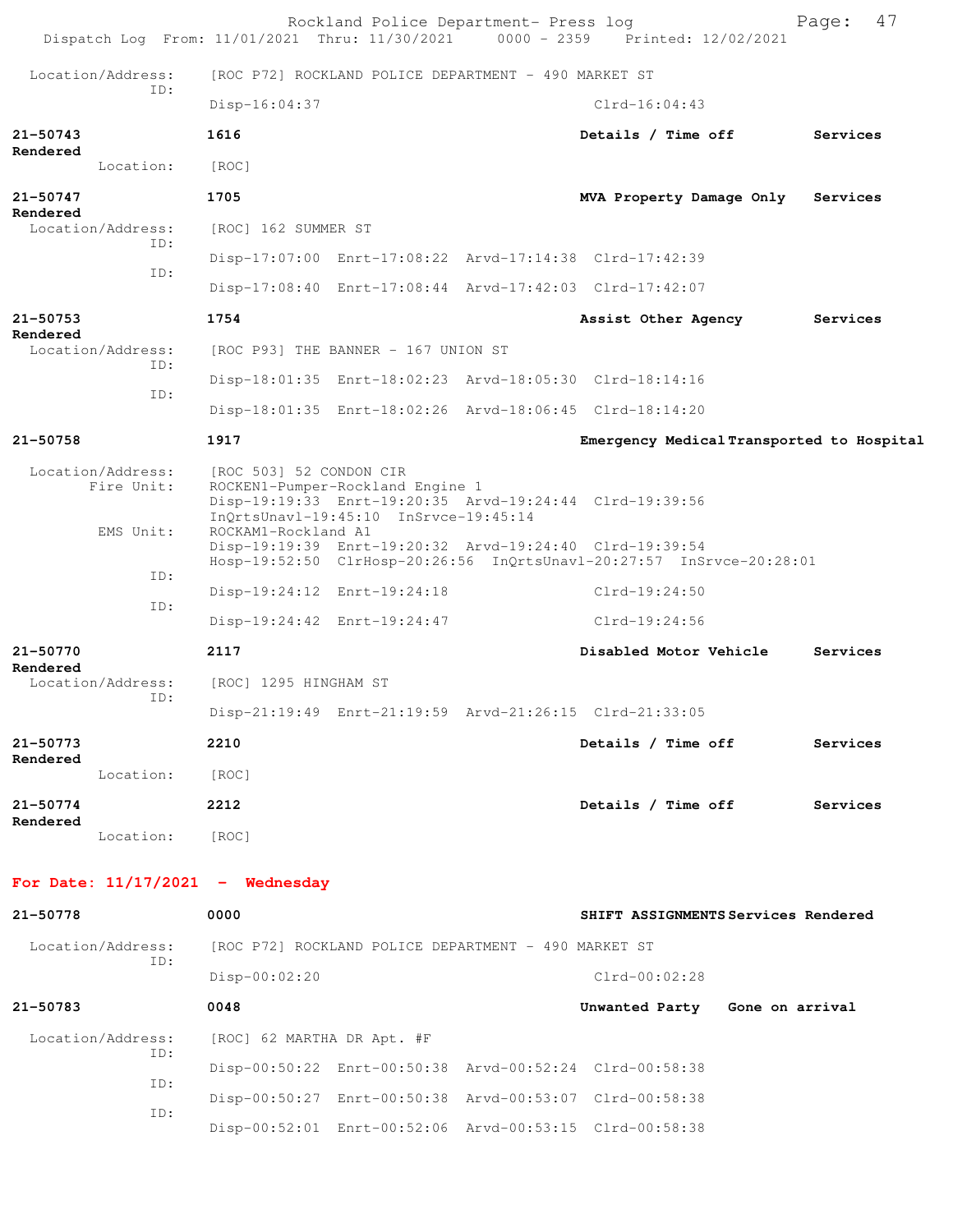Rockland Police Department- Press log entitled and Page: 48 Dispatch Log From: 11/01/2021 Thru: 11/30/2021 0000 - 2359 Printed: 12/02/2021

| 21-50795                      | 0320                                                 |                                                        |                                                         |                                    |
|-------------------------------|------------------------------------------------------|--------------------------------------------------------|---------------------------------------------------------|------------------------------------|
|                               |                                                      |                                                        | Burglar Alarm                                           | Appears Secure                     |
| Location/Address:<br>ID:      |                                                      | [ROC] FR MAHONEY AND ASSOC WAREHOUSE - 273 WEYMOUTH ST |                                                         |                                    |
|                               |                                                      |                                                        | Disp-03:22:51 Enrt-03:23:08 Arvd-03:28:57 Clrd-03:32:56 |                                    |
| 21-50799                      | 0501                                                 |                                                        | Building Check                                          | Appears Secure                     |
| Location/Address:<br>ID:      | [ROC] UNION ST                                       |                                                        |                                                         |                                    |
|                               | $Disp-05:02:43$                                      |                                                        | Arvd-05:02:51 Clrd-05:26:45                             |                                    |
| 21-50800                      | 0526                                                 |                                                        |                                                         | Motor Vehicle Stop Verbal Warning  |
| Location/Address:<br>ID:      |                                                      | [ROC] 11 NORTH AVE @ 408 UNION ST                      |                                                         |                                    |
|                               |                                                      |                                                        | Arvd-05:26:00 Clrd-05:27:52                             |                                    |
| 21-50804                      | 0657                                                 |                                                        | Unwanted Party Peace Restored                           |                                    |
| Location/Address:             | [ROC] 60 WILLOW POND DR                              |                                                        |                                                         |                                    |
| ID:                           |                                                      |                                                        | Disp-06:59:59 Enrt-07:01:21 Arvd-07:04:10 Clrd-07:14:44 |                                    |
| ID:                           |                                                      |                                                        | Disp-06:59:59 Enrt-07:01:24 Arvd-07:04:06 Clrd-07:14:40 |                                    |
| 21-50812                      | 0751                                                 |                                                        | 911 Hang Up                                             | Unfounded                          |
| Location/Address:             | [ROC 625] 77 TAUNTON AVE                             |                                                        |                                                         |                                    |
| ID:                           | Disp-07:58:56                                        |                                                        | Arvd-07:59:01 Clrd-07:59:05                             |                                    |
| 21-50814                      | 0800                                                 |                                                        | General Info                                            | Services Rendered                  |
| Location/Address:             | [ROC P72] ROCKLAND POLICE DEPARTMENT - 490 MARKET ST |                                                        |                                                         |                                    |
| $21 - 50815$                  | 0805                                                 |                                                        | General Info                                            | Services Rendered                  |
| Location/Address:             | [ROC P72] ROCKLAND POLICE DEPARTMENT - 490 MARKET ST |                                                        |                                                         |                                    |
| 21-50831                      | 1019                                                 |                                                        | <b>Traffic Enforcement</b>                              | Services                           |
| Rendered<br>Location/Address: | [ROC] WEBSTER ST                                     |                                                        |                                                         |                                    |
| ID:                           |                                                      |                                                        | Arvd-10:21:09 Clrd-11:07:29                             |                                    |
| 21-50837                      | 1101                                                 |                                                        |                                                         | Animal Complaint Services Rendered |
| Location/Address:             | [ROC] 51 MAPLE ST                                    |                                                        |                                                         |                                    |
| ID:                           |                                                      |                                                        |                                                         |                                    |
|                               |                                                      |                                                        | Arvd-11:01:00 Clrd-12:09:10                             |                                    |
| 21-50838                      | 1107                                                 |                                                        | Traffic Enforcement                                     | Appears Secure                     |
| Location/Address:<br>ID:      | [ROC] POND ST                                        |                                                        |                                                         |                                    |
|                               |                                                      |                                                        | Arvd-11:08:47 Clrd-11:08:59                             |                                    |
| 21-50843<br>Required          | 1128                                                 |                                                        | Details / Time off                                      | Services Not                       |
| Location:                     | [ROC]                                                |                                                        |                                                         |                                    |
| 21-50845                      | 1149                                                 |                                                        | General Info                                            | Services Rendered                  |
| Location/Address:             |                                                      | [ROC P72] ROCKLAND POLICE DEPARTMENT - 490 MARKET ST   |                                                         |                                    |
| 21-50847<br>Rendered          | 1204                                                 |                                                        | <b>Traffic Enforcement</b>                              | Services                           |
| Location/Address:             | [ROC] POND ST                                        |                                                        |                                                         |                                    |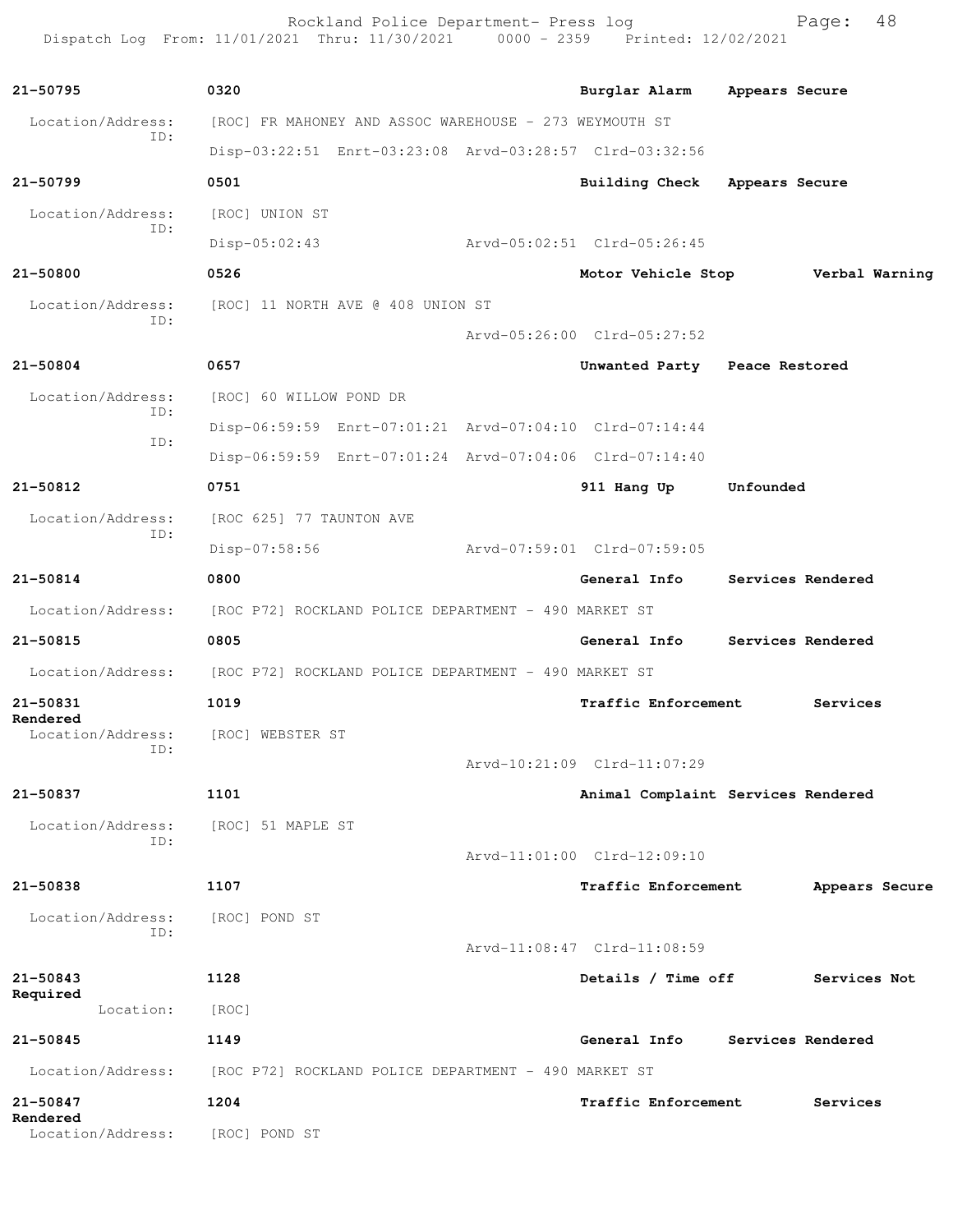Rockland Police Department- Press log Fage: 49<br>21 Thru: 11/30/2021 0000 - 2359 Printed: 12/02/2021 Dispatch Log From: 11/01/2021 Thru: 11/30/2021 0000 - 2359 Printed: 12/02/2021 ID: Disp-12:08:54 Clrd-12:09:05 **21-50848 1212 Animal Complaint Services Rendered** Location/Address: [ROC] 1 BIRCH ST ID: Arvd-12:12:00 Clrd-13:19:39 **21-50861 1405 Assist Public Services Rendered** Location/Address: [ROC] 655 MARKET ST ID: Disp-14:12:12 Enrt-14:12:19 Arvd-14:12:22 Clrd-14:45:55 **21-50866 1420 Detail Services Rendered** Location/Address: [ROC 758] 657 BEECH ST ID: Disp-14:22:07 Clrd-14:22:15 **21-50870 1443 Burglar Alarm Building Checked/Secured** Location/Address: [ROC] 100 LEDGEWOOD PL ID: Disp-14:46:18 Enrt-14:46:26 Arvd-14:57:01 Clrd-15:03:20 **21-50873 1459 Suspicious Activity Services Rendered**  Location/Address: [ROC] 62 MARTHA DR Apt. #F ID: Disp-15:01:46 Enrt-15:01:57 Arvd-15:04:41 Clrd-15:13:40 ID: Disp-15:01:52 Enrt-15:01:54 Arvd-15:05:34 Clrd-15:13:52 **21-50876 1512 General Info Services Rendered** Location/Address: [ROC P72] ROCKLAND POLICE DEPARTMENT - 490 MARKET ST **21-50877 1527 General Info Services Rendered** Location/Address: [ROC P72] ROCKLAND POLICE DEPARTMENT - 490 MARKET ST **21-50884 1604 SHIFT ASSIGNMENTS Services Rendered** Location/Address: [ROC P72] ROCKLAND POLICE DEPARTMENT - 490 MARKET ST ID: Disp-16:05:27 Clrd-16:05:32 **21-50886 1619 Assault Offenses Services Rendered** Location/Address: [ROC] 63 CONCORD ST ID: Disp-16:22:00 Enrt-16:24:57 Arvd-16:37:49 Clrd-16:54:09 **21-50888 1643 Warrant Arrest(s) Made** Location/Address: [ROC P97] SOMEPLACE BAR & GRILL - 363 UNION ST ID: Arvd-16:43:00 Clrd-17:31:39 ID: Disp-16:44:55 Enrt-16:44:58 Arvd-16:45:00 Clrd-16:51:34 ID: Arvd-16:49:25 Clrd-16:51:38<br>21ROC-50888-AR Refer To Arrest: Arrest: COOKSON, TERRENCE C Address: 167 UNION ST ROCKLAND, MA Age: 51 Charges: Default Warrant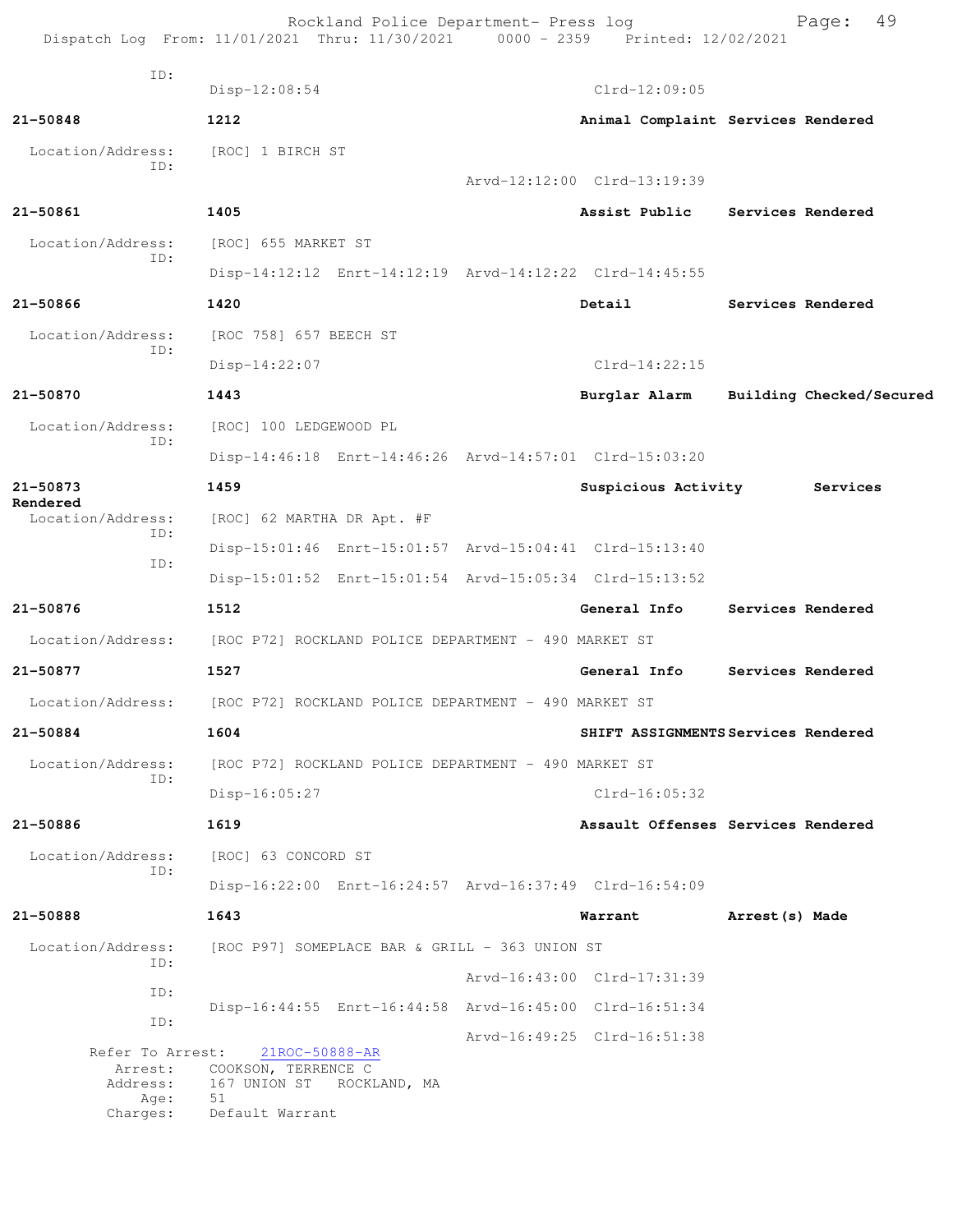Rockland Police Department- Press log entitled and Page: 50 Dispatch Log From: 11/01/2021 Thru: 11/30/2021 0000 - 2359 Printed: 12/02/2021

| 21-50889                 |                   | 1652                              |                                                      | <b>HYDRANT LEAK</b>                                     | Services Rendered |
|--------------------------|-------------------|-----------------------------------|------------------------------------------------------|---------------------------------------------------------|-------------------|
|                          | Location/Address: | [ROC] 34 CUSTER ST                |                                                      |                                                         |                   |
|                          | ID:               | $Disp-16:54:08$                   |                                                      | $Clrd-16:54:16$                                         |                   |
| 21-50890                 |                   | 1702                              |                                                      | Details / Time off                                      | Services          |
| Rendered                 | Location:         | [ROC]                             |                                                      |                                                         |                   |
| 21-50898                 |                   | 1755                              |                                                      | Details / Time off                                      | Services          |
| Rendered                 | Location:         | [ROC]                             |                                                      |                                                         |                   |
| 21-50899                 |                   | 1807                              |                                                      | Details / Time off                                      | Services          |
| Rendered                 | Location:         | [ROC]                             |                                                      |                                                         |                   |
| 21-50907                 |                   | 1917                              |                                                      | Unwanted Party Services Rendered                        |                   |
|                          | Location/Address: | [ROC 932] 530 UNION ST            |                                                      |                                                         |                   |
|                          | ID:               |                                   |                                                      | Disp-19:20:58 Enrt-19:21:30 Arvd-19:24:32 Clrd-19:30:10 |                   |
|                          | ID:               |                                   |                                                      | Disp-19:21:09 Enrt-19:21:43 Arvd-19:24:02 Clrd-19:30:05 |                   |
|                          | ID:               |                                   |                                                      | Disp-19:21:21 Enrt-19:21:41 Arvd-19:24:17 Clrd-19:30:00 |                   |
| 21-50908                 |                   | 1930                              |                                                      | Lockout                                                 | Services Rendered |
| Location/Address:<br>ID: |                   | [ROC] 256 WEYMOUTH ST             |                                                      |                                                         |                   |
|                          |                   | Disp-19:32:02                     |                                                      | Arvd-19:32:07 Clrd-19:47:17                             |                   |
| 21-50910                 |                   | 1932                              |                                                      | Suspicious Activity                                     | Services          |
| Rendered                 | Location/Address: | [ROC] 28 LIBERTY SQ               |                                                      |                                                         |                   |
|                          | ID:               | Disp-19:33:37                     |                                                      | Arvd-19:33:42 Clrd-19:34:49                             |                   |
| 21-50917                 |                   | 2100                              |                                                      | 911 Hang Up                                             | Services Rendered |
|                          | Location/Address: |                                   | [ROC 836] 494 UNION ST Apt. #21                      |                                                         |                   |
|                          | ID:               |                                   |                                                      | Disp-21:04:07 Enrt-21:05:02 Arvd-21:11:29 Clrd-21:22:23 |                   |
|                          | ID:               |                                   |                                                      | Disp-21:04:46 Enrt-21:04:56 Arvd-21:06:04 Clrd-21:19:43 |                   |
|                          | ID:               |                                   |                                                      | Disp-21:09:34 Enrt-21:09:41 Arvd-21:11:37 Clrd-21:19:49 |                   |
| 21-50918                 |                   | 2111                              |                                                      | Suspicious Activity                                     | Gone on           |
| arrival                  | Location/Address: | [ROC] NORTH AVE                   |                                                      |                                                         |                   |
|                          | ID:               | $Disp-21:12:50$                   |                                                      | Arvd-21:12:57 Clrd-21:24:18                             |                   |
| 21-50923                 |                   | 2208                              |                                                      | General Incident Transported to Hospital                |                   |
| Location/Address:        |                   |                                   | [ROC P72] ROCKLAND POLICE DEPARTMENT - 490 MARKET ST |                                                         |                   |
|                          | ID:               | $Disp-22:09:58$                   |                                                      | Arvd-22:10:04 Clrd-22:46:36                             |                   |
|                          |                   | For Date: $11/18/2021$ - Thursday |                                                      |                                                         |                   |
| 21-50929                 |                   | 0001                              |                                                      | SHIFT ASSIGNMENTS Services Rendered                     |                   |

Disp-00:03:00 Clrd-00:03:06

Location/Address: [ROC P72] ROCKLAND POLICE DEPARTMENT - 490 MARKET ST

ID: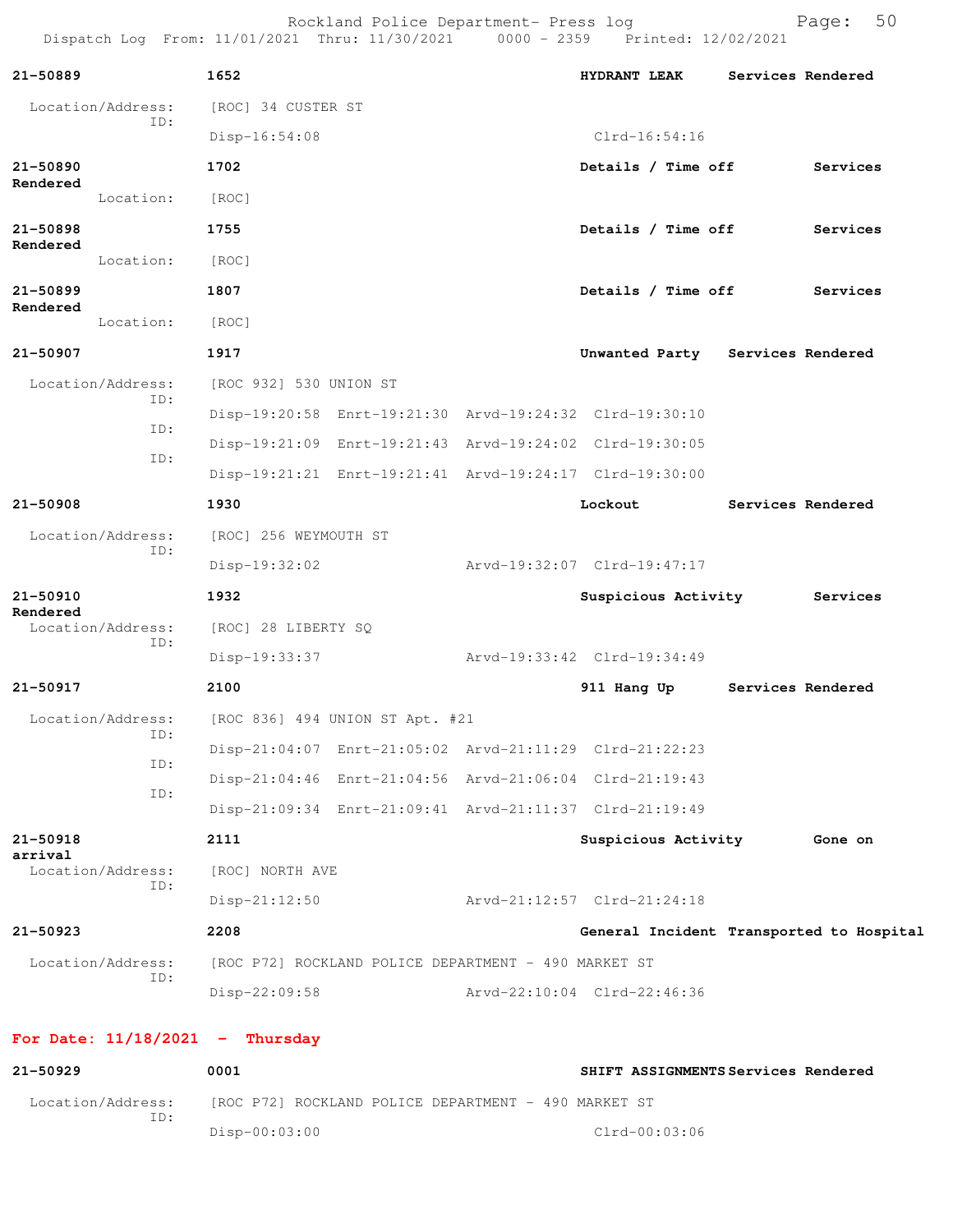Rockland Police Department- Press log entitled and Page: 51 Dispatch Log From: 11/01/2021 Thru: 11/30/2021 0000 - 2359 Printed: 12/02/2021

| $21 - 50939$                                        | 0313                                                    | Disturbance                      | Services Rendered |
|-----------------------------------------------------|---------------------------------------------------------|----------------------------------|-------------------|
| Location/Address:<br>TD:                            | [ROC 836] 494 UNION ST Apt. #1                          |                                  |                   |
| ID:                                                 |                                                         | Arvd-03:13:00 Clrd-03:27:12      |                   |
|                                                     | Disp-03:16:45 Enrt-03:16:49 Arvd-03:16:50 Clrd-03:27:06 |                                  |                   |
| $21 - 50945$                                        | 0453                                                    | Motor Vehicle Stop               |                   |
| Citation/Warning Issued<br>Location/Address:<br>TD: | [ROC] 215 MARKET ST @ 13 CONCORD ST                     |                                  |                   |
|                                                     |                                                         | Arvd-04:53:00 Clrd-04:59:06      |                   |
| 21-50946                                            | 0501                                                    | Building Check                   | Appears Secure    |
| Location/Address:                                   | [ROC] UNION ST                                          |                                  |                   |
| ID:                                                 | $Disp-05:01:51$                                         | Arvd-05:01:56 Clrd-05:11:14      |                   |
| 21-50950                                            | 0634                                                    | 911 Hang Up                      | Services Rendered |
| Location/Address:                                   | [ROC P47] BEST WESTERN - 909 HINGHAM ST Apt. #127       |                                  |                   |
| ID:                                                 | Disp-06:35:49 Enrt-06:36:25 Arvd-06:41:02 Clrd-06:56:51 |                                  |                   |
| ID:                                                 | Disp-06:36:38 Enrt-06:36:42                             | Clrd-06:38:46                    |                   |
| ID:                                                 | Disp-06:43:58 Enrt-06:44:01                             | $Clrd-06:56:57$                  |                   |
| ID:                                                 | Disp-06:44:06 Enrt-06:44:08                             | $Clrd-06:56:54$                  |                   |
| 21-50951                                            | 0635                                                    | Suspicious Activity              | Gone on           |
| arrival<br>Location/Address:                        | [ROC P46] DUNKIN DONUTS - 851 HINGHAM ST                |                                  |                   |
| ID:                                                 | Disp-06:38:46 Enrt-06:38:50 Arvd-06:41:04 Clrd-06:43:31 |                                  |                   |
| ID:                                                 | Disp-06:42:48 Enrt-06:42:51                             | $Clrd-06:43:28$                  |                   |
| $21 - 50953$                                        | 0643                                                    | Details / Time off               | Services          |
| Rendered<br>Location:                               | [ROC]                                                   |                                  |                   |
| 21-50955                                            | 0657                                                    | Details / Time off               | Services          |
| Rendered<br>Location:                               | [ROC]                                                   |                                  |                   |
| 21-50960                                            | 0730                                                    | Details / Time off               | Services          |
| Rendered<br>Location:                               | [ROC]                                                   |                                  |                   |
| 21-50964                                            | 0801                                                    | General Info                     | Services Rendered |
| Location/Address:                                   | [ROC P72] ROCKLAND POLICE DEPARTMENT - 490 MARKET ST    |                                  |                   |
| $21 - 50965$                                        | 0804                                                    | Animal Complaint Gone on arrival |                   |
| Location/Address:                                   | [ROC] 573 HINGHAM ST                                    |                                  |                   |
| ID:                                                 | Disp-08:05:37 Enrt-08:05:41 Arvd-08:17:17 Clrd-08:29:09 |                                  |                   |
| 21-50967                                            | 0812                                                    | Disturbance                      | Services Rendered |
| Location/Address:                                   | [ROC] 45 RESERVOIR PARK DR                              |                                  |                   |
| ID:                                                 | Disp-08:13:55 Enrt-08:14:03 Arvd-08:14:06 Clrd-08:55:12 |                                  |                   |
| ID:                                                 | Disp-08:17:42 Enrt-08:17:46 Arvd-08:18:29 Clrd-08:40:27 |                                  |                   |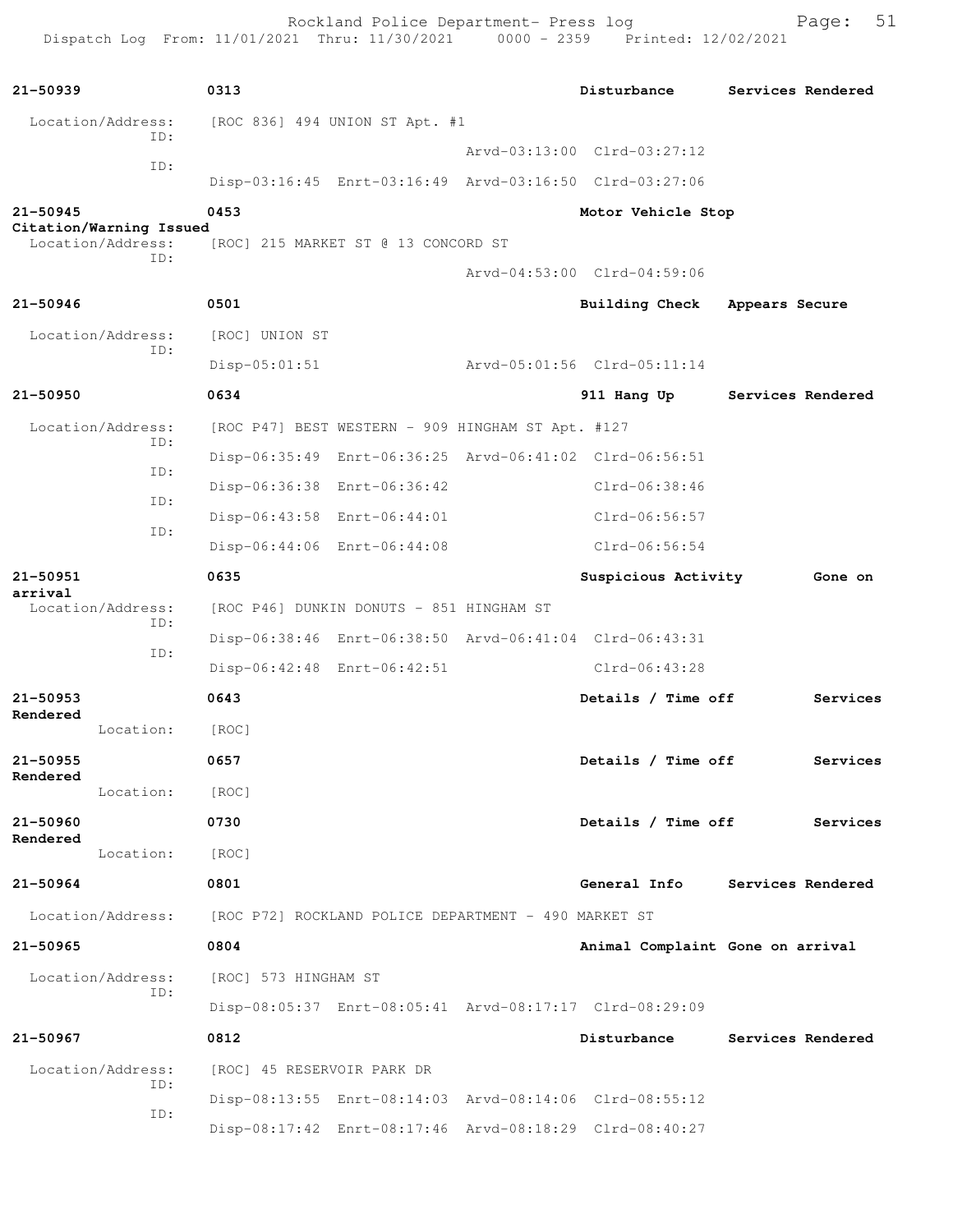|                               | Dispatch Log From: 11/01/2021 Thru: 11/30/2021 0000 - 2359 Printed: 12/02/2021 | Rockland Police Department- Press log |                                    | 52<br>Page:       |
|-------------------------------|--------------------------------------------------------------------------------|---------------------------------------|------------------------------------|-------------------|
| ID:                           | Disp-08:20:17 Enrt-08:20:21 Arvd-08:20:26 Clrd-08:40:23                        |                                       |                                    |                   |
| 21-51015                      | 0900                                                                           |                                       | General Info                       | Services Rendered |
| Location/Address:             | [ROC P72] ROCKLAND POLICE DEPARTMENT - 490 MARKET ST                           |                                       |                                    |                   |
| 21-50971                      | 0902                                                                           |                                       | Animal Complaint Services Rendered |                   |
| Location/Address:             | [ROC 411] 8 FRANKLIN HUNT RD                                                   |                                       |                                    |                   |
| ID:                           |                                                                                |                                       | Arvd-09:02:00 Clrd-09:05:13        |                   |
| 21-50973                      | 0907                                                                           |                                       | Assist Public                      | Services Rendered |
| Location/Address:             | [ROC] PARK AND RIDE - HINGHAM ST                                               |                                       |                                    |                   |
| ID:                           | $Disp-09:08:54$                                                                |                                       | Arvd-09:09:00 Clrd-09:24:06        |                   |
| 21-50991                      | 1000                                                                           |                                       | Animal Complaint Services Rendered |                   |
| Location/Address:             | [ROC] 203 BEECH ST                                                             |                                       |                                    |                   |
| 21-50982                      | 1018                                                                           |                                       | Details / Time off                 | Services          |
| Rendered<br>Location:         | [ROC]                                                                          |                                       |                                    |                   |
| $21 - 50990$                  | 1051                                                                           |                                       | Vehicle Maintenance                | Services          |
| Rendered<br>Location/Address: | [ROC P72] ROCKLAND POLICE DEPARTMENT - 490 MARKET ST                           |                                       |                                    |                   |
| 21-51582                      | 1245                                                                           |                                       | Animal Complaint Services Rendered |                   |
| Location/Address:             | [ROC] 123 ALBION ST                                                            |                                       |                                    |                   |
| 21-51009                      | 1307                                                                           |                                       | Details / Time off                 | Services          |
| Rendered<br>Location:         | [ROC]                                                                          |                                       |                                    |                   |
| 21-51012                      | 1320                                                                           |                                       | Assist Other Agency                | Transported to    |
| Hospital<br>Location/Address: | [ROC] 30 MARTHA DR Apt. #D                                                     |                                       |                                    |                   |
| ID:                           | $Disp-13:21:15$                                                                |                                       | Arvd-13:21:53 Clrd-13:41:15        |                   |
| ID:                           | Disp-13:21:20                                                                  |                                       | Arvd-13:21:53 Clrd-13:41:15        |                   |
| ID:                           | $Disp-13:25:27$                                                                |                                       | Arvd-13:25:32 Clrd-13:41:15        |                   |
| 21-51016                      | 1334                                                                           |                                       | Details / Time off                 | Services          |
| Rendered<br>Location:         | [ROC]                                                                          |                                       |                                    |                   |
| 21-51018                      | 1348                                                                           |                                       | Details / Time off                 | Services          |
| Rendered<br>Location:         | [ROC]                                                                          |                                       |                                    |                   |
| 21-51019                      | 1351                                                                           |                                       | Assist Public                      | Services Rendered |
| Location/Address:             | [ROC 69] SOUTH SHORE REHAB & NURSING - 115 NORTH AVE                           |                                       |                                    |                   |
| ID:                           | Disp-13:53:50 Enrt-13:54:12 Arvd-13:57:22 Clrd-14:02:02                        |                                       |                                    |                   |
| ID:                           | Disp-13:56:00 Enrt-13:56:04 Arvd-13:56:43 Clrd-14:02:38                        |                                       |                                    |                   |
| 21-51021                      | 1412                                                                           |                                       | Details / Time off                 | Services          |
| Rendered<br>Location:         | [ROC]                                                                          |                                       |                                    |                   |
| 21-51027                      | 1451                                                                           |                                       | Details / Time off                 | Services          |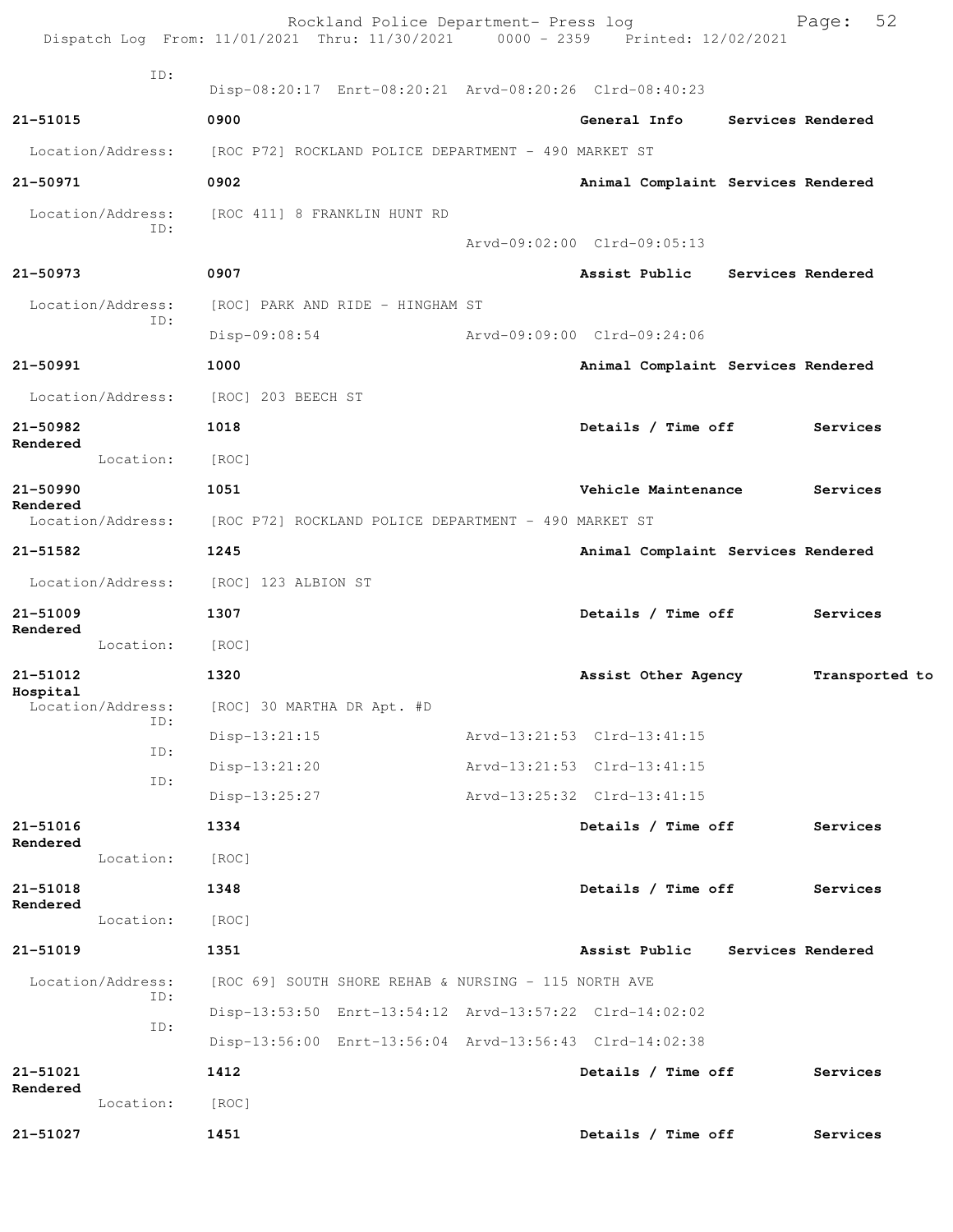|                          |                          | Dispatch Loq From: $11/01/2021$ Thru: $11/30/2021$ 0000 - 2359 |                                                      | Printed: 12/02/2021                                     |                   |
|--------------------------|--------------------------|----------------------------------------------------------------|------------------------------------------------------|---------------------------------------------------------|-------------------|
| Rendered                 | Location:                | [ROC]                                                          |                                                      |                                                         |                   |
| 21-51028                 |                          | 1452                                                           |                                                      | Details / Time off                                      | Services          |
| Rendered                 | Location:                | [ROC]                                                          |                                                      |                                                         |                   |
| 21-51029                 |                          | 1509                                                           |                                                      | Building Check Services Rendered                        |                   |
|                          | Location/Address:        | [ROC] POND ST                                                  |                                                      |                                                         |                   |
|                          | ID:                      |                                                                |                                                      | Arvd-15:10:42 Clrd-15:12:35                             |                   |
| 21-51031                 |                          | 1512                                                           |                                                      | <b>Traffic Enforcement</b>                              | Services          |
| Rendered                 | Location/Address:        | [ROC] WEBSTER ST                                               |                                                      |                                                         |                   |
|                          | ID:                      |                                                                |                                                      | Arvd-15:13:26 Clrd-15:18:54                             |                   |
| $21 - 51039$             |                          | 1532                                                           |                                                      | Motor Vehicle Complaint                                 | Gone on           |
| arrival                  | Location/Address:        | [ROC] UNION ST                                                 |                                                      |                                                         |                   |
|                          | ID:                      |                                                                | Disp-15:33:06 Enrt-15:34:03                          | Clrd-15:37:11                                           |                   |
|                          | ID:                      |                                                                | Disp-15:33:12 Enrt-15:34:03                          | $Clrd-15:37:13$                                         |                   |
| $21 - 51042$             |                          | 1600                                                           |                                                      | SHIFT ASSIGNMENTSNo Service                             |                   |
|                          | Location/Address:        |                                                                | [ROC P72] ROCKLAND POLICE DEPARTMENT - 490 MARKET ST |                                                         |                   |
| $21 - 51053$             |                          | 1710                                                           |                                                      | MVA Property Damage Only                                | Vehicle Towed     |
|                          | Vicinity of:             |                                                                | [ROC P56] BURGER KING - 1333 HINGHAM ST              |                                                         |                   |
|                          | ID:                      |                                                                |                                                      | Disp-17:12:26 Enrt-17:12:29 Arvd-17:17:14 Clrd-17:56:20 |                   |
|                          | ID:                      |                                                                |                                                      | Disp-17:13:40 Enrt-17:13:43 Arvd-17:17:02 Clrd-17:47:45 |                   |
|                          | ID:<br>Fire Unit:        |                                                                | ROCKC2-Staff-Rockland Fire Deputy                    | Disp-17:13:52 Enrt-17:13:56 Arvd-17:17:21 Clrd-17:47:42 |                   |
|                          |                          | $Disp-17:24:24$                                                | InQrtsUnavl-17:25:58 InSrvce-17:25:58                | Arvd-17:24:27 Clrd-17:25:56                             |                   |
| 21-51054                 |                          | 1723                                                           |                                                      | 911 Hang Up                                             | Services Rendered |
|                          | Location/Address:<br>ID: |                                                                | [ROC 10] VERIZON SWITCH STATION - 86 WEBSTER ST      |                                                         |                   |
|                          |                          |                                                                |                                                      | Disp-17:24:50 Enrt-17:24:53 Arvd-17:26:52 Clrd-17:30:28 |                   |
| 21-51065                 |                          | 1917                                                           |                                                      | Details / Time off                                      | No Service        |
|                          | Location:                | [ROC]                                                          |                                                      |                                                         |                   |
| $21 - 51066$<br>Rendered |                          | 1921                                                           |                                                      | Suspicious Activity                                     | Services          |
|                          | Location/Address:<br>ID: | [ROC] 2 LEAH DR                                                |                                                      |                                                         |                   |
|                          | ID:                      |                                                                |                                                      | Disp-19:24:11 Enrt-19:24:13 Arvd-19:26:13 Clrd-19:31:48 |                   |
|                          | ID:                      |                                                                |                                                      | Disp-19:24:23 Enrt-19:24:27 Arvd-19:27:20 Clrd-19:31:48 |                   |
|                          |                          |                                                                |                                                      | Arvd-19:29:25 Clrd-19:31:48                             |                   |
| 21-51073                 |                          | 2003                                                           |                                                      | Details / Time off                                      | No Service        |
|                          | Location:                | [ROC]                                                          |                                                      |                                                         |                   |
| 21-51078<br>Rendered     |                          | 2031                                                           |                                                      | Suspicious Activity                                     | Services          |

Rockland Police Department- Press log entitled and Page: 53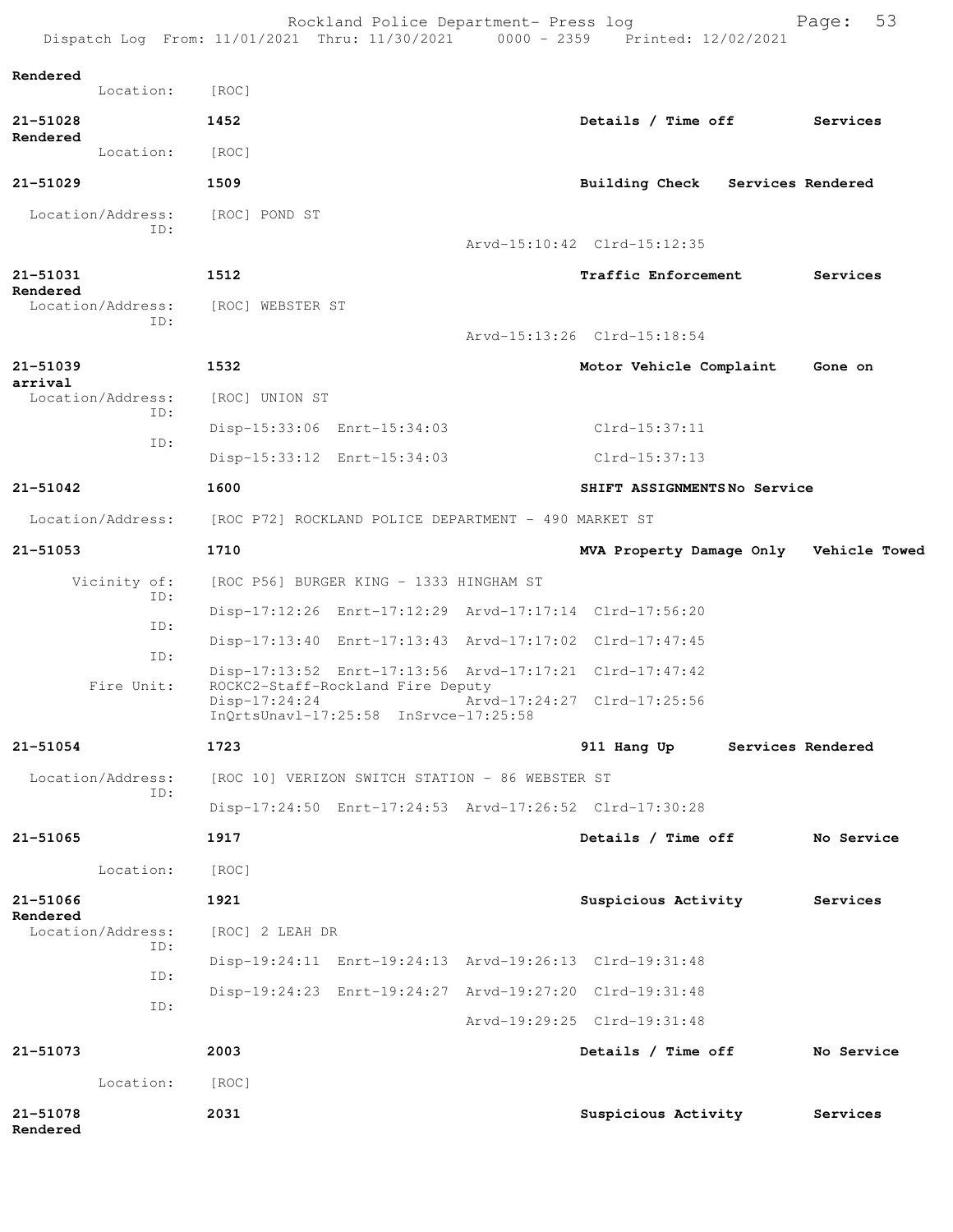| Dispatch Log From: 11/01/2021 Thru: 11/30/2021 |                        |                                                      | Rockland Police Department- Press log<br>0000 - 2359 Printed: 12/02/2021 | 54<br>Page:           |
|------------------------------------------------|------------------------|------------------------------------------------------|--------------------------------------------------------------------------|-----------------------|
| Location/Address:                              |                        | [ROC P94] FAST LANE CONVENIENCE STORE - 430 UNION ST |                                                                          |                       |
| ID:                                            |                        |                                                      | Disp-20:32:08 Enrt-20:33:10 Arvd-20:36:28 Clrd-20:42:29                  |                       |
| ID:                                            |                        |                                                      | Disp-20:33:18 Enrt-20:33:21 Arvd-20:36:14 Clrd-20:42:29                  |                       |
| 21-51079                                       | 2037                   |                                                      | Details / Time off                                                       | No Service            |
| Location:                                      | [ROC]                  |                                                      |                                                                          |                       |
| 21-51080                                       | 2047                   |                                                      | Disturbance                                                              | Services Rendered     |
| Location/Address:                              | [ROC 836] 494 UNION ST |                                                      |                                                                          |                       |
| ID:                                            |                        |                                                      | Disp-20:49:14 Enrt-20:49:17 Arvd-20:55:05 Clrd-21:00:38                  |                       |
| ID:                                            | Disp-20:55:01          |                                                      | Arvd-20:55:05 Clrd-21:00:38                                              |                       |
| 21-51081                                       | 2102                   |                                                      | Motor Vehicle Stop                                                       | Verbal Warning        |
| Location/Address:                              |                        | [ROC P86] MOBIL GAS STATION - 158 MARKET ST          |                                                                          |                       |
| ID:                                            |                        |                                                      | Arvd-21:02:00 Clrd-21:07:40                                              |                       |
| ID:                                            | Disp-21:03:38          |                                                      | Arvd-21:03:40 Clrd-21:07:40                                              |                       |
| 21-51083                                       | 2106                   |                                                      | Suspicious Activity                                                      | <b>Gone on</b>        |
| arrival<br>Location/Address:                   | [ROC] BEECH ST         |                                                      |                                                                          |                       |
| ID:                                            |                        |                                                      | Disp-21:15:41 Enrt-21:15:48 Arvd-21:17:59 Clrd-21:26:38                  |                       |
| 21-51086                                       | 2159                   |                                                      | Details / Time off                                                       | No Service            |
| Location: [ROC]                                |                        |                                                      |                                                                          |                       |
| For Date: $11/19/2021$ - Friday                |                        |                                                      |                                                                          |                       |
| 21-51091                                       | 0000                   |                                                      | SHIFT ASSIGNMENTS No Action Required                                     |                       |
| Location/Address:                              |                        | [ROC P72] ROCKLAND POLICE DEPARTMENT - 490 MARKET ST |                                                                          |                       |
| 21-51107                                       | 0501                   |                                                      | Building Check Building Checked/Secured                                  |                       |
| Location/Address:                              |                        | [ROC 61] UNION ST BUSINESS DISTRICT - UNION ST       |                                                                          |                       |
| ID:                                            | $Disp-05:01:45$        |                                                      | Arvd-05:01:56 Clrd-05:21:28                                              |                       |
| 21-51112                                       | 0554                   |                                                      | Traffic Enforcement                                                      | Verbal Warning        |
| Location/Address:                              | [ROC] POND ST          |                                                      |                                                                          |                       |
| ID:                                            | Disp-05:54:27          |                                                      | Arvd-05:54:32 Clrd-06:22:24                                              |                       |
| 21-51113                                       | 0624                   |                                                      | Details / Time off                                                       | No Action             |
| Required<br>Location:                          | [ROC]                  |                                                      |                                                                          |                       |
| 21-51114                                       | 0704                   |                                                      | Animal Complaint Services Rendered                                       |                       |
| Location/Address:                              |                        | [ROC P83] ROCKLAND GOLF COURSE - 276 PLAIN ST        |                                                                          |                       |
| ID:                                            | Disp-07:12:37          |                                                      | Arvd-07:33:57 Clrd-07:52:28                                              |                       |
| 21-51121                                       | 0739                   |                                                      | Complaint                                                                | Services Not Required |
| Location/Address:                              | [ROC] 132 BEECH ST     |                                                      |                                                                          |                       |
| 21-51123                                       | 0807                   |                                                      | SHIFT ASSIGNMENTS Services Rendered                                      |                       |
|                                                |                        |                                                      |                                                                          |                       |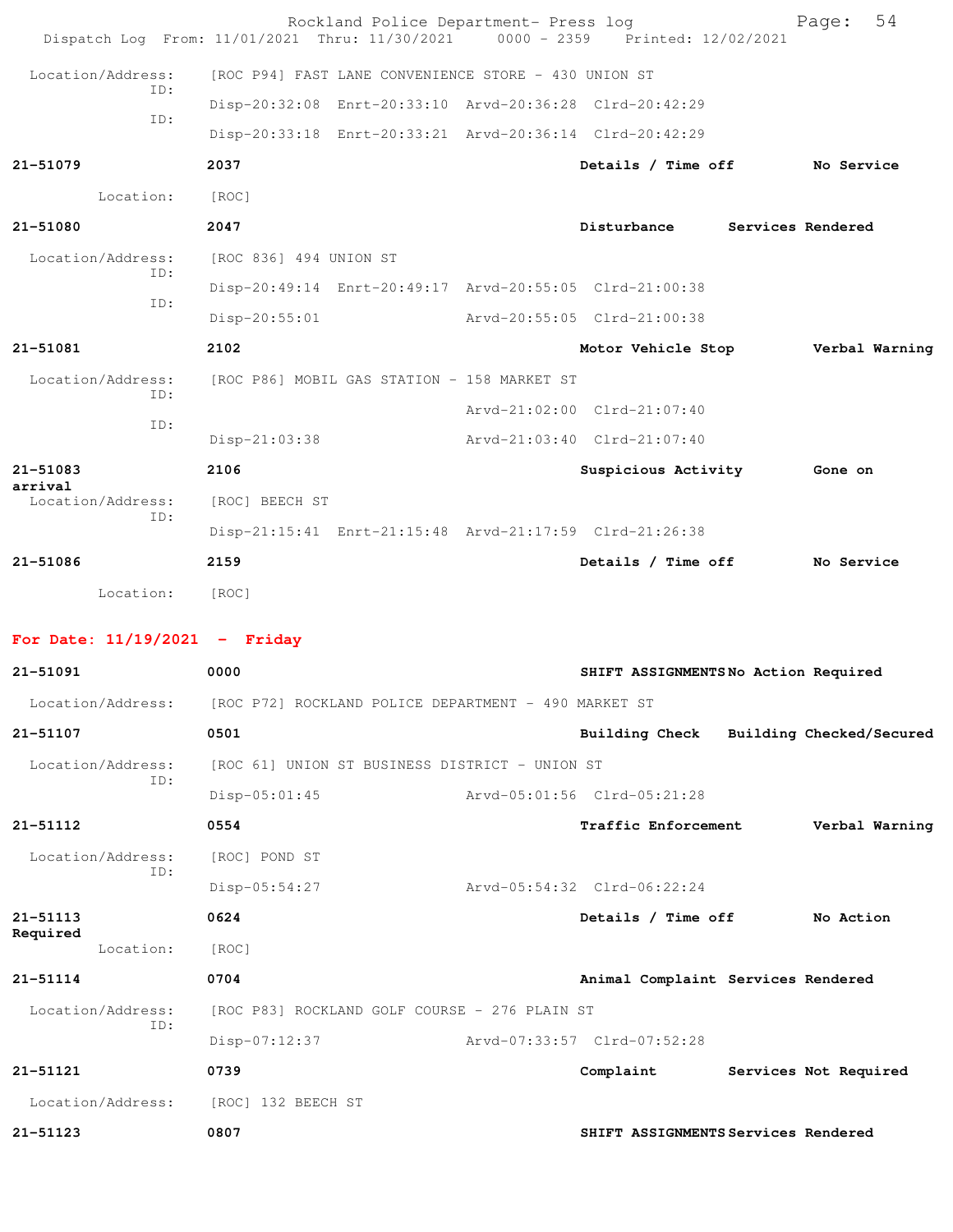Rockland Police Department- Press log Page: 55 Dispatch Log From: 11/01/2021 Thru: 11/30/2021 0000 - 2359 Printed: 12/02/2021 Location/Address: [ROC P72] ROCKLAND POLICE DEPARTMENT - 490 MARKET ST **21-51129 0840 Assist Public Services Rendered** Location/Address: [ROC 836] 494 UNION ST ID: Disp-08:45:58 Enrt-08:48:22 Arvd-08:49:09 Clrd-08:59:07 **21-51131 0857 Details / Time off Services Rendered**  Location: [ROC] **21-51139 1000 Details / Time off Services Rendered**  Location: [ROC] **21-51144 1037 Motor Vehicle Stop Citation/Warning Issued**  Location/Address: [ROC P69] MCDONALD'S - 117 MARKET ST ID: Arvd-10:37:00 Clrd-10:41:14 **21-51149 1108 Details / Time off Services Rendered**  Location: [ROC] **21-51151 1118 Details / Time off Services Rendered**  Location: [ROC] **21-51165 1234 Details / Time off Services Rendered**  Location: [ROC] **21-51167 1256 Burglar Alarm Appears Secure** Location/Address: [ROC] 86 PROSPECT ST ID: Disp-12:58:12 Enrt-12:58:30 Arvd-13:05:37 Clrd-13:08:47 **21-51169 1345 Details / Time off Services Rendered**  Location: [ROC] **21-51174 1402 Details / Time off Services Rendered**  Location: [ROC] **21-51178 1431 Vandalism Report Follows** Location/Address: [ROC P106] ROCKLAND HIGH SCHOOL - 52 MACKINLAY WAY ID: Arvd-14:31:00 Clrd-14:34:42 **21-51182 1510 Details / Time off Services Rendered**  Location: [ROC] **21-51187 1558 Assist Public Services Rendered** Location/Address: [ROC] 479 MARKET ST Apt. #1 ID: Arvd-15:58:00 Clrd-16:00:18 **21-51188 1605 SHIFT ASSIGNMENTS Services Rendered** Location/Address: [ROC P72] ROCKLAND POLICE DEPARTMENT - 490 MARKET ST ID: Disp-16:07:27 Clrd-16:07:32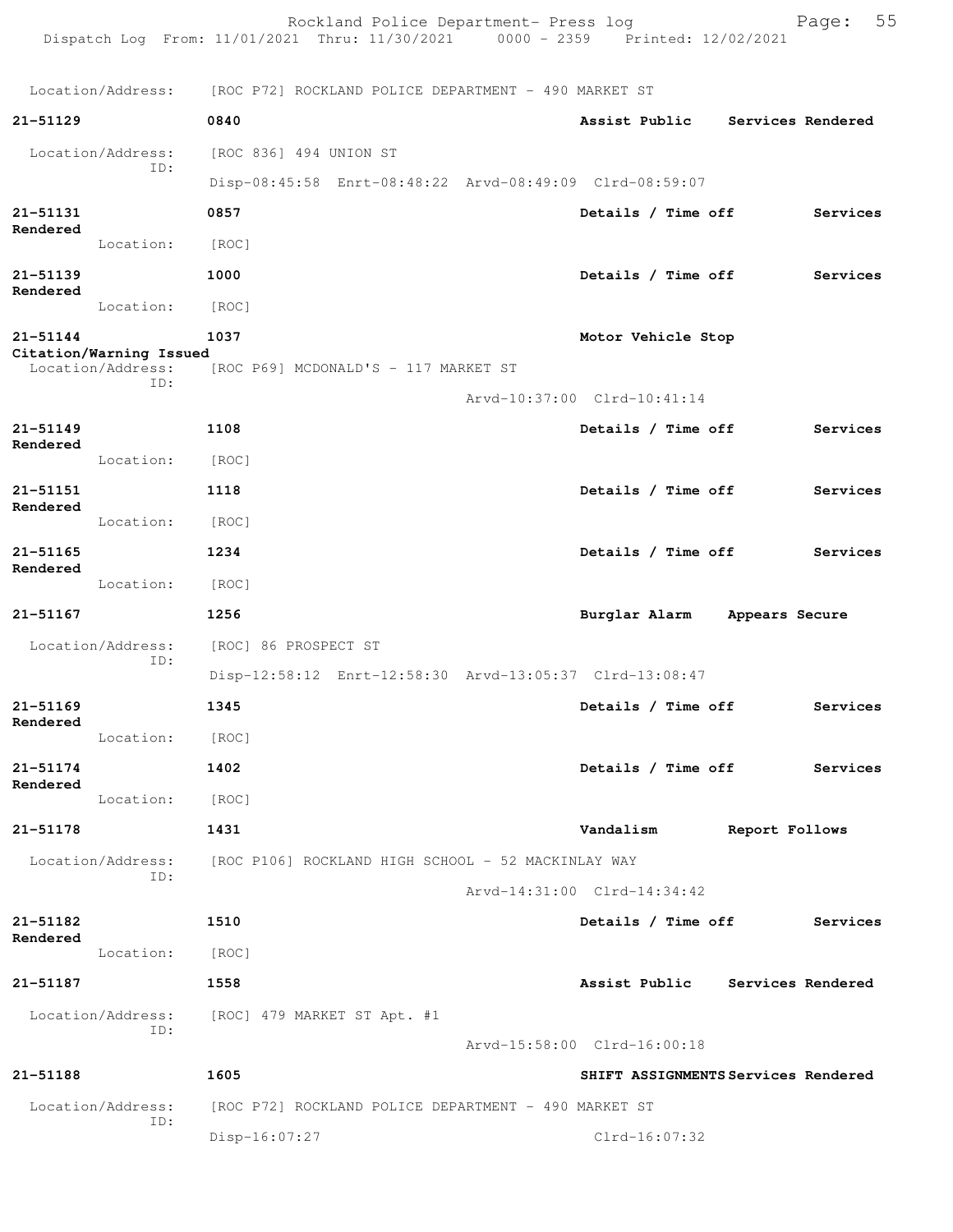Rockland Police Department- Press log entitled and Page: 56 Dispatch Log From: 11/01/2021 Thru: 11/30/2021 0000 - 2359 Printed: 12/02/2021

| 21-51193                 | 1730                                                    | 911 Accidental              | Gone on arrival                         |
|--------------------------|---------------------------------------------------------|-----------------------------|-----------------------------------------|
| Location/Address:        | [ROC P99] RICHDALES (TEDESCHI'S) - 268 UNION ST         |                             |                                         |
| ID:                      | Disp-17:33:54 Enrt-17:33:56 Arvd-17:39:01 Clrd-17:40:20 |                             |                                         |
| 21-51210                 | 1910                                                    | Building Check              | Building Checked/Secured                |
| Location/Address:        | [ROC P89] CALVARY CHAPEL - 175 MARKET ST                |                             |                                         |
| 21-51211                 | 1911                                                    | <b>Building Check</b>       | Building Checked/Secured                |
| Location/Address:<br>ID: | [ROC P89] CALVARY CHAPEL - 175 MARKET ST                |                             |                                         |
|                          |                                                         | Arvd-19:12:30 Clrd-19:13:55 |                                         |
| 21-51213                 | 1914                                                    |                             | Building Check Building Checked/Secured |
| Location/Address:<br>ID: | [ROC 414] 51 MAPLE ST Apt. #3113                        |                             |                                         |
|                          |                                                         | Arvd-19:14:48 Clrd-19:15:36 |                                         |
| $21 - 51215$             | 1917                                                    | Building Check              | Building Checked/Secured                |
| Location/Address:        | [ROC] 51 MAPLE ST                                       |                             |                                         |
| ID:                      |                                                         | Arvd-19:18:31 Clrd-19:18:58 |                                         |
| 21-51217                 | 1923                                                    | Health & Welfare Check      | Investigated                            |
| Location/Address:        | [ROC 897] 110 MARTHA DR Apt. #A                         |                             |                                         |
| ID:                      | Disp-19:25:04 Enrt-19:26:44 Arvd-19:29:59 Clrd-19:35:05 |                             |                                         |
| $21 - 51221$             | 2020                                                    | Motor Vehicle Stop          | Verbal Warning                          |
| Location/Address:<br>ID: | [ROC] 83 CONCORD ST @ 0 J A DUNN MEM DR                 |                             |                                         |
|                          |                                                         | Arvd-20:20:00 Clrd-20:23:35 |                                         |
| $21 - 51225$             | 2102                                                    | Threats                     | Advised to Court                        |
| Location/Address:<br>ID: | [ROC P72] ROCKLAND POLICE DEPARTMENT - 490 MARKET ST    |                             |                                         |
|                          | $Disp-21:03:31$                                         | Arvd-21:07:59 Clrd-21:15:00 |                                         |
| 21-51227                 | 2123                                                    | <b>BOLO</b>                 | No Action Required                      |
| Location/Address:        | [ROC P72] ROCKLAND POLICE DEPARTMENT - 490 MARKET ST    |                             |                                         |
| 21-51229                 | 2136                                                    | <b>BOLO</b>                 | No Action Required                      |
| Location/Address:        | [ROC P72] ROCKLAND POLICE DEPARTMENT - 490 MARKET ST    |                             |                                         |
| 21-51233                 | 2152                                                    |                             | BOLO-MARSHFIELD Services Rendered       |
| Location/Address:        | [ROC P72] ROCKLAND POLICE DEPARTMENT - 490 MARKET ST    |                             |                                         |
| ID:                      | Disp-21:54:53                                           | $Clrd-21:55:40$             |                                         |
| ID:                      | Disp-21:54:53                                           | $Clrd-21:55:43$             |                                         |
| ID:<br>ID:               | Disp-21:54:53                                           | $Clrd-21:55:47$             |                                         |
|                          | $Disp-21:54:53$                                         | $Clrd-21:55:50$             |                                         |
| 21-51234                 | 2157                                                    | <b>BOLO-HANOVER</b>         | Services Rendered                       |
| Location/Address:        | [ROC P72] ROCKLAND POLICE DEPARTMENT - 490 MARKET ST    |                             |                                         |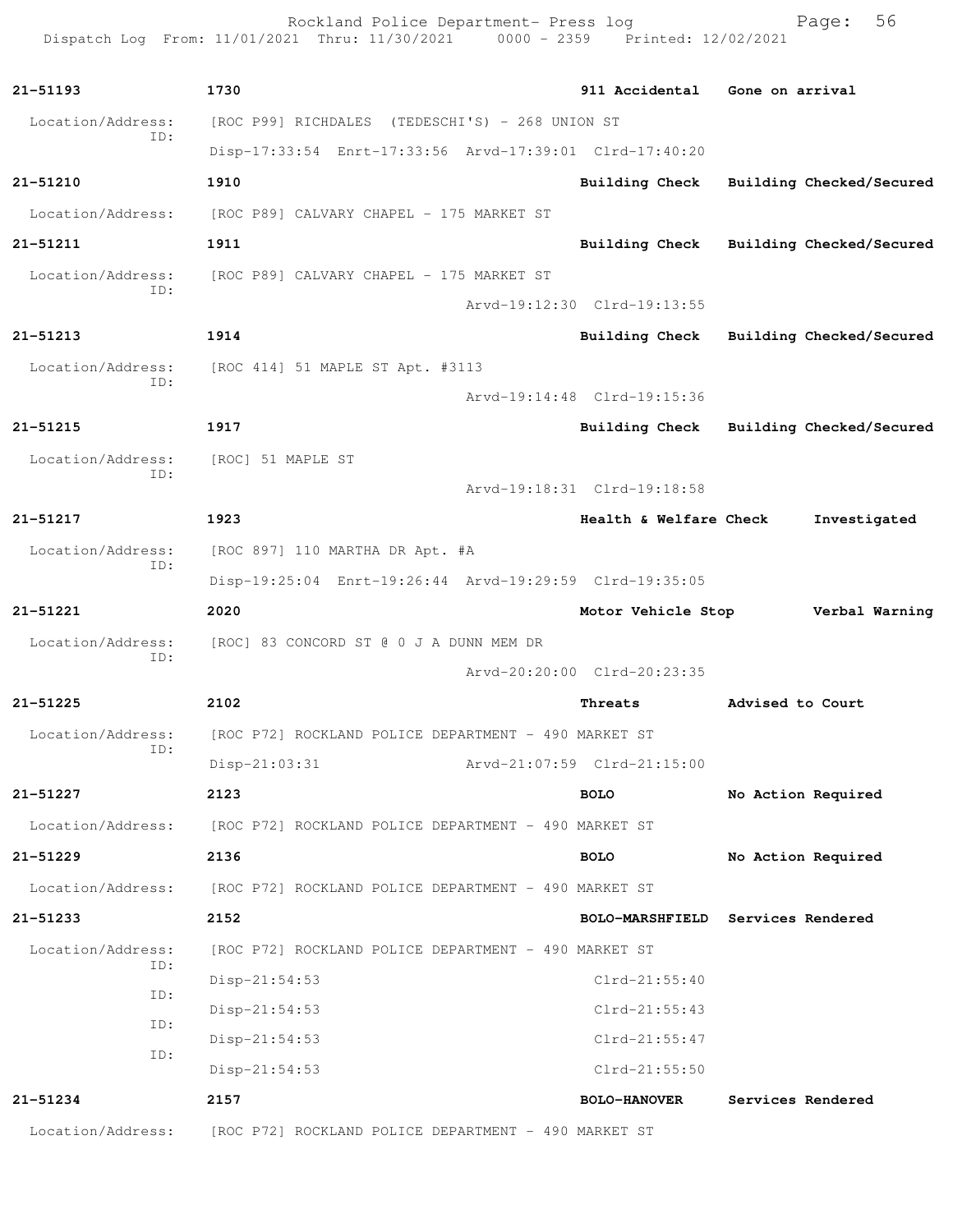|                                   |                  |                                                       | Rockland Police Department- Press log<br>Dispatch Log From: 11/01/2021 Thru: 11/30/2021 | 0000 - 2359 Printed: 12/02/2021                                      |                          | Page:    | 57             |
|-----------------------------------|------------------|-------------------------------------------------------|-----------------------------------------------------------------------------------------|----------------------------------------------------------------------|--------------------------|----------|----------------|
|                                   | ID:              | Disp-21:59:01                                         |                                                                                         | $Clrd-21:59:35$                                                      |                          |          |                |
|                                   | ID:              | Disp-21:59:01                                         |                                                                                         | $Clrd-21:59:32$                                                      |                          |          |                |
|                                   | ID:              | Disp-21:59:01                                         |                                                                                         | $Clrd-21:59:29$                                                      |                          |          |                |
|                                   | ID:              | Disp-21:59:01                                         |                                                                                         | $Clrd-21:59:25$                                                      |                          |          |                |
| $21 - 51235$                      |                  | 2231                                                  |                                                                                         | Building Check                                                       | Building Checked/Secured |          |                |
| Location/Address:                 | ID:              | [ROC] 51 MAPLE ST                                     |                                                                                         | Arvd-22:31:51 Clrd-22:32:42                                          |                          |          |                |
|                                   |                  |                                                       |                                                                                         |                                                                      |                          |          |                |
| 21-51237                          |                  | 2235                                                  |                                                                                         | <b>Building Check</b>                                                | Building Checked/Secured |          |                |
| Location/Address:                 | ID:              |                                                       | [ROC P89] CALVARY CHAPEL - 175 MARKET ST                                                |                                                                      |                          |          |                |
|                                   |                  |                                                       |                                                                                         | Arvd-22:36:06 Clrd-22:39:22                                          |                          |          |                |
| 21-51239                          |                  | 2239                                                  |                                                                                         | Stolen Motor Vehicle                                                 |                          |          | Report Follows |
| Location/Address:                 | ID:              |                                                       | [ROC P45] COMFORT INN - 850 HINGHAM ST Apt. #333                                        |                                                                      |                          |          |                |
| ID:                               |                  |                                                       | Disp-22:45:04 Enrt-22:46:36 Arvd-22:50:04 Clrd-23:17:10                                 |                                                                      |                          |          |                |
|                                   |                  |                                                       |                                                                                         | Disp-22:47:02 Enrt-22:47:04 Arvd-22:53:47 Clrd-23:15:02              |                          |          |                |
| 21-51243<br>Vehicle Towed         |                  | 2315                                                  |                                                                                         | Motor Vehicle Collision W/PI                                         |                          |          |                |
| Location/Address:                 | ID:              | [ROC] 399 WEBSTER ST                                  |                                                                                         |                                                                      |                          |          |                |
|                                   | ID:              |                                                       |                                                                                         | Arvd-23:15:00 Clrd-11/20/2021 @ 00:44:40                             |                          |          |                |
|                                   | ID:              |                                                       |                                                                                         | Disp-23:15:57 Enrt-23:16:00 Arvd-23:17:25 Clrd-11/20/2021 @ 00:45:01 |                          |          |                |
|                                   | ID:              |                                                       |                                                                                         | Disp-23:17:19 Enrt-23:17:21 Arvd-23:17:27 Clrd-23:54:27              |                          |          |                |
|                                   | ID:              | Disp-23:56:22                                         |                                                                                         | Arvd-23:56:26 Clrd-11/20/2021 @ 00:50:42                             |                          |          |                |
|                                   | ID:              | Disp-23:58:24                                         |                                                                                         | Arvd-23:58:28 Clrd-11/20/2021 @ 00:50:20                             |                          |          |                |
| Refer To Summons:<br>Summons:     |                  | Disp-00:50:32<br>21ROC-51243-AR<br>BOOSTROM, ARIANA D |                                                                                         | Arvd-00:50:36 Clrd-11/20/2021 @ 01:18:01                             |                          |          |                |
| Charges:                          | Address:<br>Age: | 249 WEBSTER ST<br>20                                  | ROCKLAND, MA<br>LEAVE SCENE OF PERSONAL INJURY                                          |                                                                      |                          |          |                |
| For Date: $11/20/2021$ - Saturday |                  |                                                       |                                                                                         |                                                                      |                          |          |                |
| 21-51246                          |                  | 0009                                                  |                                                                                         | SHIFT ASSIGNMENTS Services Rendered                                  |                          |          |                |
| Location/Address:                 |                  |                                                       | [ROC P72] ROCKLAND POLICE DEPARTMENT - 490 MARKET ST                                    |                                                                      |                          |          |                |
|                                   | ID:              | Disp-00:10:56                                         |                                                                                         | $Clrd-00:11:35$                                                      |                          |          |                |
| $21 - 51248$                      |                  | 0100                                                  |                                                                                         | OFFICER OUT OF STATION                                               |                          | Services |                |
| Rendered<br>Location/Address:     |                  |                                                       | [ROC P72] ROCKLAND POLICE DEPARTMENT - 490 MARKET ST                                    |                                                                      |                          |          |                |
|                                   | ID:              | Disp-01:01:16                                         |                                                                                         | $Clrd-01:01:30$                                                      |                          |          |                |
| $21 - 51253$                      |                  | 0139                                                  |                                                                                         | Health & Welfare Check                                               |                          | Services |                |
| Rendered<br>Location/Address:     |                  |                                                       | [ROC 836] 494 UNION ST Apt. #1                                                          |                                                                      |                          |          |                |
|                                   | ID:              |                                                       |                                                                                         | Disp-01:40:12 Enrt-01:40:48 Arvd-01:47:12 Clrd-01:49:08              |                          |          |                |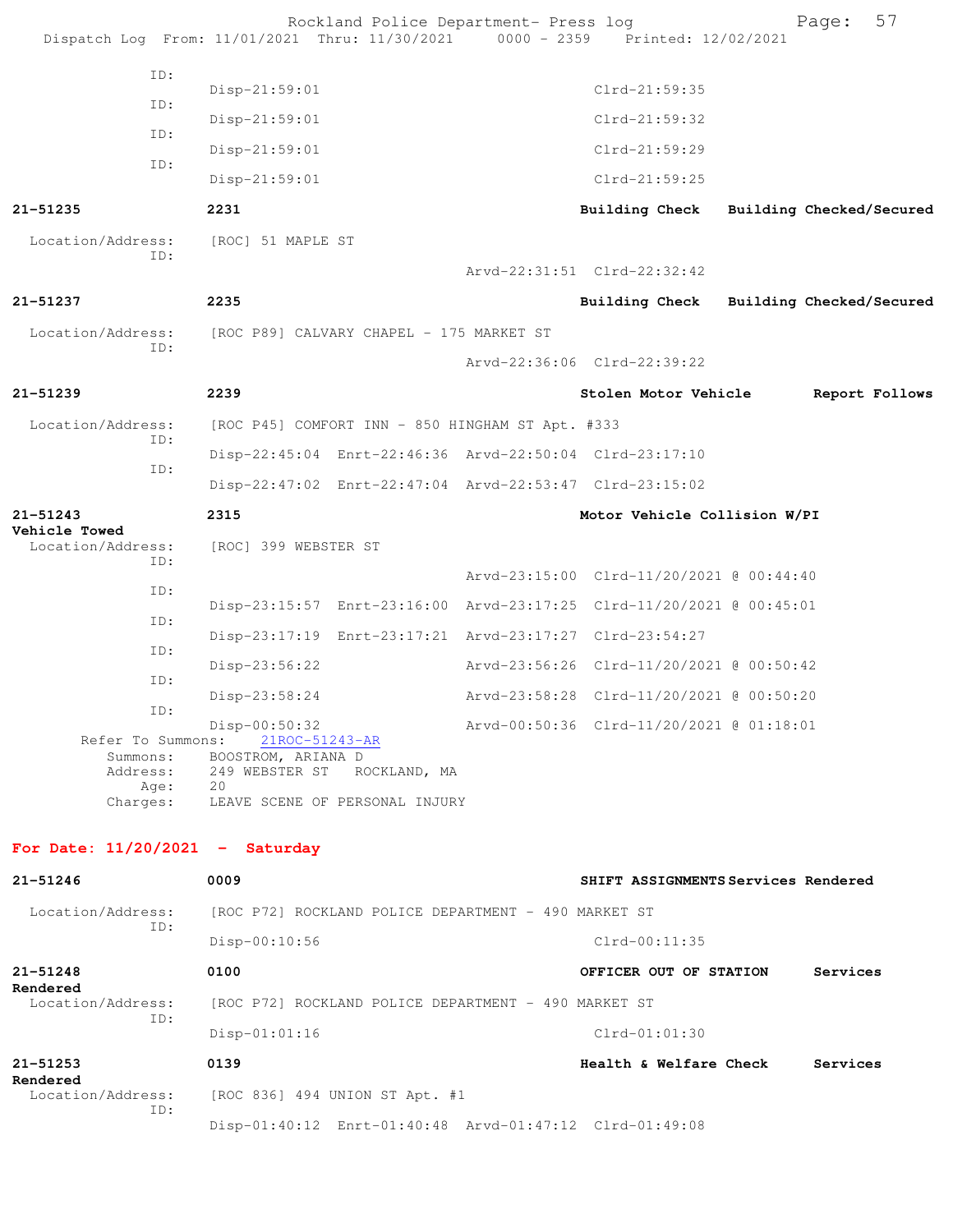Rockland Police Department- Press log entitled and Page: 58 Dispatch Log From: 11/01/2021 Thru: 11/30/2021 0000 - 2359 Printed: 12/02/2021

| ID:                   |                                                                        |                               |                                     |
|-----------------------|------------------------------------------------------------------------|-------------------------------|-------------------------------------|
|                       | $Disp-01:47:08$                                                        | Arvd-01:47:12 Clrd-01:49:08   |                                     |
| $21 - 51255$          | 0148                                                                   | Unwanted Party Peace Restored |                                     |
| Location/Address:     | [ROC] 42 GARDNER ST Apt. #2                                            |                               |                                     |
| TD:                   | Disp-01:49:51 Enrt-01:50:07 Arvd-01:53:59 Clrd-01:57:42                |                               |                                     |
| ID:                   | Disp-01:49:57 Enrt-01:50:07 Arvd-01:53:59 Clrd-01:57:42                |                               |                                     |
| ID:                   | Disp-01:50:03 Enrt-01:50:07 Arvd-01:53:59 Clrd-01:57:42                |                               |                                     |
| $21 - 51256$          | 0201                                                                   | MVA Property Damage Only      | Investigated                        |
| Location/Address:     | [ROC P52] LUCCA'S RESTAURANT - 933 HINGHAM ST                          |                               |                                     |
| ID:                   |                                                                        | Arvd-02:01:00 Clrd-02:03:36   |                                     |
| $21 - 51265$          | 0549                                                                   | Burglar Alarm                 | Services Rendered                   |
| Location/Address:     | [ROC] 26 HERITAGE DR                                                   |                               |                                     |
| TD:                   | Disp-05:52:20 Enrt-05:52:31 Arvd-05:54:13 Clrd-05:59:34                |                               |                                     |
| TD:                   | Disp-05:52:25 Enrt-05:52:31 Arvd-05:59:29 Clrd-05:59:34                |                               |                                     |
| ID:                   | Disp-05:53:34 Enrt-05:53:39 Arvd-05:54:10 Clrd-05:59:34                |                               |                                     |
| 21-51266              | 0553                                                                   | Details / Time off            | Services                            |
| Rendered<br>Location: | [ROC]                                                                  |                               |                                     |
| $21 - 51268$          | 0605                                                                   |                               | Building Check Services Rendered    |
| Location/Address:     | [ROC 61] UNION ST BUSINESS DISTRICT - UNION ST                         |                               |                                     |
| ID:                   |                                                                        | Arvd-06:06:30 Clrd-06:26:33   |                                     |
| 21-51272              | 0630                                                                   | Details / Time off            | Services                            |
| Rendered<br>Location: | [ROC]                                                                  |                               |                                     |
| 21-51276              | 0756                                                                   | MOTOR VEHICLE LOCATED         | Services                            |
| Rendered              | Location/Address: [ROC P72] ROCKLAND POLICE DEPARTMENT - 490 MARKET ST |                               |                                     |
| 21-51278              | 0814                                                                   |                               | Information Call No Action Required |
| Location/Address:     | [ROC P72] ROCKLAND POLICE DEPARTMENT - 490 MARKET ST                   |                               |                                     |
| 21-51284              | 0930                                                                   | Burglar Alarm                 | Building Checked/Secured            |
| Location/Address:     | [ROC] 260 REED ST                                                      |                               |                                     |
| ID:                   | Disp-09:31:15 Enrt-09:31:50                                            | Clrd-09:41:58                 |                                     |
| 21-51287              | 0955                                                                   | Burglar Alarm                 | Building Checked/Secured            |
| Location/Address:     | [ROC P17] THE RUG MERCHANT - 11 COMMERCE RD                            |                               |                                     |
| ID:                   | Disp-09:56:07 Enrt-09:56:33 Arvd-10:05:52 Clrd-10:09:43                |                               |                                     |
| ID:                   | Disp-09:57:23 Enrt-09:57:26 Arvd-10:05:53 Clrd-10:09:40                |                               |                                     |
| 21-51294              | 1111                                                                   | Assist Public                 | Services Rendered                   |
| Location/Address:     | [ROC P51] DOUBLE TREE - 929 HINGHAM ST                                 |                               |                                     |
| ID:                   | Disp-11:14:46 Enrt-11:17:08 Arvd-11:41:15 Clrd-12:10:14                |                               |                                     |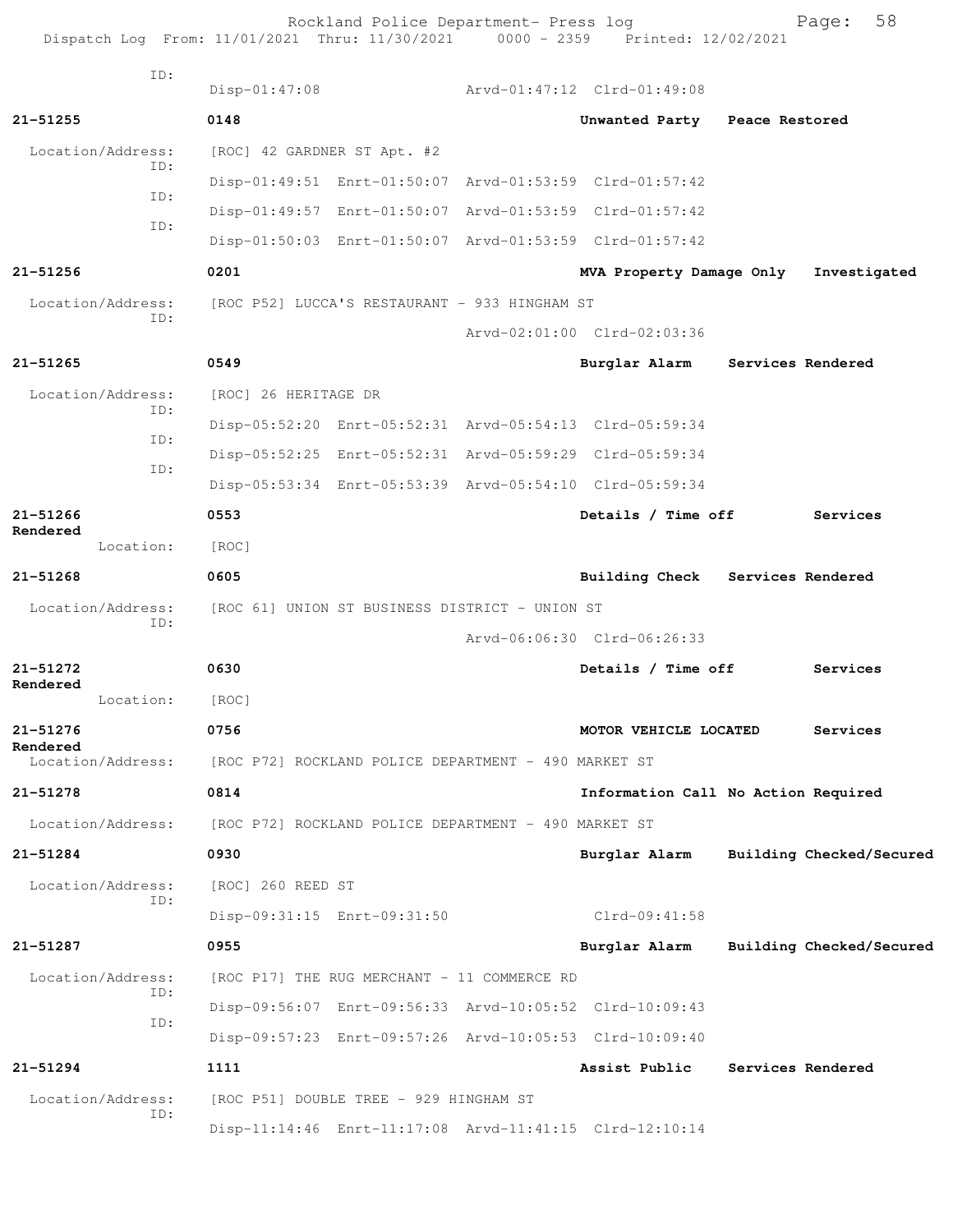|                                                                        |     |                        | Rockland Police Department- Press log                | Dispatch Log From: 11/01/2021 Thru: 11/30/2021 0000 - 2359 Printed: 12/02/2021 |                   | Page:          | 59 |
|------------------------------------------------------------------------|-----|------------------------|------------------------------------------------------|--------------------------------------------------------------------------------|-------------------|----------------|----|
|                                                                        | ID: |                        |                                                      |                                                                                |                   |                |    |
|                                                                        | ID: |                        |                                                      | Disp-11:14:46 Enrt-11:17:06 Arvd-11:17:10 Clrd-12:10:18                        |                   |                |    |
|                                                                        |     | $Disp-16:44:28$        |                                                      | $Clrd-16:44:33$                                                                |                   |                |    |
| 21-51298<br>Court                                                      |     | 1117                   |                                                      | Larceny / Forgery/ Fraud Advised to                                            |                   |                |    |
| Location/Address:                                                      | ID: | [ROC 493] 321 UNION ST |                                                      |                                                                                |                   |                |    |
|                                                                        |     |                        |                                                      | Disp-11:30:16 Enrt-11:39:39 Arvd-11:41:18 Clrd-11:45:02                        |                   |                |    |
| 21-51316                                                               |     | 1429                   |                                                      | Traffic Enforcement                                                            |                   | Appears Secure |    |
| Location/Address:                                                      |     | [ROC] POND ST          |                                                      |                                                                                |                   |                |    |
|                                                                        | ID: |                        |                                                      | Arvd-14:30:45 Clrd-15:09:46                                                    |                   |                |    |
| 21-51322                                                               |     | 1540                   |                                                      | Information Call Services Rendered                                             |                   |                |    |
| Location/Address: [ROC P72] ROCKLAND POLICE DEPARTMENT - 490 MARKET ST |     |                        |                                                      |                                                                                |                   |                |    |
| 21-51326                                                               |     | 1604                   |                                                      | SHIFT ASSIGNMENTS Services Rendered                                            |                   |                |    |
| Location/Address:                                                      |     |                        | [ROC P72] ROCKLAND POLICE DEPARTMENT - 490 MARKET ST |                                                                                |                   |                |    |
| 21-51327                                                               |     | 1611                   |                                                      | Larceny / Forgery/ Fraud Unfounded                                             |                   |                |    |
| Location/Address:                                                      |     |                        | [ROC P86] MOBIL GAS STATION - 158 MARKET ST          |                                                                                |                   |                |    |
|                                                                        | ID: |                        | Disp-16:13:39 Enrt-16:13:52                          | Clrd-16:27:28                                                                  |                   |                |    |
| 21-51332                                                               |     | 1646                   |                                                      | Health & Welfare Check                                                         |                   | Sent On Way    |    |
| Location/Address:                                                      |     |                        | [ROC 69] SOUTH SHORE REHAB & NURSING - 115 NORTH AVE |                                                                                |                   |                |    |
|                                                                        | ID: |                        |                                                      | Disp-16:50:44 Enrt-16:50:52 Arvd-16:52:33 Clrd-17:03:40                        |                   |                |    |
|                                                                        | ID: |                        |                                                      | Disp-16:50:44 Enrt-16:50:50 Arvd-16:50:52 Clrd-17:03:37                        |                   |                |    |
| 21-51338                                                               |     | 1710                   |                                                      | General Info                                                                   | Services Rendered |                |    |
| Location/Address:                                                      |     |                        | [ROC P72] ROCKLAND POLICE DEPARTMENT - 490 MARKET ST |                                                                                |                   |                |    |
| 21-51342                                                               |     | 1733                   |                                                      | Time off                                                                       | No Service        |                |    |
| Location:                                                              |     | [ROC]                  |                                                      |                                                                                |                   |                |    |
| 21-51343                                                               |     | 1737                   |                                                      | 911 Hang Up                                                                    | Unfounded         |                |    |
| Vicinity of:                                                           |     |                        | [ROC P51] DOUBLE TREE - 929 HINGHAM ST               |                                                                                |                   |                |    |
|                                                                        | ID: |                        |                                                      | Disp-17:39:12 Enrt-17:40:12 Arvd-17:54:29 Clrd-17:55:02                        |                   |                |    |
| 21-51355                                                               |     | 1954                   |                                                      | Motor Vehicle Stop                                                             |                   | Verbal Warning |    |
| Location/Address:                                                      |     | [ROC] CENTRE AVE       |                                                      |                                                                                |                   |                |    |
|                                                                        | ID: |                        |                                                      | Arvd-19:54:00 Clrd-19:57:45                                                    |                   |                |    |
| 21-51359                                                               |     | 2015                   |                                                      | Suspicious Activity                                                            |                   | Investigated   |    |
| Location/Address:                                                      |     | [ROC] 618 UNION ST     |                                                      |                                                                                |                   |                |    |
|                                                                        | ID: |                        |                                                      | Disp-20:17:42 Enrt-20:17:53 Arvd-20:21:32 Clrd-20:41:17                        |                   |                |    |
|                                                                        | ID: |                        |                                                      | Disp-20:17:45 Enrt-20:17:50 Arvd-20:21:34 Clrd-20:41:20                        |                   |                |    |
| 21-51362                                                               |     | 2044                   |                                                      | Motor Vehicle Stop                                                             |                   | Verbal Warning |    |
| Location/Address:                                                      |     |                        | [ROC] 305 UNION ST @ 16 PARK ST                      |                                                                                |                   |                |    |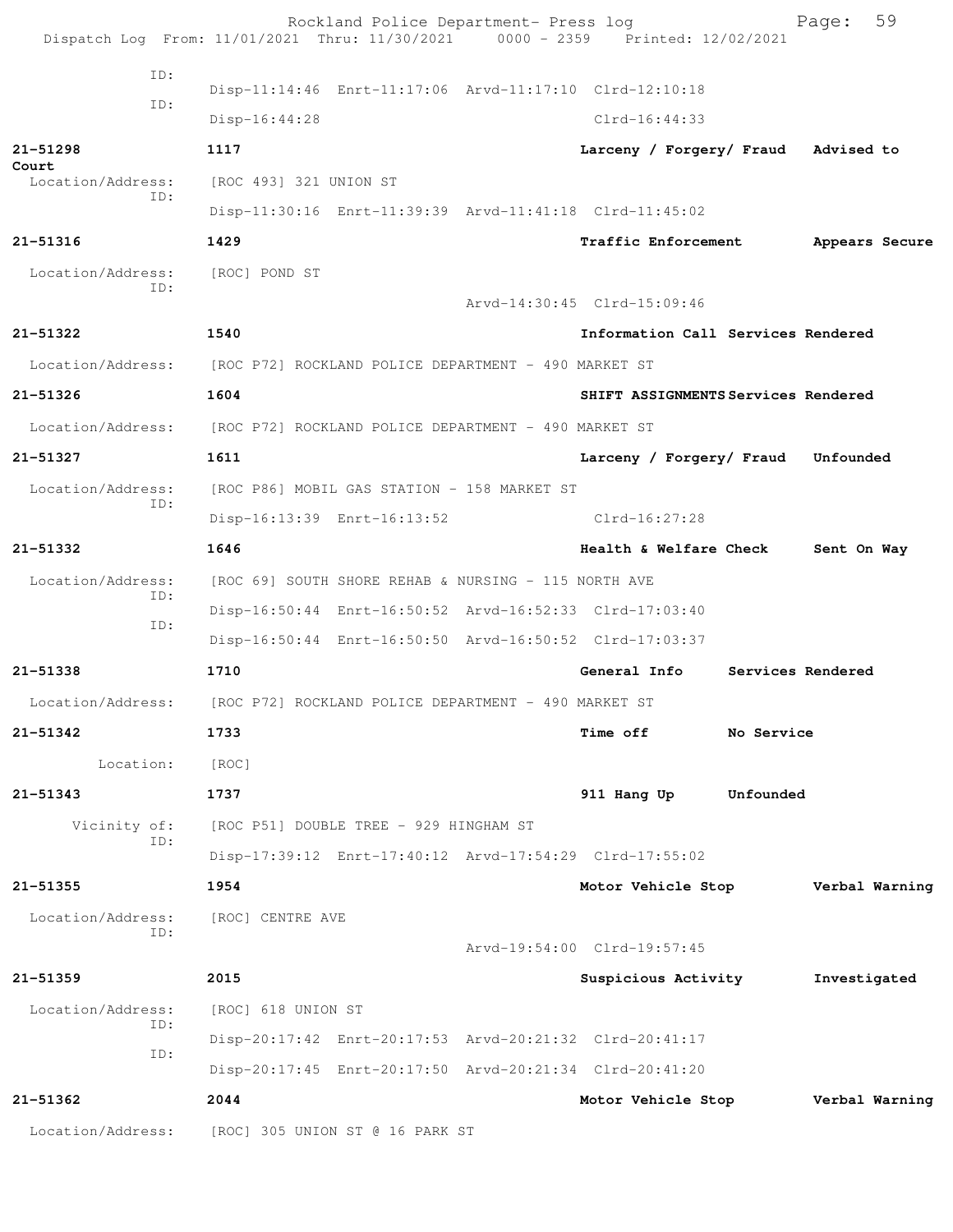| Dispatch Log From: 11/01/2021 Thru: 11/30/2021 0000 - 2359 Printed: 12/02/2021 |                                                     | Rockland Police Department- Press log             |                                                         |                | 60<br>Page:              |  |
|--------------------------------------------------------------------------------|-----------------------------------------------------|---------------------------------------------------|---------------------------------------------------------|----------------|--------------------------|--|
| ID:                                                                            |                                                     |                                                   | Arvd-20:44:00 Clrd-20:50:40                             |                |                          |  |
| 21-51364                                                                       | 2103                                                |                                                   | Burglar Alarm                                           |                | Building Checked/Secured |  |
| Location/Address:                                                              |                                                     | [ROC P9] NICE AND CLEAN CAR WASH - 320 CENTRE AVE |                                                         |                |                          |  |
| ID:                                                                            |                                                     |                                                   | Disp-21:04:04 Enrt-21:04:23 Arvd-21:04:42 Clrd-21:06:42 |                |                          |  |
| 21-51376                                                                       | 2221                                                |                                                   | Assist Public                                           |                | Services Rendered        |  |
| Location/Address:                                                              | [ROC] 29 PARK ST                                    |                                                   |                                                         |                |                          |  |
| ID:                                                                            |                                                     |                                                   | Disp-22:22:43 Enrt-22:22:49 Arvd-22:22:52 Clrd-22:28:00 |                |                          |  |
| 21-51377                                                                       | 2222                                                |                                                   | Animal Complaint Services Rendered                      |                |                          |  |
| Location/Address:                                                              | [ROC] 16 FRENCH RD                                  |                                                   |                                                         |                |                          |  |
| ID:                                                                            | Disp-22:24:19                                       |                                                   | $Clrd-22:24:30$                                         |                |                          |  |
| 21-51384                                                                       | 2326                                                |                                                   | <b>Traffic Enforcement</b>                              |                | Services                 |  |
| Rendered<br>Location/Address:                                                  | [ROC] POND ST                                       |                                                   |                                                         |                |                          |  |
| ID:                                                                            |                                                     |                                                   | Arvd-23:27:02 Clrd-23:34:46                             |                |                          |  |
| 21-51386                                                                       | 2332                                                |                                                   | Suspicious Activity                                     |                | Investigated             |  |
| Location/Address:<br>ID:                                                       |                                                     | [ROC 222] SERONO LABS - 1 TECHNOLOGY PL           |                                                         |                |                          |  |
|                                                                                |                                                     |                                                   | Disp-23:35:08 Enrt-23:35:16 Arvd-23:37:52 Clrd-23:45:44 |                |                          |  |
| 21-51387                                                                       | 2352                                                |                                                   | Disturbance                                             | Peace Restored |                          |  |
| Location/Address:                                                              | [ROC] CRESCENT ST                                   |                                                   |                                                         |                |                          |  |
| ID:                                                                            |                                                     |                                                   | Disp-23:53:43 Enrt-23:54:04 Arvd-23:54:42 Clrd-23:58:42 |                |                          |  |
| ID:                                                                            |                                                     |                                                   | Disp-23:53:43 Enrt-23:54:04 Arvd-23:54:57 Clrd-23:58:42 |                |                          |  |
| ID:                                                                            |                                                     |                                                   | Disp-23:54:13 Enrt-23:54:18 Arvd-23:54:52 Clrd-23:58:42 |                |                          |  |
| For Date: $11/21/2021$ - Sunday                                                |                                                     |                                                   |                                                         |                |                          |  |
| 21-51389                                                                       | 0000                                                |                                                   | SHIFT ASSIGNMENTSNo Service                             |                |                          |  |
| Location/Address: [ROC P72] ROCKLAND POLICE DEPARTMENT - 490 MARKET ST         |                                                     |                                                   |                                                         |                |                          |  |
| ID:                                                                            |                                                     |                                                   | Arvd-00:00:00 Clrd-00:01:43                             |                |                          |  |
| $21 - 51392$                                                                   | 0053                                                |                                                   | Motor Vehicle Stop Verbal Warning                       |                |                          |  |
|                                                                                | Vicinity of: [ROC] 112 PROSPECT ST @ 240 W WATER ST |                                                   |                                                         |                |                          |  |
| ID:                                                                            |                                                     |                                                   | Arvd-00:53:00 Clrd-00:57:47                             |                |                          |  |
| ID:                                                                            | $Disp-00:54:33$                                     |                                                   | Arvd-00:54:38 Clrd-00:57:47                             |                |                          |  |
| 21-51393                                                                       | 0107                                                |                                                   | Motor Vehicle Stop                                      |                | Investigated             |  |
| Location/Address:<br>TD:                                                       | [ROC 80] AAA ROCKLAND BRANCH - 900 HINGHAM ST       |                                                   |                                                         |                |                          |  |
| ID:                                                                            |                                                     |                                                   | Arvd-01:07:00 Clrd-02:10:50                             |                |                          |  |
|                                                                                |                                                     |                                                   | Disp-01:07:59 Enrt-01:08:10 Arvd-01:16:17 Clrd-02:10:50 |                |                          |  |

 ID: Disp-01:08:05 Enrt-01:08:10 Arvd-01:08:20 Clrd-01:16:00 Refer To Summons: 21ROC-51393-AR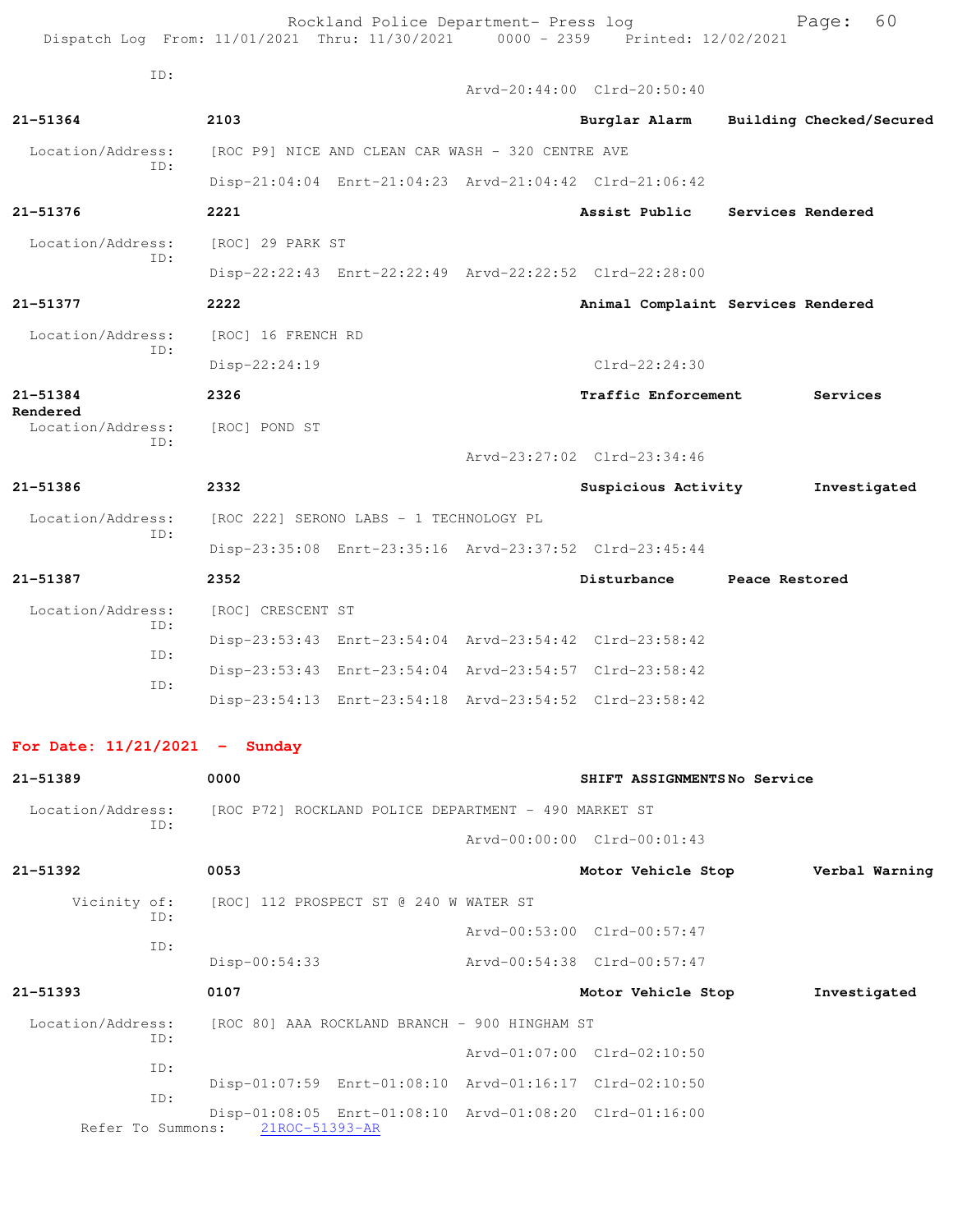| Dispatch Log From: 11/01/2021 Thru: 11/30/2021 0000 - 2359 Printed: 12/02/2021 |                         | Rockland Police Department- Press log                                      |                                                         |                   | 61<br>Page:        |
|--------------------------------------------------------------------------------|-------------------------|----------------------------------------------------------------------------|---------------------------------------------------------|-------------------|--------------------|
| Summons:<br>Address:<br>Age:                                                   | 29                      | RANDOLPH, SHONDREAKA VONSHAY<br>14 BICKNELL ST Apt. #1 QUINCY, MA          |                                                         |                   |                    |
| Charges:                                                                       | UNINSURED MOTOR VEHICLE | REGISTRATION SUSPENDED, OP MV WITH<br>NUMBER PLATE VIOLATION TO CONCEAL ID |                                                         |                   |                    |
| 21-51394                                                                       | 0115                    |                                                                            | Vehicle Maintenance                                     |                   | Services           |
| Rendered<br>Location/Address:                                                  |                         | [ROC 80] AAA ROCKLAND BRANCH - 900 HINGHAM ST                              |                                                         |                   |                    |
| ID:                                                                            |                         |                                                                            | Arvd-01:15:00 Clrd-02:04:15                             |                   |                    |
| 21-51407                                                                       | 0609                    |                                                                            | <b>Building Check</b>                                   | Appears Secure    |                    |
| Location/Address:                                                              | [ROC] UNION ST          |                                                                            |                                                         |                   |                    |
| ID:                                                                            |                         |                                                                            | Arvd-06:11:55 Clrd-06:31:24                             |                   |                    |
| 21-51417                                                                       | 0800                    |                                                                            | General Info                                            |                   | No Action Required |
| Location/Address:                                                              |                         | [ROC P72] ROCKLAND POLICE DEPARTMENT - 490 MARKET ST                       |                                                         |                   |                    |
| 21-51430                                                                       | 1032                    |                                                                            | Suspicious Activity                                     |                   | <b>Gone</b> on     |
| arrival<br>Location/Address:<br>ID:                                            |                         | [ROC] 130 SUMMIT ST @ 660 LIBERTY ST                                       |                                                         |                   |                    |
|                                                                                | Disp-10:34:39           |                                                                            | Clrd-10:35:26                                           |                   |                    |
| ID:                                                                            |                         | Disp-10:35:19 Enrt-10:35:22                                                | Clrd-10:39:56                                           |                   |                    |
| 21-51431                                                                       | 1034                    |                                                                            | 911 Hang Up                                             | Investigated      |                    |
| Location/Address:<br>ID:                                                       | [ROC] 143 POND ST       |                                                                            |                                                         |                   |                    |
|                                                                                |                         |                                                                            | Disp-10:36:05 Enrt-10:36:25 Arvd-10:45:51 Clrd-10:51:41 |                   |                    |
| $21 - 51432$                                                                   | 1037                    |                                                                            | 911 Hang Up                                             | Investigated      |                    |
| Location/Address:<br>ID:                                                       |                         | [ROC P87] MAGOO'S ICE CREAM AND SANDWICH - 190 VFW DR                      |                                                         |                   |                    |
| ID:                                                                            | Disp-10:39:17           |                                                                            | $Clrd-10:40:49$                                         |                   |                    |
|                                                                                |                         |                                                                            | Disp-10:40:47 Enrt-10:40:51 Arvd-10:42:39 Clrd-10:42:40 |                   |                    |
| $21 - 51433$<br>Required                                                       | 1050                    |                                                                            | Details / Time off                                      |                   | No Action          |
| Location:                                                                      | [ROC]                   |                                                                            |                                                         |                   |                    |
| $21 - 51462$                                                                   | 1435                    |                                                                            | 911 Accidental                                          | Cancelled Enroute |                    |
| Location/Address:<br>ID:                                                       | [ROC] 156 WEBSTER ST    |                                                                            |                                                         |                   |                    |
| ID:                                                                            |                         | Disp-14:36:03 Enrt-14:36:06                                                | $Clrd-14:39:54$                                         |                   |                    |
|                                                                                | Disp-14:39:48           |                                                                            | Arvd-14:39:51 Clrd-14:41:25                             |                   |                    |
| $21 - 51464$                                                                   | 1439                    |                                                                            | Motor Vehicle Complaint                                 |                   | Report Follows     |
| Location/Address:<br>ID:                                                       | [ROC] 92 CENTRE AVE     |                                                                            |                                                         |                   |                    |
| ID:                                                                            |                         |                                                                            | Disp-14:41:40 Enrt-14:41:49 Arvd-14:43:25 Clrd-15:16:36 |                   |                    |
| ID:                                                                            |                         |                                                                            | Disp-14:41:44 Enrt-14:41:51 Arvd-14:43:24 Clrd-15:16:34 |                   |                    |
| ID:                                                                            |                         |                                                                            | Disp-14:41:46 Enrt-14:41:48 Arvd-14:43:23 Clrd-15:16:31 |                   |                    |
|                                                                                | Disp-15:29:06           |                                                                            | Clrd-15:30:59                                           |                   |                    |
| $21 - 51468$                                                                   | 1516                    |                                                                            | Motor Vehicle Complaint                                 |                   | Services           |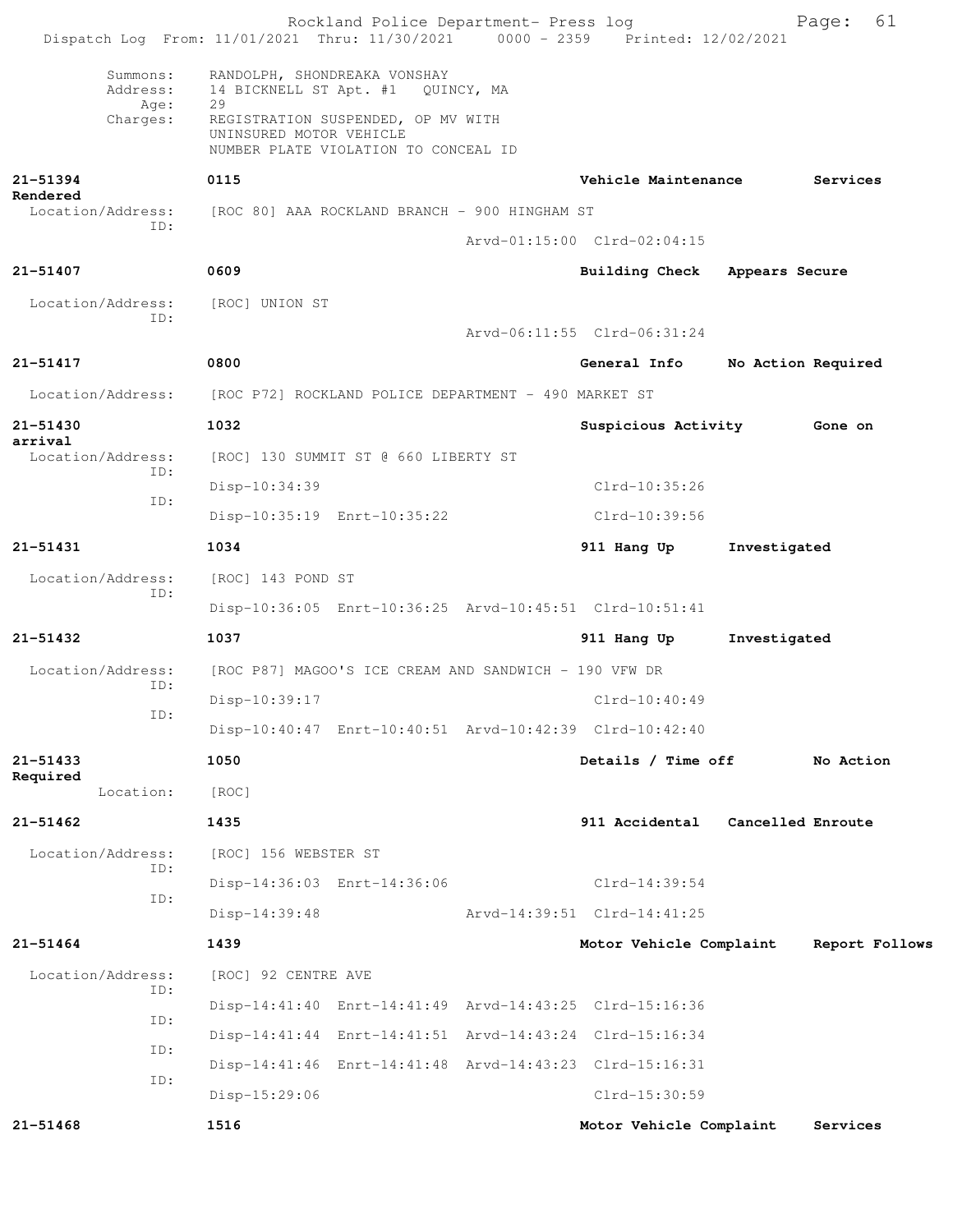|                                 | Rockland Police Department- Press log<br>Dispatch Log From: 11/01/2021 Thru: 11/30/2021 0000 - 2359 Printed: 12/02/2021 |                              | 62<br>Page:                        |
|---------------------------------|-------------------------------------------------------------------------------------------------------------------------|------------------------------|------------------------------------|
| Rendered<br>Vicinity of:        | [ROC] LEVIN RD                                                                                                          |                              |                                    |
| ID:                             | Disp-15:18:30 Enrt-15:18:34 Arvd-15:18:37 Clrd-15:25:56                                                                 |                              |                                    |
| ID:                             | Disp-15:18:32 Enrt-15:18:33 Arvd-15:18:35 Clrd-15:37:41                                                                 |                              |                                    |
| $21 - 51475$                    | 1601                                                                                                                    |                              | 911 Hang Up Could Not Locate       |
| Location/Address:               | [ROC] 20 RESERVOIR PARK DR @ 800 HINGHAM ST                                                                             |                              |                                    |
| TD:                             | Disp-16:14:38 Enrt-16:15:39 Arvd-16:22:12 Clrd-16:29:13                                                                 |                              |                                    |
| $21 - 51476$                    | 1609                                                                                                                    |                              | General Info Services Rendered     |
| Location/Address:<br>TD:        | [ROC P72] ROCKLAND POLICE DEPARTMENT - 490 MARKET ST                                                                    |                              |                                    |
|                                 | Disp-16:12:36                                                                                                           | $Clrd-16:12:45$              |                                    |
| $21 - 51515$<br>Rendered        | 2105                                                                                                                    | <b>Traffic Enforcement</b>   | Services                           |
| Location/Address:<br>ID:        | [ROC] POND ST                                                                                                           |                              |                                    |
|                                 |                                                                                                                         | Arvd-21:06:35 Clrd-22:26:17  |                                    |
| $21 - 51522$                    | 2250                                                                                                                    |                              | 911 Hang Up Services Rendered      |
| Location/Address:<br>ID:        | [ROC 1029] 88 WEST WATER ST                                                                                             |                              |                                    |
| ID:                             | Disp-22:51:28 Enrt-22:51:35 Arvd-22:55:53 Clrd-23:13:13                                                                 |                              |                                    |
|                                 | $Disp-22:51:37$                                                                                                         | Arvd-22:52:24 Clrd-23:16:06  |                                    |
| $21 - 51525$                    | 2317                                                                                                                    | 911 Accidental No Service    |                                    |
|                                 | Location/Address: [ROC 69] SOUTH SHORE REHAB & NURSING - 115 NORTH AVE Apt. #29W                                        |                              |                                    |
| For Date: $11/22/2021$ - Monday |                                                                                                                         |                              |                                    |
| 21-51532                        | 0008                                                                                                                    | SHIFT ASSIGNMENTSNo Service  |                                    |
| Location/Address:<br>ID:        | [ROC P72] ROCKLAND POLICE DEPARTMENT - 490 MARKET ST                                                                    |                              |                                    |
|                                 |                                                                                                                         | Arvd-00:08:00 Clrd-00:11:40  |                                    |
| 21-51541                        | 0144                                                                                                                    | General Incident Sent On Way |                                    |
| Location/Address:<br>ID:        | [ROC P51] DOUBLE TREE - 929 HINGHAM ST                                                                                  |                              |                                    |
| ID:                             |                                                                                                                         | Arvd-01:44:00 Clrd-02:27:20  |                                    |
| ID:                             | Disp-02:07:20 Enrt-02:07:28                                                                                             | Clrd-02:07:58                |                                    |
| ID:                             | Disp-02:07:25 Enrt-02:07:29 Arvd-02:13:01 Clrd-02:27:07                                                                 |                              |                                    |
|                                 | Disp-02:07:47 Enrt-02:07:49 Arvd-02:12:56 Clrd-02:27:01                                                                 |                              |                                    |
| 21-51547                        | 0613                                                                                                                    |                              | Building Check Services Rendered   |
| Location/Address:<br>TD:        | [ROC 61] UNION ST BUSINESS DISTRICT - UNION ST                                                                          |                              |                                    |
|                                 |                                                                                                                         | Arvd-06:15:13 Clrd-06:44:21  |                                    |
| 21-51556                        | 0812                                                                                                                    | General Info                 | Services Rendered                  |
| Location/Address:               | [ROC P72] ROCKLAND POLICE DEPARTMENT - 490 MARKET ST                                                                    |                              |                                    |
| 21-51568                        | 0907                                                                                                                    |                              | Animal Complaint Services Rendered |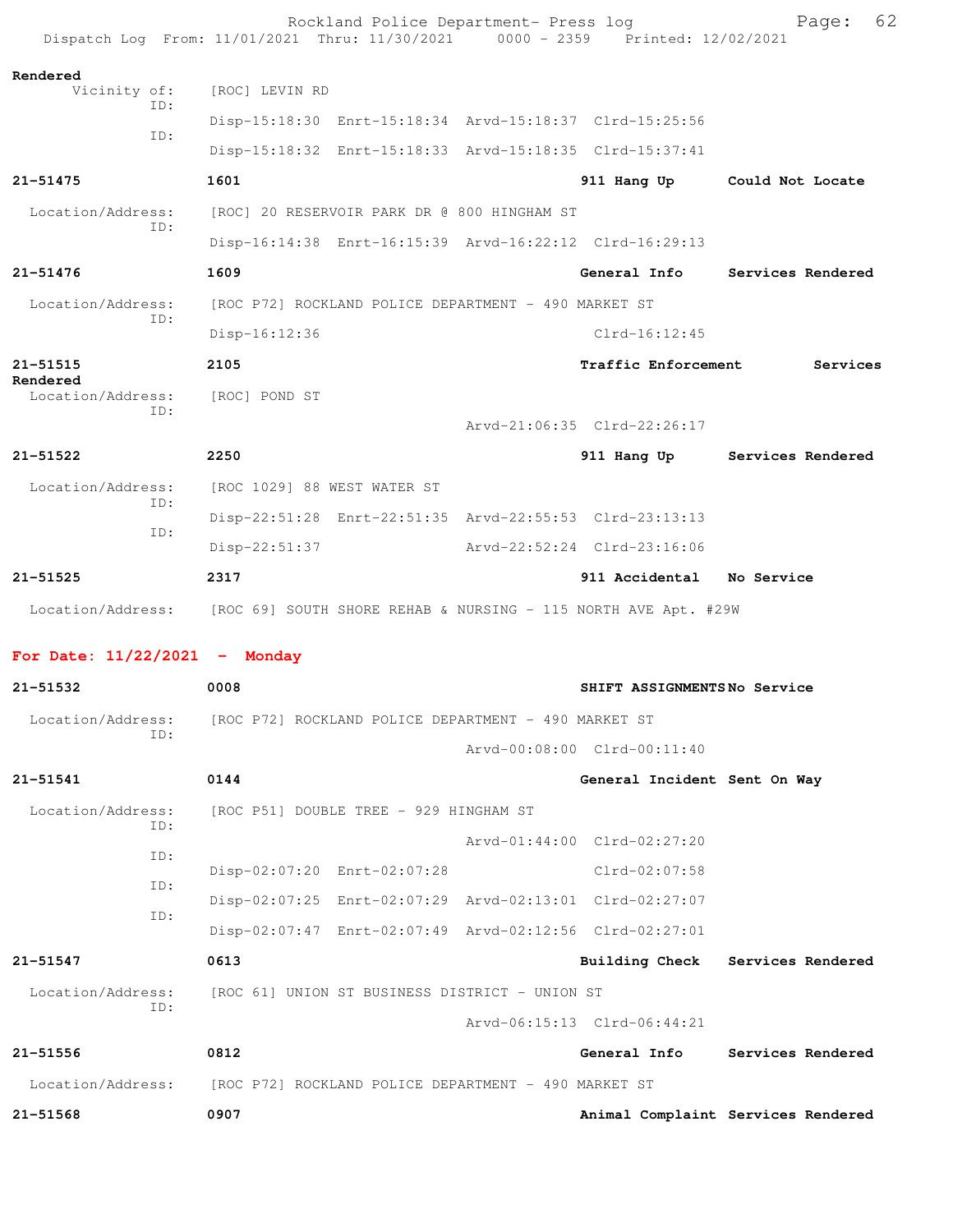|                               |                                           | Rockland Police Department- Press log<br>Dispatch Log From: 11/01/2021 Thru: 11/30/2021 0000 - 2359 Printed: 12/02/2021 | 63<br>Page:                        |
|-------------------------------|-------------------------------------------|-------------------------------------------------------------------------------------------------------------------------|------------------------------------|
| Location/Address:             | [ROC] 461 POND ST                         |                                                                                                                         |                                    |
| ID:                           |                                           | Arvd-09:07:00 Clrd-09:13:53                                                                                             |                                    |
| 21-51569                      | 0913                                      |                                                                                                                         | Animal Complaint Services Rendered |
| Location/Address:             | [ROC 1080] 386 CONCORD ST                 |                                                                                                                         |                                    |
| ID:                           |                                           | Arvd-09:13:00 Clrd-09:28:20                                                                                             |                                    |
| 21-51578                      | 0936                                      | <b>BOLO</b>                                                                                                             | No Action Required                 |
| Location/Address:             |                                           | [ROC P72] ROCKLAND POLICE DEPARTMENT - 490 MARKET ST                                                                    |                                    |
| ID:                           | Disp-09:37:06                             | Clrd-09:37:36                                                                                                           |                                    |
| ID:                           | Disp-09:37:09                             | Clrd-09:37:34                                                                                                           |                                    |
| ID:                           | Disp-09:37:18                             | Clrd-09:37:30                                                                                                           |                                    |
| 21-51579                      | 0944                                      | General Info                                                                                                            | Services Rendered                  |
| Location/Address:             |                                           | [ROC P72] ROCKLAND POLICE DEPARTMENT - 490 MARKET ST                                                                    |                                    |
| 21-51588                      | 1032                                      | Motor Vehicle Complaint                                                                                                 | Services                           |
| Rendered<br>Location/Address: | [ROC 974] 18 RICE AVE                     |                                                                                                                         |                                    |
| 21-51594                      | 1113                                      | Detail                                                                                                                  | Services Rendered                  |
| Location/Address:             |                                           | [ROC P72] ROCKLAND POLICE DEPARTMENT - 490 MARKET ST                                                                    |                                    |
| 21-51602                      | 1217                                      | <b>BOLO</b>                                                                                                             | No Action Required                 |
| Location/Address:             |                                           | [ROC P72] ROCKLAND POLICE DEPARTMENT - 490 MARKET ST                                                                    |                                    |
| ID:                           | $Disp-12:18:42$                           | $Clrd-12:19:56$                                                                                                         |                                    |
| ID:                           | $Disp-12:18:45$                           | $Clrd-12:19:50$                                                                                                         |                                    |
| ID:                           | Disp-12:18:49                             | $Clrd-12:19:46$                                                                                                         |                                    |
| ID:                           | Disp-12:18:54                             | Clrd-12:20:12                                                                                                           |                                    |
| ID:                           | Disp-12:18:59                             | $Clrd-12:19:43$                                                                                                         |                                    |
| ID:                           | Disp-12:19:03                             | Clrd-12:19:31                                                                                                           |                                    |
| ID:                           | Disp-12:19:06                             | $C1rd-12:19:39$                                                                                                         |                                    |
| ID:                           | Disp-12:19:11                             | Clrd-12:19:23                                                                                                           |                                    |
| 21-51606                      | 1234                                      | Details / Time off                                                                                                      | No Action                          |
| Required<br>Location:         | [ROC]                                     |                                                                                                                         |                                    |
| $21 - 51614$                  | 1317                                      | COMP TIME / Time off                                                                                                    | Services                           |
| Rendered<br>Location:         | [ROC]                                     |                                                                                                                         |                                    |
| 21-51618                      | 1334                                      | Traffic Enforcement                                                                                                     | Report Follows                     |
| Location/Address:             | [ROC] POND ST                             |                                                                                                                         |                                    |
| ID:                           |                                           | Arvd-13:35:17 Clrd-14:29:56                                                                                             |                                    |
| Refer To Summons:<br>Summons: | 21ROC-51618-AR<br>GAGNON, MICHAEL KENNETH |                                                                                                                         |                                    |
| Address:<br>Age:              | 127 FAIRWOOD DR<br>HANSON, MA<br>30       |                                                                                                                         |                                    |
| Charges:                      | LICENSE SUSPENDED, OP MV WITH             |                                                                                                                         |                                    |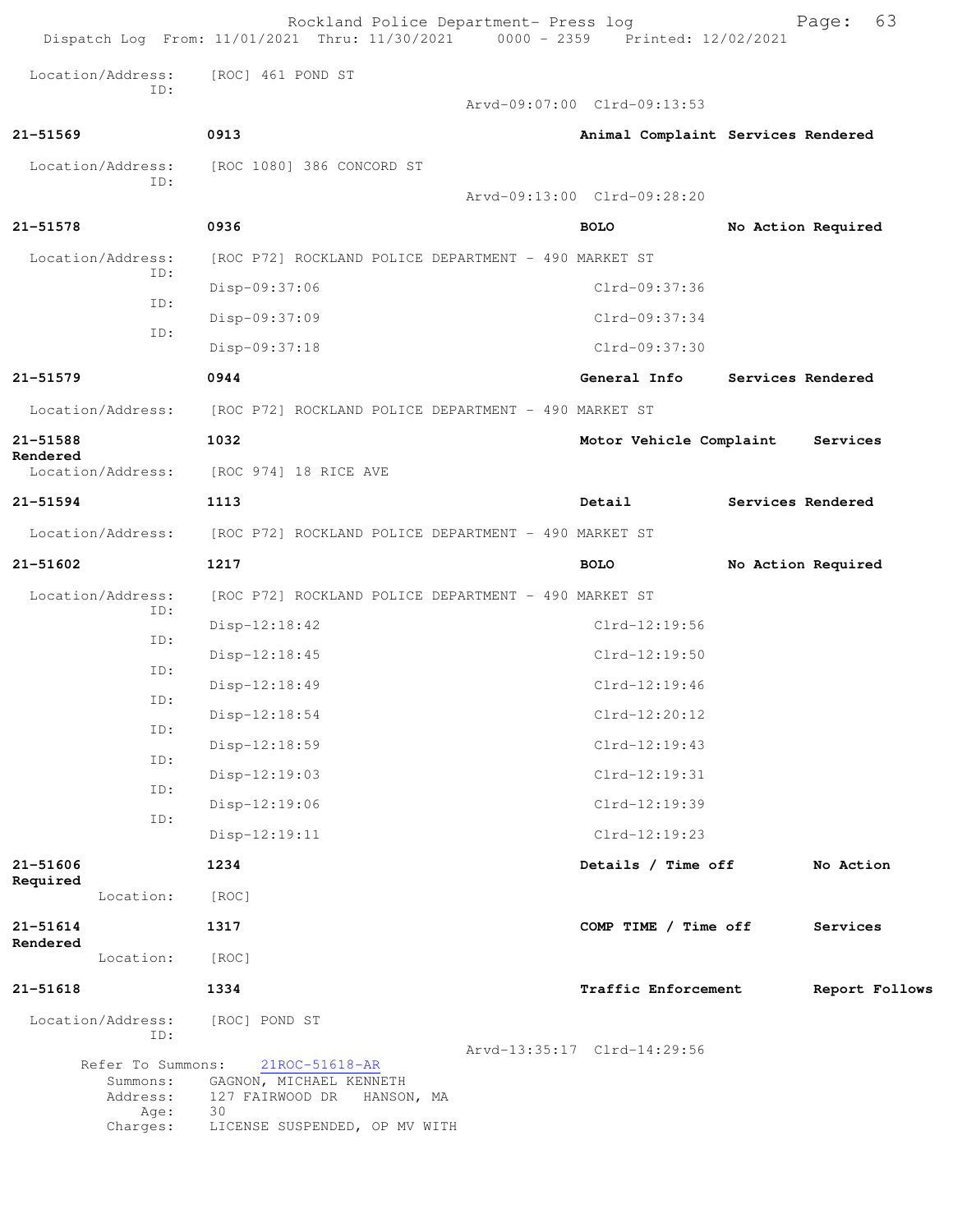|                      |                          |                                                      | Rockland Police Department- Press log                |  | Dispatch Log From: 11/01/2021 Thru: 11/30/2021 0000 - 2359 Printed: 12/02/2021 |              | 64<br>Page:       |  |
|----------------------|--------------------------|------------------------------------------------------|------------------------------------------------------|--|--------------------------------------------------------------------------------|--------------|-------------------|--|
|                      |                          |                                                      | SPEEDING RATE OF SPEED EXCEEDING POSTED LIMIT        |  |                                                                                |              |                   |  |
| 21-51620             |                          | 1335                                                 |                                                      |  | Animal Complaint Services Rendered                                             |              |                   |  |
|                      | Location/Address:        | [ROC] 16 FRENCH RD                                   |                                                      |  |                                                                                |              |                   |  |
|                      | ID:                      |                                                      |                                                      |  | Arvd-13:35:00 Clrd-13:41:18                                                    |              |                   |  |
| 21-51631             |                          | 1457                                                 |                                                      |  | VACATION DAY / Time off<br>Services                                            |              |                   |  |
| Rendered             | Location:                | [ROC]                                                |                                                      |  |                                                                                |              |                   |  |
| 21-51637             |                          | 1600                                                 |                                                      |  | SHIFT ASSIGNMENTS Services Rendered                                            |              |                   |  |
|                      | Location/Address:        |                                                      | [ROC P72] ROCKLAND POLICE DEPARTMENT - 490 MARKET ST |  |                                                                                |              |                   |  |
|                      | ID:                      | $Disp-16:02:28$                                      |                                                      |  | $Clrd-16:02:37$                                                                |              |                   |  |
| 21-51638             |                          | 1622                                                 |                                                      |  | Details / Time off                                                             |              | Services          |  |
| Rendered             | Location:                | [ROC]                                                |                                                      |  |                                                                                |              |                   |  |
| 21-51650             |                          | 1747                                                 |                                                      |  | CRUISER BACK IN SERVICE                                                        |              | Services          |  |
| Rendered             | Location/Address:        |                                                      | [ROC P72] ROCKLAND POLICE DEPARTMENT - 490 MARKET ST |  |                                                                                |              |                   |  |
|                      | ID:                      | $Disp-17:49:05$                                      |                                                      |  | $Clrd-17:49:13$                                                                |              |                   |  |
| 21-51652             |                          | 1800                                                 |                                                      |  | NO TRESPASS SERVICE                                                            |              | Services          |  |
| Rendered             | Location/Address:        | [ROC] 238 FOREST ST                                  |                                                      |  |                                                                                |              |                   |  |
|                      | ID:                      | $Disp-18:01:46$                                      |                                                      |  | Arvd-18:01:51 Clrd-18:09:59                                                    |              |                   |  |
| 21-51655             |                          | 1830                                                 |                                                      |  | Details / Time off                                                             |              | Services          |  |
| Rendered             | Location:                | [ROC]                                                |                                                      |  |                                                                                |              |                   |  |
| $21 - 51659$         |                          | 1916                                                 |                                                      |  | General Incident Services Rendered                                             |              |                   |  |
|                      | Location/Address:        | [ROC P72] ROCKLAND POLICE DEPARTMENT - 490 MARKET ST |                                                      |  |                                                                                |              |                   |  |
|                      | ID:                      | Disp-19:18:40                                        |                                                      |  | Clrd-19:18:45                                                                  |              |                   |  |
| 21-51660             |                          | 1943                                                 |                                                      |  | Disturbance                                                                    |              | Services Rendered |  |
|                      | Location/Address:        |                                                      | [ROC] 71 EXCHANGE ST Apt. #2                         |  |                                                                                |              |                   |  |
|                      | ID:<br>ID:               |                                                      |                                                      |  | Disp-19:44:17 Enrt-19:44:24 Arvd-19:52:17 Clrd-20:10:48                        |              |                   |  |
|                      |                          |                                                      |                                                      |  | Disp-19:48:21 Enrt-19:48:26 Arvd-19:52:20 Clrd-20:10:51                        |              |                   |  |
| 21-51664<br>Rendered |                          | 2023                                                 |                                                      |  | Details / Time off                                                             |              | Services          |  |
|                      | Location:                | [ROC]                                                |                                                      |  |                                                                                |              |                   |  |
| 21-51669             |                          | 2148                                                 |                                                      |  | Burglar Alarm                                                                  | Investigated |                   |  |
|                      | Location/Address:<br>ID: | [ROC] 1 COL BRIAN DUFFY WAY                          |                                                      |  |                                                                                |              |                   |  |
|                      |                          |                                                      |                                                      |  | Disp-21:49:43 Enrt-21:49:49 Arvd-21:54:51 Clrd-22:02:14                        |              |                   |  |
| 21-51672             |                          | 2155                                                 |                                                      |  | Traffic Enforcement                                                            |              | Appears Secure    |  |
|                      | Location/Address:<br>ID: | [ROC] POND ST                                        |                                                      |  | Arvd-21:55:00 Clrd-21:56:03                                                    |              |                   |  |
| 21-51674             |                          | 2206                                                 |                                                      |  |                                                                                |              | Report Follows    |  |
|                      |                          |                                                      |                                                      |  | MVA Property Damage Only                                                       |              |                   |  |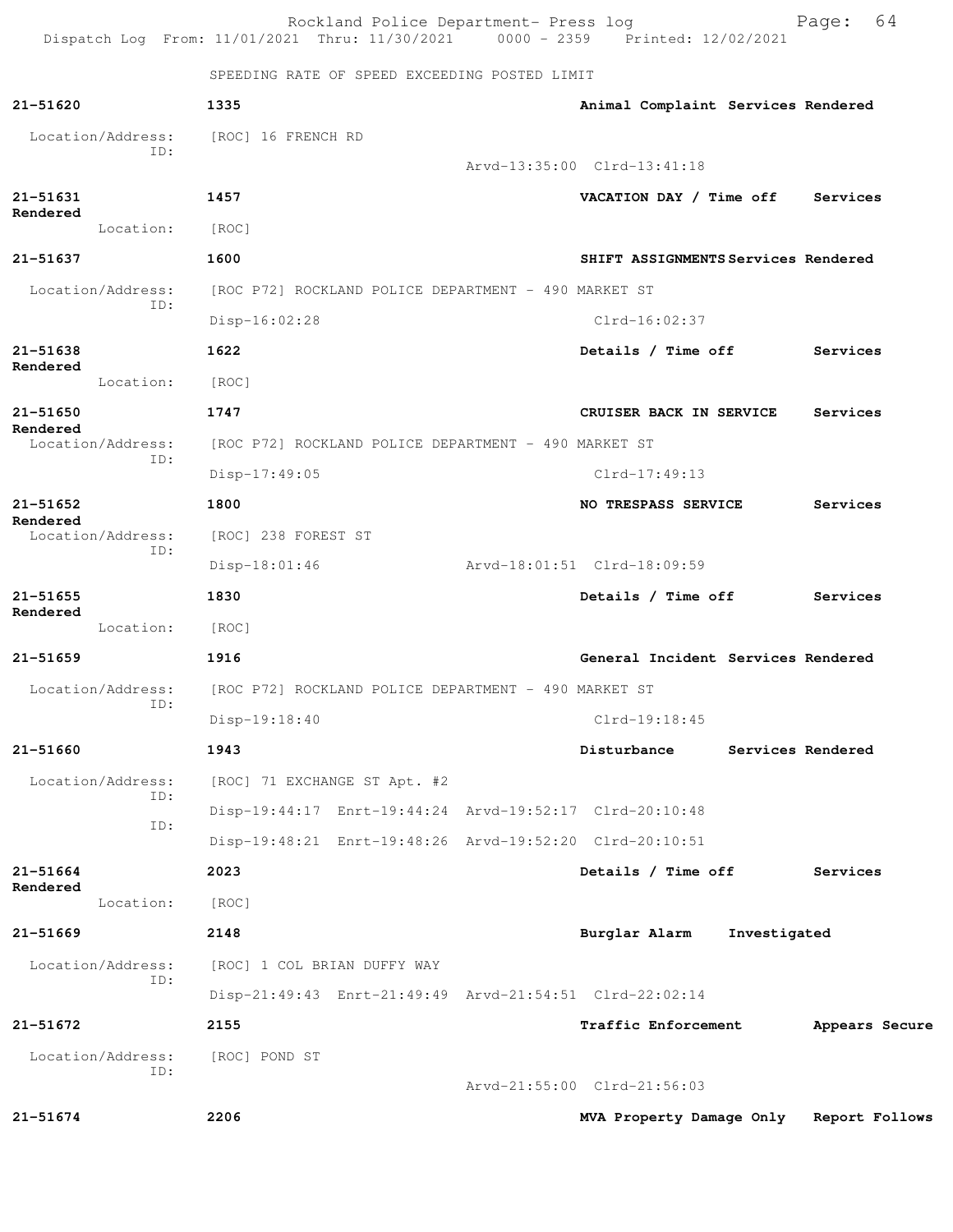|                                  | Rockland Police Department- Press log<br>Dispatch Log From: 11/01/2021 Thru: 11/30/2021 0000 - 2359 Printed: 12/02/2021              |                                          | Page:                               | 65 |
|----------------------------------|--------------------------------------------------------------------------------------------------------------------------------------|------------------------------------------|-------------------------------------|----|
| Vicinity of:                     | [ROC] 333 SALEM ST @ 11 SPRUCE ST                                                                                                    |                                          |                                     |    |
| ID:<br>ID:                       | Disp-22:07:18 Enrt-22:09:00 Arvd-22:09:22 Clrd-23:14:00                                                                              |                                          |                                     |    |
| ID:                              | Disp-22:07:18 Enrt-22:08:55 Arvd-22:09:07 Clrd-11/23/2021 @ 00:18:15                                                                 |                                          |                                     |    |
| ID:                              | Disp-22:11:12 Enrt-22:11:17 Arvd-22:11:24 Clrd-22:31:06                                                                              |                                          |                                     |    |
| ID:<br>ID:                       | Disp-22:41:47<br>$Disp-22:41:58$                                                                                                     | Arvd-22:42:03 Clrd-11/23/2021 @ 00:02:51 |                                     |    |
|                                  | $Disp-23:16:21$<br>Refer To Summons: 21ROC-51674-AR<br>Summons: TOBERER, NICHOLAS HIRTLE<br>Address: 630 UNION ST SOUTH WEYMOUTH, MA | $Clrd-11/23/2021$ @ 00:00:00             |                                     |    |
| Age:<br>Charges:                 | 27<br>NEGLIGENT OPERATION OF MOTOR VEHICLE<br>OUI-LIQUOR OR .08%<br>MARKED LANES VIOLATION<br>SPEEDING IN VIOL SPECIAL REGULATION    |                                          |                                     |    |
| 21-51677                         | 2255                                                                                                                                 | 911 Accidental Investigated              |                                     |    |
| Location/Address:<br>ID:         | [ROC] 650 HINGHAM ST                                                                                                                 |                                          |                                     |    |
|                                  | Disp-22:56:55 Enrt-22:57:23 Arvd-23:02:39 Clrd-23:04:15                                                                              |                                          |                                     |    |
| 21-51678<br>Rendered             | 2314<br>Location/Address: [ROC P72] ROCKLAND POLICE DEPARTMENT - 490 MARKET ST                                                       | Vehicle Maintenance                      | Services                            |    |
| ID:                              |                                                                                                                                      | Arvd-23:14:00 Clrd-23:16:21              |                                     |    |
| For Date: $11/23/2021$ - Tuesday |                                                                                                                                      |                                          |                                     |    |
| 21-51679                         | 0000                                                                                                                                 |                                          | SHIFT ASSIGNMENTS Services Rendered |    |
| Location/Address:<br>ID:         | [ROC P72] ROCKLAND POLICE DEPARTMENT - 490 MARKET ST                                                                                 |                                          |                                     |    |
|                                  | $Disp-00:02:20$                                                                                                                      | Clrd-00:02:27                            |                                     |    |
| 21-51689                         | 0459                                                                                                                                 | Building Check                           | Appears Secure                      |    |
| Location/Address:                | [ROC] UNION ST                                                                                                                       |                                          |                                     |    |
| ID:                              | Disp-05:00:10                                                                                                                        | $Clrd-05:27:10$                          |                                     |    |
| 21-51690                         | 0503                                                                                                                                 | Traffic Enforcement                      | Appears Secure                      |    |

 Location/Address: [ROC] POND ST ID: Disp-05:04:45 Clrd-05:33:31

**21-51699 0706 Details / Time off Services**

**Rendered** 

Location: [ROC] **21-51701 0736 Details / Time off Services**

**Rendered**  Location: [ROC]

**21-51704 0807 Animal Complaint Services Rendered**

 Location/Address: [ROC 239] 65 LIBERTY ST ID:

Arvd-08:07:00 Clrd-08:15:20

**21-51706 0807 Information Call No Action Required**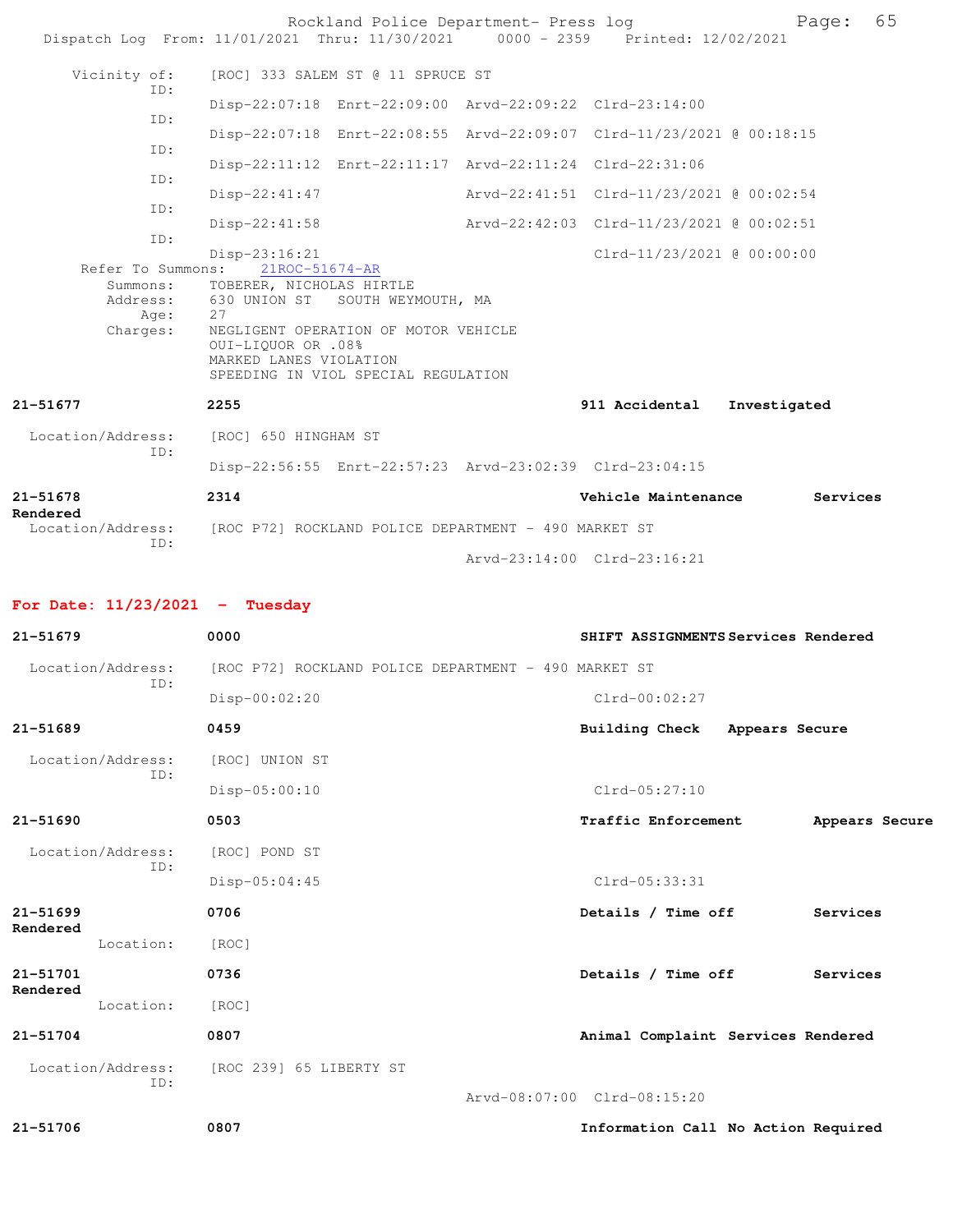|                                      | Rockland Police Department- Press log<br>Dispatch Log From: 11/01/2021 Thru: 11/30/2021 0000 - 2359 Printed: 12/02/2021 |                                     | 66<br>Page:       |  |  |  |
|--------------------------------------|-------------------------------------------------------------------------------------------------------------------------|-------------------------------------|-------------------|--|--|--|
| Location/Address:                    | [ROC P72] ROCKLAND POLICE DEPARTMENT - 490 MARKET ST                                                                    |                                     |                   |  |  |  |
| 21-51713                             | 0903                                                                                                                    | Information Call No Action Required |                   |  |  |  |
| Location/Address:                    | [ROC P72] ROCKLAND POLICE DEPARTMENT - 490 MARKET ST                                                                    |                                     |                   |  |  |  |
| 21-51722                             | 1038                                                                                                                    | Details / Time off                  | No Action         |  |  |  |
| Required<br>Location:                | [ROC]                                                                                                                   |                                     |                   |  |  |  |
| 21-51723                             | 1040                                                                                                                    | Health & Welfare Check              | Services          |  |  |  |
| Rendered<br>Location/Address:<br>ID: | [ROC] 303 MARKET ST                                                                                                     |                                     |                   |  |  |  |
|                                      | Disp-10:44:19 Enrt-10:44:38 Arvd-10:46:57 Clrd-10:51:58                                                                 |                                     |                   |  |  |  |
| 21-51730                             | 1109                                                                                                                    | Traffic Enforcement                 | Services          |  |  |  |
| Rendered<br>Location/Address:        | [ROC] POND ST                                                                                                           |                                     |                   |  |  |  |
| ID:                                  |                                                                                                                         | Arvd-11:09:00 Clrd-11:22:36         |                   |  |  |  |
| 21-51737                             | 1209                                                                                                                    | Information Call No Action Required |                   |  |  |  |
| Location/Address:                    | [ROC P72] ROCKLAND POLICE DEPARTMENT - 490 MARKET ST                                                                    |                                     |                   |  |  |  |
| 21-51841                             | 1220                                                                                                                    | Animal Complaint Services Rendered  |                   |  |  |  |
| Location/Address:                    | [ROC] 751 HINGHAM ST                                                                                                    |                                     |                   |  |  |  |
| 21-51760<br>Required                 | 1350                                                                                                                    | Details / Time off                  | No Action         |  |  |  |
| Location:                            | [ROC]                                                                                                                   |                                     |                   |  |  |  |
| 21-51754                             | 1432                                                                                                                    | Motor Vehicle Stop                  | Verbal Warning    |  |  |  |
| Location/Address:<br>ID:             | [ROC 22] ATRIUM APARTMENTS - 250 VFW DR                                                                                 |                                     |                   |  |  |  |
|                                      |                                                                                                                         | Arvd-14:32:00 Clrd-14:35:36         |                   |  |  |  |
| 21-51761                             | 1601                                                                                                                    | SHIFT ASSIGNMENTS Services Rendered |                   |  |  |  |
| Location/Address:<br>ID:             | [ROC P72] ROCKLAND POLICE DEPARTMENT - 490 MARKET ST                                                                    |                                     |                   |  |  |  |
|                                      | Disp-16:06:28                                                                                                           | $Clrd-16:06:33$                     |                   |  |  |  |
| $21 - 51764$<br>Rendered             | 1632                                                                                                                    | Larceny / Forgery/ Fraud Services   |                   |  |  |  |
| Location/Address:<br>ID:             | [ROC P72] ROCKLAND POLICE DEPARTMENT - 490 MARKET ST                                                                    |                                     |                   |  |  |  |
|                                      | Disp-16:37:38                                                                                                           | $Clrd-16:37:45$                     |                   |  |  |  |
| 21-51767                             | 1707                                                                                                                    | <b>General Info</b>                 | Services Rendered |  |  |  |
| Location/Address:<br>ID:             | [ROC P72] ROCKLAND POLICE DEPARTMENT - 490 MARKET ST                                                                    |                                     |                   |  |  |  |
|                                      | $Disp-17:11:31$                                                                                                         | $Clrd-17:11:37$                     |                   |  |  |  |
| 21-51779                             | 1758                                                                                                                    | Vandalism                           | Services Rendered |  |  |  |
| Location/Address:<br>ID:             | [ROC 464] 204 REED ST                                                                                                   |                                     |                   |  |  |  |
|                                      | Disp-18:00:39 Enrt-18:01:42 Arvd-18:12:20 Clrd-18:22:07                                                                 |                                     |                   |  |  |  |
| 21-51780<br>Rendered                 | 1805                                                                                                                    | Suspicious Activity                 | Services          |  |  |  |
| Location/Address:<br>ID:             | [ROC 1038] 21 BROOKS RD                                                                                                 |                                     |                   |  |  |  |
|                                      | Disp-18:05:40 Enrt-18:06:20 Arvd-18:10:44 Clrd-18:20:20                                                                 |                                     |                   |  |  |  |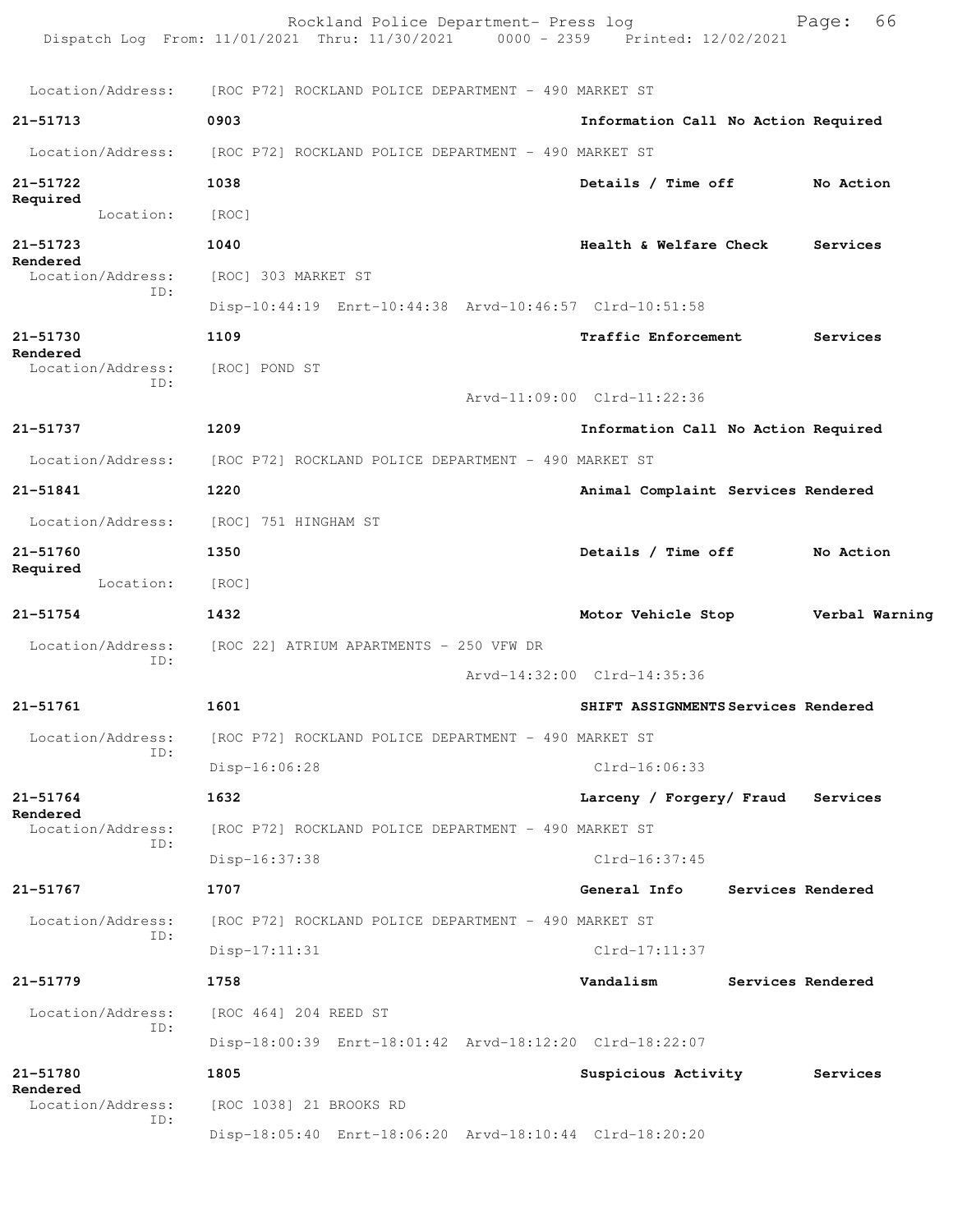Rockland Police Department- Press log entitled and Page: 67 Dispatch Log From: 11/01/2021 Thru: 11/30/2021 0000 - 2359 Printed: 12/02/2021

| 21-51781<br>Rendered               |     | 1810                                         |                                                      |  | Details / Time off                                      |                | Services                 |
|------------------------------------|-----|----------------------------------------------|------------------------------------------------------|--|---------------------------------------------------------|----------------|--------------------------|
| Location:                          |     | [ROC]                                        |                                                      |  |                                                         |                |                          |
| 21-51793<br>Rendered               |     | 1925                                         |                                                      |  | Suspicious Activity Services                            |                |                          |
| Location/Address:                  |     | [ROC 1038] 21 BROOKS RD                      |                                                      |  |                                                         |                |                          |
| ID:                                |     | Disp-19:29:14                                |                                                      |  | $Clrd-19:29:22$                                         |                |                          |
| 21-51794                           |     | 1928                                         |                                                      |  | Burglar Alarm                                           |                | Building Checked/Secured |
| Location/Address:                  |     |                                              | [ROC P84] PLAYERS SPORTS BAR - 86 VFW DR             |  |                                                         |                |                          |
|                                    | ID: |                                              |                                                      |  | Disp-19:31:27 Enrt-19:31:37 Arvd-19:35:34 Clrd-19:49:58 |                |                          |
|                                    | ID: |                                              |                                                      |  | Disp-19:31:33 Enrt-19:31:40 Arvd-19:41:02 Clrd-19:49:54 |                |                          |
| 21-51800                           |     | 2030                                         |                                                      |  | Disturbance                                             |                | Services Rendered        |
| Location/Address:                  |     | [ROC] 303 MARKET ST                          |                                                      |  |                                                         |                |                          |
|                                    | ID: |                                              |                                                      |  | Disp-20:33:20 Enrt-20:33:24 Arvd-20:38:05 Clrd-20:59:32 |                |                          |
|                                    | ID: | Disp-20:34:07                                |                                                      |  | Arvd-20:34:13 Clrd-20:59:24                             |                |                          |
|                                    | ID: | Disp-20:34:11                                |                                                      |  | Arvd-20:34:16 Clrd-20:59:28                             |                |                          |
|                                    | ID: | $Disp-20:34:41$                              |                                                      |  | Arvd-20:34:45 Clrd-20:59:36                             |                |                          |
|                                    | ID: | $Disp-21:09:56$                              |                                                      |  | Arvd-21:10:01 Clrd-21:20:01                             |                |                          |
| 21-51804                           |     | 2106                                         |                                                      |  | Traffic Enforcement                                     |                | Services                 |
| Rendered<br>Location/Address:      |     | [ROC] POND ST                                |                                                      |  |                                                         |                |                          |
|                                    | ID: |                                              |                                                      |  | Arvd-21:07:41 Clrd-21:35:49                             |                |                          |
| 21-51810                           |     | 2346                                         |                                                      |  | Burglar Alarm                                           | Appears Secure |                          |
| Location/Address:                  |     | [ROC] FR MAHONEY WAREHOUSE - 273 WEYMOUTH ST |                                                      |  |                                                         |                |                          |
|                                    | ID: |                                              | Disp-23:48:24 Enrt-23:49:39                          |  | $Clrd-23:56:56$                                         |                |                          |
|                                    | ID: | $Disp-23:56:33$                              |                                                      |  | Arvd-23:56:39 Clrd-23:59:35                             |                |                          |
|                                    |     |                                              |                                                      |  |                                                         |                |                          |
| For Date: $11/24/2021$ - Wednesday |     |                                              |                                                      |  |                                                         |                |                          |
| 21-51812                           |     | 0000                                         |                                                      |  | SHIFT ASSIGNMENTS Services Rendered                     |                |                          |
| Location/Address:                  |     |                                              | [ROC P72] ROCKLAND POLICE DEPARTMENT - 490 MARKET ST |  |                                                         |                |                          |
| 21-51817<br>Rendered               |     | 0144                                         |                                                      |  | Details / Time off                                      |                | Services                 |
| Location:                          |     | [ROC]                                        |                                                      |  |                                                         |                |                          |
| 21-51825                           |     | 0508                                         |                                                      |  | Disturbance                                             | Report Follows |                          |
| Location/Address:                  | ID: |                                              | [ROC 1041] 135 GROVE ST Apt. #120                    |  |                                                         |                |                          |
|                                    | ID: |                                              |                                                      |  | Disp-05:11:48 Enrt-05:12:06 Arvd-05:12:58 Clrd-05:52:00 |                |                          |
|                                    | ID: |                                              |                                                      |  | Disp-05:11:57 Enrt-05:12:05 Arvd-05:12:58 Clrd-05:52:04 |                |                          |
|                                    |     |                                              |                                                      |  | Disp-05:12:00 Enrt-05:12:02 Arvd-05:12:58 Clrd-05:52:02 |                |                          |
| Fire Unit:                         | ID: |                                              | ABIENG4-Aerial-Abington Engine 4                     |  | Disp-05:14:09 Enrt-05:14:12 Arvd-05:14:13 Clrd-05:52:05 |                |                          |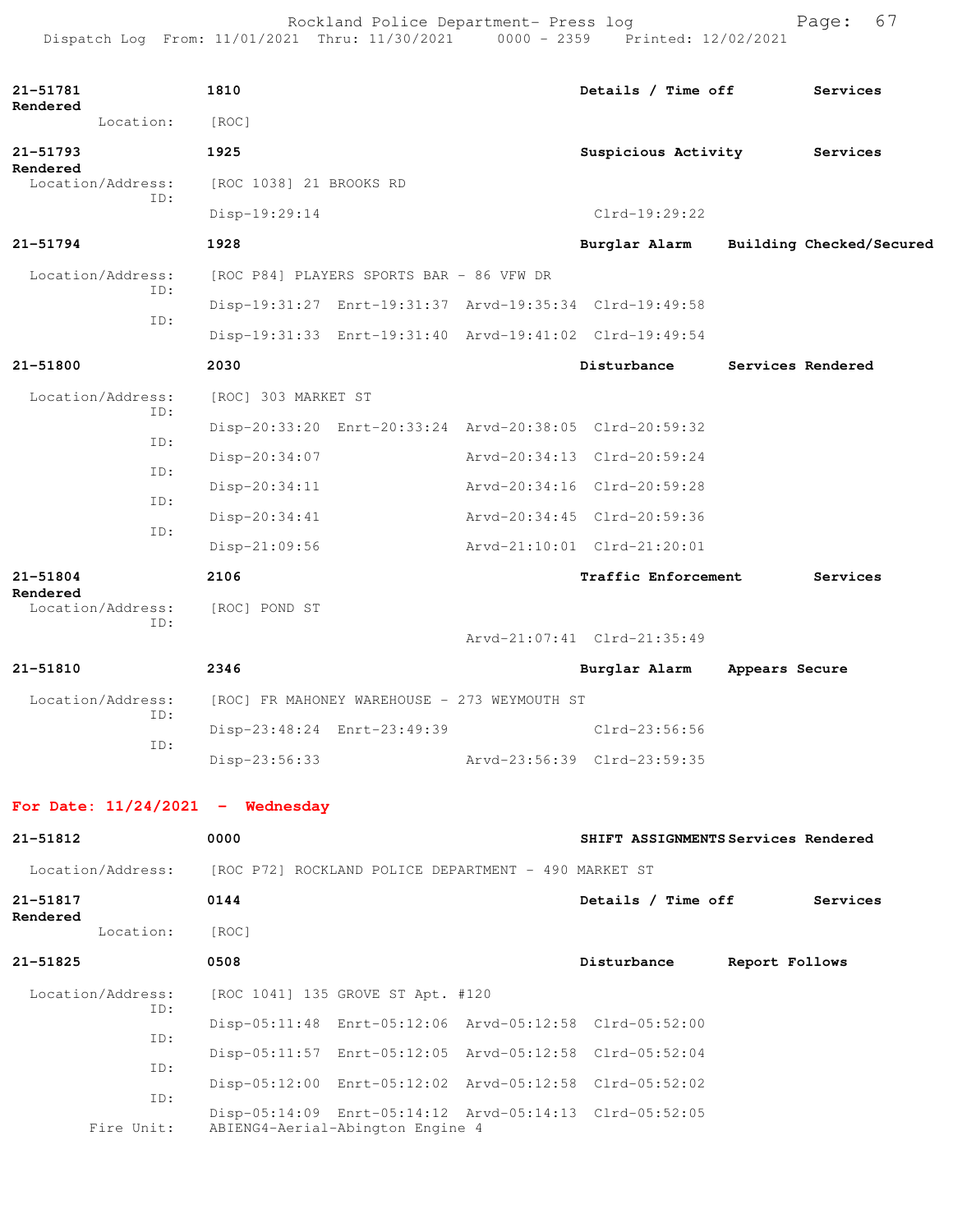|                                      | Dispatch Log From: 11/01/2021 Thru: 11/30/2021 0000 - 2359 Printed: 12/02/2021 | Rockland Police Department- Press log |                             | 68<br>Page:                        |
|--------------------------------------|--------------------------------------------------------------------------------|---------------------------------------|-----------------------------|------------------------------------|
|                                      | $Disp-05:18:25$<br>InOrtsUnavl-05:18:30 InSrvce-05:18:30                       |                                       | Clrd-05:18:30               |                                    |
| 21-51828                             | 0601                                                                           |                                       | Traffic Enforcement         | Services                           |
| Rendered<br>Location/Address:<br>ID: | [ROC] POND ST                                                                  |                                       |                             |                                    |
|                                      | $Disp-06:02:00$                                                                |                                       | $Clrd-06:02:07$             |                                    |
| ID:                                  | Disp-06:02:59                                                                  |                                       | Arvd-06:03:06 Clrd-06:25:12 |                                    |
| 21-51830                             | 0701                                                                           |                                       | Details / Time off          | Services                           |
| Rendered<br>Location:                | [ROC]                                                                          |                                       |                             |                                    |
| 21-51837                             | 0810                                                                           |                                       | General Info                | Services Rendered                  |
| Location/Address:                    | [ROC P72] ROCKLAND POLICE DEPARTMENT - 490 MARKET ST                           |                                       |                             |                                    |
| 21-51838                             | 0830                                                                           |                                       | Details / Time off          | Services                           |
| Rendered<br>Location:                | [ROC]                                                                          |                                       |                             |                                    |
| 21-51840                             | 0840                                                                           |                                       | Assist Other Agency         | Services                           |
| Rendered<br>Location/Address:        | [ROC P72] ROCKLAND POLICE DEPARTMENT - 490 MARKET ST                           |                                       |                             |                                    |
| 21-51843                             | 0844                                                                           |                                       |                             | Animal Complaint Services Rendered |
| Location/Address:<br>ID:             | [ROC 1061] 487 HINGHAM ST                                                      |                                       |                             |                                    |
|                                      | Disp-08:47:17 Enrt-08:47:20 Arvd-08:54:45 Clrd-08:59:12                        |                                       |                             |                                    |
| 21-51850                             | 0927                                                                           |                                       | Identity Theft              | Investigated                       |
| Location/Address:                    | [ROC 688] 198 REED ST Apt. #1                                                  |                                       |                             |                                    |
| ID:                                  | Disp-09:31:24                                                                  |                                       | $Clrd-10:08:00$             |                                    |
| 21-51851                             | 0931                                                                           |                                       | Warrant                     | Services Rendered                  |
|                                      | Location/Address: [ROC] 361 UNION ST                                           |                                       |                             |                                    |
| ID:                                  | Disp-09:41:17 Enrt-09:42:28 Arvd-09:50:11 Clrd-09:58:38                        |                                       |                             |                                    |
| ID:                                  | Disp-09:41:27 Enrt-09:41:42 Arvd-09:50:08 Clrd-09:58:35                        |                                       |                             |                                    |
| ID:                                  | Disp-09:41:47 Enrt-09:41:51 Arvd-09:50:05 Clrd-11:17:54                        |                                       |                             |                                    |
| $21 - 51862$                         | 0940                                                                           |                                       |                             | Animal Complaint Services Rendered |
| Location/Address:                    | [ROC] 510 HINGHAM ST                                                           |                                       |                             |                                    |
| 21-51866                             | 1029                                                                           |                                       | Details / Time off          | Services                           |
| Rendered<br>Location:                | [ROC]                                                                          |                                       |                             |                                    |
| 21-51868                             | 1033                                                                           |                                       | Details / Time off          | Services                           |
| Rendered<br>Location:                | [ROC]                                                                          |                                       |                             |                                    |
| 21-51870                             | 1045                                                                           |                                       | Assist Other Agency         | Services                           |
| Rendered<br>Location/Address:        | [ROC P72] ROCKLAND POLICE DEPARTMENT - 490 MARKET ST                           |                                       |                             |                                    |
| 21-51872                             | 1103                                                                           |                                       | Vandalism                   | Services Rendered                  |
| Location/Address:                    | [ROC] 618 MARKET ST                                                            |                                       |                             |                                    |
| 21-51873                             | 1108                                                                           |                                       | Details / Time off          | Services                           |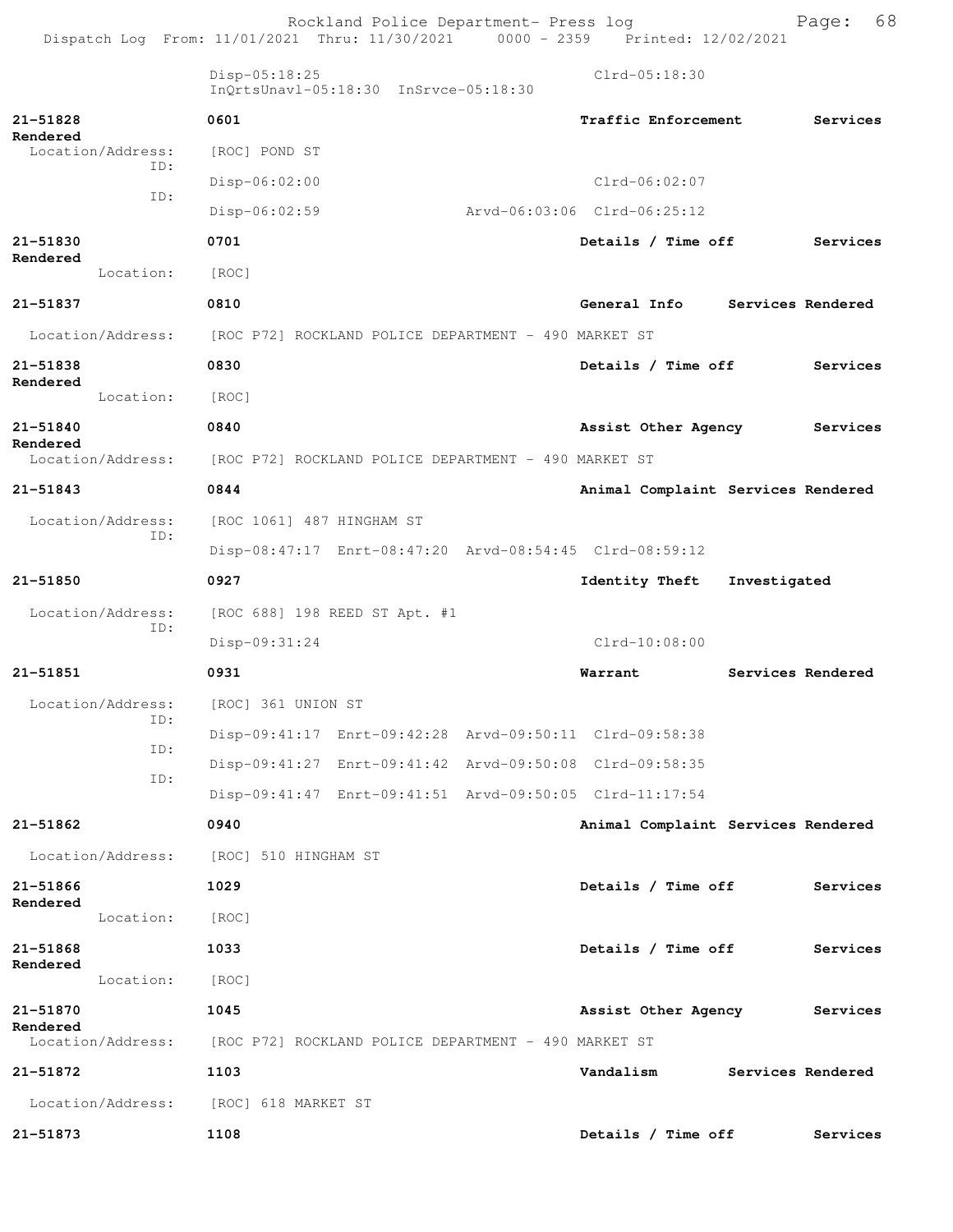|                          |                   |                                                                        | Rockland Police Department- Press log                |  | Dispatch Log From: 11/01/2021 Thru: 11/30/2021 0000 - 2359 Printed: 12/02/2021 |  | 69<br>Page: |  |
|--------------------------|-------------------|------------------------------------------------------------------------|------------------------------------------------------|--|--------------------------------------------------------------------------------|--|-------------|--|
| Rendered                 | Location: [ROC]   |                                                                        |                                                      |  |                                                                                |  |             |  |
| 21-51874                 |                   | 1110                                                                   |                                                      |  | Details / Time off                                                             |  | Services    |  |
| Rendered                 | Location:         | [ROC]                                                                  |                                                      |  |                                                                                |  |             |  |
| 21-51875                 |                   | 1112                                                                   |                                                      |  | Details / Time off                                                             |  | Services    |  |
| Rendered                 | Location:         | [ROC]                                                                  |                                                      |  |                                                                                |  |             |  |
| 21-51877                 |                   | 1124                                                                   |                                                      |  | Assist Public Services Rendered                                                |  |             |  |
|                          | Location/Address: |                                                                        |                                                      |  |                                                                                |  |             |  |
|                          |                   |                                                                        | [ROC P72] ROCKLAND POLICE DEPARTMENT - 490 MARKET ST |  |                                                                                |  |             |  |
| 21-51879<br>Rendered     |                   | 1202                                                                   |                                                      |  | Details / Time off Services                                                    |  |             |  |
|                          | Location:         | [ROC]                                                                  |                                                      |  |                                                                                |  |             |  |
| 21-51887                 |                   | 1240                                                                   |                                                      |  | Assist Public Services Rendered                                                |  |             |  |
|                          |                   | Location/Address: [ROC P72] ROCKLAND POLICE DEPARTMENT - 490 MARKET ST |                                                      |  |                                                                                |  |             |  |
| 21-51888<br>Rendered     |                   | 1245                                                                   |                                                      |  | Details / Time off                                                             |  | Services    |  |
|                          | Location:         | [ROC]                                                                  |                                                      |  |                                                                                |  |             |  |
| 21-51898<br>Rendered     |                   | 1332                                                                   |                                                      |  | Larceny / Forgery/ Fraud Services                                              |  |             |  |
| Location/Address:<br>ID: |                   |                                                                        | [ROC] 100 LEDGEWOOD PL Apt. #204A                    |  |                                                                                |  |             |  |
|                          |                   | Disp-13:34:44                                                          |                                                      |  | Arvd-13:48:27 Clrd-14:24:02                                                    |  |             |  |
| 21-51900                 |                   | 1403                                                                   |                                                      |  | Larceny / Forgery/ Fraud Services                                              |  |             |  |
| Rendered                 | Location/Address: | [ROC] 333 WEYMOUTH ST                                                  |                                                      |  |                                                                                |  |             |  |
| 21-51902                 |                   | 1407                                                                   |                                                      |  | Motor Vehicle Complaint                                                        |  | Services    |  |
| Rendered                 | Location/Address: |                                                                        | [ROC P69] MCDONALD'S - 117 MARKET ST                 |  |                                                                                |  |             |  |
|                          | ID:               |                                                                        |                                                      |  | Disp-14:09:48 Enrt-14:09:53 Arvd-14:11:23 Clrd-14:24:11                        |  |             |  |
|                          | ID:               |                                                                        |                                                      |  | Disp-14:12:35 Enrt-14:12:44 Arvd-14:15:18 Clrd-14:22:25                        |  |             |  |
| $21 - 51904$             |                   | 1436                                                                   |                                                      |  | Suspicious Activity                                                            |  | Services    |  |
| Rendered                 | Location/Address: | [ROC] 112 JOSH GRAY RD                                                 |                                                      |  |                                                                                |  |             |  |
|                          | ID:               |                                                                        |                                                      |  | Disp-14:37:57 Enrt-14:38:51 Arvd-14:44:40 Clrd-14:52:48                        |  |             |  |
| 21-51912                 |                   | 1521                                                                   |                                                      |  | MVA Property Damage Only Report Follows                                        |  |             |  |
|                          | Location/Address: |                                                                        | [ROC P45] COMFORT INN - 850 HINGHAM ST               |  |                                                                                |  |             |  |
|                          | ID:               |                                                                        |                                                      |  | Disp-15:23:12 Enrt-15:23:44 Arvd-15:27:39 Clrd-15:53:42                        |  |             |  |
|                          | ID:               | Refer To Arrest: 21ROC-51912-AR                                        |                                                      |  | Disp-15:23:34 Enrt-15:23:47 Arvd-15:26:08 Clrd-15:53:34                        |  |             |  |
| 21-51913                 |                   | 1522                                                                   |                                                      |  | Assist Public Services Rendered                                                |  |             |  |
|                          |                   | Location/Address: [ROC P72] ROCKLAND POLICE DEPARTMENT - 490 MARKET ST |                                                      |  |                                                                                |  |             |  |
| 21-51914                 |                   | 1544                                                                   |                                                      |  | Stolen LICENSE PLATE                                                           |  | Services    |  |
| Rendered                 | Location/Address: | [ROC 347] 65 PARK ST                                                   |                                                      |  |                                                                                |  |             |  |
|                          | ID:               | $Disp-15:53:45$                                                        |                                                      |  | Arvd-16:00:23 Clrd-16:09:43                                                    |  |             |  |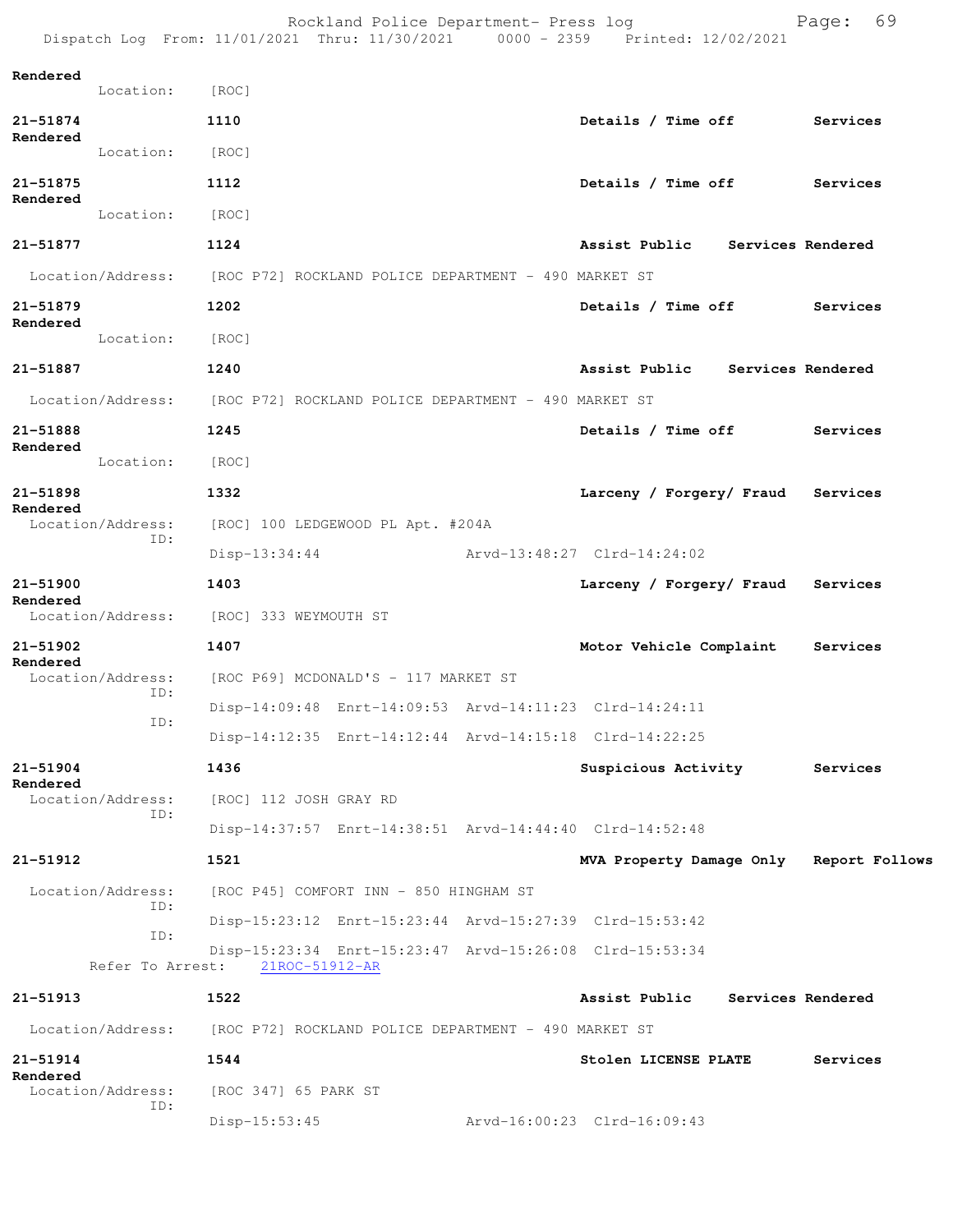| Dispatch Log From: 11/01/2021 Thru: 11/30/2021 0000 - 2359 Printed: 12/02/2021 |                      | Rockland Police Department- Press log                |                                                         | 70<br>Page:    |
|--------------------------------------------------------------------------------|----------------------|------------------------------------------------------|---------------------------------------------------------|----------------|
| 21-51915                                                                       | 1613                 |                                                      | SHIFT ASSIGNMENTSNo Service                             |                |
| Location/Address: [ROC P72] ROCKLAND POLICE DEPARTMENT - 490 MARKET ST         |                      |                                                      |                                                         |                |
| 21-51916                                                                       | 1616                 |                                                      | Details / Time off No Service                           |                |
| Location:                                                                      | [ROC]                |                                                      |                                                         |                |
| $21 - 51926$                                                                   | 1721                 |                                                      | Burglar Alarm Cancelled Enroute                         |                |
| Location/Address:                                                              | [ROC] 16 MAGNOLIA DR |                                                      |                                                         |                |
| ID:                                                                            |                      | Disp-17:22:18 Enrt-17:22:21                          | $Clrd-17:25:54$                                         |                |
| 21-51934                                                                       | 1815                 |                                                      | Disabled Motor Vehicle Vehicle Towed                    |                |
| Location/Address:                                                              |                      | [ROC] 136 PLAIN ST @ 152 W WATER ST                  |                                                         |                |
| ID:                                                                            |                      |                                                      | Disp-18:17:18 Enrt-18:17:21 Arvd-18:21:32 Clrd-18:31:33 |                |
| $21 - 51943$                                                                   | 1937                 |                                                      | Traffic Enforcement Services                            |                |
| Rendered<br>Location/Address:<br>ID:                                           | [ROC] POND ST        |                                                      |                                                         |                |
|                                                                                |                      |                                                      | Arvd-19:39:22 Clrd-20:02:44                             |                |
| $21 - 51948$                                                                   | 1944                 |                                                      | Details / Time off No Service                           |                |
| Location:                                                                      | [ROC]                |                                                      |                                                         |                |
| $21 - 51949$                                                                   | 1946                 |                                                      | Details / Time off No Service                           |                |
| Location: [ROC]                                                                |                      |                                                      |                                                         |                |
| 21-51951                                                                       | 2025                 |                                                      | Time off Services Rendered                              |                |
| Location:                                                                      | [ROC]                |                                                      |                                                         |                |
| $21 - 51953$                                                                   | 2049                 |                                                      | Motor Vehicle Stop                                      | Verbal Warning |
| Location/Address:                                                              | [ROC] CONCORD ST     |                                                      |                                                         |                |
| ID:                                                                            |                      |                                                      | Arvd-20:49:00 Clrd-20:55:01                             |                |
| 21-51962<br>Locate                                                             | 2234                 |                                                      | Suspicious Activity                                     | Could Not      |
| Location/Address:<br>ID:                                                       | [ROC] BEECH ST       |                                                      |                                                         |                |
| ID:                                                                            |                      |                                                      | Disp-22:35:23 Enrt-22:35:54 Arvd-22:38:38 Clrd-22:41:22 |                |
| ID:                                                                            |                      |                                                      | Disp-22:36:11 Enrt-22:36:19 Arvd-22:38:38 Clrd-22:41:22 |                |
|                                                                                |                      |                                                      | Disp-22:36:28 Enrt-22:36:34 Arvd-22:38:38 Clrd-22:41:22 |                |
| For Date: $11/25/2021$ - Thursday                                              |                      |                                                      |                                                         |                |
| 21-51967                                                                       | 0000                 |                                                      | SHIFT ASSIGNMENTS Services Rendered                     |                |
| Location/Address:                                                              |                      | [ROC P72] ROCKLAND POLICE DEPARTMENT - 490 MARKET ST |                                                         |                |
| 21-51974                                                                       | 0126                 |                                                      | Suspicious Activity                                     | Services       |
| Rendered<br>Location/Address:                                                  |                      | [ROC] 826 UNION ST @ 14 HATHERLY RD                  |                                                         |                |
| ID:                                                                            |                      |                                                      | Arvd-01:26:00 Clrd-01:39:35                             |                |
| ID:                                                                            |                      |                                                      | Disp-01:27:40 Enrt-01:27:47 Arvd-01:29:37 Clrd-01:39:43 |                |
| ID:                                                                            | $Disp-01:27:44$      |                                                      | Arvd-01:28:52 Clrd-01:46:00                             |                |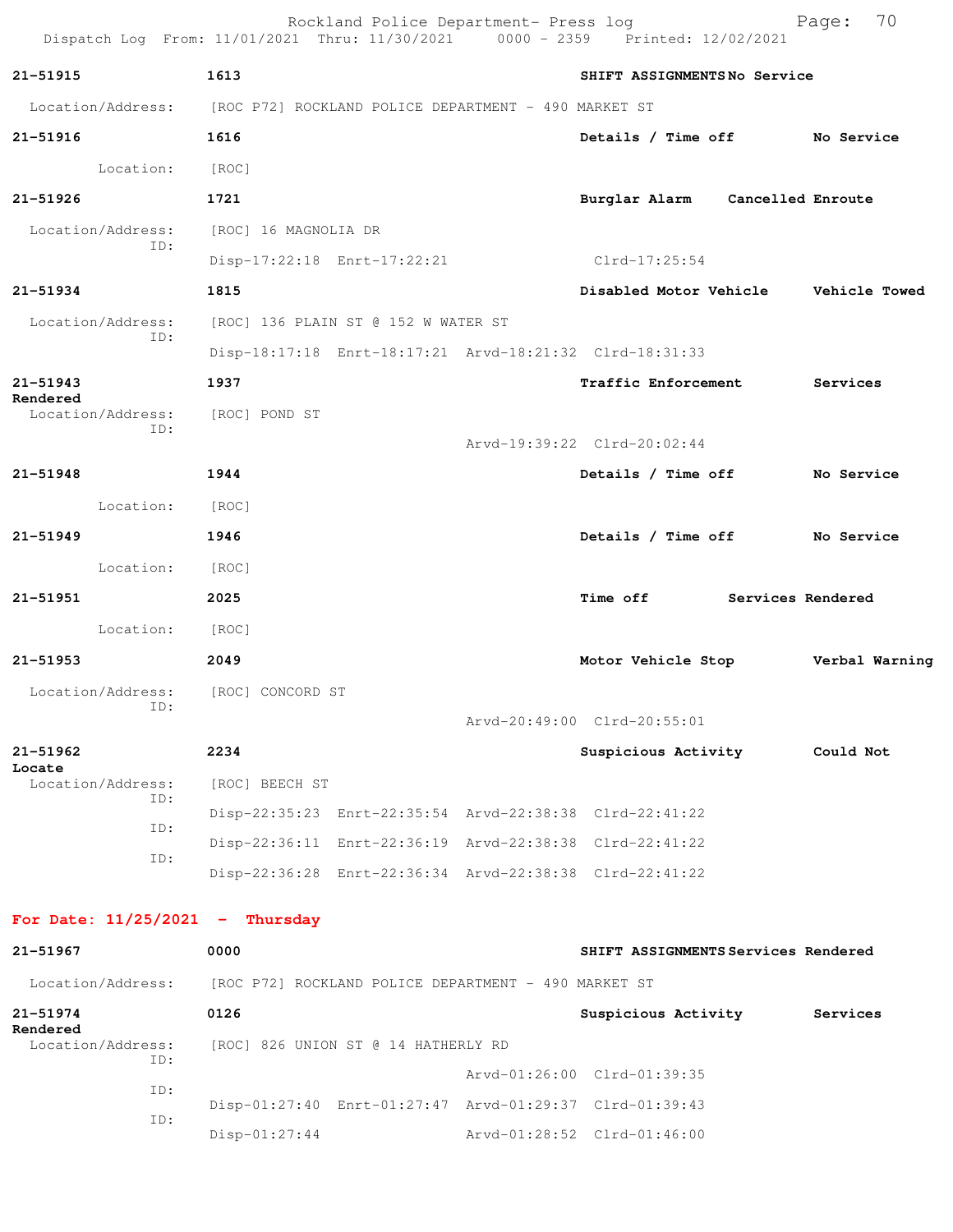Rockland Police Department- Press log entitled and Page: 71 Dispatch Log From: 11/01/2021 Thru: 11/30/2021 0000 - 2359 Printed: 12/02/2021

| 21-51975                      | 0139                                                    | MVA Property Damage Only Report Follows |                |                          |
|-------------------------------|---------------------------------------------------------|-----------------------------------------|----------------|--------------------------|
| Location/Address:             | [ROC] 20 PLAIN ST @ 104 MARKET ST                       |                                         |                |                          |
| ID:<br>ID:                    | $Disp-01:40:58$                                         | Arvd-01:41:05 Clrd-02:13:30             |                |                          |
|                               | $Disp-01:41:13$                                         | Arvd-01:41:18 Clrd-02:13:30             |                |                          |
| ID:                           | Disp-01:46:11 Enrt-01:46:17 Arvd-01:58:02 Clrd-02:13:30 |                                         |                |                          |
| 21-51980                      | 0403                                                    | General Info                            |                | Services Rendered        |
| Location/Address:             | [ROC] 74 CHURCH ST                                      |                                         |                |                          |
| 21-51982                      | 0512                                                    | Burglar Alarm                           | Appears Secure |                          |
| Location/Address:             | [ROC P1] 99 RESTAURANT - 29 ACCORD PARK DR              |                                         |                |                          |
| ID:                           | $Disp-05:13:26$                                         | Arvd-05:21:16 Clrd-05:21:25             |                |                          |
| ID:                           | Disp-05:15:42 Enrt-05:18:39 Arvd-05:21:08 Clrd-05:21:25 |                                         |                |                          |
| 21-51986                      | 0619                                                    | Burglar Alarm                           |                | Building Checked/Secured |
| Location/Address:             | [ROC P55] HOME DEPOT - 1149 HINGHAM ST                  |                                         |                |                          |
| ID:                           | Disp-06:19:57 Enrt-06:25:48 Arvd-06:29:23 Clrd-06:29:30 |                                         |                |                          |
| ID:                           | Disp-06:21:02 Enrt-06:25:48 Arvd-06:29:23 Clrd-06:29:30 |                                         |                |                          |
| 21-51987                      | 0630                                                    | <b>Traffic Enforcement</b>              |                | Services                 |
| Rendered<br>Location/Address: | [ROC] POND ST                                           |                                         |                |                          |
| ID:                           | Disp-06:30:47                                           | Arvd-06:31:13 Clrd-06:46:27             |                |                          |
| 21-51988                      | 0633                                                    | Building Check                          |                | Building Checked/Secured |
| Location/Address:             | [ROC] UNION ST                                          |                                         |                |                          |
| ID:                           | Disp-06:34:20                                           | Arvd-06:41:51 Clrd-07:00:09             |                |                          |
| 21-51989                      | 0656                                                    | Burglar Alarm                           |                | Building Checked/Secured |
| Location/Address:             | [ROC P55] HOME DEPOT - 1149 HINGHAM ST                  |                                         |                |                          |
| ID:                           | Disp-06:58:54 Enrt-06:59:26 Arvd-07:02:08 Clrd-07:08:45 |                                         |                |                          |
| 21-51990                      | 0731                                                    | Details / Time off                      |                | Services                 |
| Rendered<br>Location:         | [ROC]                                                   |                                         |                |                          |
| $21 - 51992$                  | 0756                                                    | Disturbance                             | Investigated   |                          |
| Location/Address:             | [ROC 1074] 86 HANNAH WAY                                |                                         |                |                          |
| ID:                           | Disp-07:59:57 Enrt-08:00:01 Arvd-08:00:05 Clrd-08:05:56 |                                         |                |                          |
| ID:                           | Disp-08:00:11 Enrt-08:00:15 Arvd-08:00:55 Clrd-08:05:53 |                                         |                |                          |
| $21 - 52004$                  | 0800                                                    | SHIFT ASSIGNMENTSNo Service             |                |                          |
| Location/Address:             | [ROC P72] ROCKLAND POLICE DEPARTMENT - 490 MARKET ST    |                                         |                |                          |
| ID:                           |                                                         | Arvd-08:00:00 Clrd-09:39:55             |                |                          |
| 21-52000                      | 0926                                                    | Details / Time off                      |                | No Service               |
| Location:                     | [ROC]                                                   |                                         |                |                          |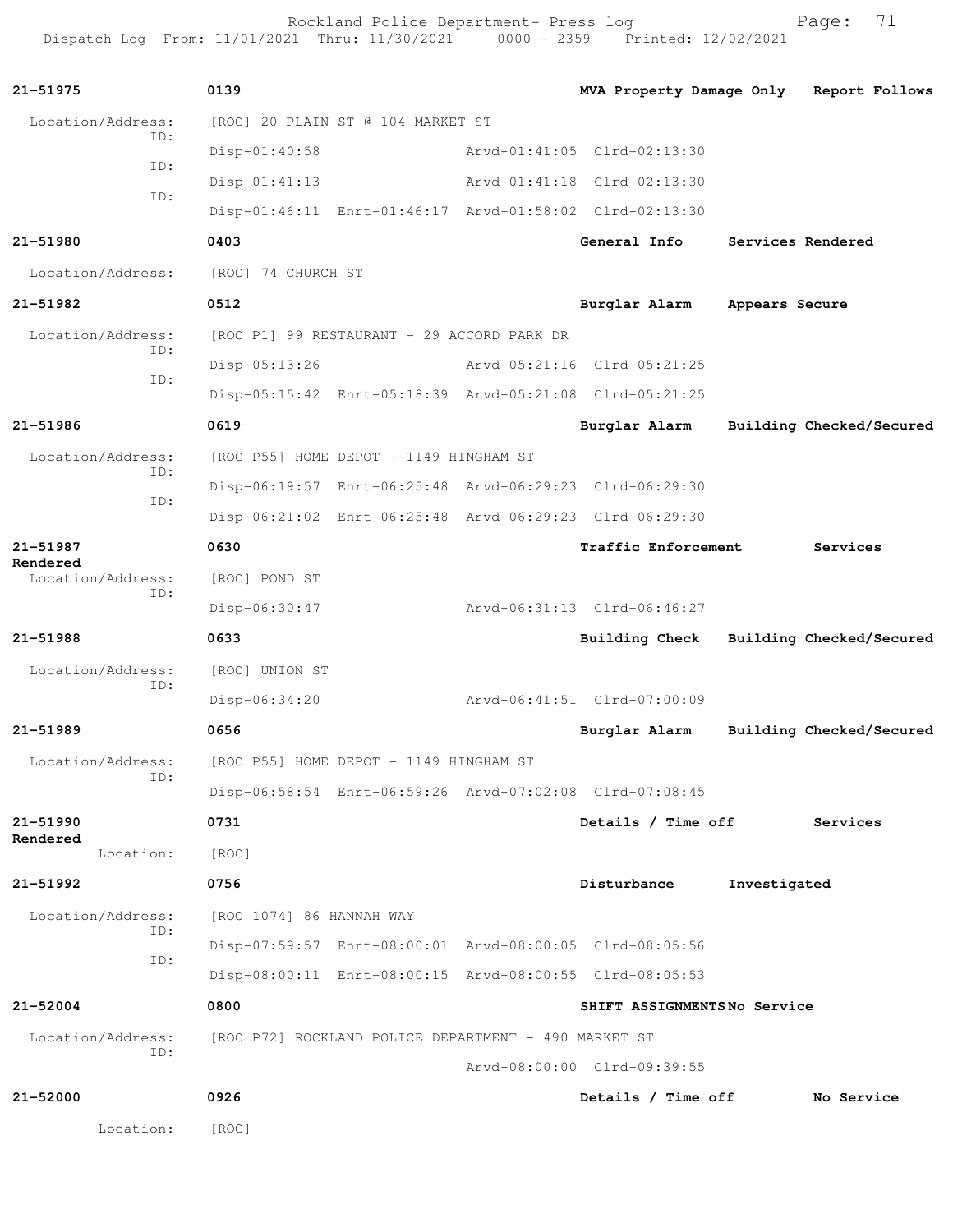Rockland Police Department- Press log entitled and Page: 72 Dispatch Log From: 11/01/2021 Thru: 11/30/2021 0000 - 2359 Printed: 12/02/2021

| 21-52001                      | 0934                                                         | Details / Time off No Service            |                          |
|-------------------------------|--------------------------------------------------------------|------------------------------------------|--------------------------|
| Location:                     | [ROC]                                                        |                                          |                          |
| 21-52003                      | 0937                                                         | Details / Time off No Service            |                          |
| Location:                     | [ROC]                                                        |                                          |                          |
| 21-52005                      | 0942                                                         | Details / Time off No Service            |                          |
| Location:                     | [ROC]                                                        |                                          |                          |
| 21-52006                      | 0945                                                         | Burglar Alarm Building Checked/Secured   |                          |
| Location/Address:<br>ID:      | [ROC P55] HOME DEPOT - 1149 HINGHAM ST                       |                                          |                          |
| ID:                           |                                                              | Arvd-09:45:00 Clrd-09:56:13              |                          |
|                               | Disp-09:46:03                                                | $Clrd-09:47:01$                          |                          |
| ID:                           | Disp-09:54:32 Enrt-09:54:38                                  | Clrd-09:56:06                            |                          |
| 21-52007                      | 0945                                                         | Burglar Alarm Building Checked/Secured   |                          |
| Location/Address:             | [ROC P102] KNIGHTS OF COLUMBUS - 440 WEBSTER ST              |                                          |                          |
| ID:                           | Disp-09:47:07 Enrt-09:47:11 Arvd-09:49:45 Clrd-09:54:14      |                                          |                          |
| 21-52011                      | 1025                                                         | Burglar Alarm                            | Building Checked/Secured |
| Location/Address:             | [ROC P84] PLAYERS SPORTS BAR - 86 VFW DR                     |                                          |                          |
| ID:                           | Disp-10:26:19 Enrt-10:28:33 Arvd-10:30:06 Clrd-10:47:44      |                                          |                          |
| ID:                           | Disp-10:31:57 Enrt-10:32:04 Arvd-10:32:08 Clrd-10:41:14      |                                          |                          |
| 21-52016                      | 1103                                                         | Assault Offenses Report Follows          |                          |
| Location/Address:<br>ID:      | [ROC] MARKET ST                                              |                                          |                          |
| Refer To Summons:             | 21ROC-52016-AR                                               | Arvd-11:03:00 Clrd-11:21:59              |                          |
| Summons:<br>Address:          | COOKSON, MATTHEW PAUL<br>65 UNION ST<br>EAST BRIDGEWATER, MA |                                          |                          |
| Age:<br>Charges:              | 26<br>ASSAULT W/DANGEROUS WEAPON                             |                                          |                          |
| 21-52018                      | 1123                                                         | Motor Vehicle Stop <b>Werbal Warning</b> |                          |
| Location/Address:             | [ROC] 39 WEBSTER ST                                          |                                          |                          |
| ID:                           |                                                              | Arvd-11:23:00 Clrd-11:31:40              |                          |
| 21-52032                      | 1324                                                         | Burglar Alarm                            | Building Checked/Secured |
| Location/Address:             | [ROC P84] PLAYERS SPORTS BAR - 86 VFW DR                     |                                          |                          |
| ID:                           | Disp-13:25:25 Enrt-13:25:54 Arvd-13:26:50 Clrd-13:30:28      |                                          |                          |
| 21-52038                      | 1414                                                         | Traffic Enforcement                      | Services                 |
| Rendered<br>Location/Address: | [ROC] POND ST                                                |                                          |                          |
| ID:                           |                                                              | Arvd-14:14:00 Clrd-14:34:12              |                          |
| 21-52052                      | 1605                                                         | SHIFT ASSIGNMENTS Services Rendered      |                          |
| Location/Address:<br>ID:      | [ROC P72] ROCKLAND POLICE DEPARTMENT - 490 MARKET ST         |                                          |                          |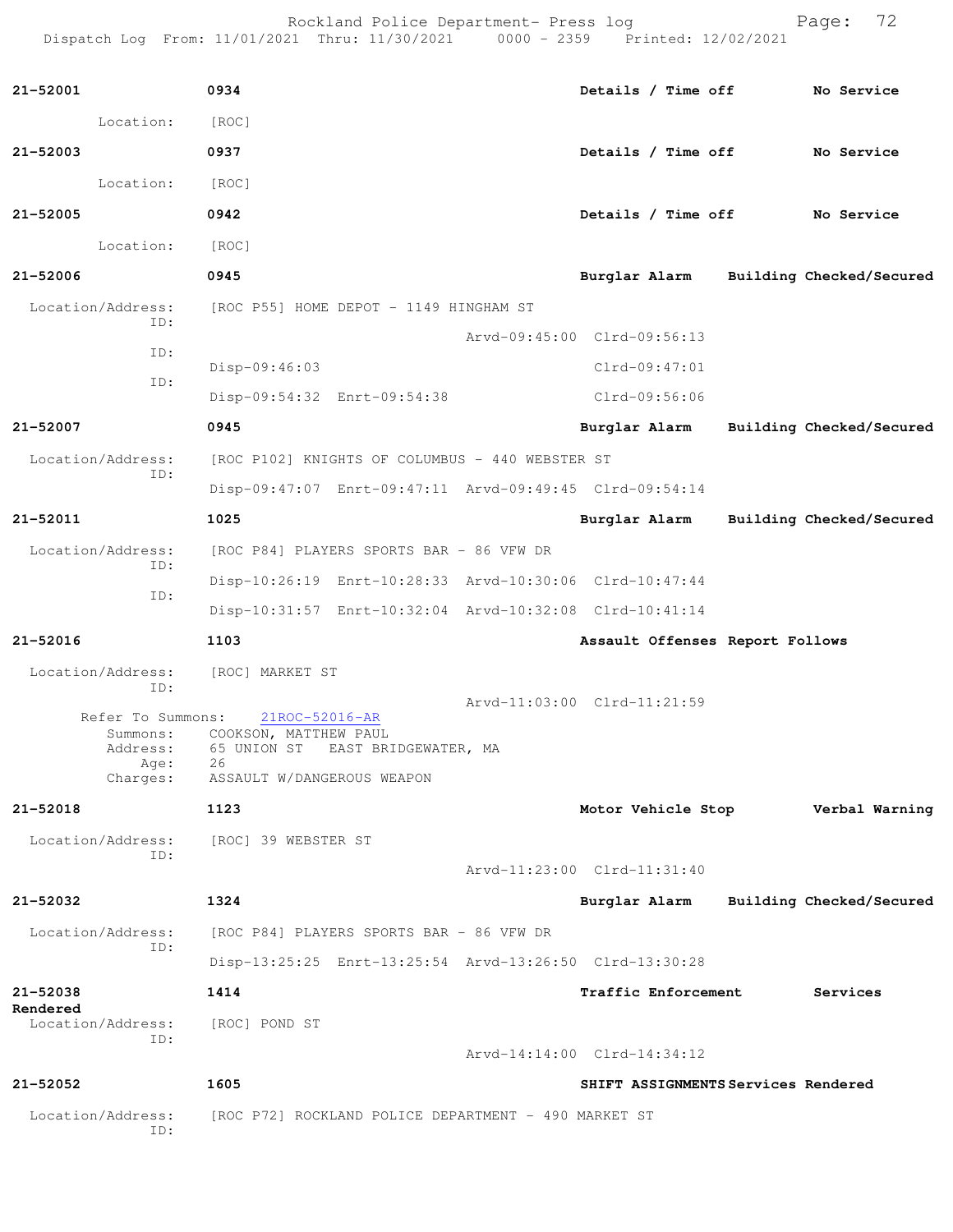|                                        |            | Rockland Police Department- Press log<br>Dispatch Log From: 11/01/2021 Thru: 11/30/2021 0000 - 2359 Printed: 12/02/2021 |                                         | 73<br>Page:       |
|----------------------------------------|------------|-------------------------------------------------------------------------------------------------------------------------|-----------------------------------------|-------------------|
|                                        |            | $Disp-16:07:42$                                                                                                         | $Clrd-16:07:48$                         |                   |
| $21 - 52059$                           |            | 1708                                                                                                                    | Details / Time off                      | Services          |
| Rendered                               | Location:  | [ROC]                                                                                                                   |                                         |                   |
| 21-52060                               |            | 1711                                                                                                                    | General Info                            | Services Rendered |
| Location/Address:                      |            | [ROC P72] ROCKLAND POLICE DEPARTMENT - 490 MARKET ST                                                                    |                                         |                   |
|                                        | ID:        |                                                                                                                         | Arvd-17:14:16 Clrd-17:14:43             |                   |
| $21 - 52064$                           |            | 1806                                                                                                                    | Details / Time off                      | Services          |
| Rendered<br>Location:                  |            | [ROC]                                                                                                                   |                                         |                   |
| 21-52066                               |            | 1826                                                                                                                    | Vehicle Maintenance                     | Services          |
| Rendered<br>Location/Address:          |            | [ROC P72] ROCKLAND POLICE DEPARTMENT - 490 MARKET ST                                                                    |                                         |                   |
|                                        | ID:        | Disp-18:29:17                                                                                                           | $Clrd-18:29:22$                         |                   |
| $21 - 52080$                           |            | 2000                                                                                                                    | Assist Other Agency                     | Unfounded         |
| Location/Address:                      |            | [ROC] NORTH AVE                                                                                                         |                                         |                   |
|                                        | ID:        | Disp-20:01:58 Enrt-20:02:06 Arvd-20:03:23 Clrd-20:15:50                                                                 |                                         |                   |
|                                        | ID:        | Disp-20:01:58 Enrt-20:02:12 Arvd-20:04:53 Clrd-20:15:46                                                                 |                                         |                   |
| 21-52084                               |            | 2112                                                                                                                    | Suspicious Activity                     | Services          |
| Rendered<br>Location/Address:          |            | [ROC] 218 VFW DR                                                                                                        |                                         |                   |
|                                        | ID:<br>ID: | Disp-21:14:30 Enrt-21:15:26 Arvd-21:17:07 Clrd-21:19:37                                                                 |                                         |                   |
|                                        |            | Disp-21:15:34 Enrt-21:15:40                                                                                             | $Clrd-21:18:52$                         |                   |
| For Date: $11/26/2021$ - Friday        |            |                                                                                                                         |                                         |                   |
| 21-52102                               |            | 0002                                                                                                                    | SHIFT ASSIGNMENTS Services Rendered     |                   |
| Location/Address:                      |            | [ROC P72] ROCKLAND POLICE DEPARTMENT - 490 MARKET ST                                                                    |                                         |                   |
|                                        | ID:        | $Disp-00:04:54$                                                                                                         | $Clrd-00:05:00$                         |                   |
| 21-52118                               |            | 0611                                                                                                                    | <b>Building Check</b><br>Appears Secure |                   |
| Location/Address:                      |            | [ROC] UNION ST                                                                                                          |                                         |                   |
|                                        | ID:        |                                                                                                                         | Arvd-06:11:54 Clrd-06:40:32             |                   |
| 21-52127                               |            | 0808                                                                                                                    | Information Call Services Rendered      |                   |
| Location/Address:                      |            | [ROC P72] ROCKLAND POLICE DEPARTMENT - 490 MARKET ST                                                                    |                                         |                   |
| 21-52134                               |            | 0848                                                                                                                    | Details / Time off                      | No Action         |
| Required<br>Location:                  |            | [ROC]                                                                                                                   |                                         |                   |
| 21-52140                               |            | 1003                                                                                                                    | MVA Property Damage Only 911 Wireless   |                   |
| call (Transfered)<br>Location/Address: |            | [ROC P56] BURGER KING - 1333 HINGHAM ST                                                                                 |                                         |                   |
|                                        | ID:<br>ID: | Disp-10:04:36 Enrt-10:05:20 Arvd-10:11:02 Clrd-11:00:52                                                                 |                                         |                   |

Disp-10:05:09 Enrt-10:05:13 Arvd-10:11:39 Clrd-10:28:47

**21-52146 1135 MVA Property Damage Only Vehicle Towed**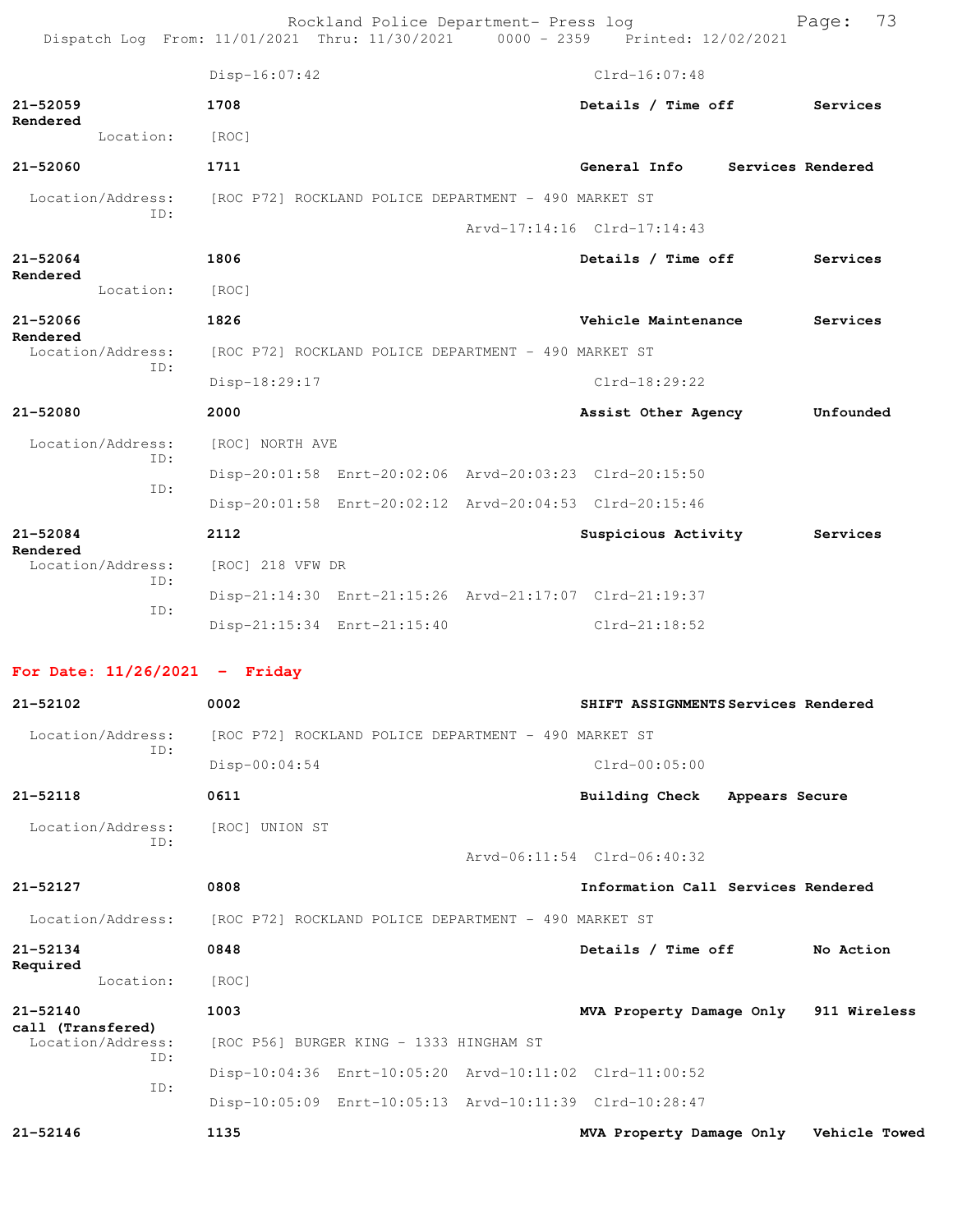Rockland Police Department- Press log Page: 74<br>21 Thru: 11/30/2021 0000 - 2359 Printed: 12/02/2021 Dispatch Log From: 11/01/2021 Thru: 11/30/2021 Location/Address: [ROC] BILL DELAHUNT PKWY @ WEYMOUTH ST ID: Disp-11:36:34 Enrt-11:36:58 Arvd-11:47:01 Clrd-12:20:35 ID: Disp-11:36:47 Enrt-11:36:53 Arvd-11:46:59 Clrd-12:22:28 **21-52154 1211 Sex offender or dissemination Services Rendered**  Location/Address: [ROC P72] ROCKLAND POLICE DEPARTMENT - 490 MARKET ST ID: Disp-12:15:30 Clrd-15:17:22 **21-52156 1227 Details / Time off No Action Required**  Location: [ROC] **21-52157 1240 MVA Property Damage Only Investigated** Location/Address: [ROC] NORWELL OFF RAMP - HINGHAM ST ID: Disp-12:43:01 Enrt-12:44:05 Arvd-12:46:54 Clrd-12:48:19 ID: Disp-12:48:43 Clrd-13:07:34 **21-52158 1246 Traffic Enforcement Services Rendered**  Location/Address: [ROC] POND ST ID: Disp-12:48:19 Clrd-12:48:43 **21-52173 1419 Noise Complaint Investigated** Location/Address: [ROC 23] PLEASANT STREET STORAGE - 265 PLEASANT ST ID: Disp-14:24:43 Arvd-14:37:54 Clrd-14:45:14 **21-52176 1441 Suspicious Activity No Action Required**  Location/Address: [ROC] 95 GARDNER ST ID: Disp-14:44:35 Clrd-14:45:10 **21-52182 1516 Assault Offenses Services Rendered** Location/Address: [ROC] 56 WEBSTER ST ID: Disp-15:18:21 Arvd-15:19:36 Clrd-16:05:44 ID: Disp-15:18:35 Arvd-15:18:56 Clrd-16:05:40 **21-52185 1600 SHIFT ASSIGNMENTS Services Rendered** Location/Address: [ROC P72] ROCKLAND POLICE DEPARTMENT - 490 MARKET ST **21-52186 1619 Time off Services Rendered** Location: [ROC] **21-52188 1640 SGT. OUT OF THE STATION Services Rendered**<br>Location/Address: [ROC P72] ROCKLAND POLICE DEPARTMENT - 490 MARKET ST **21-52197 1800 SICK OFFICER Services Rendered** Location: [ROC] **21-52202 1931 Building Check Services Rendered** Location/Address: [ROC P89] CALVARY CHAPEL - 175 MARKET ST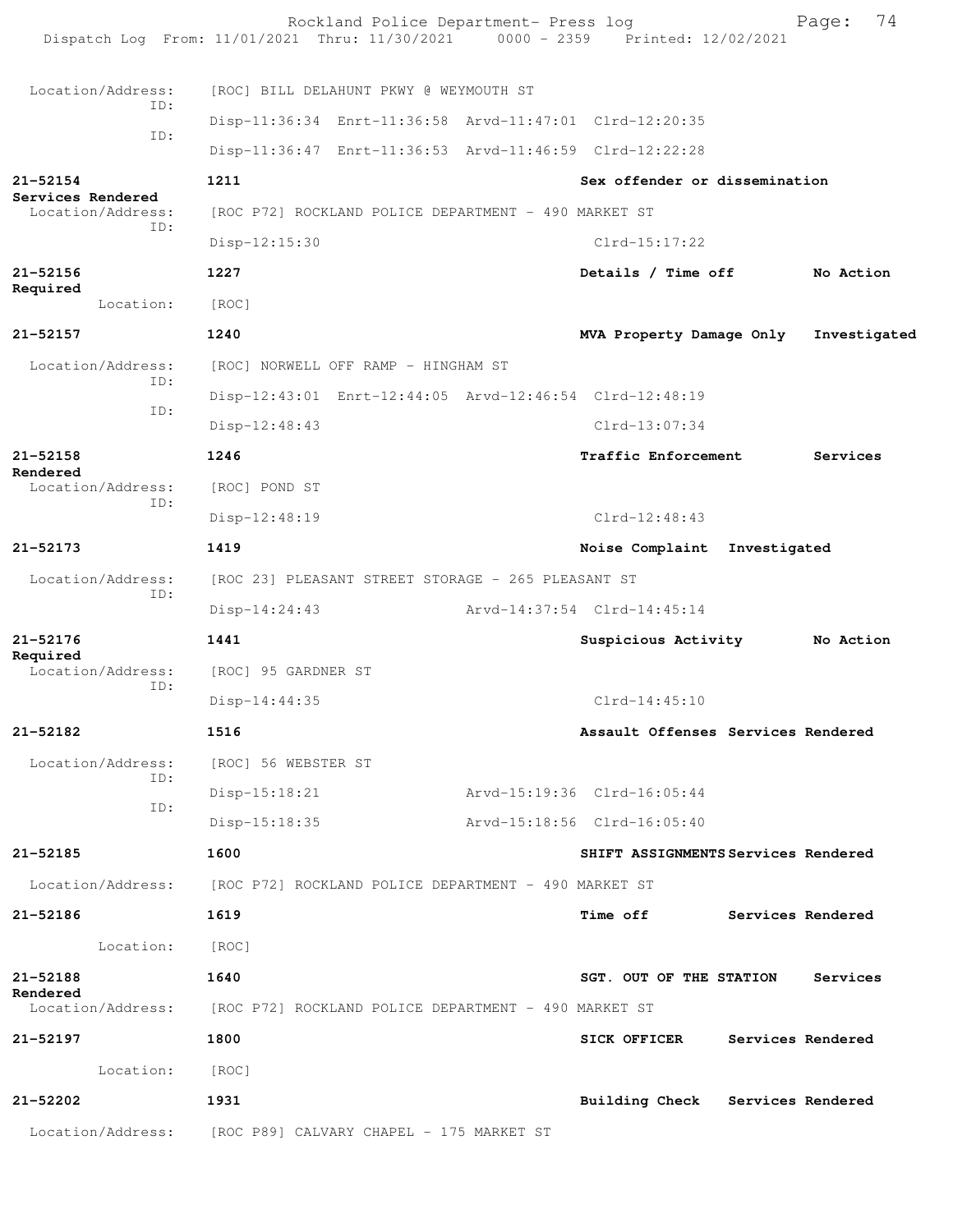Rockland Police Department- Press log entitled and Page: 75 Dispatch Log From: 11/01/2021 Thru: 11/30/2021 0000 - 2359 Printed: 12/02/2021

| TD:                      |                                   | Arvd-19:32:19 Clrd-19:37:33 |                                  |
|--------------------------|-----------------------------------|-----------------------------|----------------------------------|
| $21 - 52203$             | 1945                              | Building Check              | Services Rendered                |
| Location/Address:<br>ID: | [ROC 206] 51 MAPLE ST             |                             |                                  |
|                          |                                   | Arvd-19:46:28 Clrd-19:51:02 |                                  |
| $21 - 52204$             | 1956                              | <b>Building Check</b>       | Services Rendered                |
| Location/Address:<br>ID: | [ROC] POND ST                     |                             |                                  |
|                          |                                   | Arvd-19:58:49 Clrd-20:29:34 |                                  |
| $21 - 52212$             | 2154                              |                             | Building Check Services Rendered |
| Location/Address:<br>TD: | [ROC] CA;LVARY CHAPEL - MARKET ST |                             |                                  |
|                          |                                   | Arvd-21:55:52 Clrd-21:57:14 |                                  |
| $21 - 52215$             | 2204                              |                             | Building Check Services Rendered |
| Location/Address:<br>TD: | [ROC] 51 MAPLE ST                 |                             |                                  |
|                          |                                   | Arvd-22:05:06 Clrd-22:05:56 |                                  |
| $21 - 52218$             | 2219                              | <b>Building Check</b>       | Services Rendered                |
| Location/Address:<br>ID: | [ROC] POND ST                     |                             |                                  |
|                          |                                   | Arvd-22:20:38 Clrd-22:56:54 |                                  |
| $21 - 52224$             | 2346                              | Time off                    | Services Rendered                |
| Location:                | [ROC]                             |                             |                                  |

## **For Date: 11/27/2021 - Saturday**

| $21 - 52225$             | 0000                    |                                                      | SHIFT ASSIGNMENT Services Rendered                      |                   |                          |
|--------------------------|-------------------------|------------------------------------------------------|---------------------------------------------------------|-------------------|--------------------------|
| Location/Address:        |                         | [ROC P72] ROCKLAND POLICE DEPARTMENT - 490 MARKET ST |                                                         |                   |                          |
| 21-52231                 | 0109                    |                                                      | Burglar Alarm Building Checked/Secured                  |                   |                          |
| Location/Address:        |                         | [ROC P1] 99 RESTAURANT - 29 ACCORD PARK DR           |                                                         |                   |                          |
| ID:<br>ID:               |                         |                                                      | Disp-01:10:04 Enrt-01:16:34 Arvd-01:18:05 Clrd-01:18:08 |                   |                          |
|                          |                         |                                                      | Disp-01:17:56 Enrt-01:17:57 Arvd-01:17:58 Clrd-01:18:00 |                   |                          |
| $21 - 52237$             | 0339                    |                                                      | Unwanted Party                                          | Services Rendered |                          |
| Location/Address:<br>ID: | [ROC] 60 WILLOW POND DR |                                                      |                                                         |                   |                          |
|                          |                         |                                                      | Disp-03:39:33 Enrt-03:41:03 Arvd-03:41:21 Clrd-03:53:37 |                   |                          |
| ID:                      |                         |                                                      | Disp-03:39:33 Enrt-03:41:04 Arvd-03:41:30 Clrd-03:54:11 |                   |                          |
| $21 - 52240$             | 0402                    |                                                      | Unwanted Party Services Rendered                        |                   |                          |
| Location/Address:        | [ROC] 60 WILLOW POND DR |                                                      |                                                         |                   |                          |
| ID:                      |                         |                                                      | Disp-04:06:08 Enrt-04:06:12 Arvd-04:07:43 Clrd-04:19:21 |                   |                          |
| ID:                      |                         |                                                      | Disp-04:06:11 Enrt-04:06:13 Arvd-04:19:19 Clrd-04:19:24 |                   |                          |
| $21 - 52241$             | 0527                    |                                                      | Burglar Alarm                                           |                   | Building Checked/Secured |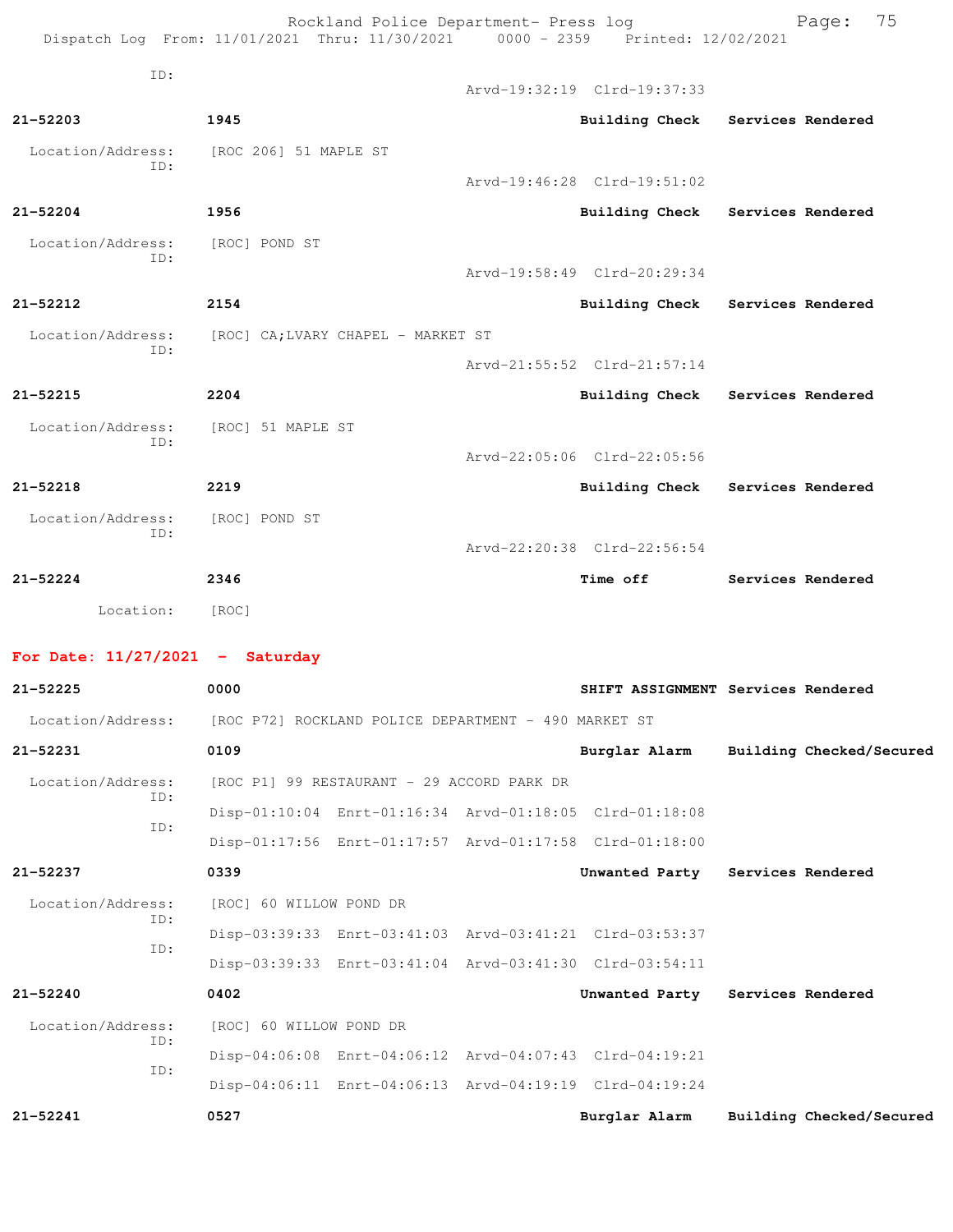| Dispatch Log From: 11/01/2021 Thru: 11/30/2021 0000 - 2359 Printed: 12/02/2021 |                         | Rockland Police Department- Press log                |                                                         | 76<br>Page:              |
|--------------------------------------------------------------------------------|-------------------------|------------------------------------------------------|---------------------------------------------------------|--------------------------|
| Location/Address:                                                              |                         | [ROC P1] 99 RESTAURANT - 29 ACCORD PARK DR           |                                                         |                          |
| ID:                                                                            |                         |                                                      | Disp-05:29:30 Enrt-05:29:49 Arvd-05:36:51 Clrd-05:39:46 |                          |
| $21 - 52244$                                                                   | 0555                    |                                                      | <b>Building Check</b>                                   | Building Checked/Secured |
| Location/Address:                                                              |                         | [ROC 61] UNION ST BUSINESS DISTRICT - UNION ST       |                                                         |                          |
| ID:                                                                            |                         |                                                      | Arvd-06:05:47 Clrd-06:35:00                             |                          |
| 21-52246                                                                       | 0640                    |                                                      | <b>Traffic Enforcement</b>                              | Services                 |
| Rendered<br>Location/Address:<br>ID:                                           | [ROC] POND ST           |                                                      |                                                         |                          |
|                                                                                | $Disp-06:41:34$         |                                                      | Arvd-06:42:56 Clrd-07:21:59                             |                          |
| $21 - 52252$                                                                   | 0809                    |                                                      | General Info                                            | Services Rendered        |
| Location/Address:                                                              |                         | [ROC P72] ROCKLAND POLICE DEPARTMENT - 490 MARKET ST |                                                         |                          |
| $21 - 52257$<br>Rendered                                                       | 0838                    |                                                      | Traffic Enforcement                                     | Services                 |
| Location/Address:<br>ID:                                                       | [ROC] POND ST           |                                                      |                                                         |                          |
|                                                                                | Disp-08:39:39           |                                                      | Arvd-08:39:47 Clrd-08:59:38                             |                          |
| $21 - 52267$                                                                   | 0945                    |                                                      | Details / Time off                                      | Services                 |
| Rendered<br>Location:                                                          | [ROC]                   |                                                      |                                                         |                          |
| 21-52272                                                                       | 1003                    |                                                      | Assist Public                                           | Services Rendered        |
| Location/Address:<br>TD:                                                       | [ROC] 199 WEST WATER ST |                                                      |                                                         |                          |
|                                                                                | Disp-10:05:06           |                                                      | $Clrd-10:05:26$                                         |                          |
| 21-52275                                                                       | 1057                    |                                                      | Motor Vehicle Stop                                      | Verbal Warning           |
| Location/Address:<br>ID:                                                       |                         | [ROC P66] DOMINO'S PIZZA - 100 MARKET ST             |                                                         |                          |
| TD:                                                                            |                         |                                                      | $Arvd-10:57:00$ $Clrd-11:01:21$                         |                          |
|                                                                                | Disp-10:58:26           |                                                      | Arvd-10:58:29 Clrd-11:01:18                             |                          |
| 21-52276                                                                       | 1103                    |                                                      | Motor Vehicle Stop                                      | Verbal Warning           |
| Location/Address:<br>ID:                                                       |                         | [ROC] 33 CENTRE AVE @ 11 EARL ST                     |                                                         |                          |
|                                                                                |                         |                                                      | Arvd-11:03:00 Clrd-11:06:02                             |                          |
| $21 - 52278$                                                                   | 1125                    |                                                      | Unwanted Party Peace Restored                           |                          |
| Location/Address:<br>ID:                                                       | [ROC] 60 WILLOW POND DR |                                                      |                                                         |                          |
| ID:                                                                            |                         |                                                      | Disp-11:29:19 Enrt-11:30:23 Arvd-11:40:07 Clrd-11:50:03 |                          |
| ID:                                                                            |                         |                                                      | Disp-11:29:23 Enrt-11:30:27 Arvd-11:40:07 Clrd-11:50:01 |                          |
|                                                                                | $Disp-11:48:16$         |                                                      | Arvd-11:48:19 Clrd-11:50:06                             |                          |
| 21-52281<br>Rendered                                                           | 1145                    |                                                      | Motor Vehicle Complaint                                 | Services                 |
| Location/Address:<br>ID:                                                       | [ROC] 75 DEERING SQ     |                                                      |                                                         |                          |
|                                                                                |                         |                                                      | Disp-11:50:46 Enrt-11:50:49 Arvd-11:54:44 Clrd-11:59:12 |                          |
| 21-52282<br>Rendered                                                           | 1147                    |                                                      | Assist Other Agency                                     | Services                 |
| Location/Address:                                                              |                         | [ROC P13] VERC RENTALS - 344 CENTRE AVE              |                                                         |                          |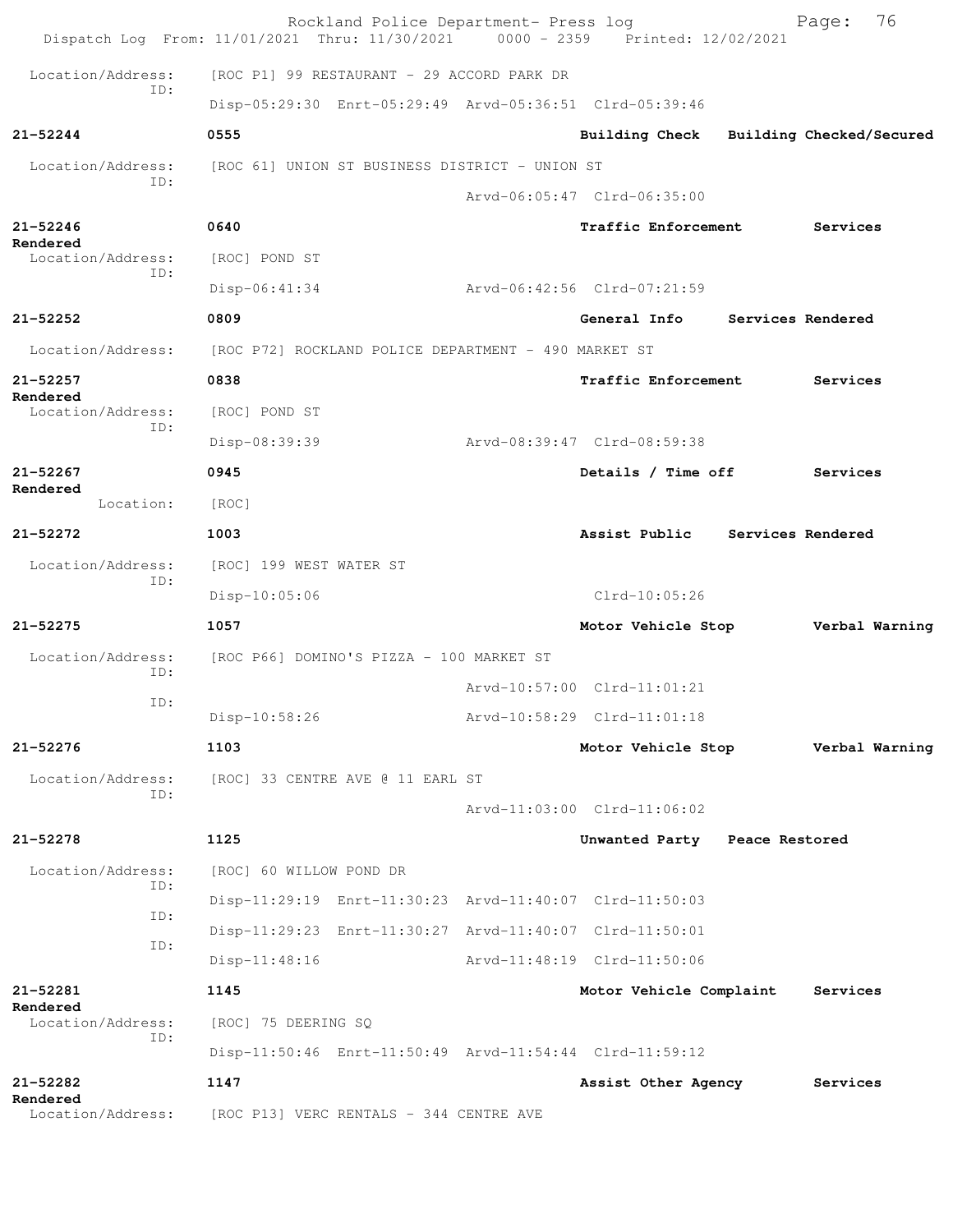Rockland Police Department- Press log Fage: 77<br>21 Thru: 11/30/2021 0000 - 2359 Printed: 12/02/2021 Dispatch Log From: 11/01/2021 Thru: 11/30/2021 **21-52285 1208 Assist Police Department Services Rendered**  Location/Address: [ROC 894] 812 UNION ST ID: Disp-12:09:20 Arvd-12:14:32 Clrd-12:19:46 **21-52287 1222 Details / Time off Services Rendered**  Location: [ROC] **21-52300 1545 MVA Property Damage Only Services Rendered**  Location/Address: [ROC] UNION ST @ HOWARD ST ID: Disp-15:45:54 Enrt-15:46:00 Arvd-15:48:24 Clrd-15:58:55 ID: Disp-15:45:54 Enrt-15:46:00 Arvd-15:48:19 Clrd-15:58:35 **21-52303 1604 SHIFT ASSIGNMENTS Services Rendered** Location/Address: [ROC P72] ROCKLAND POLICE DEPARTMENT - 490 MARKET ST **21-52309 1641 911 Accidental Could Not Locate** Location/Address: [ROC] CITGO - 820 MARKET ST ID: Disp-16:43:39 Enrt-16:43:42 Arvd-16:46:37 Clrd-16:46:58 **21-52310 1701 Motor Vehicle Complaint Services Rendered**  Location/Address: [ROC 139] 51 SCHOOL ST ID: Disp-17:10:42 Enrt-17:10:45 Arvd-17:15:38 Clrd-17:23:05 **21-52322 1846 Noise Complaint Investigated** Location/Address: [ROC] 50 REED ST ID: Disp-18:50:09 Enrt-18:50:50 Arvd-19:04:30 Clrd-19:11:17 ID: Disp-18:52:17 Enrt-18:52:50 Arvd-18:54:08 Clrd-19:11:20 ID: Disp-18:53:00 Arvd-18:53:06 Clrd-18:53:29 ID: Disp-18:56:22 Arvd-18:56:47 Clrd-19:03:38 **21-52326 1926 Details / Time off Services Rendered**  Location: [ROC] **21-52327 1958 Motor Vehicle Stop Citation/Warning Issued**  Location/Address: [ROC] 729 HINGHAM ST ID: Arvd-19:58:00 Clrd-20:04:43 **21-52329 2007 Motor Vehicle Stop Citation/Warning Issued**  Location/Address: [ROC] 500 HINGHAM ST ID: Arvd-20:07:00 Clrd-20:14:11 **21-52338 2242 Traffic Enforcement Extinguished** Location/Address: [ROC] POND ST ID: Arvd-22:42:36 Clrd-22:43:52

**For Date: 11/28/2021 - Sunday**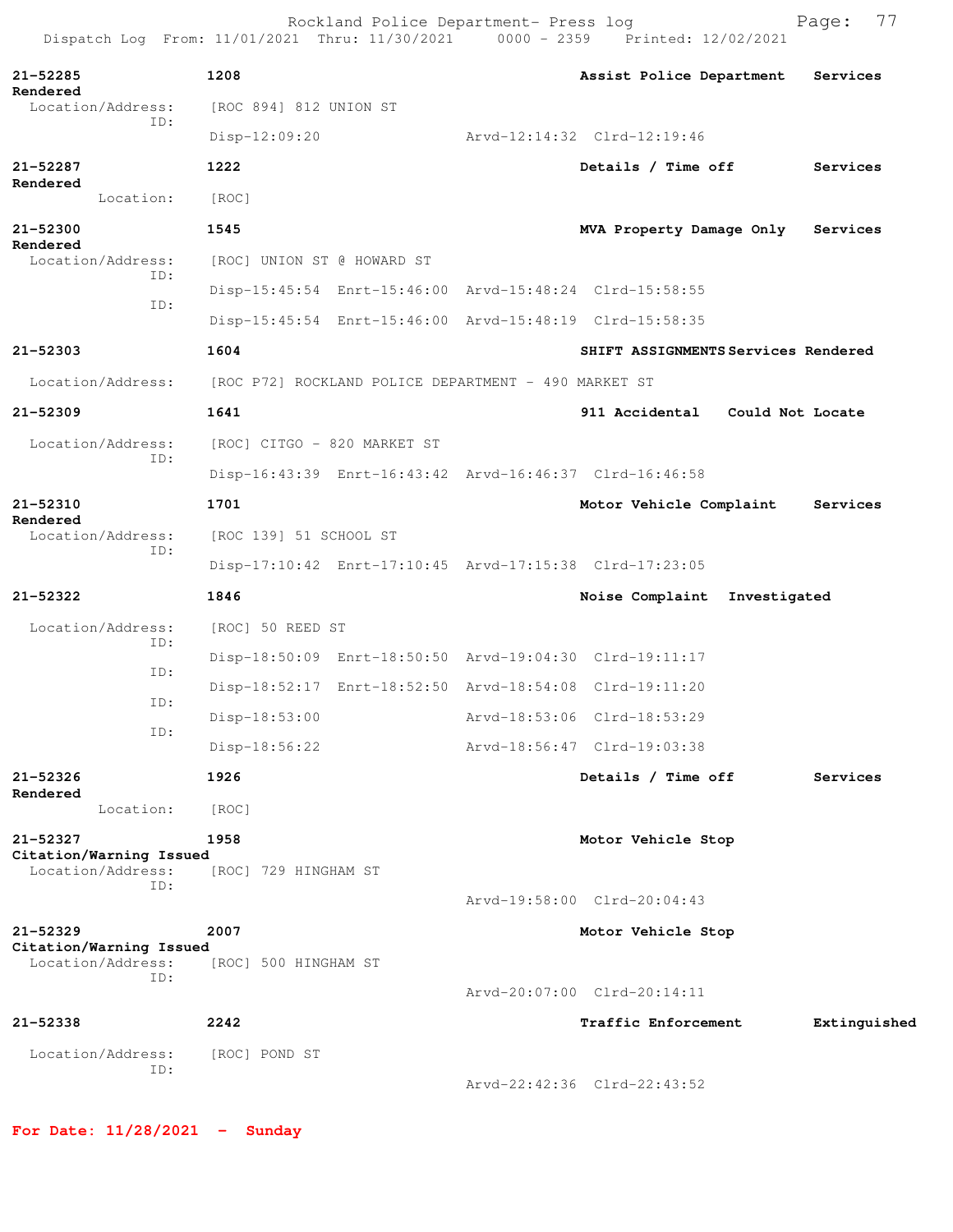Rockland Police Department- Press log entitled and Page: 78 Dispatch Log From: 11/01/2021 Thru: 11/30/2021 0000 - 2359 Printed: 12/02/2021

| $21 - 52344$      | 0000                                        |                                                                                             |  | SHIFT ASSIGNMENTSNo Service                                                                                                     |                |                          |
|-------------------|---------------------------------------------|---------------------------------------------------------------------------------------------|--|---------------------------------------------------------------------------------------------------------------------------------|----------------|--------------------------|
| Location/Address: |                                             | [ROC P72] ROCKLAND POLICE DEPARTMENT - 490 MARKET ST                                        |  |                                                                                                                                 |                |                          |
| ID:               |                                             |                                                                                             |  | Arvd-00:00:00 Clrd-00:06:08                                                                                                     |                |                          |
| 21-52351          | 0051                                        |                                                                                             |  | Details / Time off                                                                                                              |                | No Service               |
| Location:         | [ROC]                                       |                                                                                             |  |                                                                                                                                 |                |                          |
| 21-52352          | 0122                                        |                                                                                             |  | Police Information                                                                                                              |                | No Service               |
| Location/Address: | [ROC 187] 109 MARKET ST                     |                                                                                             |  |                                                                                                                                 |                |                          |
| ID:               | $Disp-01:26:13$                             |                                                                                             |  | Arvd-01:26:24 Clrd-01:35:37                                                                                                     |                |                          |
| 21-52353          | 0138                                        |                                                                                             |  | Motor Vehicle Stop                                                                                                              |                | Sent On Way              |
| Location/Address: |                                             | [ROC 66] REEDS POND PARK - 80 MARKET ST                                                     |  |                                                                                                                                 |                |                          |
| ID:               |                                             |                                                                                             |  | Arvd-01:38:00 Clrd-01:43:55                                                                                                     |                |                          |
| ID:               | $Disp-01:39:17$                             |                                                                                             |  | Arvd-01:39:25 Clrd-01:43:51                                                                                                     |                |                          |
| $21 - 52366$      | 0602                                        |                                                                                             |  | <b>Building Check</b>                                                                                                           | Appears Secure |                          |
| Location/Address: | [ROC] UNION ST                              |                                                                                             |  |                                                                                                                                 |                |                          |
| ID:               |                                             |                                                                                             |  | Arvd-06:07:53 Clrd-06:29:16                                                                                                     |                |                          |
| $21 - 52371$      | 0802                                        |                                                                                             |  | SHIFT ASSIGNMENTS Services Rendered                                                                                             |                |                          |
| Location/Address: |                                             | [ROC P72] ROCKLAND POLICE DEPARTMENT - 490 MARKET ST                                        |  |                                                                                                                                 |                |                          |
| ID:               | Disp-08:03:34                               |                                                                                             |  | $Clrd-08:03:40$                                                                                                                 |                |                          |
| $21 - 52373$      | 0828                                        |                                                                                             |  | Burglar Alarm                                                                                                                   |                | Building Checked/Secured |
| Location/Address: |                                             | [ROC P84] PLAYERS SPORTS BAR - 86 VFW DR                                                    |  |                                                                                                                                 |                |                          |
| ID:               |                                             | Disp-08:30:30 Enrt-08:30:37                                                                 |  | Clrd-08:32:10                                                                                                                   |                |                          |
| ID:               |                                             |                                                                                             |  | Disp-08:32:02 Enrt-08:32:05 Arvd-08:37:16 Clrd-08:41:39                                                                         |                |                          |
| ID:               |                                             |                                                                                             |  | Arvd-08:38:20 Clrd-08:41:42                                                                                                     |                |                          |
| 21-52379          | 0928                                        |                                                                                             |  | Emergency Medical Transported to Hospital                                                                                       |                |                          |
| Location/Address: |                                             |                                                                                             |  | [ABI 554] ELDERLY HOUSING 100 LINCOLN BLVD - 100 LINCOLN BLVD Apt. #B3                                                          |                |                          |
| Fire Unit:        |                                             | ABIENG4-Aerial-Abington Engine 4<br>Disp-09:30:29 Enrt-09:30:36 Arvd-09:32:52 Clrd-09:38:15 |  |                                                                                                                                 |                |                          |
| EMS Unit:         | ABIA2-Abington Ambulance 2<br>Disp-09:30:29 | InQrtsUnavl-09:43:45 InSrvce-09:43:45                                                       |  |                                                                                                                                 |                |                          |
| EMS Unit:         | ABIA2-Abington Ambulance 2                  |                                                                                             |  |                                                                                                                                 |                |                          |
|                   |                                             |                                                                                             |  | Disp-09:30:31 Enrt-09:30:37 Arvd-09:32:16 Clrd-09:38:13<br>Hosp-09:44:19 ClrHosp-09:58:59 InQrtsUnavl-10:03:53 InSrvce-10:03:54 |                |                          |
| ID:               | Disp-09:38:48                               |                                                                                             |  | Clrd-09:38:59                                                                                                                   |                |                          |
| ID:               | Disp-09:38:51                               |                                                                                             |  | $Clrd-09:38:55$                                                                                                                 |                |                          |
| 21-52385          | 0936                                        |                                                                                             |  | TIME OFF                                                                                                                        |                | No Action Required       |
| Location/Address: |                                             | [ROC P72] ROCKLAND POLICE DEPARTMENT - 490 MARKET ST                                        |  |                                                                                                                                 |                |                          |
| ID:               |                                             |                                                                                             |  | Arvd-09:36:29 Clrd-10:36:11                                                                                                     |                |                          |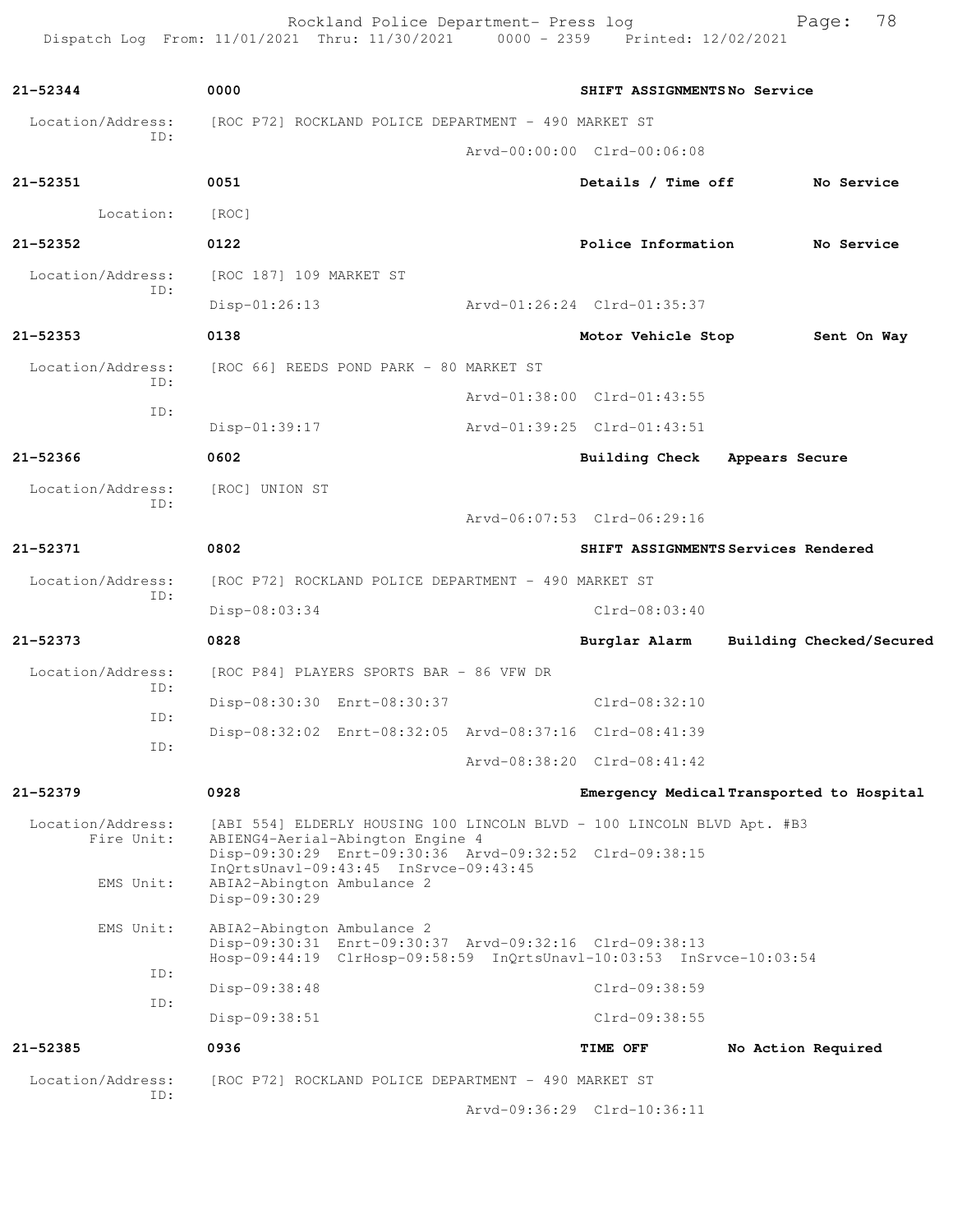Rockland Police Department- Press log entitled and Page: 79 Dispatch Log From: 11/01/2021 Thru: 11/30/2021 0000 - 2359 Printed: 12/02/2021

| 21-52380                                  | 0937                                                                 | Threats                     | Report Follows                         |
|-------------------------------------------|----------------------------------------------------------------------|-----------------------------|----------------------------------------|
| Location/Address:<br>ID:                  | [ROC] 294 HOWARD ST                                                  |                             |                                        |
| ID:                                       | Disp-09:39:13 Enrt-09:39:41 Arvd-09:40:02 Clrd-10:34:56              |                             |                                        |
| ID:                                       | Disp-09:39:23 Enrt-09:39:38 Arvd-09:41:40 Clrd-09:51:50              |                             |                                        |
|                                           | Disp-09:39:28 Enrt-09:39:35 Arvd-09:39:52 Clrd-10:35:12              |                             |                                        |
| Refer To Summons:<br>Summons:<br>Address: | 21ROC-52380-AR<br>FULLARD, NOVA ODESSA<br>296 HOWARD ST ROCKLAND, MA |                             |                                        |
| Age:<br>Charges:                          | 49<br>ASSAULT W/DANGEROUS WEAPON                                     |                             |                                        |
| $21 - 52383$                              | 0946                                                                 |                             | Burglar Alarm Building Checked/Secured |
| Location/Address:                         | [ROC P84] PLAYERS SPORTS BAR - 86 VFW DR                             |                             |                                        |
| TD:                                       | Disp-09:51:58 Enrt-09:52:02 Arvd-09:54:47 Clrd-09:58:45              |                             |                                        |
| 21-52387                                  | 1040                                                                 | <b>TIME OFF</b>             | No Action Required                     |
| Location/Address:                         | [ROC P72] ROCKLAND POLICE DEPARTMENT - 490 MARKET ST                 |                             |                                        |
| ID:                                       |                                                                      | Arvd-10:40:00 Clrd-10:42:18 |                                        |
| 21-52389                                  | 1046                                                                 | Assist Other Agency         | Services                               |
| Rendered<br>Location/Address:             | [ROC] 19 PACIFIC ST                                                  |                             |                                        |
| ID:                                       | Disp-10:47:57 Enrt-10:48:29 Arvd-11:04:06 Clrd-11:08:27              |                             |                                        |
| 21-52394                                  | 1216                                                                 | Disturbance                 | Services Rendered                      |
| Location/Address:                         | [ROC 1047] 45 GREENWOOD ST                                           |                             |                                        |
| ID:                                       | Disp-12:18:08 Enrt-12:19:52 Arvd-12:21:29 Clrd-12:40:15              |                             |                                        |
| ID:                                       | Disp-12:18:14 Enrt-12:19:49 Arvd-12:21:32 Clrd-12:40:12              |                             |                                        |
| ID:                                       | Disp-12:18:19 Enrt-12:19:46 Arvd-12:21:35 Clrd-12:40:09              |                             |                                        |
| $21 - 52402$                              | 1416                                                                 | Motor Vehicle Stop          | Verbal Warning                         |
| Location/Address: [ROC] 431 HINGHAM ST    |                                                                      |                             |                                        |
| ID:                                       |                                                                      | Arvd-14:16:00 Clrd-14:22:54 |                                        |
| $21 - 52408$                              | 1443                                                                 | Traffic Enforcement         | Services                               |
| Rendered<br>Location/Address:             | [ROC] POND ST                                                        |                             |                                        |
| ID:                                       |                                                                      | Arvd-14:45:38 Clrd-14:46:05 |                                        |
| 21-52415                                  | 1600                                                                 |                             | SHIFT ASSIGNMENTS Services Rendered    |
| Location/Address:                         | [ROC P72] ROCKLAND POLICE DEPARTMENT - 490 MARKET ST                 |                             |                                        |
| ID:                                       | $Disp-16:01:32$                                                      | $Clrd-16:01:38$             |                                        |
| 21-52420                                  | 1650                                                                 |                             | Assist Fire Department No Service      |
| Location/Address:                         | [ROC] 820 LIBERTY ST                                                 |                             |                                        |
| ID:                                       | Disp-16:51:33 Enrt-16:51:38 Arvd-16:53:38 Clrd-16:58:16              |                             |                                        |
| $21 - 52422$                              | 1655                                                                 | Details / Time off          | Services                               |
| Rendered<br>Location:                     |                                                                      |                             |                                        |
|                                           | [ROC]                                                                |                             |                                        |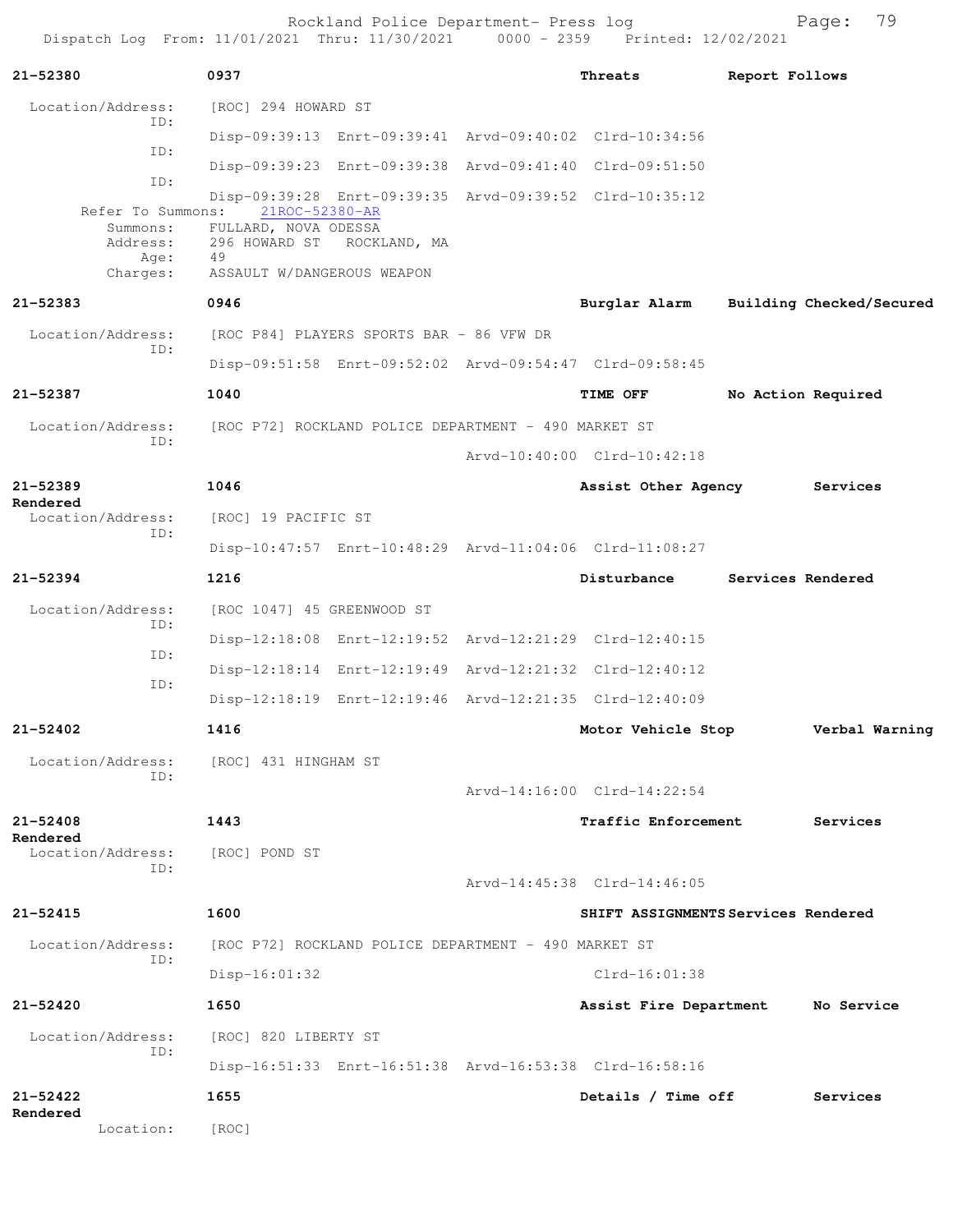Rockland Police Department- Press log entitled and Page: 80 Dispatch Log From: 11/01/2021 Thru: 11/30/2021 0000 - 2359 Printed: 12/02/2021

| $21 - 52433$                            | 1845                                                    | Complaint                     | Services Rendered                   |
|-----------------------------------------|---------------------------------------------------------|-------------------------------|-------------------------------------|
| Location/Address:                       | [ROC] TK OSHEA - 954 HINGHAM ST                         |                               |                                     |
| ID:                                     | Disp-18:46:30 Enrt-18:46:35 Arvd-18:50:40 Clrd-19:04:04 |                               |                                     |
| ID:                                     | Disp-18:48:50 Enrt-18:48:54 Arvd-18:53:52 Clrd-18:55:26 |                               |                                     |
| $21 - 52443$<br>Rendered                | 2003                                                    | Details / Time off            | Services                            |
| Location:                               | [ROC]                                                   |                               |                                     |
| $21 - 52449$                            | 2207                                                    | Suspicious Activity           | Services                            |
| Rendered<br>Location/Address:           | [ROC 1047] 45 GREENWOOD ST                              |                               |                                     |
| ID:                                     | Disp-22:09:40 Enrt-22:11:12 Arvd-22:11:40 Clrd-22:34:55 |                               |                                     |
| ID:                                     | Disp-22:10:14 Enrt-22:11:08 Arvd-22:19:08 Clrd-22:34:48 |                               |                                     |
| ID:                                     | Disp-22:10:24 Enrt-22:10:29 Arvd-22:14:29 Clrd-22:34:51 |                               |                                     |
| $21 - 52456$                            | 2306                                                    | Details / Time off            | Services                            |
| Rendered<br>Location:                   | [ROC]                                                   |                               |                                     |
|                                         |                                                         |                               |                                     |
| For Date: $11/29/2021$ - Monday         |                                                         |                               |                                     |
| $21 - 52462$                            | 0000                                                    |                               | SHIFT ASSIGNMENTS Services Rendered |
| Location/Address:                       | [ROC P72] ROCKLAND POLICE DEPARTMENT - 490 MARKET ST    |                               |                                     |
| $21 - 52463$<br>Rendered                | 0021                                                    | Larceny / Forgery/ Fraud      | Services                            |
| Location/Address:<br>ID:                | [ROC 199] 73 TAUNTON AVE                                |                               |                                     |
|                                         | Disp-00:23:08 Enrt-00:23:13 Arvd-00:26:38 Clrd-00:37:57 |                               |                                     |
| $21 - 52467$<br>Citation/Warning Issued | 0050                                                    | Motor Vehicle Stop            |                                     |
| Location/Address:<br>ID:                | [ROC] WEST WATER ST @ PLAIN ST                          |                               |                                     |
| ID:                                     |                                                         | Arvd-00:50:00 Clrd-01:01:13   |                                     |
|                                         | Disp-00:54:35                                           | Arvd-00:54:40 Clrd-00:57:04   |                                     |
| 21-52471<br>Rendered                    | 0239                                                    | Details / Time off            | Services                            |
| Location:                               | [ROC]                                                   |                               |                                     |
| 21-52478                                | 0555                                                    | Building Check Appears Secure |                                     |
| Location/Address:<br>ID:                | [ROC] UNION ST                                          |                               |                                     |
|                                         |                                                         | Arvd-06:01:24 Clrd-06:24:16   |                                     |
| $21 - 52485$                            | 0702                                                    |                               | Assist Public Provided Assistance   |
| Location/Address:<br>ID:                | [ROC 264] 14 HOWARD STREET - 14 HOWARD ST               |                               |                                     |
| ID:                                     | Disp-07:08:13 Enrt-07:09:13 Arvd-07:21:32 Clrd-07:30:19 |                               |                                     |
|                                         | Disp-07:09:24 Enrt-07:09:29                             | Clrd-07:21:28                 |                                     |
| $21 - 52494$                            | 0800                                                    | General Info                  | Services Rendered                   |
| Location/Address:                       | [ROC P72] ROCKLAND POLICE DEPARTMENT - 490 MARKET ST    |                               |                                     |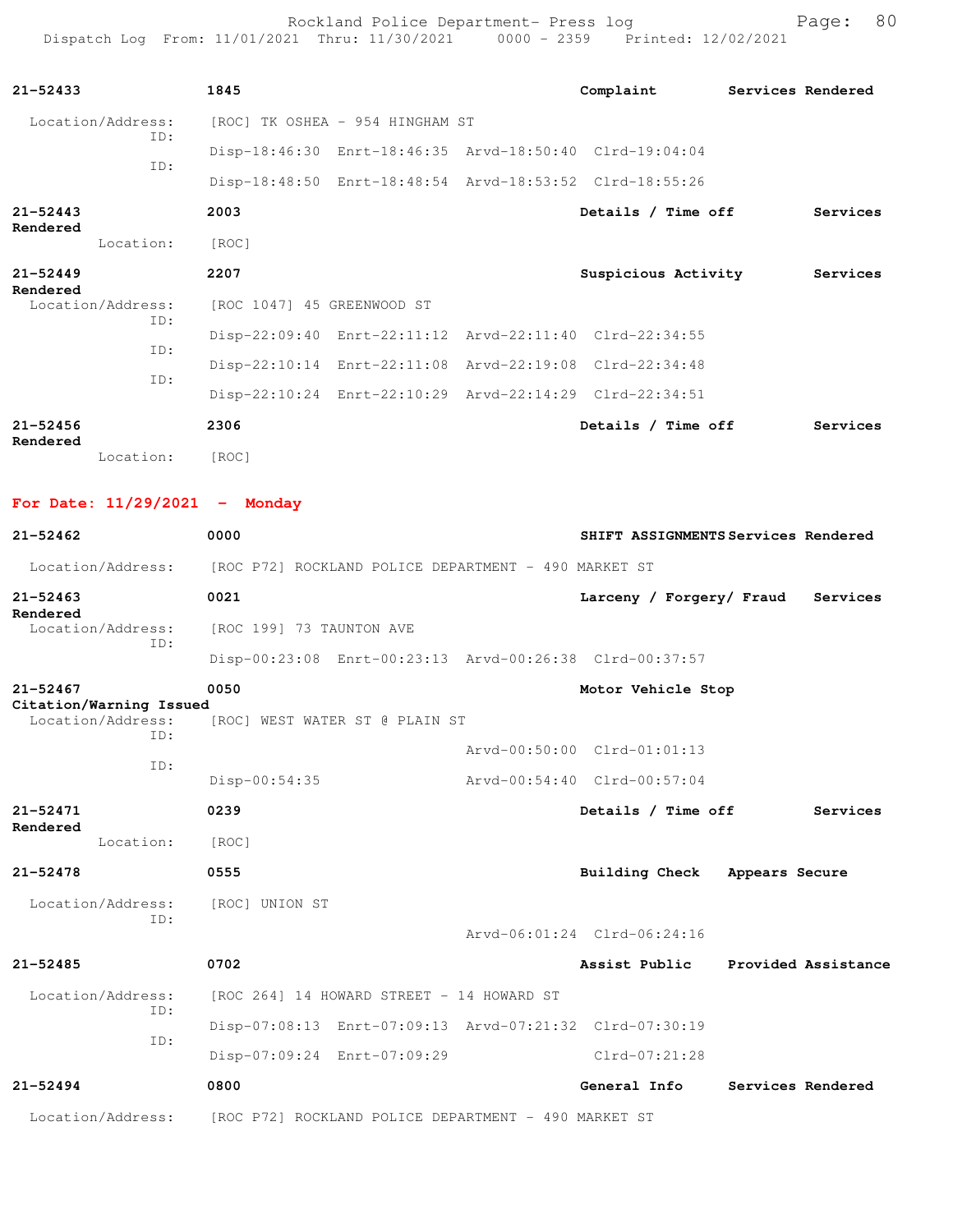Rockland Police Department- Press log Fage: 81<br>21 Thru: 11/30/2021 0000 - 2359 Printed: 12/02/2021 Dispatch Log From: 11/01/2021 Thru: 11/30/2021

**21-52501 0848 Animal Complaint Gone on arrival** Location/Address: [ROC] PLAIN ST @ GREEN ST ID: Arvd-08:48:00 Clrd-09:10:36 **21-52519 1031 General Info Services Rendered** Location/Address: [ROC P72] ROCKLAND POLICE DEPARTMENT - 490 MARKET ST ID: Disp-10:34:36 Enrt-10:34:44 Arvd-10:34:50 Clrd-10:52:43 ID: Disp-10:34:36 Enrt-10:34:46 Arvd-10:34:53 Clrd-11:06:25 ID: Disp-10:36:37 Enrt-10:36:44 Arvd-10:36:49 Clrd-11:36:51 **21-52520 1033 Emergency Medical Services Rendered** Location/Address: [ROC 372] 606 MARKET ST Fire Unit: ROCKC4-Staff-Rockland Fire C4 Disp-10:34:39 Enrt-10:36:28 Arvd-10:39:28 Clrd-10:59:23 InQrtsUnavl-11:08:01 InSrvce-11:08:01 Fire Unit: ROCKEN1-Pumper-Rockland Engine 1 Disp-10:34:43 Enrt-10:36:27 Arvd-10:39:25 Clrd-10:59:23 InQrtsUnavl-11:07:31 InSrvce-11:07:31<br>EMS Unit: ROCKAM2-Rockland A2 ROCKAM2-Rockland A2 Disp-10:34:47 Enrt-10:36:25 Arvd-10:39:27 Clrd-10:59:23 InQrtsUnavl-11:10:06 InSrvce-11:10:06 ID: Disp-10:35:49 Enrt-10:35:53 Arvd-10:35:56 Clrd-10:36:20 **21-52522 1049 Warrant Arrest(s) Made** Location/Address: [ROC] 303 MARKET ST ID: Disp-10:52:58 Enrt-10:53:07 Arvd-10:53:10 Clrd-11:17:14 **21-52524 1117 Prisioner Transport Services Rendered**  Location/Address: [HIN] 28 GEORGE WASHINGTON BLVD ID: Arvd-11:17:00 Clrd-11:44:52 **21-52528 1153 Details / Time off No Action Required**  Location: [ROC] **21-52535 1156 TIME OFF No Action Required** Location/Address: [ROC P72] ROCKLAND POLICE DEPARTMENT - 490 MARKET ST ID: Arvd-11:56:36 Clrd-12:23:14 **21-52534 1215 Animal Complaint Services Rendered** Location/Address: [ROC] 538 WEST WATER ST ID: Disp-12:18:03 Arvd-12:18:08 Clrd-12:32:08 **21-52538 1234 Animal Complaint Services Rendered** Location/Address: [ROC] 451 SUMMER ST ID: Arvd-12:34:00 Clrd-12:44:33 **21-52544 1333 Disturbance Services Rendered** Location/Address: [ROC 58] NORTH RIVER COLLABORATIVE SCHOOL - 525 BEECH ST ID: Disp-13:34:40 Enrt-13:34:55 Arvd-13:39:01 Clrd-13:55:39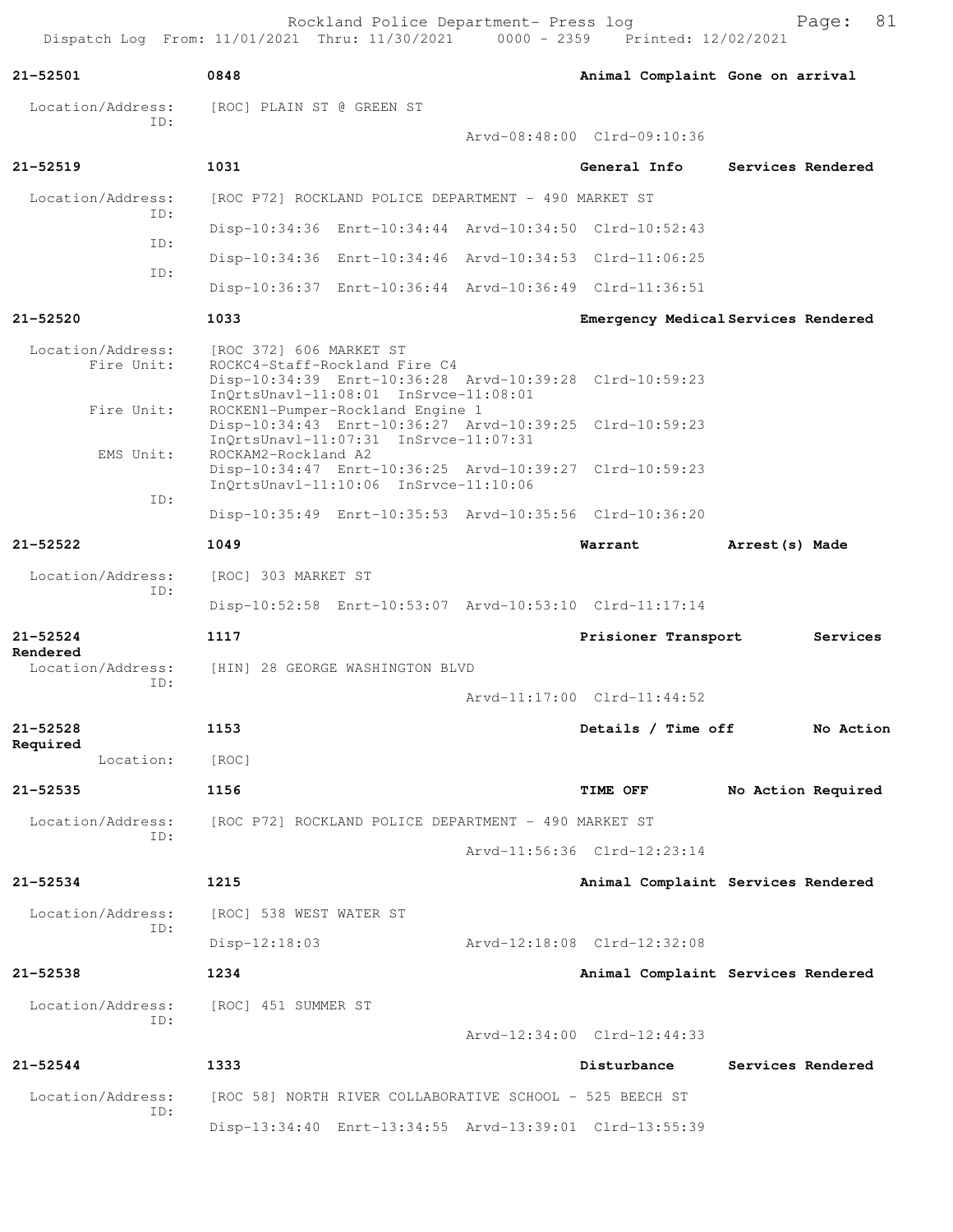|                               | Dispatch Log From: 11/01/2021 Thru: 11/30/2021 0000 - 2359 Printed: 12/02/2021 | Rockland Police Department- Press log |                             | 82<br>Page:                        |
|-------------------------------|--------------------------------------------------------------------------------|---------------------------------------|-----------------------------|------------------------------------|
| ID:                           | Disp-13:34:49 Enrt-13:34:51 Arvd-13:36:59 Clrd-14:00:42                        |                                       |                             |                                    |
| $21 - 52545$                  | 1340                                                                           |                                       | Details / Time off          | Services                           |
| Rendered<br>Location:         | [ROC]                                                                          |                                       |                             |                                    |
| $21 - 52549$<br>Rendered      | 1416                                                                           |                                       | <b>Traffic Enforcement</b>  | Services                           |
| Location/Address:<br>ID:      | [ROC] POND ST                                                                  |                                       |                             |                                    |
|                               |                                                                                |                                       | Arvd-14:17:06 Clrd-14:22:36 |                                    |
| $21 - 52550$                  | 1420                                                                           |                                       | Disturbance                 | Services Rendered                  |
| Location/Address:             | [ROC] 6 FRENCH RD                                                              |                                       |                             |                                    |
| ID:<br>ID:                    | Disp-14:22:54 Enrt-14:22:57 Arvd-14:23:43 Clrd-14:35:41                        |                                       |                             |                                    |
|                               | Disp-14:23:01 Enrt-14:23:03 Arvd-14:26:15 Clrd-14:35:41                        |                                       |                             |                                    |
| $21 - 52553$                  | 1424                                                                           |                                       | Detail                      | Services Rendered                  |
|                               | Location/Address: [ROC P72] ROCKLAND POLICE DEPARTMENT - 490 MARKET ST         |                                       |                             |                                    |
| $21 - 52554$                  | 1438                                                                           |                                       | Disturbance                 | Services Rendered                  |
| Location/Address:             | [ROC P78] JOHN'S BARBER SHOP - 196 UNION ST                                    |                                       |                             |                                    |
| ID:                           | Disp-14:39:12 Enrt-14:39:34 Arvd-14:40:50 Clrd-14:45:39                        |                                       |                             |                                    |
| ID:                           | Disp-14:39:21 Enrt-14:39:34 Arvd-14:40:50 Clrd-14:43:06                        |                                       |                             |                                    |
| ID:<br>ID:                    | Disp-14:39:28 Enrt-14:39:34 Arvd-14:40:50 Clrd-14:45:39                        |                                       |                             |                                    |
|                               | Disp-14:40:42 Enrt-14:40:45 Arvd-14:40:50 Clrd-14:45:39                        |                                       |                             |                                    |
| $21 - 52556$                  | 1446                                                                           |                                       | Suspicious Activity         | Report Follows                     |
| Location/Address:             | [ROC P106] ROCKLAND HIGH SCHOOL - 52 MACKINLAY WAY                             |                                       |                             |                                    |
| ID:                           |                                                                                |                                       | Arvd-14:46:00 Clrd-14:47:47 |                                    |
| 21-52558                      | 1446                                                                           |                                       | TIME OFF                    | No Action Required                 |
| Location/Address:<br>ID:      | [ROC P72] ROCKLAND POLICE DEPARTMENT - 490 MARKET ST                           |                                       |                             |                                    |
|                               |                                                                                |                                       | Arvd-14:46:00 Clrd-14:47:45 |                                    |
| $21 - 52559$                  | 1446                                                                           |                                       | General Info                | Services Rendered                  |
| Location/Address:             | [ROC P85] ROCKLAND FEDERAL CREDIT UNION - 241 UNION ST                         |                                       |                             |                                    |
| ID:                           | $Disp-14:47:53$                                                                |                                       | $Clrd-14:49:31$             |                                    |
| 21-52565                      | 1513                                                                           |                                       | TIME OFF                    | No Action Required                 |
| Location/Address:             | [ROC P72] ROCKLAND POLICE DEPARTMENT - 490 MARKET ST                           |                                       |                             |                                    |
| ID:                           |                                                                                |                                       | Arvd-15:13:00 Clrd-15:14:40 |                                    |
| $21 - 52567$                  | 1521                                                                           |                                       | Health & Welfare Check      | Services                           |
| Rendered<br>Location/Address: | [ROC 1048] 82 MARTHA DR Apt. #F                                                |                                       |                             |                                    |
| ID:<br>Original Call #:       | Disp-15:22:32 Enrt-15:22:35 Arvd-15:25:25 Clrd-15:25:30<br>$21 - 52566$        |                                       |                             |                                    |
| $21 - 52569$                  | 1523                                                                           |                                       |                             | Animal Complaint Services Rendered |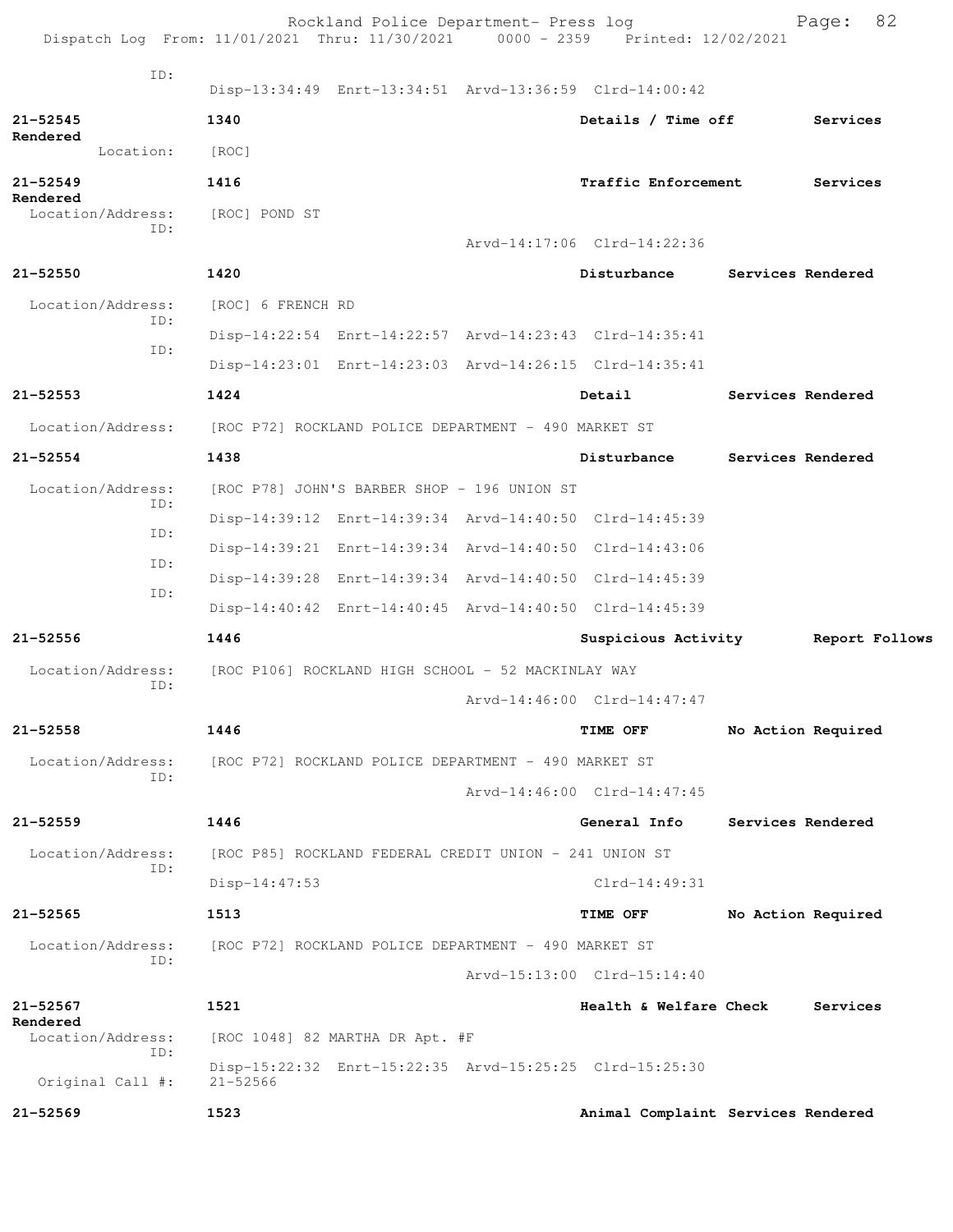|                                                   | Rockland Police Department- Press log<br>Dispatch Log From: 11/01/2021 Thru: 11/30/2021 0000 - 2359 Printed: 12/02/2021 |                             | 83<br>Page:                         |
|---------------------------------------------------|-------------------------------------------------------------------------------------------------------------------------|-----------------------------|-------------------------------------|
| Location/Address:                                 | [ROC 917] 296 HOWARD ST                                                                                                 |                             |                                     |
| TD:                                               |                                                                                                                         | Arvd-15:23:00 Clrd-15:37:14 |                                     |
| 21-52571                                          | 1530                                                                                                                    | Vandalism                   | Report Follows                      |
| Location/Address:                                 | [ROC 65] ROGERS MIDDLE SCHOOL - 100 TAUNTON AVE                                                                         |                             |                                     |
| ID:                                               |                                                                                                                         | Arvd-15:30:00 Clrd-15:46:35 |                                     |
| $21 - 52578$                                      | 1617                                                                                                                    |                             | Information Call No Action Required |
| Location/Address:                                 | [ROC P72] ROCKLAND POLICE DEPARTMENT - 490 MARKET ST                                                                    |                             |                                     |
| $21 - 52594$                                      | 1712                                                                                                                    | Details / Time off          | No Action                           |
| Required<br>Location:                             | [ROC]                                                                                                                   |                             |                                     |
| $21 - 52592$                                      | 1746                                                                                                                    | Burglar Alarm               | Appears Secure                      |
| Location/Address:                                 | [ROC P2] KENT'S CARPETLAND - 61 ACCORD PARK DR Apt. #ADAD                                                               |                             |                                     |
| ID:                                               | Disp-17:49:26 Enrt-17:49:30 Arvd-17:55:01 Clrd-19:31:19                                                                 |                             |                                     |
| $21 - 52593$                                      | 1752                                                                                                                    |                             | Information Call No Action Required |
| Location/Address:                                 | [ROC P72] ROCKLAND POLICE DEPARTMENT - 490 MARKET ST                                                                    |                             |                                     |
| $21 - 52596$                                      | 1805                                                                                                                    | Details / Time off          | No Action                           |
| Required<br>Location:                             | [ROC]                                                                                                                   |                             |                                     |
| $21 - 52606$                                      | 2015                                                                                                                    | Disturbance                 | Peace Restored                      |
| Location/Address:                                 | [ROC 302] 115 J A DUNN MEM DR Apt. #E                                                                                   |                             |                                     |
| ID:                                               | Disp-20:16:02 Enrt-20:16:21 Arvd-20:22:36 Clrd-20:28:34                                                                 |                             |                                     |
| ID:                                               | Disp-20:16:18 Enrt-20:16:21 Arvd-20:18:39 Clrd-20:28:38                                                                 |                             |                                     |
| $21 - 52609$                                      | 2040                                                                                                                    | 911 Hang Up                 | Investigated                        |
| Location/Address:<br>ID:                          | [ROC P74] CVS PHARMACY - 80 MARKET ST                                                                                   |                             |                                     |
|                                                   | Disp-20:41:38 Enrt-20:41:43 Arvd-20:44:12 Clrd-20:44:29                                                                 |                             |                                     |
| $21 - 52613$                                      | 2204                                                                                                                    | Suspicious Activity         | Gone on                             |
| arrival<br>Location/Address:<br>ID:               | [ROC] 408 UNION ST @ 11 NORTH AVE                                                                                       |                             |                                     |
| ID:                                               | Disp-22:07:03 Enrt-22:07:39 Arvd-22:12:55 Clrd-22:13:57                                                                 |                             |                                     |
|                                                   | Disp-22:07:27 Enrt-22:07:35 Arvd-22:12:48 Clrd-22:14:01                                                                 |                             |                                     |
| $21 - 52616$<br>Required                          | 2210                                                                                                                    | Details / Time off          | No Action                           |
| Location:                                         | [ROC]                                                                                                                   |                             |                                     |
| For Date: $11/30/2021$ - Tuesday                  |                                                                                                                         |                             |                                     |
| $21 - 52625$                                      | 0002                                                                                                                    |                             | SHIFT ASSIGNMENTS Services Rendered |
| Location/Address:                                 | [ROC P72] ROCKLAND POLICE DEPARTMENT - 490 MARKET ST                                                                    |                             |                                     |
| $21 - 52628$                                      | 0040                                                                                                                    | Health & Welfare Check      | Taken to                            |
| Family/Guardian/Other<br>Location/Address:<br>ID: | [ROC] 43 MORNINGSIDE DR                                                                                                 |                             |                                     |

Disp-00:41:29 Enrt-00:42:55 Arvd-00:59:13 Clrd-01:03:29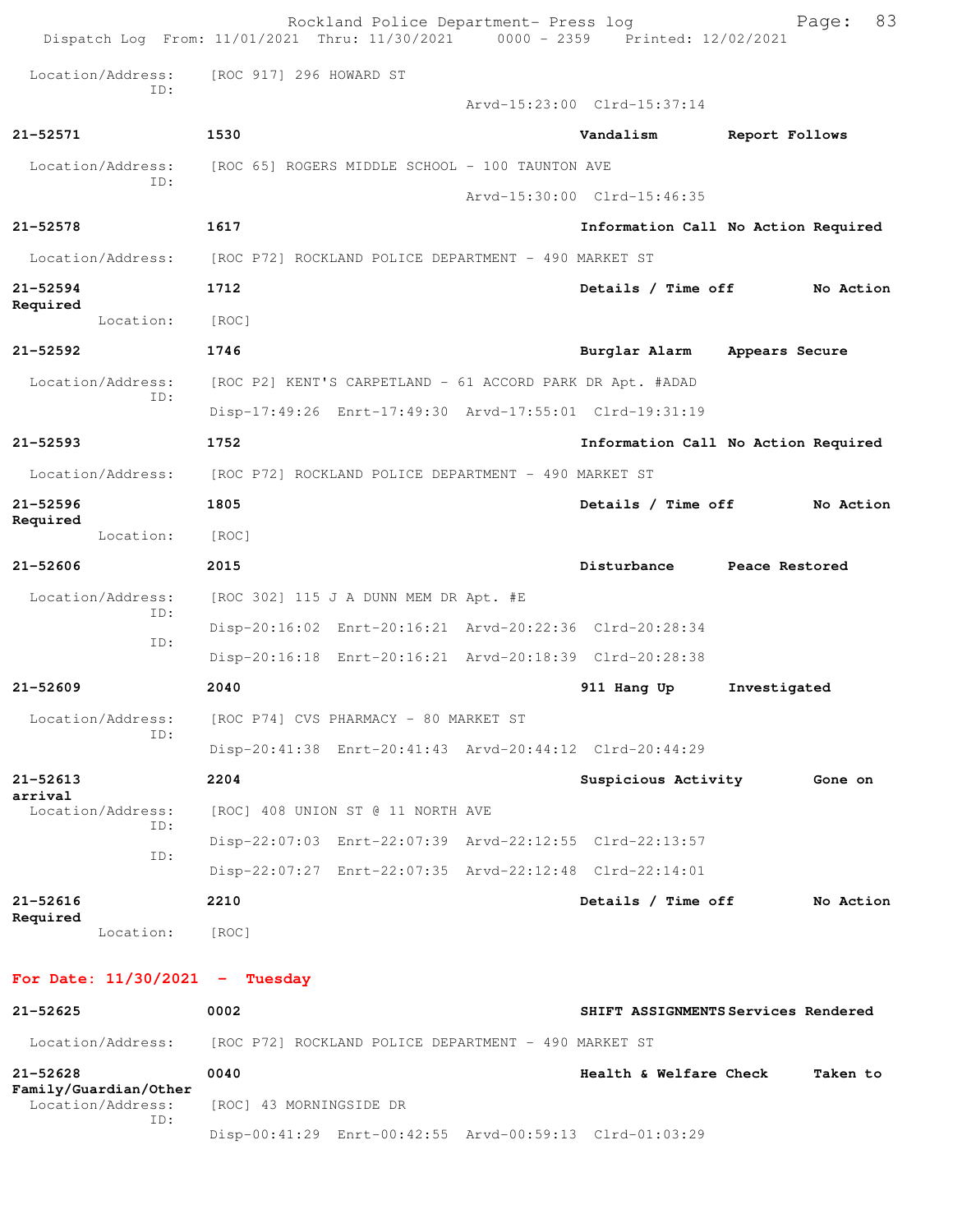|                                                          | Rockland Police Department- Press log<br>Dispatch Log From: 11/01/2021 Thru: 11/30/2021 0000 - 2359 Printed: 12/02/2021         |                                    | 84<br>Page:       |
|----------------------------------------------------------|---------------------------------------------------------------------------------------------------------------------------------|------------------------------------|-------------------|
|                                                          |                                                                                                                                 |                                    |                   |
| ID:                                                      | Disp-00:42:40 Enrt-00:42:49 Arvd-00:59:17 Clrd-00:59:22                                                                         |                                    |                   |
| ID:                                                      | Disp-00:49:02 Enrt-00:49:07 Arvd-00:49:12 Clrd-00:56:38                                                                         |                                    |                   |
| $21 - 52636$                                             | 0251                                                                                                                            | Health & Welfare Check             | Services          |
| Rendered<br>Location/Address:                            | [ROC P47] BEST WESTERN - 909 HINGHAM ST                                                                                         |                                    |                   |
| ID:                                                      | Disp-02:54:19                                                                                                                   | $Clrd-02:58:38$                    |                   |
| $21 - 52642$                                             | 0504                                                                                                                            | Building Check Appears Secure      |                   |
| Location/Address:                                        | [ROC] UNION ST                                                                                                                  |                                    |                   |
| ID:                                                      | $Disp-05:05:05$                                                                                                                 | $Clrd-05:21:08$                    |                   |
| $21 - 52645$                                             | 0612                                                                                                                            | Suspicious Activity Report Follows |                   |
| Location/Address:                                        | [ROC] 474 MARKET ST                                                                                                             |                                    |                   |
| ID:<br>Refer To Summons:<br>Summons:<br>Address:<br>Age: | Disp-06:15:35 Enrt-06:27:57 Arvd-06:28:10 Clrd-06:29:17<br>21ROC-52645-AR<br>JONES, JASON ROBERT<br>HOMELESS ROCKLAND, MA<br>40 |                                    |                   |
| Charges:                                                 | DESTRUCTION OF PROPERTY +\$1200, MALICIOUS c266 \$127                                                                           |                                    |                   |
| $21 - 52655$                                             | 0804                                                                                                                            | <b>General Info</b>                | Services Rendered |
| Location/Address:                                        | [ROC P72] ROCKLAND POLICE DEPARTMENT - 490 MARKET ST                                                                            |                                    |                   |
| 21-52661<br>Report Follows<br>Location/Address:          | 0832<br>[ROC] 590 SUMMER ST                                                                                                     | Motor Vehicle Collision W/PI       |                   |
| ID:                                                      |                                                                                                                                 | Arvd-08:32:00 Clrd-09:26:08        |                   |
| ID:                                                      | Disp-08:34:45 Enrt-08:34:53 Arvd-08:34:55 Clrd-08:58:24                                                                         |                                    |                   |
| ID:                                                      | Disp-08:35:04 Enrt-08:35:09 Arvd-08:35:35 Clrd-09:26:19                                                                         |                                    |                   |
| 21-52664                                                 | 0846                                                                                                                            | Larceny / Forgery/ Fraud           | Services          |
| Rendered<br>Location/Address:                            | [ROC P51] DOUBLE TREE - 929 HINGHAM ST                                                                                          |                                    |                   |
| ID:                                                      | $Disp-08:54:35$                                                                                                                 | Arvd-08:54:38 Clrd-09:09:48        |                   |
| $21 - 52665$                                             | 0912                                                                                                                            | Details / Time off                 | Services          |
| Rendered<br>Location:                                    | [ROC]                                                                                                                           |                                    |                   |
| 21-52668                                                 | 0918                                                                                                                            | Details / Time off                 | Services          |
| Rendered<br>Location:                                    | [ROC]                                                                                                                           |                                    |                   |
| $21 - 52672$                                             | 0929                                                                                                                            | Follow-Up Investigation            | Services          |
| Rendered<br>Location/Address:                            | [ROC P99] RICHDALES (TEDESCHI'S) - 474 MARKET ST                                                                                |                                    |                   |
| ID:                                                      |                                                                                                                                 | Arvd-09:29:00 Clrd-09:38:36        |                   |
| $21 - 52674$                                             | 0940                                                                                                                            | MVA Property Damage Only           | Investigated      |
| Location/Address:<br>ID:                                 | [ROC 187] 109 MARKET ST Apt. #20                                                                                                |                                    |                   |
| ID:                                                      | $Disp-09:43:33$                                                                                                                 | $Clrd-09:44:54$                    |                   |
|                                                          | Disp-09:44:50 Enrt-09:44:57 Arvd-09:54:21 Clrd-09:58:56                                                                         |                                    |                   |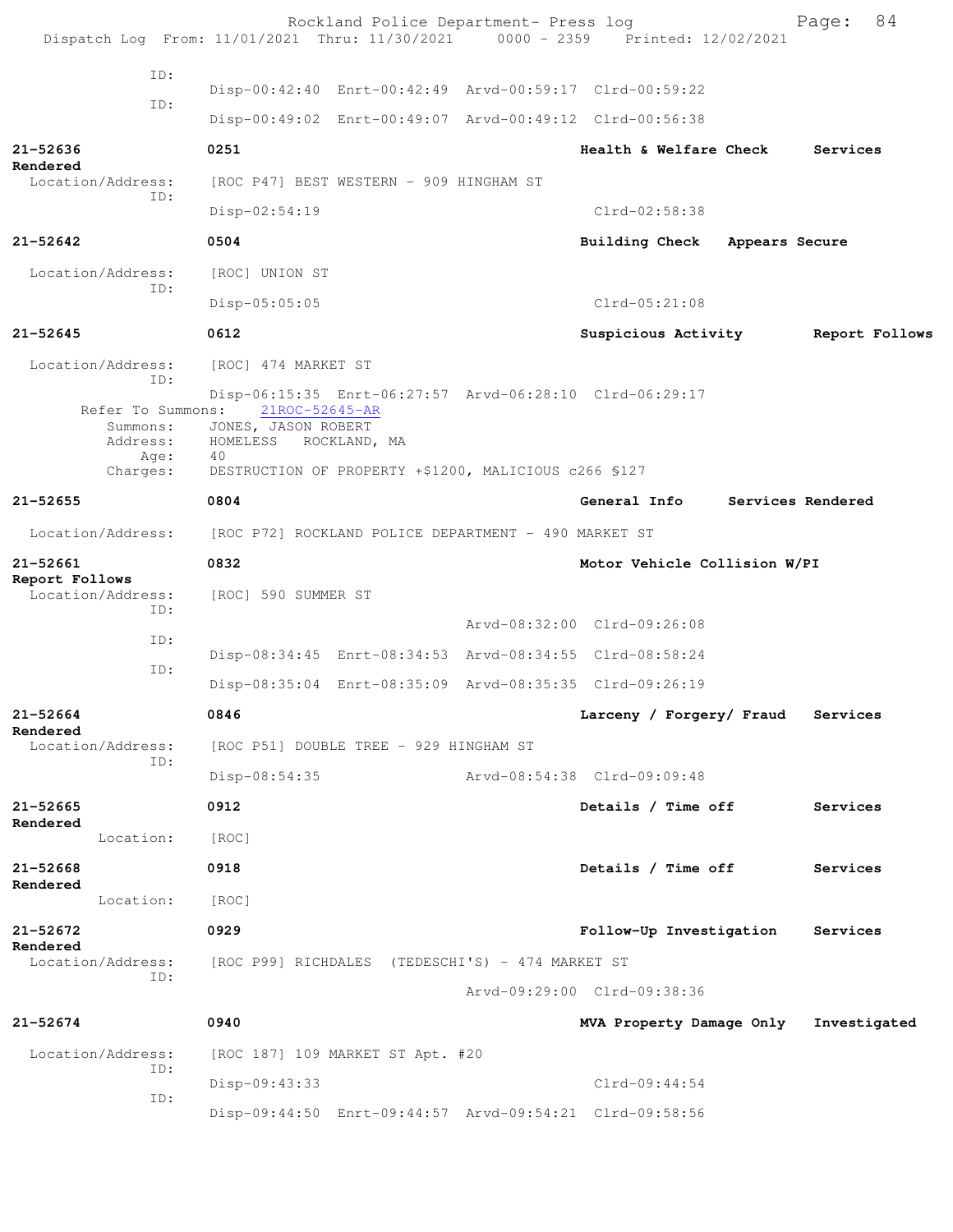Rockland Police Department- Press log entitled and Page: 85 Dispatch Log From: 11/01/2021 Thru: 11/30/2021 0000 - 2359 Printed: 12/02/2021

| 21-52675                             | 0948                                                                                                                                           | Disturbance                        | Report Follows    |          |
|--------------------------------------|------------------------------------------------------------------------------------------------------------------------------------------------|------------------------------------|-------------------|----------|
| Location/Address:                    | [ROC] 50 DUBLIN ROW                                                                                                                            |                                    |                   |          |
| ID:                                  | Disp-09:52:05 Enrt-09:52:19 Arvd-09:59:09 Clrd-10:05:12                                                                                        |                                    |                   |          |
| ID:<br>Refer To Summons:<br>Summons: | Disp-09:52:13 Enrt-09:52:17 Arvd-09:56:36 Clrd-10:33:19<br>21ROC-52675-AR<br>MARKOLA, ERIC JAMES                                               |                                    |                   |          |
| Address:<br>Age:<br>Charges:         | 595 LONG POND RD PLYMOUTH, MA<br>49<br>B&E BUILDING DAYTIME FOR FELONY<br>MOTOR VEH, MALICIOUS DAMAGE TO c266 \$28(a)<br>LARCENY FROM BUILDING |                                    |                   |          |
| 21-52807                             | 1015                                                                                                                                           | Animal Complaint Services Rendered |                   |          |
| Location/Address: [ROC] 102 PLAIN ST |                                                                                                                                                |                                    |                   |          |
| 21-52686                             | 1110                                                                                                                                           | General Info                       | Services Rendered |          |
| Location/Address:                    | [ROC 187] 109 MARKET ST Apt. #9                                                                                                                |                                    |                   |          |
| ID:                                  | $Disp-11:14:15$                                                                                                                                | Arvd-11:17:14 Clrd-11:19:12        |                   |          |
| $21 - 52688$<br>Rendered             | 1124                                                                                                                                           | Follow-Up Investigation            |                   | Services |
| Location/Address:<br>ID:             | [ROC 187] 109 MARKET ST Apt. #20                                                                                                               |                                    |                   |          |
|                                      |                                                                                                                                                | Arvd-11:24:23 Clrd-11:28:34        |                   |          |
| $21 - 52689$                         | 1132                                                                                                                                           | Animal Complaint Services Rendered |                   |          |
| Location/Address:<br>ID:             | [ROC] SUMMIT ST                                                                                                                                |                                    |                   |          |
|                                      |                                                                                                                                                | Arvd-11:32:00 Clrd-11:45:42        |                   |          |
| $21 - 52693$<br>Rendered             | 1200                                                                                                                                           | Details / Time off                 |                   | Services |
| Location:                            | [ROC]                                                                                                                                          |                                    |                   |          |
| $21 - 52696$<br>Rendered             | 1222                                                                                                                                           | MVA Property Damage Only           |                   | Services |
| Location/Address:<br>ID:             | [ROC P98] DOLLAR TREE - 201 MARKET ST                                                                                                          |                                    |                   |          |
| ID:                                  | Disp-12:24:36 Enrt-12:32:36                                                                                                                    | Clrd-12:37:34                      |                   |          |
|                                      | Disp-12:30:00 Enrt-12:31:50 Arvd-12:32:38 Clrd-12:37:37                                                                                        |                                    |                   |          |
| $21 - 52698$<br>Rendered             | 1238                                                                                                                                           | Lost/Found Property                |                   | Services |
| Location/Address:<br>ID:             | [ROC 430] 115 MARKET ST Apt. #4                                                                                                                |                                    |                   |          |
|                                      |                                                                                                                                                | Arvd-12:38:00 Clrd-12:54:37        |                   |          |
| $21 - 52704$<br>Rendered             | 1305                                                                                                                                           | Details / Time off                 |                   | Services |
| Location:                            | [ROC]                                                                                                                                          |                                    |                   |          |
| 21-52709<br>Rendered                 | 1342                                                                                                                                           | Details / Time off                 |                   | Services |
| Location:                            | [ROC]                                                                                                                                          |                                    |                   |          |
| 21-52806                             | 1420                                                                                                                                           | Animal Complaint Services Rendered |                   |          |
| Location/Address:                    | [ROC 934] 245 SALEM ST                                                                                                                         |                                    |                   |          |
| 21-52712<br>Rendered                 | 1430                                                                                                                                           | Details / Time off                 |                   | Services |
| Location:                            | [ROC]                                                                                                                                          |                                    |                   |          |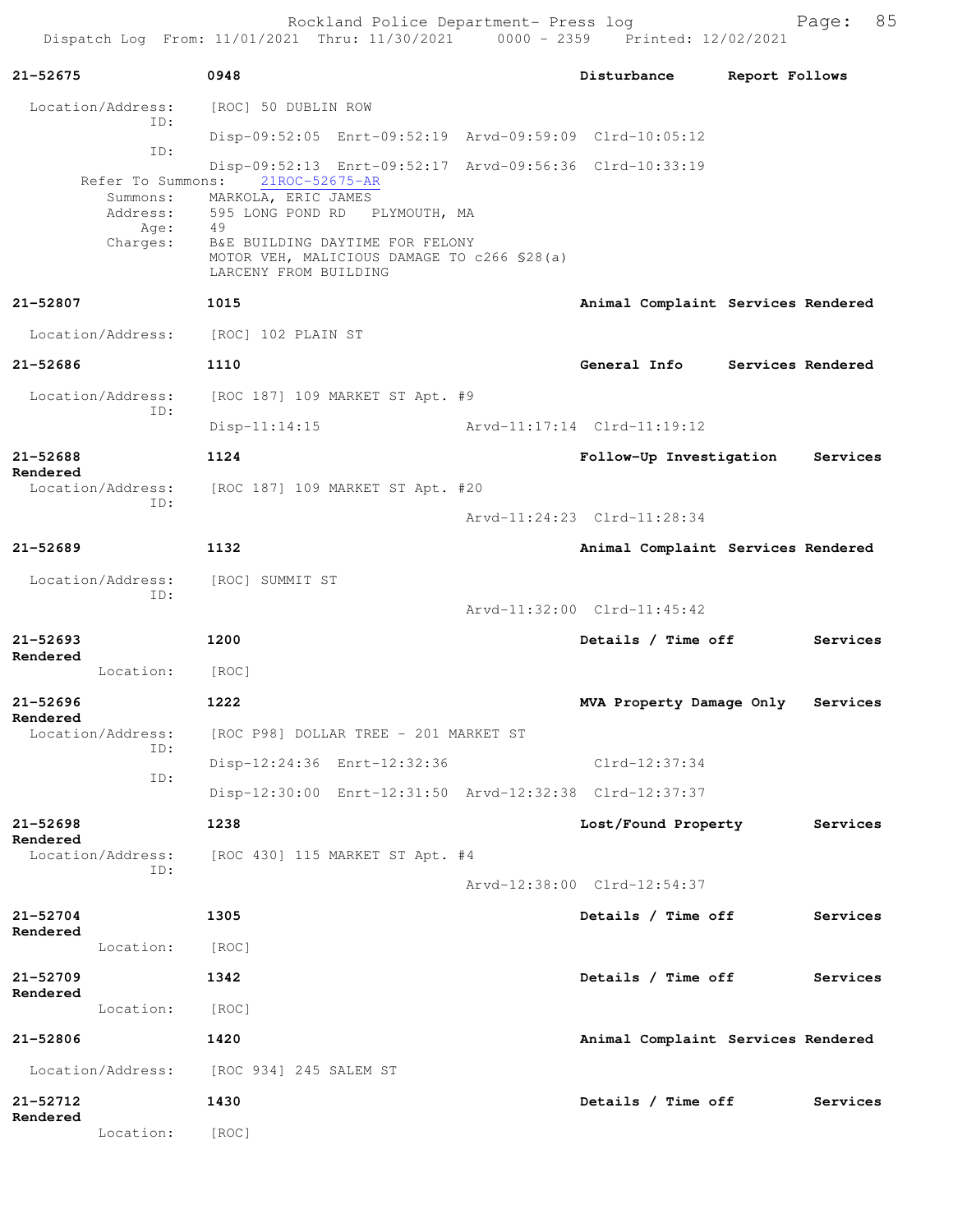Rockland Police Department- Press log entitled and Page: 86 Dispatch Log From: 11/01/2021 Thru: 11/30/2021 0000 - 2359 Printed: 12/02/2021

| $21 - 52713$                  | 1430                                                    |                             | Burglar Alarm Building Checked/Secured  |              |            |
|-------------------------------|---------------------------------------------------------|-----------------------------|-----------------------------------------|--------------|------------|
| Location/Address:             | [ROC] 70 LEVIN RD                                       |                             |                                         |              |            |
| ID:                           | Disp-14:32:38                                           |                             | $Clrd-14:34:57$                         |              |            |
| ID:                           | Disp-14:34:42 Enrt-14:34:52 Arvd-14:35:41 Clrd-14:39:03 |                             |                                         |              |            |
| 21-52716                      | 1450                                                    |                             | Details / Time off Services             |              |            |
| Rendered<br>Location:         | [ROC]                                                   |                             |                                         |              |            |
| 21-52719                      | 1508                                                    |                             | 911 Hang Up                             | Investigated |            |
| Vicinity of:                  | [ROC] 14 LONGWATER DR                                   |                             |                                         |              |            |
| ID:                           | Disp-15:11:47 Enrt-15:13:03 Arvd-15:13:18 Clrd-15:13:37 |                             |                                         |              |            |
| 21-52720                      | 1511                                                    |                             | <b>Traffic Enforcement</b>              |              | Services   |
| Rendered<br>Location/Address: | [ROC] POND ST                                           |                             |                                         |              |            |
| ID:                           |                                                         | Arvd-15:13:37 Clrd-15:20:26 |                                         |              |            |
| 21-52725                      | 1525                                                    |                             | Details / Time off No Action            |              |            |
| Required<br>Location:         | [ROC]                                                   |                             |                                         |              |            |
| $21 - 52727$                  | 1600                                                    |                             | SHIFT ASSIGNMENTS Appears Secure        |              |            |
| Location/Address:             | [ROC P72] ROCKLAND POLICE DEPARTMENT - 490 MARKET ST    |                             |                                         |              |            |
| 21-52728                      | 1603                                                    |                             | Details / Time off No Service           |              |            |
| Location:                     | [ROC]                                                   |                             |                                         |              |            |
| 21-52734                      | 1640                                                    |                             | 911 Hang Up                             | Investigated |            |
| Location/Address:             | [ROC 70] WEBSTER PARK NURSING AND REHAB - 56 WEBSTER ST |                             |                                         |              |            |
| ID:                           | Disp-16:42:45 Enrt-16:44:19 Arvd-16:53:56 Clrd-16:54:27 |                             |                                         |              |            |
| 21-52742                      | 1750                                                    |                             | MVA Property Damage Only Report Follows |              |            |
| Location/Address:             | [ROC] WEBSTER ST                                        |                             |                                         |              |            |
| ID:                           | Disp-17:52:03 Enrt-17:52:12 Arvd-17:53:53 Clrd-18:21:12 |                             |                                         |              |            |
| ID:                           | Disp-17:52:03 Enrt-17:52:09 Arvd-17:53:57 Clrd-18:07:29 |                             |                                         |              |            |
| 21-52745                      | 1816                                                    |                             | Details / Time off                      |              | No Service |
| Location:                     | [ROC]                                                   |                             |                                         |              |            |
| $21 - 52746$                  | 1818                                                    |                             | Details / Time off                      |              | No Service |
| Location:                     | [ROC]                                                   |                             |                                         |              |            |
| 21-52747                      | 1843                                                    |                             | Assist Public Services Rendered         |              |            |
| Location/Address:             | [ROC] 178 GREENWOOD ST                                  |                             |                                         |              |            |
| ID:                           | Disp-18:47:41                                           |                             | $Clrd-18:48:28$                         |              |            |
| 21-52755                      | 1949                                                    |                             | MVA Property Damage Only Paper Exchange |              |            |
| Location/Address:             | [ROC P70] D'ANGELOS - 144 MARKET ST                     |                             |                                         |              |            |
| ID:                           | Disp-19:50:25 Enrt-19:50:40 Arvd-19:50:44 Clrd-20:10:47 |                             |                                         |              |            |